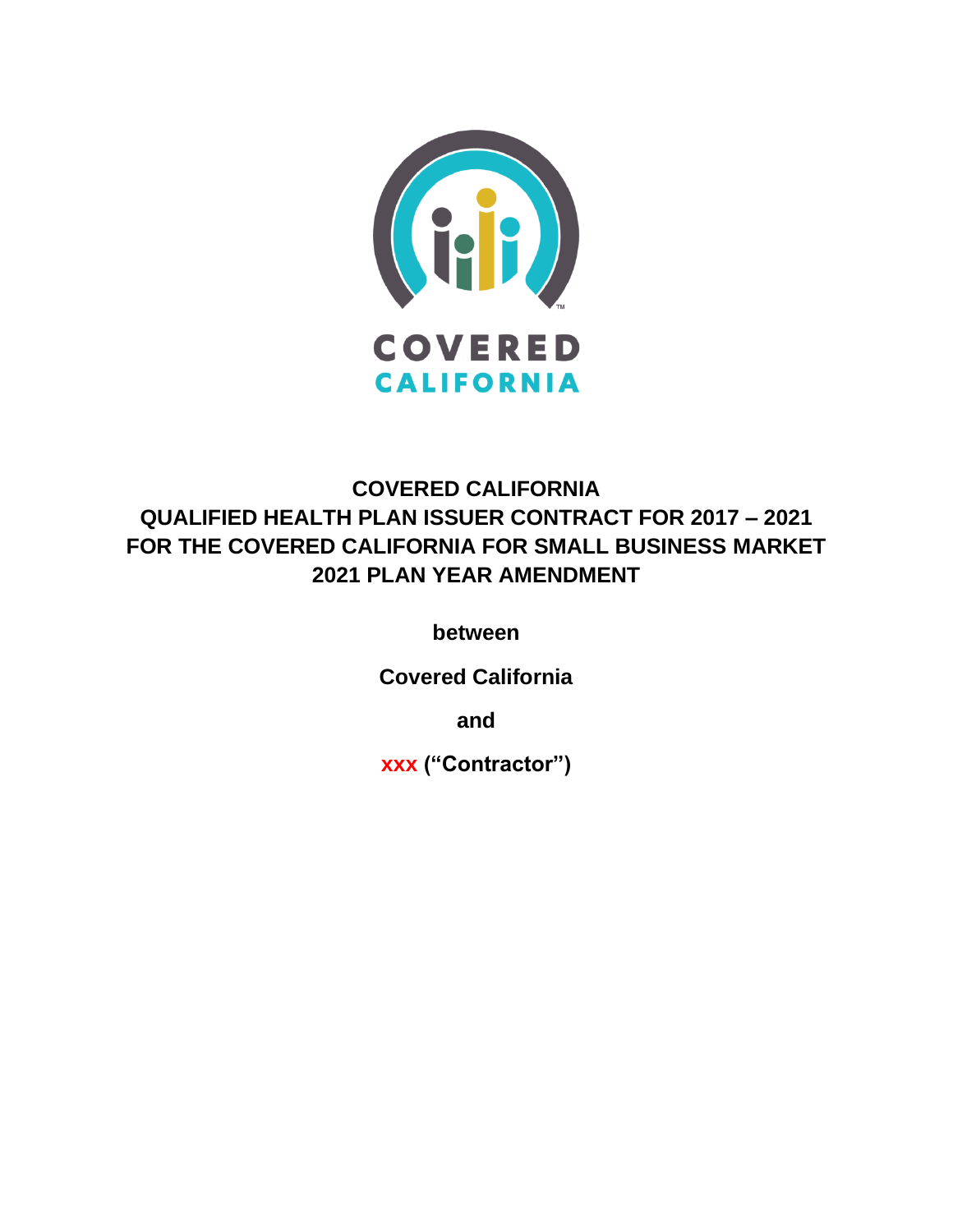## **TABLE OF CONTENTS**

| $1.1\,$      |  |  |
|--------------|--|--|
| 1.2          |  |  |
| 1.3          |  |  |
| 1.4<br>1.4.1 |  |  |
| 1.5          |  |  |
| 1.6          |  |  |
| 1.7          |  |  |
| 1.8          |  |  |
| 1.9          |  |  |
| 1.10         |  |  |
| 1.11         |  |  |
| 1.12         |  |  |
| 1.13         |  |  |
| 1.14         |  |  |
|              |  |  |
| 1.15         |  |  |
|              |  |  |
| 2.1          |  |  |
| 2.1.1        |  |  |
| 2.1.2        |  |  |
| 2.2          |  |  |
| 2.2.1        |  |  |
| 2.2.2        |  |  |
| 2.2.3        |  |  |
| 2.2.4        |  |  |
| 2.2.5        |  |  |
| 2.2.6        |  |  |
| 2.3          |  |  |
| 2.4          |  |  |
|              |  |  |
| 3.1          |  |  |
| 3.1.1        |  |  |
|              |  |  |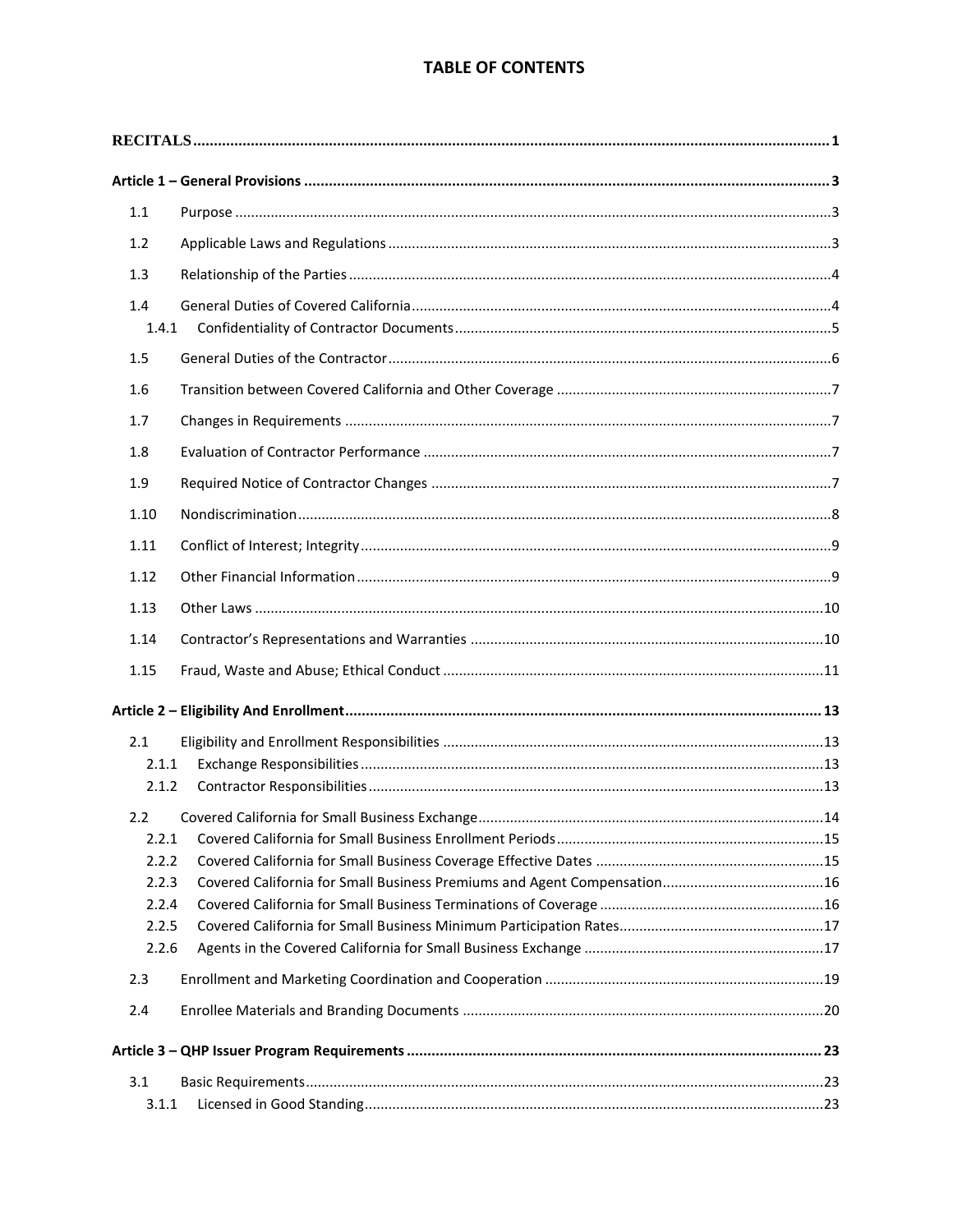| 3.1.2  |  |
|--------|--|
| 3.1.3  |  |
| 3.1.4  |  |
| 3.1.5  |  |
| 3.2    |  |
| 3.2.1  |  |
| 3.2.2  |  |
| 3.2.3  |  |
| 3.2.4  |  |
| 3.2.5  |  |
| 3.3    |  |
| 3.3.1  |  |
| 3.3.2  |  |
| 3.3.3  |  |
| 3.4    |  |
| 3.4.1  |  |
| 3.4.2  |  |
| 3.4.3  |  |
| 3.4.4  |  |
|        |  |
| 3.5    |  |
| 3.5.1  |  |
|        |  |
| 3.5.2  |  |
| 3.5.3  |  |
| 3.5.4  |  |
| 3.6    |  |
| 3.6.1  |  |
| 3.6.2  |  |
| 3.6.3  |  |
| 3.6.4  |  |
| 3.6.5  |  |
| 3.6.6  |  |
| 3.6.7  |  |
| 3.6.8  |  |
| 3.6.9  |  |
| 3.6.10 |  |
| 3.6.11 |  |
| 3.6.12 |  |
|        |  |
|        |  |
|        |  |
|        |  |
|        |  |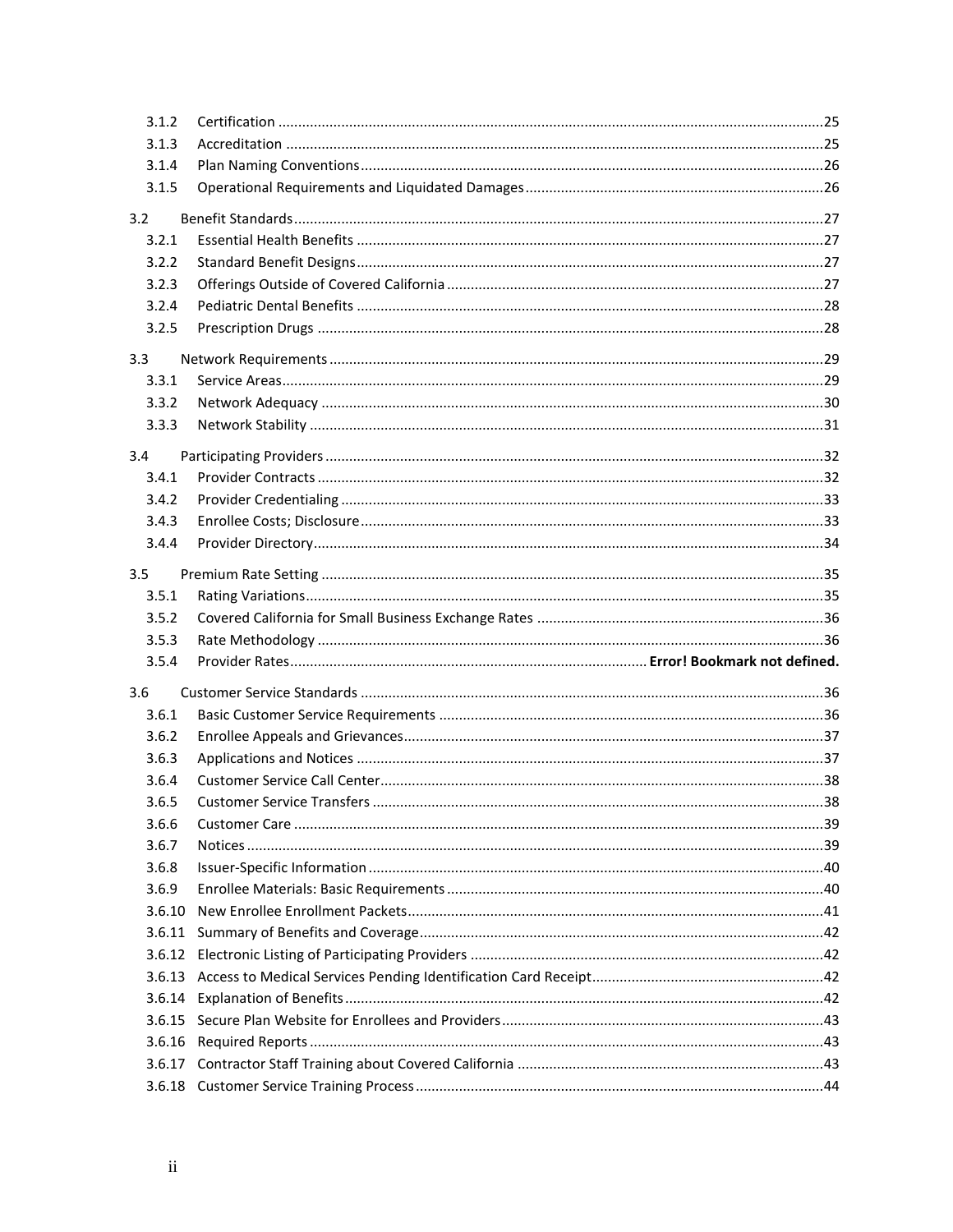| 4.1   |  |
|-------|--|
| 4.2   |  |
| 4.3   |  |
| 4.4   |  |
| 4.5   |  |
| 4.6   |  |
| 4.7   |  |
|       |  |
|       |  |
| 5.1   |  |
| 5.1.1 |  |
| 5.1.2 |  |
|       |  |
| 6.1   |  |
| 6.2   |  |
| 6.3   |  |
|       |  |
|       |  |
|       |  |
| 7.1   |  |
| 7.2   |  |
| 7.2.1 |  |
| 7.2.2 |  |
| 7.2.3 |  |
| 7.2.4 |  |
| 7.2.5 |  |
| 7.3   |  |
| 7.3.1 |  |
| 7.3.2 |  |
| 7.4   |  |
| 7.5   |  |
| 7.6   |  |
|       |  |
| 8.1   |  |
| 8.1.1 |  |
| 8.1.2 |  |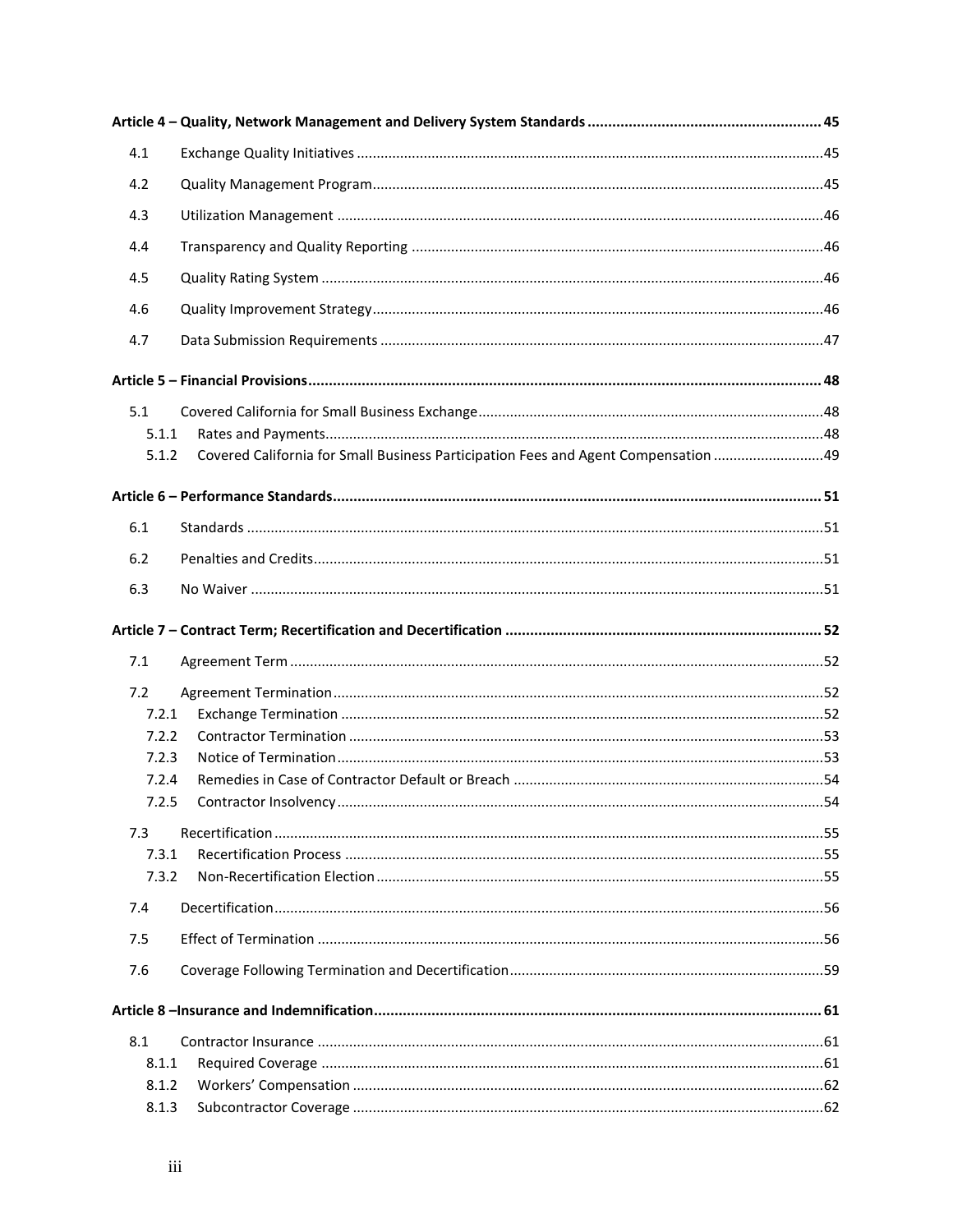| 8.1.4 |  |
|-------|--|
| 8.1.5 |  |
| 8.2   |  |
|       |  |
| 9.1   |  |
| 9.2   |  |
|       |  |
| 10.1  |  |
| 10.2  |  |
| 10.3  |  |
| 10.4  |  |
| 10.5  |  |
| 10.6  |  |
| 10.7  |  |
| 10.8  |  |
| 10.9  |  |
|       |  |
| 11.1  |  |
| 11.2  |  |
| 11.3  |  |
| 11.4  |  |
| 11.5  |  |
|       |  |
| 12.1  |  |
| 12.2  |  |
| 12.3  |  |
| 12.4  |  |
| 12.5  |  |
| 12.6  |  |
| 12.7  |  |
| 12.8  |  |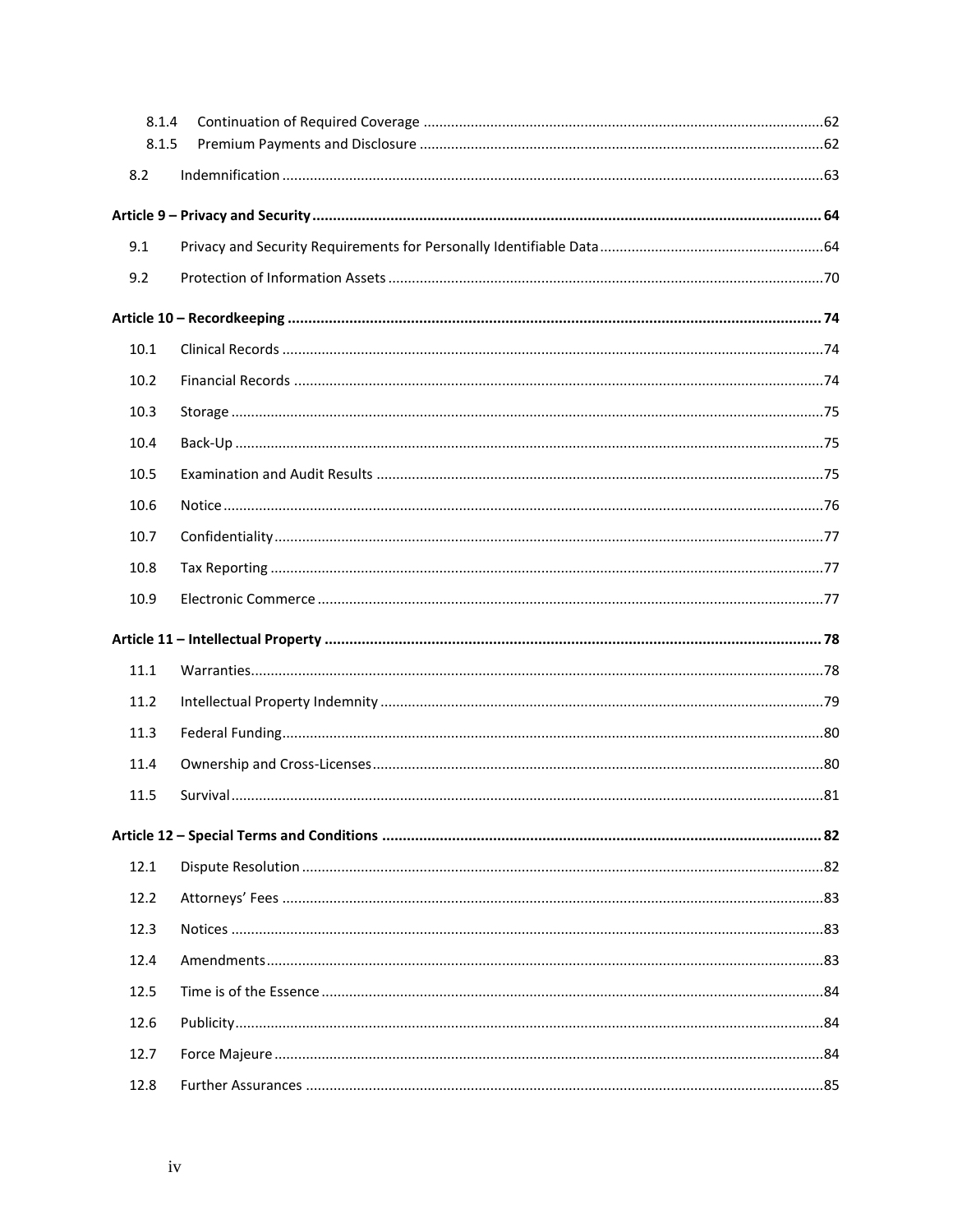| 12.9  |  |
|-------|--|
| 12.10 |  |
| 12.11 |  |
| 12.12 |  |
| 12.13 |  |
| 12.14 |  |
| 12.15 |  |
| 12.16 |  |
| 12.17 |  |
| 12.18 |  |
| 12.19 |  |
| 12.20 |  |
| 12.21 |  |
|       |  |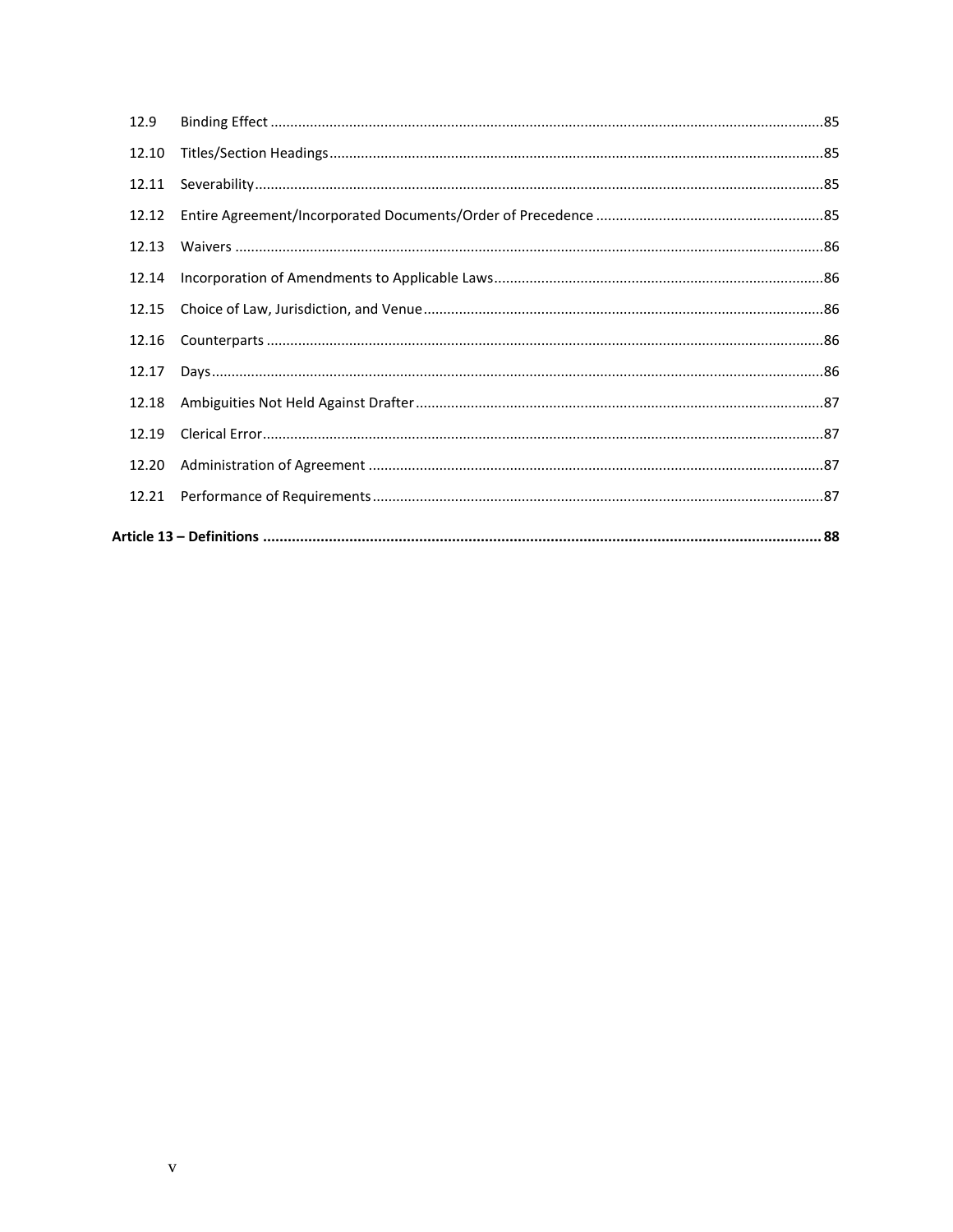## **COVERED CALIFORNIA QUALIFIED HEALTH PLAN ISSUER CONTRACT between Covered California and \_\_\_\_\_\_\_\_\_\_\_\_\_\_\_\_\_\_\_\_ ("Contractor")**

THIS QUALIFIED HEALTH PLAN ISSUER CONTRACT ("Agreement") is entered into by and between Covered California, an independent entity established within the government of the State of California, and \_\_\_\_\_\_\_\_\_\_\_\_\_\_\_, a health insurance issuer as defined in Title 10 California Code of Regulations ("CCR") § 6410 ("Contractor"). (Except as otherwise expressly defined, capitalized terms shall have the meaning set forth at Article 13 Definitions).

## **RECITALS**

<span id="page-6-0"></span>A. Covered California is authorized under the Federal Patient Protection and Affordable Care Act (Public Law 111-148), as amended by the Federal Health Care and Education Reconciliation Act of 2010 (Public Law 111-152) (collectively, "Affordable Care Act"), and the California Patient Protection and Affordable Care Act, (Chapter 655, Statutes of 2010 and Chapter 659, Statutes of 2010) ("California Affordable Care Act") to selectively contract with Health Insurance Issuers in order to make available to enrollees of Covered California health care coverage choices that seek to provide the optimal combination of choice, value, access, quality and service to Employers and Employees;

B. The Application process conducted by Covered California is based on the assessment of certain requirements, criteria and standards that: (i) Covered California determines are reasonable and necessary for bidding Health Insurance Issuers to market, offer, and sell Qualified Health Plans (QHPs) through Covered California, (ii) are set forth in the Application, and (iii) are required under applicable laws, rules and regulations or otherwise necessary to meet the needs of enrollees in Covered California, including, those set forth at 10 CCR § 6400 et seq. and 45 C.F.R. Part 155 et seq.;

C. In connection with the evaluation of the responses to the Application received from Health Insurance Issuers, Covered California will: (i) evaluate the proposed QHP Issuer's compliance with requirements imposed under the Application, and (ii) give greater consideration to potential QHP Issuers that further the mission of Covered California by promoting, among other items, the following: (1) affordability for the Small Employer – both in terms of premium and at point of care, (2) "value" competition based upon quality, service, and price, (3) competition based upon meaningful QHP Issuer choice and ability to demonstrate product differentiation within the required guidelines for standard benefit plans, (4) competition throughout the State, (5) alignment with Providers and delivery systems that serve the low-income population, (6) delivery system improvement, effective prevention programs, and payment reform, and (7) long-term collaboration and cooperation between Covered California and Health Insurance Issuers;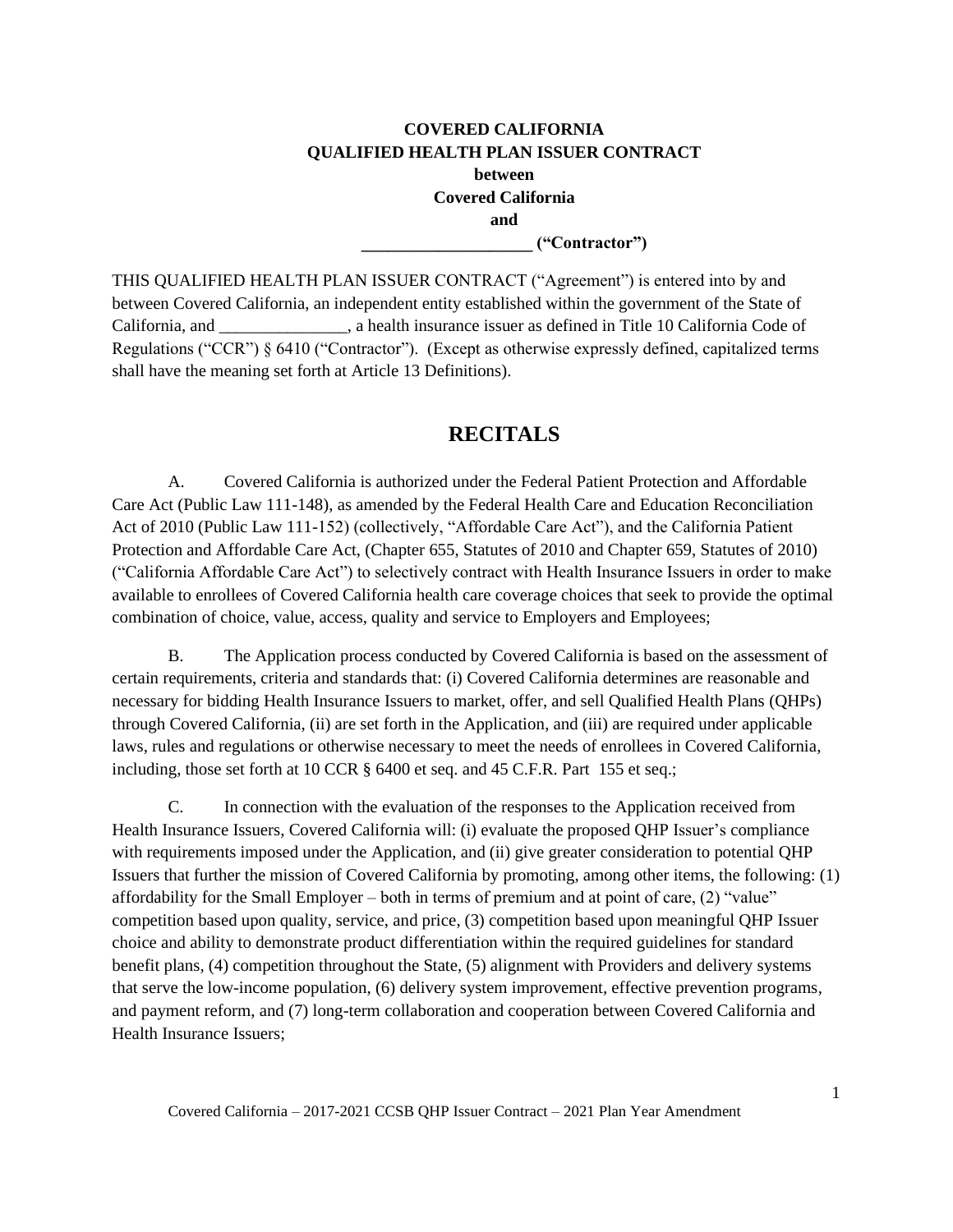D. Contractor is a Health Insurance Issuer authorized to provide Covered Services to Enrollees under applicable laws, rules and regulations pursuant to: (i) a certificate of authority issued by the California Department of Insurance ("CDI") under § 699 et seq. of the California Insurance Code, or (ii) a licensed issued by the Department of Managed Health Care ("DMHC") pursuant to the Knox-Keene Health Care Service Plan Act of 1975 (§ 1340 et seq. of the California Health and Safety Code). (Except as otherwise stated, references to "Codes" set forth herein shall refer to the laws of the State of California.);

E. Based on Covered California's evaluation of the proposal submitted by Contractor in response to the Application ("Proposal") and its consideration of other factors required to be considered under applicable laws, rules and regulations and/as otherwise necessary to meet the needs of Enrollees, Covered California intends to designate Contractor as a QHP Issuer (as defined at 10 CCR § 6410) pursuant to Covered California's determination that Contractor's proposed QHPs meet the requirements necessary to provide health insurance coverage as a QHP to Employers who purchase health insurance coverage through Covered California;

F. Contractor desires to participate in Covered California as a QHP Issuer; and

G. Contractor and Covered California desire to enter into this Agreement to set forth the terms and conditions of Contractor's role as a QHP Issuer and operation of the QHPs through Covered California.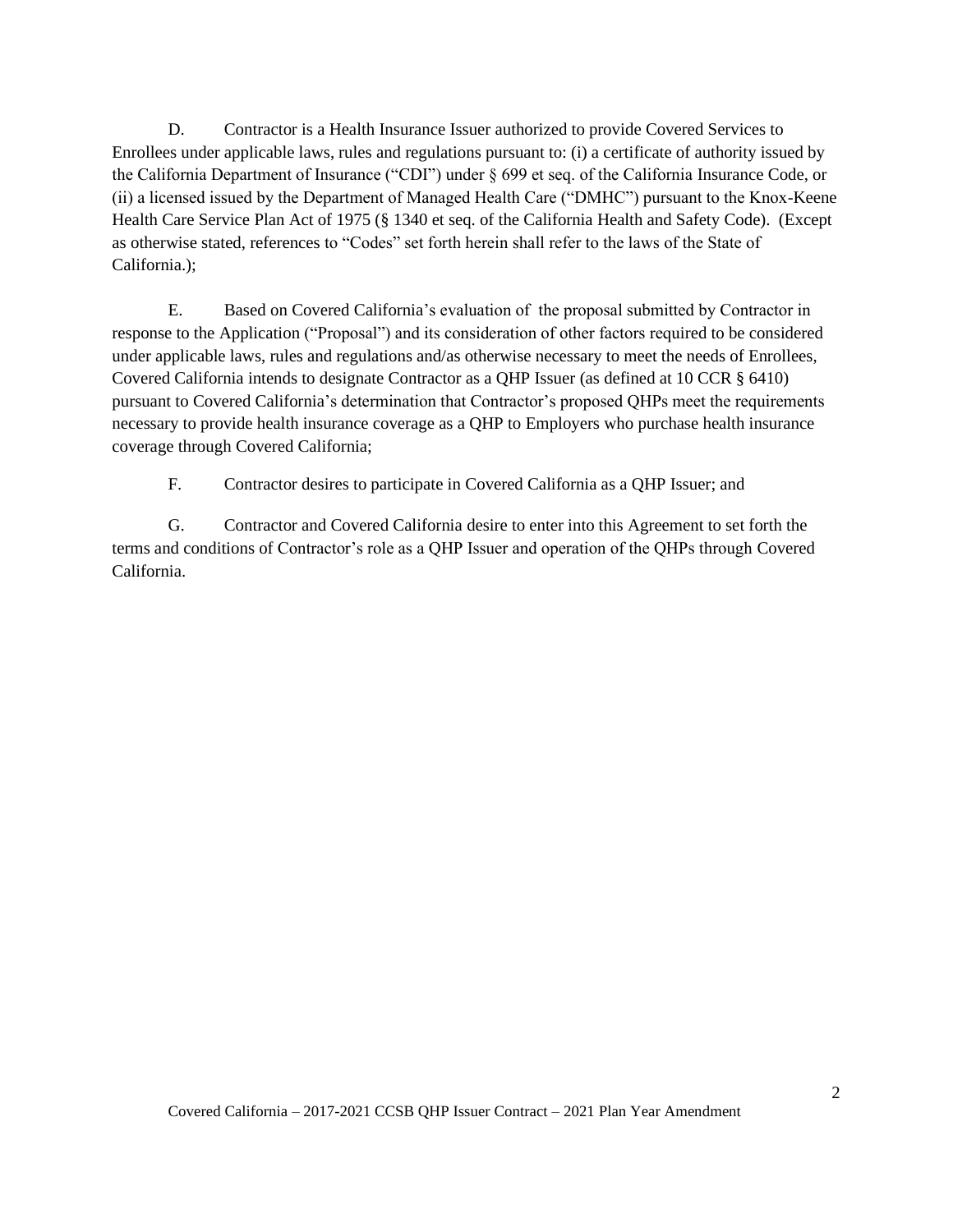## **ARTICLE 1 – GENERAL PROVISIONS**

## <span id="page-8-1"></span><span id="page-8-0"></span>**1.1 Purpose**

This Agreement sets forth the expectations of Covered California and Contractor with respect to: (a) the delivery of services and benefits to Enrollees; (b) the respective roles of Covered California and the Contractor related to enrollment, eligibility, and customer service for Enrollees; (c) coordination and cooperation between Covered California and Contractor to promote quality, high value care for Enrollees and other health care consumers; (d) Covered California's expectation of enhanced alignment between Contractor and its participating providers to deliver high quality, high value health care services; and (e) administrative, financial, and reporting relationships and agreements between Covered California and Contractor.

Covered California enters into this Agreement with Contractor to further its mission to increase the number of insured Californians, improve health care quality and access to care, promote health, lower costs, and reduce health disparities. Covered California seeks to accomplish this mission by creating an innovative and competitive marketplace that empowers consumers to choose the health plan and providers that offer the best value. Covered California's "triple aim" framework seeks to improve the patient care experience, including quality and satisfaction, improve the health of the population, and reduce the per capita costs of Covered Services. Through the execution of this Agreement, Covered California and Contractor jointly commit to be actively engaged in promoting change and working collaboratively to define and implement additional initiatives to continuously improve quality and value.

## <span id="page-8-2"></span>**1.2 Applicable Laws and Regulations**

- a) This Agreement is in accord with and pursuant to the California Affordable Care Act, Section 100500 et seq., Title 22 of the California Government Code (Chapter 655, Statues of 2010 and Chapter 659, Statutes of 2010) and the implementing regulations, Title 10, Chapter 12 of the California Code of Regulations, § 6400 et seq., as enacted or as modified during the course of this Agreement. This Agreement is also in accord with and pursuant to the Federal Patient Protection and Affordable Care Act and its implementing Federal regulations, as enacted or modified during the course of this Agreement, including but not limited to standards for QHP certification set forth at 45 C.F.R. Part 156 et seq. (Subpart C: Qualified Health Plan Minimum Certification Standards).
- b) Contractor is subject to the obligations imposed on Contractor under applicable laws, rules and regulations of the Federal Affordable Care Act, the California Affordable Care Act, and any other applicable Federal, State or local laws, rules and regulations. The parties to this Agreement recognize and acknowledge there may be material changes to the above-referenced rules and regulations and other applicable Federal, State, or local laws, rules and regulations. Should such an event arise, the parties agree that revisions to this Agreement may be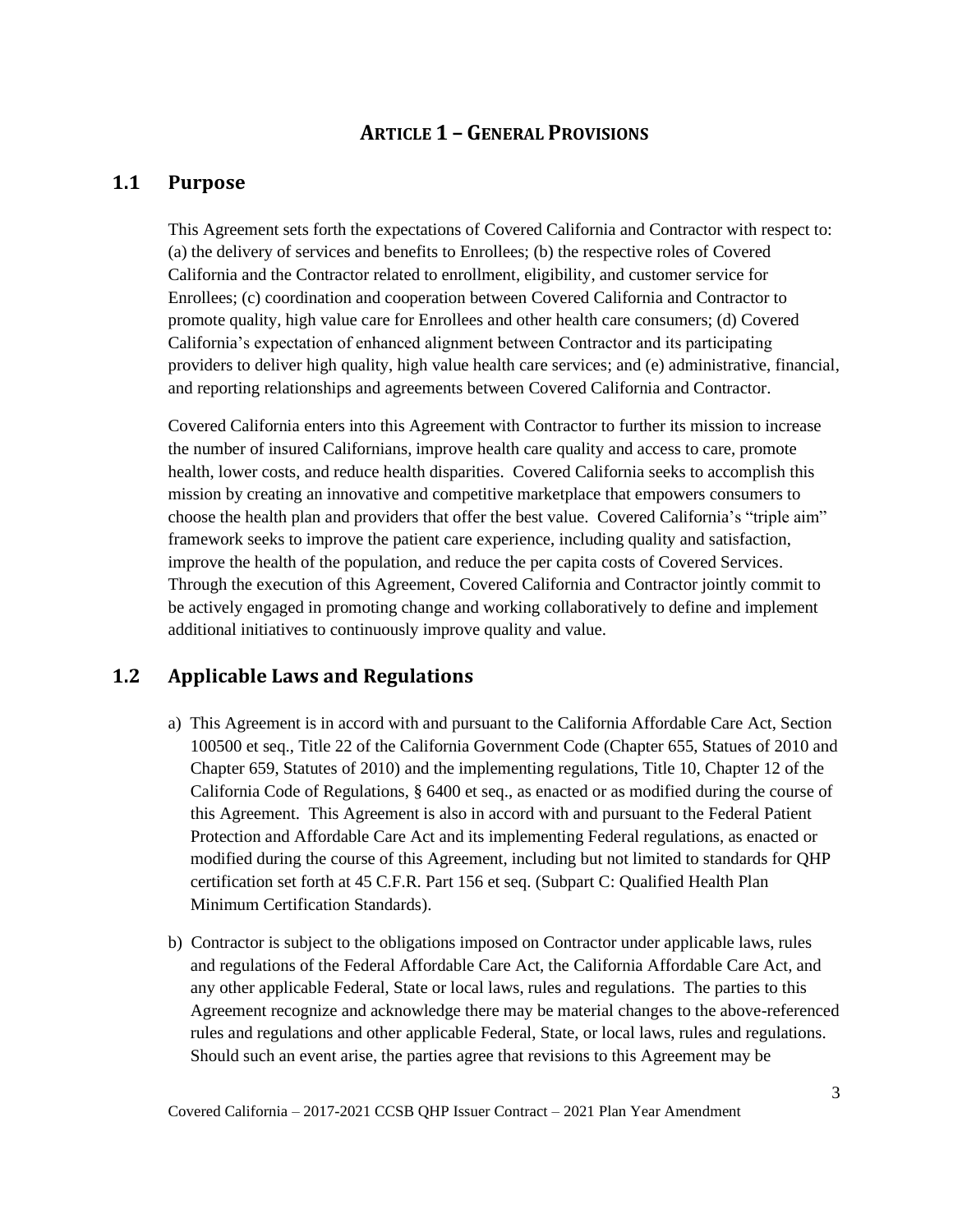necessary to align provisions contained herein with the changes made to these laws. Nothing in this Agreement limits such obligations imposed on Contractor, including any failure to reference a specific state or Federal regulatory requirement applicable to Covered California or Contractor. In those instances where Covered California imposes a requirement in accordance with the California Affordable Care Act or as otherwise authorized by California law, that exceeds a requirement of the Federal Affordable Care Act or other Federal law, the State law and Covered California requirement shall control unless otherwise required by law, rules and regulations.

c) Compliance Programs. Contractor shall, and shall require Participating Providers and all subcontractors to, comply with all applicable Federal, State, and local laws, regulations, executive orders, ordinances and guidance, including without limitation, the Affordable Care Act, the California Affordable Care Act, the Americans with Disabilities Act, the Anti-Kickback Statute, the Public Contracts Anti-Kickback Act, the Stark Law, the Knox-Keene Health Care Service Plan Act of 1975, and California Insurance Code, as applicable.

## <span id="page-9-0"></span>**1.3 Relationship of the Parties**

- a) Independent contractors. The parties acknowledge that in performance of the duties under this Agreement Covered California and the Contractor are acting and performing as independent contractors. Nothing in this Agreement shall be construed or deemed to create a relationship of employer or employee or partner or joint venture or principal and agent between Covered California and Contractor. In accordance with State and Federal law, Covered California is not operating on behalf of Contractor or any subcontractor of Contractor. Neither Contractor nor its Participating Providers, authorized subcontractors, or any agents, officers, or employees of Contractor shall be deemed as agents, officers, employers, partners, or associates of Covered California.
- b) Subcontractors. Contractor shall require any subcontractor or assignee to comply with applicable requirements in this Agreement. Nothing in this Agreement shall limit Contractor's ability to hold subcontractor liable for performance under a contract between Contractor and its subcontractor(s). Contractor's obligations pursuant to this Agreement and applicable laws, rules, and regulations shall not be waived or released if Contractor subcontracts or otherwise delegates services of this contract. Contractor shall exercise due diligence in the selection of subcontractors and monitor services provided by subcontractors for compliance with the terms of this Agreement and applicable laws, rules, or regulatory requirements or orders.

## <span id="page-9-1"></span>**1.4 General Duties of Covered California**

Covered California is approved by the United States Department of Health and Human Services ("DHHS") pursuant to 45 C.F.R. § 155.105 and performs its duties in accordance with State and Federal laws and this Agreement. The duties of Covered California include: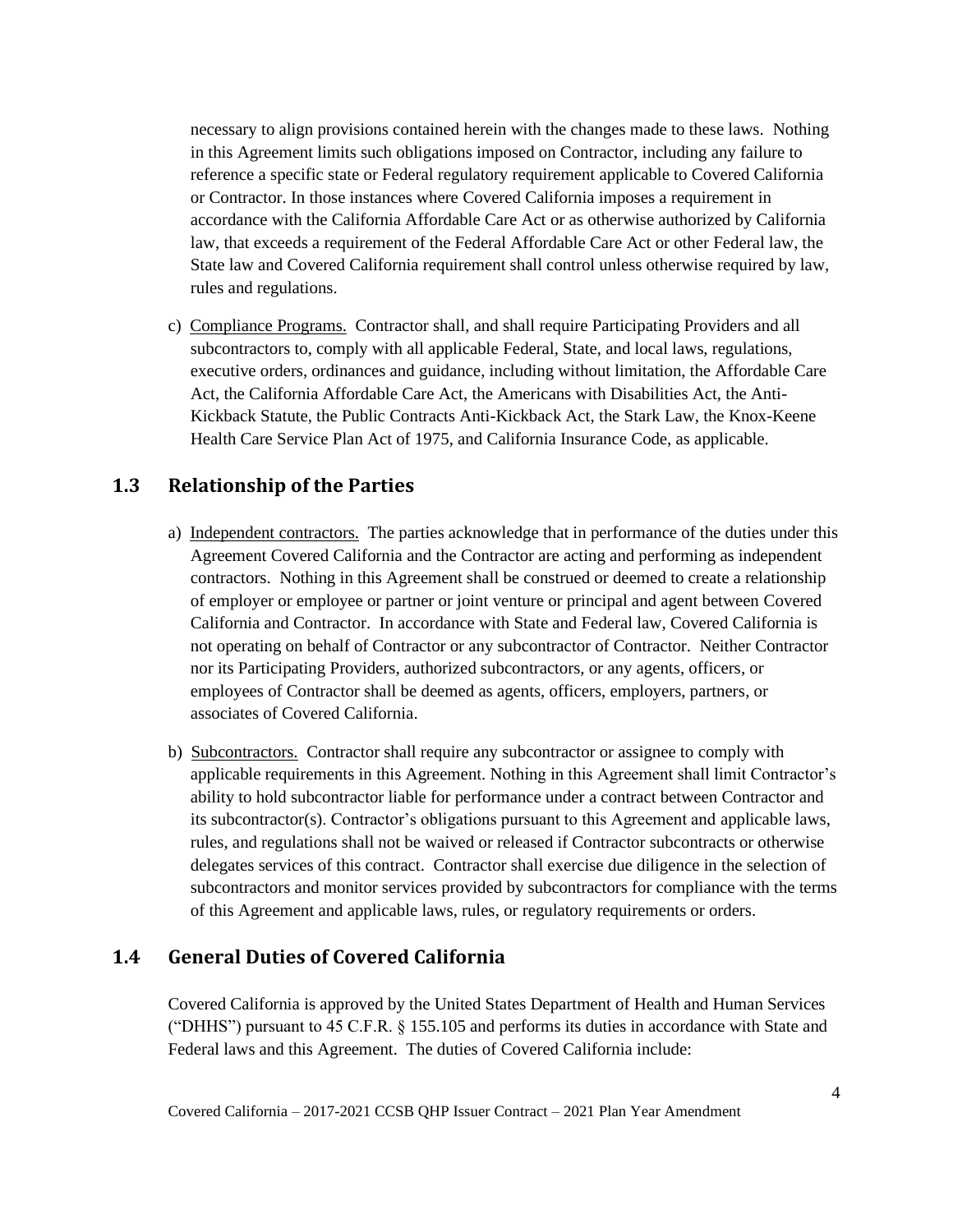- a) Certification of QHP Issuers (45 C.F.R. Part 155, Subpart K);
- b) Consultation with stakeholders (45 C.F.R. § 155.130);
- c) Consumer assistance tools and programs, including but not limited to operation of a toll-free call center (45 U.S.C. §18031 (d) and 45 C.F.R. § 155.205);
- d) Eligibility and enrollment determinations (45 C.F.R. Part 155, Subparts D, E, H, I);
- e) Financial support for continued operation of Covered California (45 C.F.R. § 155.160);
- f) Non-interference with Federal law and nondiscrimination standards (45 C.F.R. § 155.120);
- g) Notices to Enrollees (45 C.F.R. § 155.230);
- h) Oversight, financial, and quality activities (45 C.F.R. § 155.200);
- i) Participation of brokers to enroll Employers in QHPs (45 C.F.R. § 155.220);
- j) Privacy and security of personally identifiable information (45 C.F.R. § 155.260);
- k) Use of standards and protocols for electronic transactions (45 C.F.R. § 155.270);
- l) Establishment of Covered California for Small Business to assist Employers and facilitate enrollment of Employees into QHPs (45 C.F.R. Subpart H, § 155.700 et seq.);
- m) Operation and management of the CCSB eligibility and enrollment system. Covered California also has a duty, as part of its management of the CCSB eligibility and enrollment system, to determine how the CCSB eligibility and enrollment system presents information about cost, quality, and provider availability for consumers to inform their selection of issuer and benefit design in Covered California. Covered California shall solicit comment from Contractor on the design but retains final authority to make design and presentation decisions in its sole discretion; and
- n) Covered California agrees to provide a dedicated team member responsible for working with Contractor to resolve any and all issues that arise from implementation of Covered California.

### <span id="page-10-0"></span>**1.4.1 Confidentiality of Contractor Documents**

Covered California shall treat as confidential and exempt from public disclosure all documents and information provided by Contractor to Covered California, or to the vendor for Covered California, providing the documents or information are deemed to be, or qualify for treatment as, confidential information under the Public Records Act, Government Code § 6250 et seq., or other applicable Federal and State laws, rules and regulations. Documents and information that Covered California will treat as confidential include, but are not limited to, provider rates and the Contractor's business or marketing plans.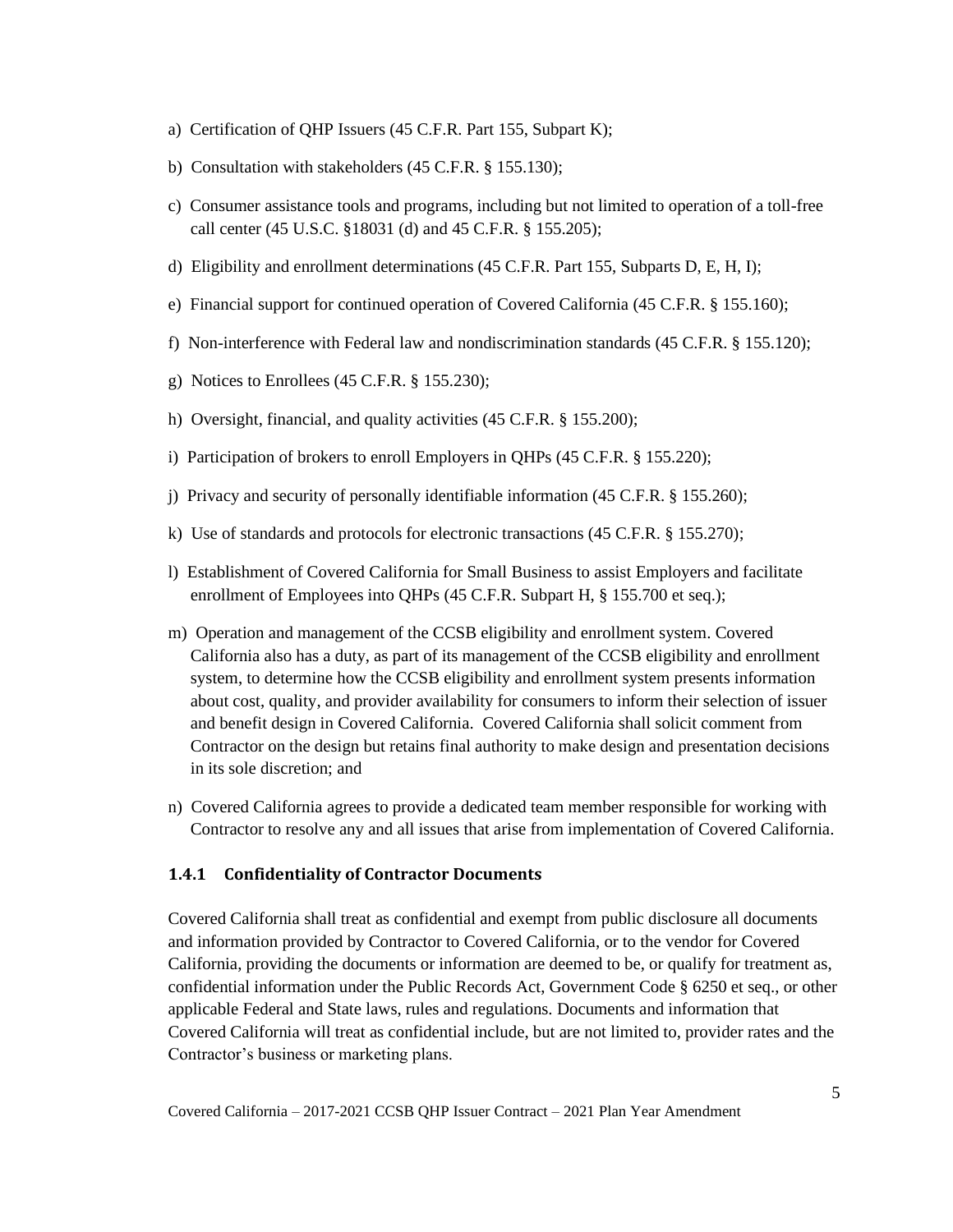## <span id="page-11-0"></span>**1.5 General Duties of the Contractor**

Contractor and Covered California acknowledge and agree that Contractor's QHPs are important to furthering the goal of Covered California with respect to delivering better care and higher value. Contractor agrees that Contractor's QHPs identified at Attachment 1 ("Contractor's QHP List") shall be offered through Covered California to provide access to Covered Services to Enrollees in accordance with the terms and conditions required by this Agreement and as required for designation of each health insurance plan as a QHP.

Contractor shall maintain the organization and administrative capacity to support and ensure implementation and operation of this Agreement. This requirement includes the following:

- a) Contractor maintains the legal capacity to contract with Covered California and complies with the requirements for participation in Covered California pursuant to this Agreement and applicable Federal and State laws, rules and regulations;
- b) A dedicated liaison is available as the primary contact person to coordinate and cooperate with Covered California in the implementation of this Agreement and the contact person and/or other personnel are available to Covered California as needed to fulfill Contractor's duties under this Agreement;
- c) QHPs identified in Attachment 1 are offered in accordance with the terms and conditions of this Agreement and compliance with the Affordable Care Act and the California Affordable Care Act and implementing regulations, and with applicable Federal and State laws, rules and regulations, as may be amended from time to time as required under applicable laws, rules and regulations or as otherwise authorized under this Agreement;
- d) Notify Covered California of:
	- i. all routine or non-routine surveys and audits conducted by State and Federal Regulators concerning Contractor's Covered California lines of business;
	- ii. any material concerns identified by Contractor or by State and Federal Regulators that may impact Contractor's performance under this Agreement; and
- e) Provide Covered California with copies of any preliminary or final reports, findings, or orders related to Subsection (d) of this Section 1.5, within 48 hours of Contractor receiving them from State and Federal Regulators; and
- f) Participate in quarterly in-person meetings between Covered California and Contractor at Covered California's headquarters to report and review program performance results, including all Services and components of the program, i.e., clinical, financial, contractual reporting requirements, customer service, appeals and any other program recommendations.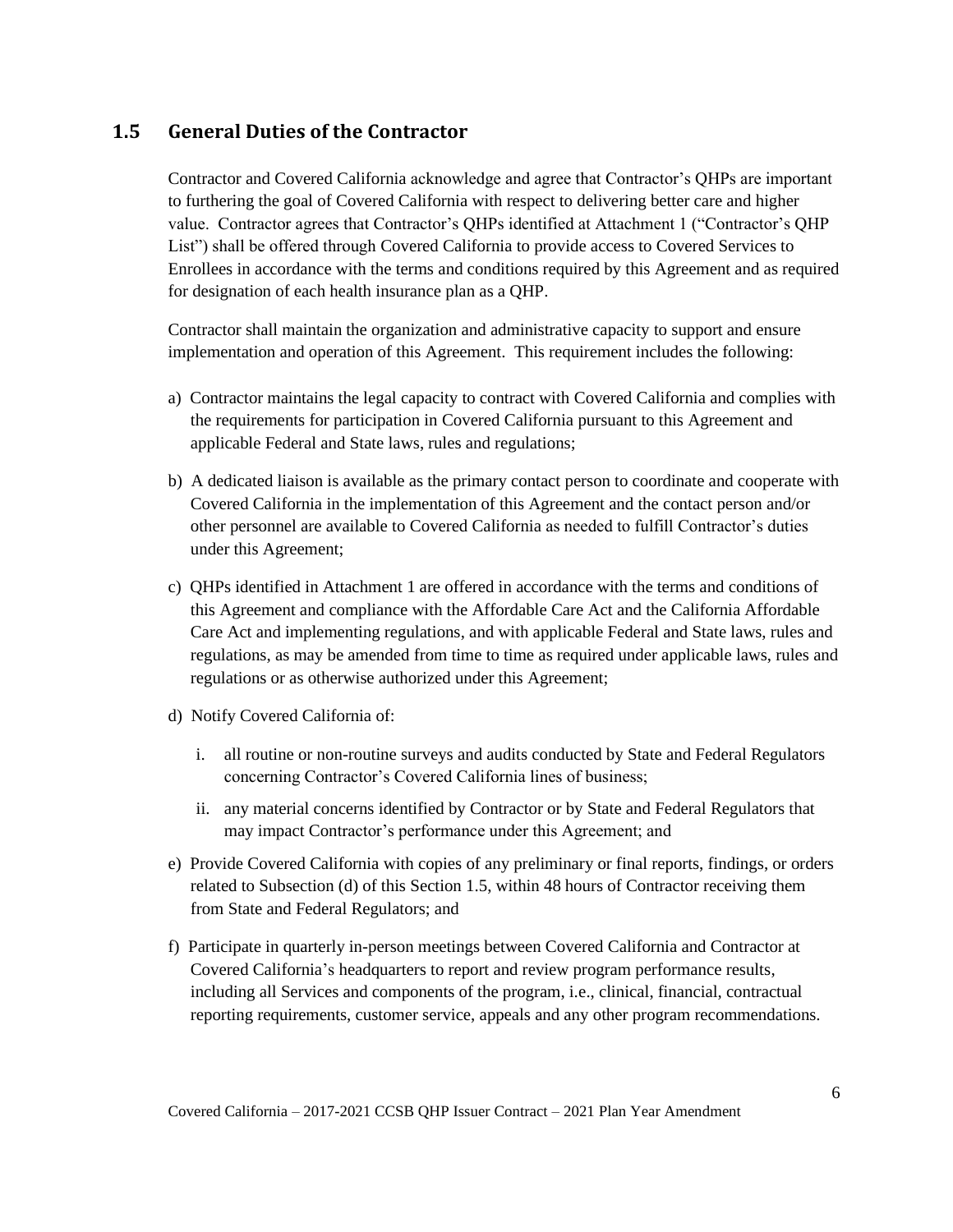## <span id="page-12-0"></span>**1.6 Transition between Covered California and Other Coverage**

In order to further Covered California's mission regarding continued access to health insurance coverage, Contractor shall establish policies and practices to maximize smooth transitions and continuous coverage for Enrollees to and from the Medi-Cal program and other governmental health care programs and coverage provided by Employers, including coverage required by the Consolidated Omnibus Budget Reconciliation Act of 1985 ("COBRA") and the California Continuation Benefits Replacement Act, Health and Safety Code § 1366.20 et seq. ("Cal-COBRA").

## <span id="page-12-1"></span>**1.7 Changes in Requirements**

The parties agree that Covered California may make prospective changes to benefits and services during a contract year to incorporate changes in State or Federal laws, requirements imposed by State and Federal Regulators, or as mutually agreed by Covered California and Contractor. The projected cost of any such benefit or service change will be included in the cost of health care projections and changes to the Monthly Rates will be implemented after Contractor has demonstrated the cost impact of the benefit or service change in accordance with the requirements set forth in Article 5.

### <span id="page-12-2"></span>**1.8 Evaluation of Contractor Performance**

Covered California shall evaluate Contractor's performance with respect to fulfillment of its obligations under this Agreement on an ongoing basis, including, but not limited to, during the 90-day period prior to each anniversary of the Agreement Effective Date set forth in Section 7.1 so long as the Agreement remains in effect. In the event evaluations conducted by Covered California reveal a significant problem or pattern of non-compliance with terms of this Agreement as reasonably determined and documented by Covered California, Covered California shall have the right, without limitation, to conduct reasonable additional reviews of Contractor's compliance and operational performance. Such evaluations shall also be considered in connection with decisions relating to re-certification and de-certification in accordance with the terms set forth at Article 7.

## <span id="page-12-3"></span>**1.9 Required Notice of Contractor Changes**

Except as set forth below, notices pursuant to this Section shall be provided by Contractor promptly within ten (10) days following Contractor's knowledge of such occurrence; provided, however, (i) such notice shall be provided immediately if such occurrence may reasonably be deemed to adversely affect the quality of care or safety of Enrollees, and (ii) in no event shall notice be provided by Contractor beyond the thirty (30) day period following the date of occurrence. All written notices from Contractor pursuant to this Section shall contain sufficient information to permit Covered California to evaluate the events under the same criteria that were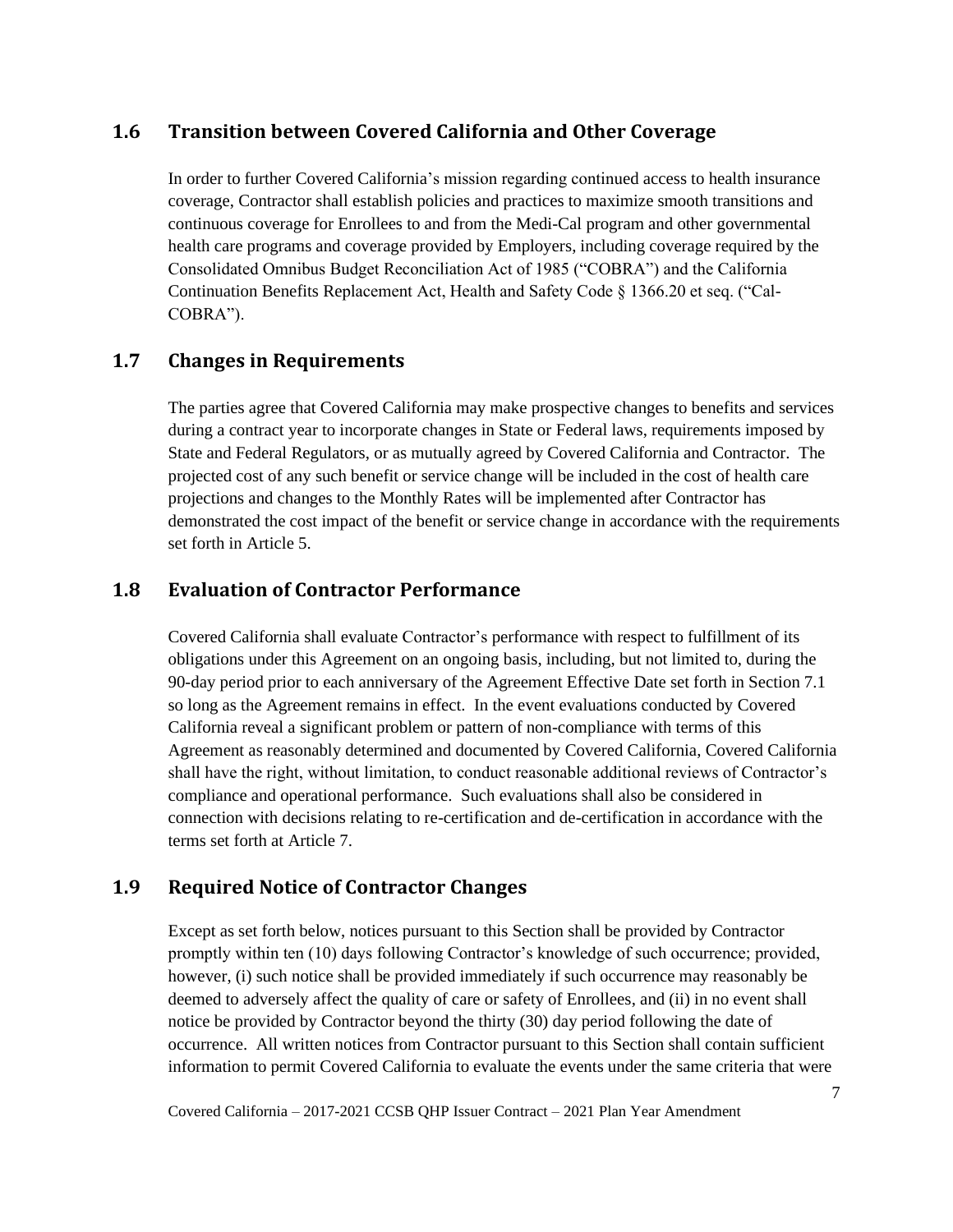used by Covered California in its award of this Agreement to Contractor. Contractor agrees to provide Covered California with such additional information as Covered California may request. If Contractor requests confidential treatment for any information it provides, Covered California shall treat the information as confidential, consistent with Section 1.4.1.

Contractor shall notify Covered California in writing upon the occurrence of any of the following events:

- a) Contractor is in breach of any of its obligations under this Agreement;
- b) Change in the majority ownership, control, or business structure of Contractor;
- c) Change in Contractor's business, partnership or corporate organization that may reasonably be expected to have a material impact on Contractor's performance of this Agreement or on Covered California's rights under this Agreement;
- d) Breach by Contractor of any term set forth in this Agreement or Contractor otherwise ceases to meet the requirements for a QHP Issuer, including those set forth at and 45 C.F.R. § 156.200 et seq. (Subpart C Article 3—Qualified Health Plan Minimum Certification Standards);
- e) Immediate notice in the event that Contractor files any federal bankruptcy action or state receivership action, any federal bankruptcy or state receivership action is commenced against Contractor, Contractor is adjudicated bankrupt, or a receiver is appointed and qualifies; and
- f) Changes in Contractor's Provider Network by notice consistent with Section 3.3. Contractor shall notify Covered California with respect to any significant changes in operations of Contractor that may reasonably be expected to significantly impair Contractor's operation of QHPs or delivery of Covered Services to Enrollees.

## <span id="page-13-0"></span>**1.10 Nondiscrimination**

- a) Services and Benefits. During the performance of this Agreement, Contractor shall not, and shall require Participating Providers and other subcontractors, as well as their agents and employees to not, in accordance with the Affordable Care Act Section 1557 (42 U.S.C. § 18116), cause an individual to be excluded on the grounds prohibited under Title VI of the Civil Rights Act of 1964 (42 U.S.C. § 2000d et seq.), Title IX of the Education Amendments of 1972 (20 U.S.C. § 1681 et seq.), the Age Discrimination Act of 1975 (42 U.S.C. § 6101 et seq.), or Section 504 of the Rehabilitation Act of 1973 (29 U.S.C. § 794), or subject to any other applicable State and Federal laws, from participation in, be denied the benefits of, or be subjected to discrimination under, any health program or activity offered through Covered California.
- b) Employment and Workplace. Contractor shall not, and shall require Participating Providers and other subcontractors, as well as their agents and employees to not, unlawfully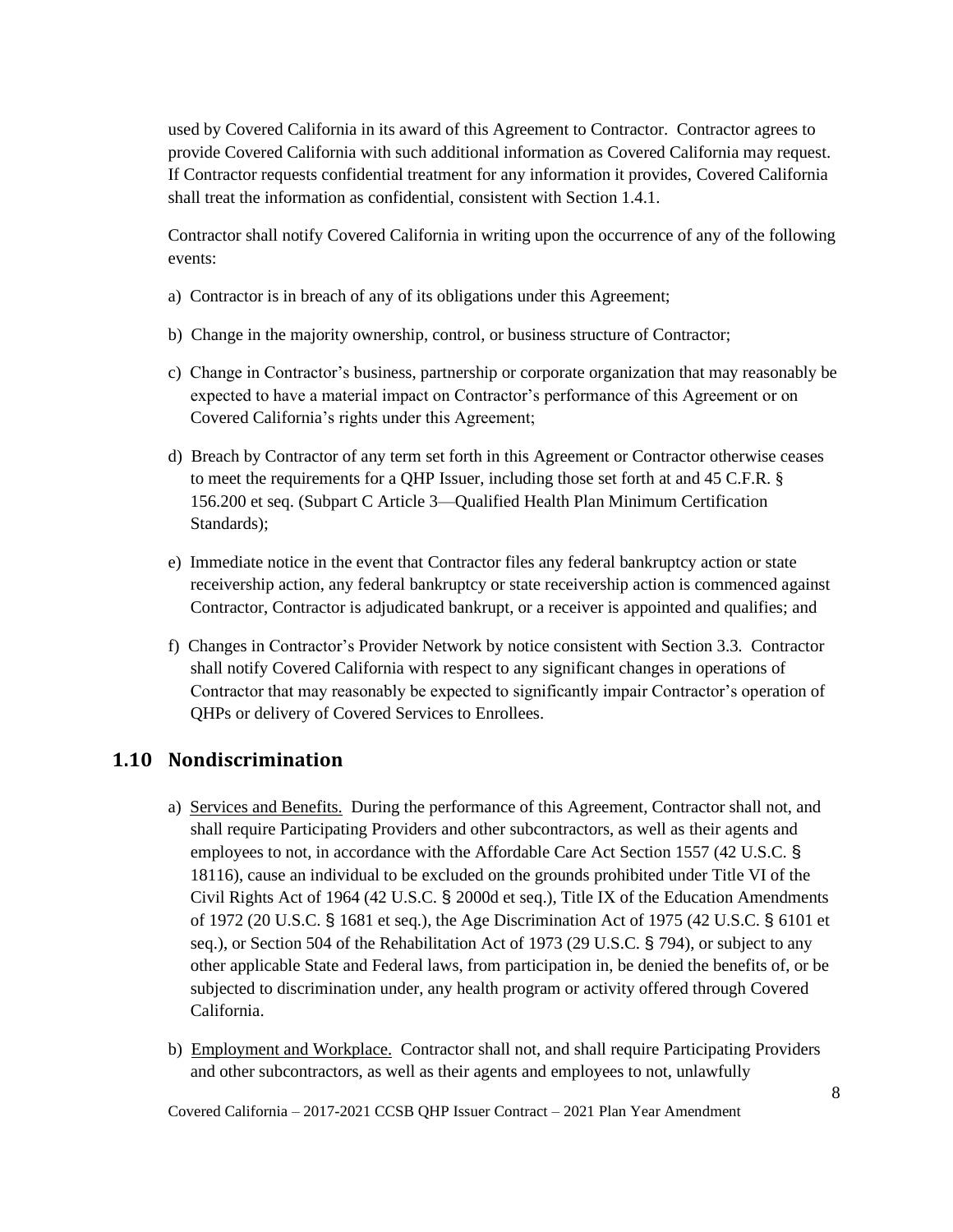discriminate, harass or allow harassment, against any employee or applicant for employment because of sex, race, color, ancestry, religious creed, national origin, physical disability (including Human Immunodeficiency Virus (HIV) and Acquired Immunodeficiency Syndrome (AIDS)), mental disability, medical condition (including health impairments related to or associated with a diagnosis of cancer for which a person has been rehabilitated or cured), age (40 or over), marital status, genetic information, sexual orientation, gender identity, or use of family and medical care leave. Contractor shall, and shall require Participating Providers and other subcontractors, as well as their agents and employees, to evaluate and treat employees and applicants for employment in a manner that is free from such discrimination and harassment. Contractor shall, and shall require Participating Providers and subcontractors, as well as their agents and Employees, to comply with the provisions of the Fair Employment and Housing Act (Government Code § 12900 et seq.) and the applicable regulations promulgated thereunder (2 CCR § 7285.0 et seq.). The applicable regulations of the Fair Employment and Housing Commission implementing Government Code § 12990, set forth in CCR Chapter 5 of Division 4 of Title 2, including, 2 CCR § 8103 et seq., are incorporated into this Agreement by reference and made a part hereof as if set forth in full. Contractor shall, and shall require Participating Providers and other subcontractors to give written notice of their obligations under this clause to labor organizations with which they have a collective bargaining or other agreement. Contractor shall include the nondiscrimination and compliance provisions of this clause in all subcontracts to perform work under this Agreement.

### <span id="page-14-0"></span>**1.11 Conflict of Interest; Integrity**

Contractor shall, and shall require Participating Providers to be free from any conflicts of interest with respect to Services provided under this Agreement. Contractor represents that Contractor and its personnel do not currently have, and will not have throughout the term of the Agreement, any direct interest that may present a conflict in any manner with the performance of Services required under this Agreement. Contractor also represents that it is not aware of any conflicts of interest of any Participating Provider or any basis for potential violations of Contractor or Participating Provider with respect to laws, rules and regulations that govern referrals required for the provision of certain Covered Services, including Federal and State anti-kickback and antiself-referral laws, rules, and regulations. Contractor shall immediately (1) identify any conflict of interest that is identified during the term of the Agreement and (2) take any necessary action to assure that any activities are not properly influenced by a conflict of interest.

Contractor shall comply with any and all other policies adopted by Covered California regarding conflicts of interest and ethical standards, copies of which shall be made available by Covered California for review and comment by the Contractor prior to implementation.

### <span id="page-14-1"></span>**1.12 Other Financial Information**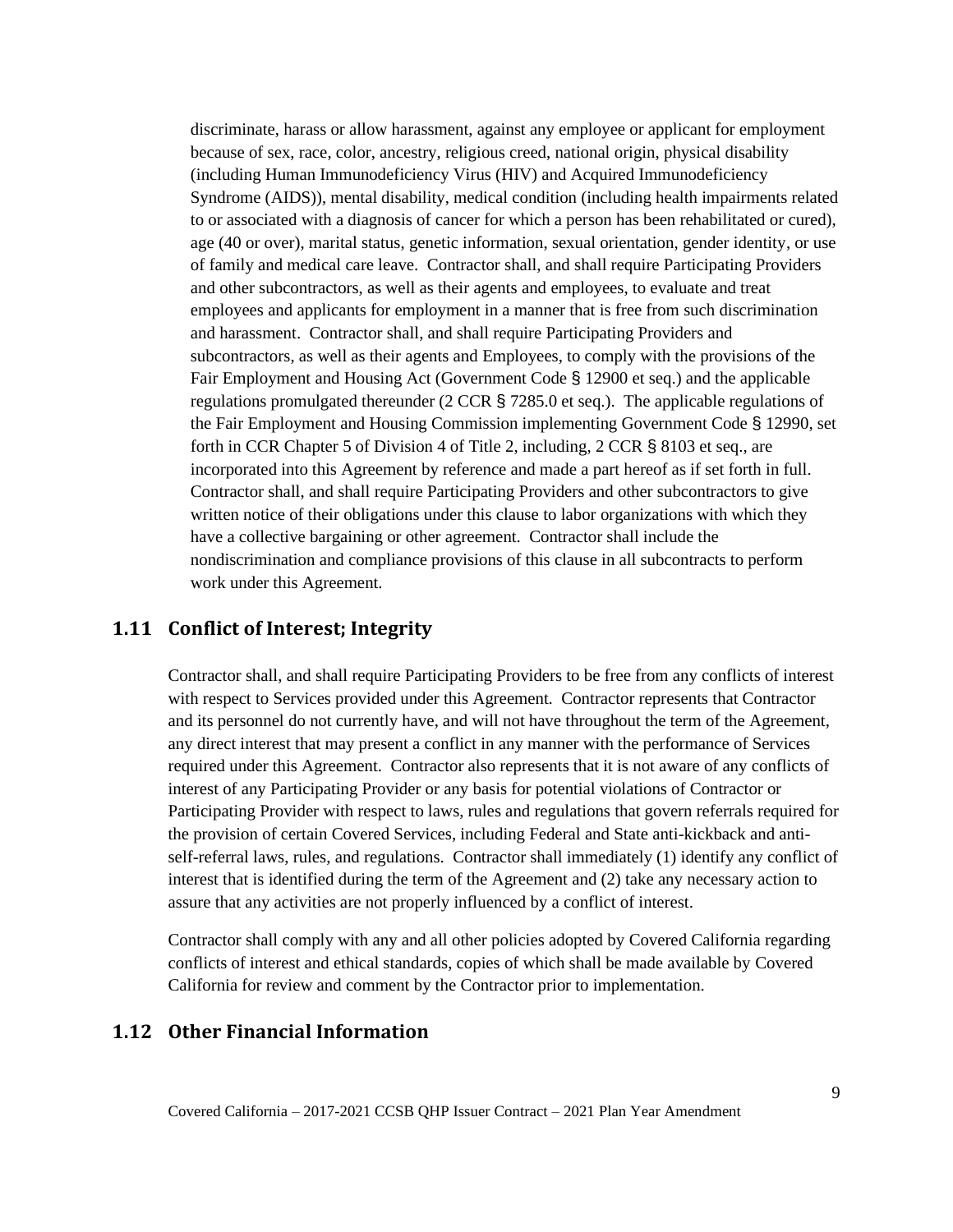In addition to financial information to be provided to Covered California under other provisions of this Agreement or pursuant to applicable laws, rules and regulations, at the request of Covered California, Contractor shall provide Covered California with financial information that is (i) provided by Contractor to State and Federal Regulators or other regulatory bodies, or (ii) reasonable and customary information prepared by Contractor, including supporting information relating to Contractor's QHP Enrollees. Possible requests may include (but not be limited to) annual audited financial statements and annual profit and loss statements.

### <span id="page-15-0"></span>**1.13 Other Laws**

Contractor shall comply with applicable laws, rules and regulations, including the following:

- a) Americans with Disabilities Act. Contractor shall comply with the Americans with Disabilities Act (ADA) of 1990, (42 U.S.C. § 12101 et seq.), which prohibits discrimination on the basis of disability, as well as all applicable regulations and guidelines issued pursuant to the ADA, unless specifically exempted.
- b) Drug-Free Workplace. Contractor shall comply with the requirements of the Drug-Free Workplace Act of 1990 (Government Code § 8350 et seq.).
- c) Child Support Compliance Act. Contractor shall fully comply with all applicable State and Federal laws relating to child and family support enforcement, including, but not limited to, disclosure of information and compliance with earnings assignment orders, as provided in Chapter 8 (commencing with § 5200) of Part 5 of Division 9 of the Family Code.
- d) Domestic Partners. Contractor shall fully comply with Public Contract Code § 10295.3 with regard to benefits for domestic partners.
- e) Environmental. Contractor shall comply with environmental laws, rules and regulations applicable to its operations, including, those relating to certifies compliance with the requirements of the Electronic Waste Recycling Act of 2003, Chapter 8.5, Part 3 of Division 30, commencing with § 42460 of the Public Resources Code, relating to hazardous and solid waste.
- f) Other Laws. Contractor shall comply with any and all other State and Federal laws, rules and regulations applicable to this Agreement, to the operation of Covered California, and to Contractor's provision of Services under this Agreement.

## <span id="page-15-1"></span>**1.14 Contractor's Representations and Warranties**

Contractor represents and warrants that neither the execution of this Agreement by Contractor, nor the acts contemplated hereby, nor compliance by Contractor with any provisions hereof will:

a) Violate any provision of the charter documents of Contractor;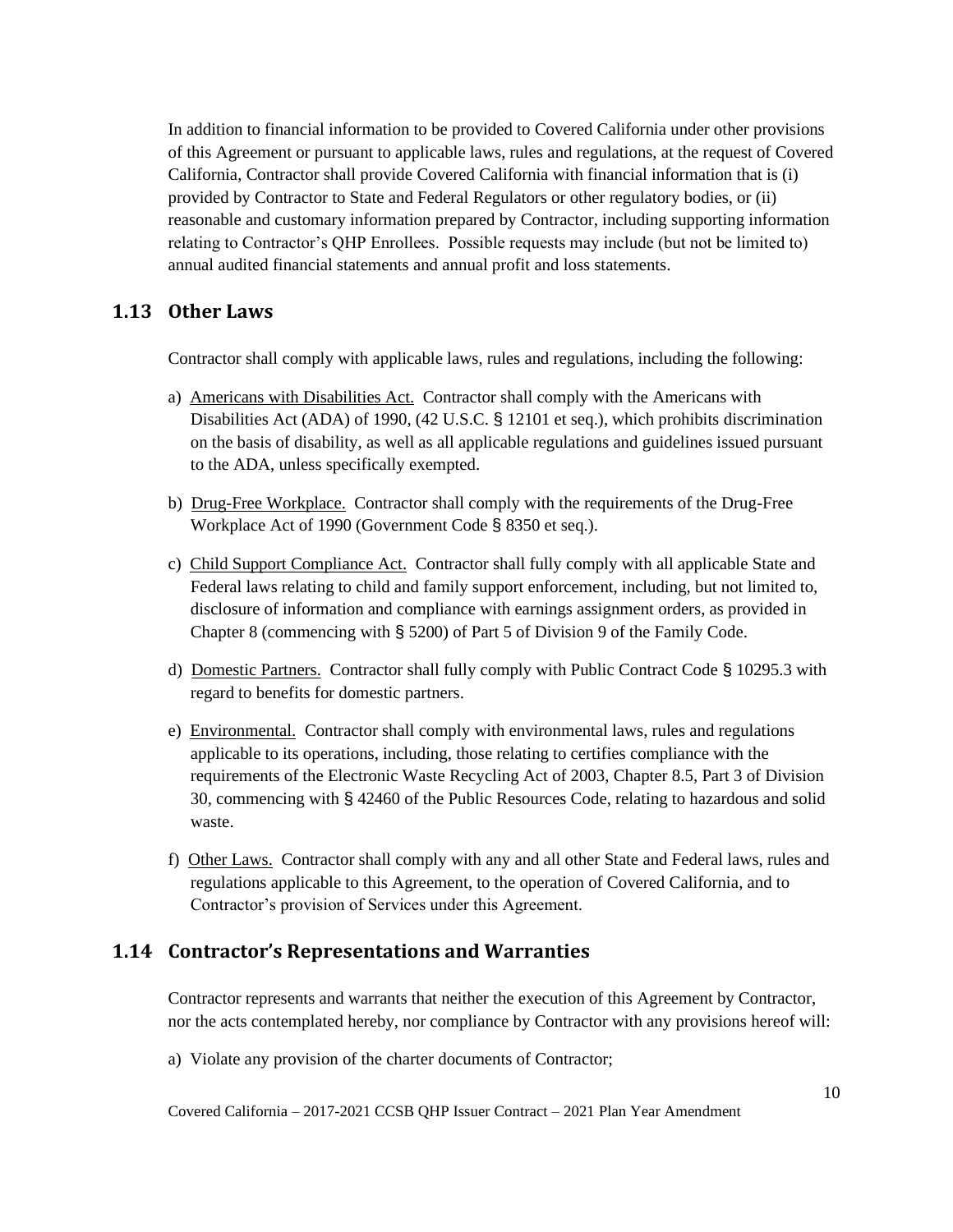- b) Violate any laws, rules, regulations, or any judgment, decree, order, regulation or rule of any court or governmental authority applicable to Contractor; or
- c) Violate, or be in conflict with, or constitute a default under, or permit the termination of, or require the consent of any person under, any agreement to which Contractor may be bound, the occurrence of which in the aggregate would have a material adverse effect on the properties, business, prospects, earnings, assets, liabilities, or condition (financial or otherwise) of Contractor.

Due Organization. Contractor represents and warrants that it is duly organized, validly existing, and in good standing under the laws of the state of its incorporation or organization.

Power and Authority. Contractor represents and warrants that: (i) it has the power and authority to enter into this Agreement and to carry out its obligations hereunder; (ii) the execution of this Agreement has been duly authorized and executed by Contractor and no other internal proceeding on the part of Contractor is necessary to authorize this Agreement; and (iii) to the best of its knowledge, Contractor has completed, obtained, and performed all registrations, filings, approvals, authorizations, consents, or examinations required by any State and Federal Regulators and other government or governmental authority for its acts contemplated by this Agreement.

## <span id="page-16-0"></span>**1.15 Fraud, Waste and Abuse; Ethical Conduct**

Contractor shall maintain and enforce policies, procedures, processes, systems, and internal controls (i) to reduce fraud, waste and abuse, and (ii) to enhance compliance with other applicable laws, rules and regulations in connection with the performance of Contractor's obligations under this Agreement. Contractor shall maintain an effective compliance program that meets the requirements of applicable laws, rules and regulations. Contractor shall provide evidence of such compliance program as reasonably requested by Covered California. Contractor shall timely communicate to Covered California any material concerns identified by Contractor or by State and Federal Regulators related to regulatory compliance that may impact performance under this Agreement.

Contractor shall provide Covered California with a description of its fraud, waste and abuse detection and prevention programs and report total monies recovered by Contractor in the most recent 12-month period for Contractor's total book of business as well as, if available, total monies recovered for Covered California business only. This description shall be provided upon the request of Covered California and will be updated upon request during each year that this Agreement is in effect and shall include an overview of fraud and abuse detection and prevention program activities conducted by Contractor, Participating Providers, other subcontractors and their authorized Agents, including a summary of key findings, relevant data analytics and fraud risk assessments to circumvent fraud, waste, and abuse, and the development, implementation, and enforcement of any corrective action plans for changing, upgrading, or improving these programs.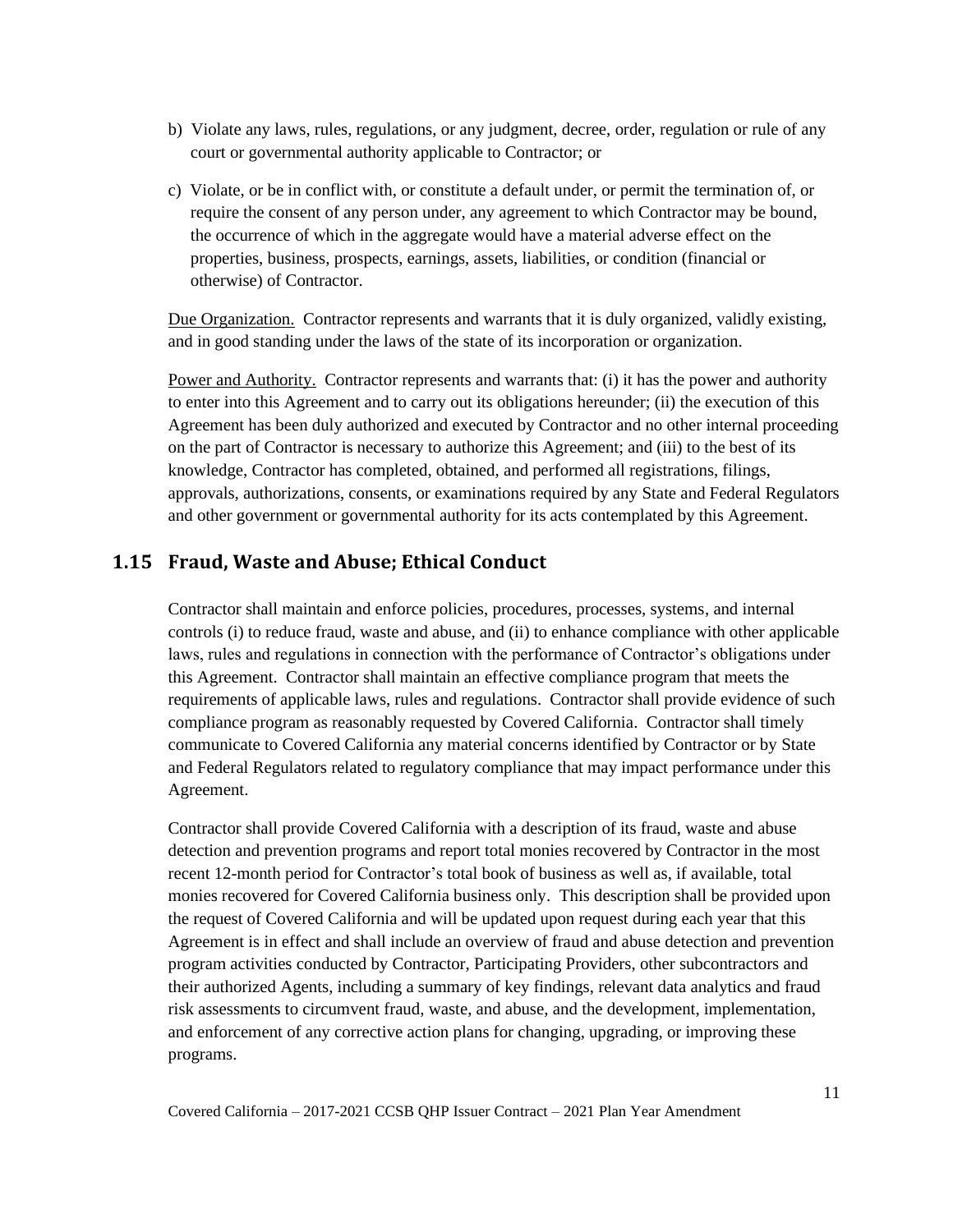Contractor shall maintain and enforce a code of ethical conduct and make it available to Covered California upon request.

Contractor shall refer potential fraud activities identified through fraud detection and response measures to Covered California. Contractor shall follow the established Carrier Referral Process posted on the Contractor's extranet website provided by Covered California (Data Home, Contractor's folder, Fraud Referral folder).

Contractor shall not terminate Enrollee coverage for fraud without prior review and approval from Covered California.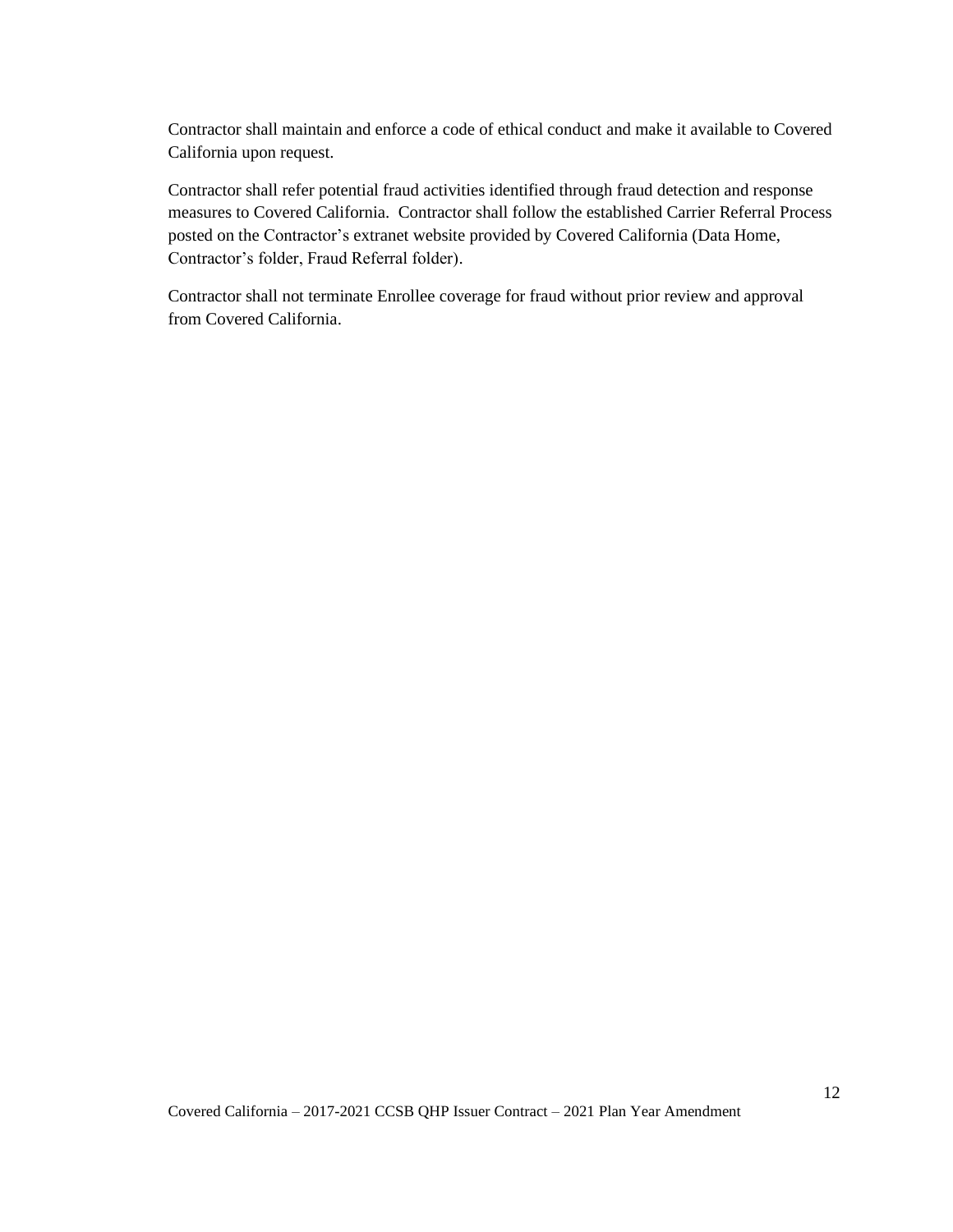## **ARTICLE 2 – ELIGIBILITY AND ENROLLMENT**

## <span id="page-18-2"></span><span id="page-18-1"></span><span id="page-18-0"></span>**2.1 Eligibility and Enrollment Responsibilities**

### **2.1.1 Covered California Responsibilities**

- a) Covered California shall be solely responsible for the determination of eligibility and enrollment of Small Employers and Employees in the Covered California for Small Business in accordance with applicable Federal and State laws, rules and regulations.
- b) Covered California shall notify Contractor regarding each eligible applicant who has completed an application for enrollment and selected Contractor as the QHP Issuer. Covered California shall transmit information required for Contractor to enroll the applicant within seven (7) business days of receipt of verification of eligibility and selection of Contractor's QHP.
- c) Covered California shall send 834 member-related files in EDI or CSV format to all Contractors with enrollment information to Contractor on a daily or on as-needed basis.
- d) Covered California shall send group files using XML format to all Contractors on a daily or on an as-needed basis.
- e) Covered California shall send the 820 Payment Remittance Information File in EDI or CSV format to all Contractors who received a payment, once a month.

### <span id="page-18-3"></span>**2.1.2 Contractor Responsibilities**

- a) Contractor shall comply with all Federal and State eligibility and enrollment laws and regulations, including, but not limited to, the Affordable Care Act § 1411 et seq. (42 U.S.C. § 18081 et seq.), 45 C.F.R. § 155.400 et seq., Government Code § 100503, and 10 CCR § 6400 et seq.
- b) Contractor shall comply with all Covered California eligibility and enrollment determinations, including those made through the CCSB eligibility and enrollment system that result from an Employer's appeal of a Covered California determination. Contractor shall implement appeals decisions and provide Covered California with evidence the appeal resolution has been implemented within ten (10) days of receiving all necessary data elements from Covered California required to implement the appeals decision. In the event that an Employee and/or Dependent requires immediate care, the QHP Issuer will work closely with Covered California to implement any eligibility or enrollment changes as soon as reasonably possible. Contractor shall accept all Employees assigned by Covered California except as otherwise authorized by policies and procedures of Covered California or upon the approval of Covered California.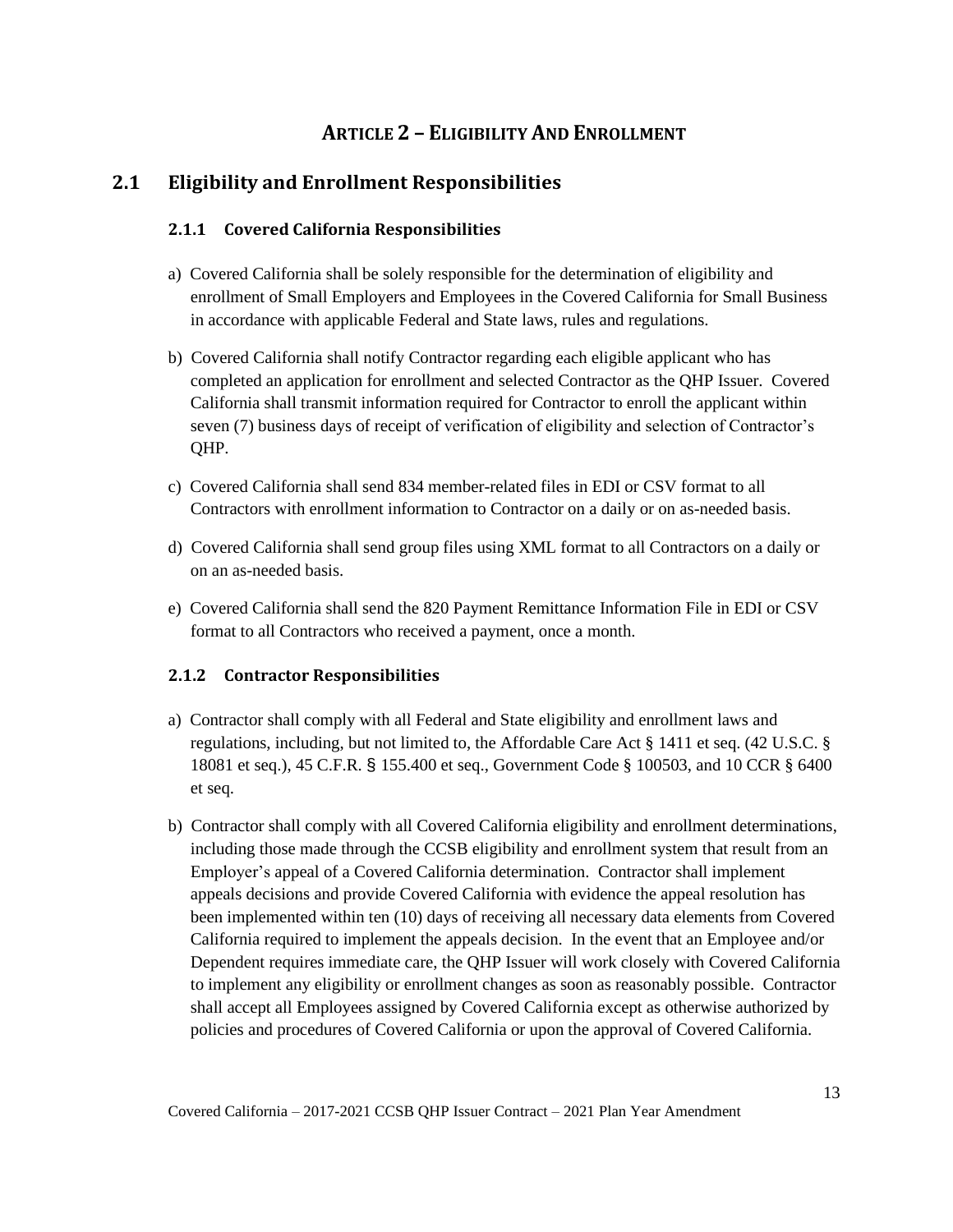- c) Contractor shall input the enrollment information into Contractor's membership enrollment and financial databases. Contractor shall review and reconcile its membership enrollment and financial databases with Covered California enrollment reconciliation file on a monthly basis. The Contractor will use the Monthly Reconciliation File provided by Covered California in an EDI or CSV format to perform eligibility and financial validation and reconciliation. Contractor shall prepare a comparison extract in accordance with the file validations and resolution timelines, as mutually agreed upon between Covered California and Contractor. The eligibility and/or financial discrepancies shall be reported to Covered California via FTP.
- d) Contractor shall ingest Standard X12 EDI benefit enrollment and maintenance set files (834) furnished by Covered California and ensure Interchange acknowledgement files (999/TA1) are transmitted between Contractor and Covered California in a mutually agreed format. This includes all X12 response files (834 effectuation, TA1/999, etc.).
- e) Once the 834 File has been sent to the Contractor, Covered California should receive a 999/TA1 Acknowledgement File in return from the Contractor, confirming the 834 File has been received. The Contractor shall adhere to the agreed upon turn-around time (TAT) for processing 834 Files to add a new member. Contractor shall send Covered California the return 834 Effectuation File which will include the member's information and the Contractor assigned member ID number. After Covered California receives the 834 Effectuation File from the Contractor, Covered California shall send the Contractor a 999/TA1 Acknowledgement File confirming the Contractor's file was received and processed.
- f) After Covered California has sent the monthly 820 Payment Remittance File to the Contractor, the Contractor shall send a 999/TA1 Acknowledgement File confirming the 820 File was received and processed.
- g) Contractor shall provide a supplemental file for those members with identified enrollment discrepancies. Contractor shall provide this file within two weeks of the receipt of the weekly reconciliation file.
- h) Contractor shall rely upon Covered California as the system of record for eligibility and enrollment during the term of this Agreement; provided, however, that Contractor shall: (i) reconcile premium payment information with enrollment and eligibility information received from Covered California on a monthly basis, and (ii) Contractor shall only accept changes to eligibility information submitted by Employers or Employees when Covered California notifies or confirms such change to Contractor.

## <span id="page-19-0"></span>**2.2 Covered California for Small Business**

Covered California has established Covered California for Small Business to assist Employers by facilitating enrollment of Employees into QHPs. Contractor shall process Covered California for Small Business enrollments from Small Businesses determined by Covered California to be eligible for coverage in accordance with the terms set forth in this Agreement and Federal and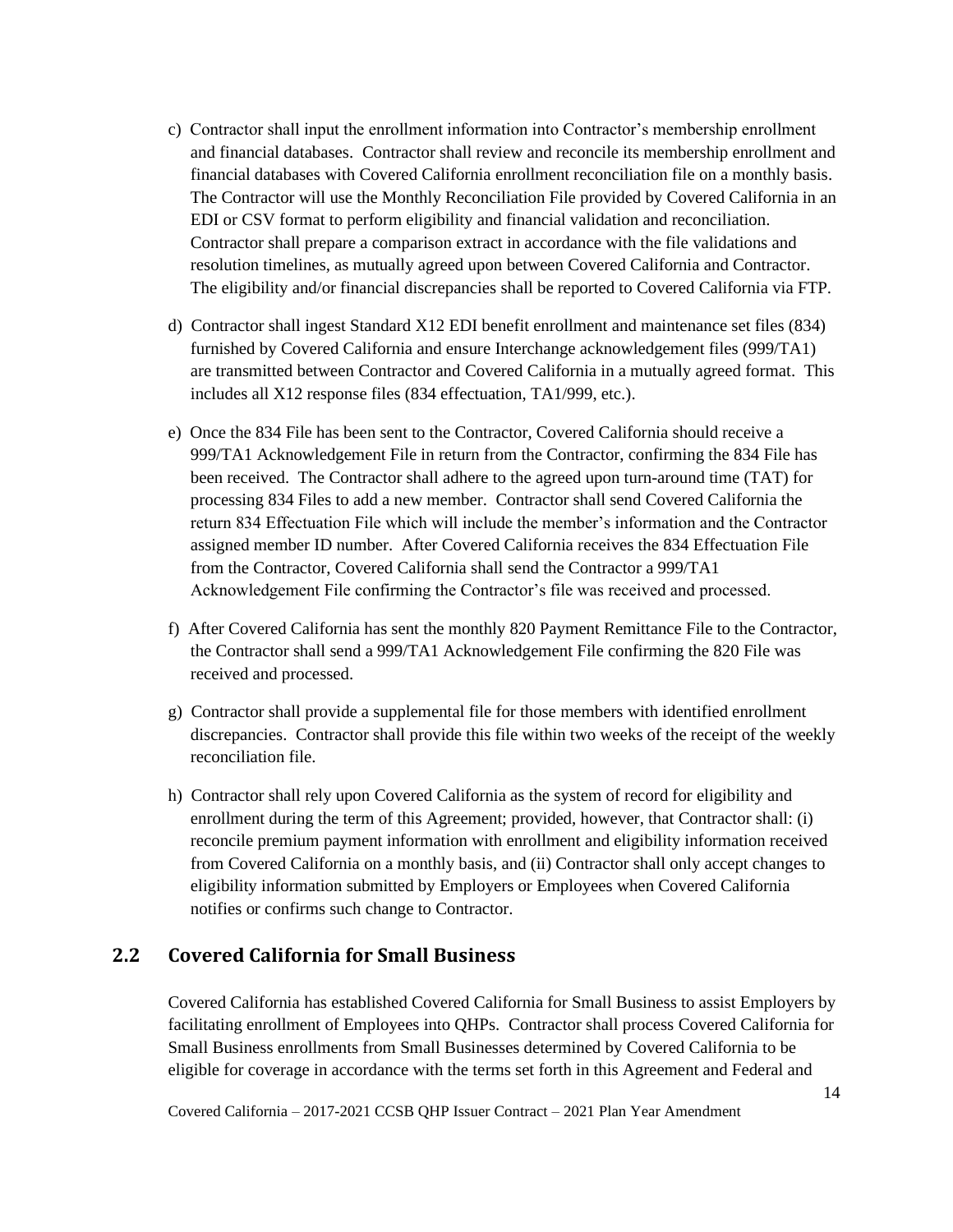State laws, rules and regulations. All specified Employees and their Dependents, of Employers who are eligible in accordance with the Affordable Care Act, California Affordable Care Act, and Regulations may obtain coverage through Covered California for Small Business as permitted by State and Federal laws, rules, and regulations. Covered California will assume statutory obligation as required as part of initial enrollment that would otherwise be carried out by Contractor, such as assuring completion of Agent attestation, if applicable.

### <span id="page-20-0"></span>**2.2.1 Covered California for Small Business Enrollment Periods**

Contractor agrees to allow Employers and Employees to purchase coverage in Covered California for Small Business at any point during the year ("rolling enrollment period") and as a result of specified triggering events, during Special Enrollment Periods (SEPs). Contractor shall accept changes to enrollment received from Covered California other than during the Employer's Open Enrollment Period for qualifying events as required under State and Federal laws, rules, and regulations. Contractor agrees to accept new Employers, Employees and eligible Dependents who enroll during these periods in Covered California for Small Business.

### <span id="page-20-1"></span>**2.2.2 Covered California for Small Business Coverage Effective Dates**

- a) Upon verification of eligibility and selection of Contractor's QHP, Covered California shall: (i) process enrollment of Employees into Contractor's QHPs, (ii) establish effective dates of Employee coverage, (iii) transmit enrollment information for Employees to Contractor, and (iv) Contractor shall notify Employee of the effective date of coverage.
- b) Contractor shall coordinate and cooperate with Covered California to the extent necessary during Covered California's enrollment process following Covered California's acceptance of the single Employer and single Employee application forms. Contractor shall provide Services as may be required to support Covered California during the enrollment process conducted by Covered California in accordance with Covered California's responsibilities under State and Federal laws, rules and regulations. Such Services shall include support of Covered California's performance of the following activities that must occur before the effective date of coverage: (i) determination of Employer eligibility, (ii) selection of Contractor's QHPs coverage levels by Employers and Employees, and (iii) verification of Employee's eligibility.
- c) Covered California for Small Business coverage shall commence on the first (1st) day of a month or such other date as may be established by Covered California under its enrollment timeline and processes in accordance with State and Federal laws, rules and regulations. The specific terms and conditions relating to commencement of coverage, including cancellation or postponement of the effective date of coverage in the event of nonpayment or partial payment of an initial premium will be determined in accordance with applicable laws, rules and regulations.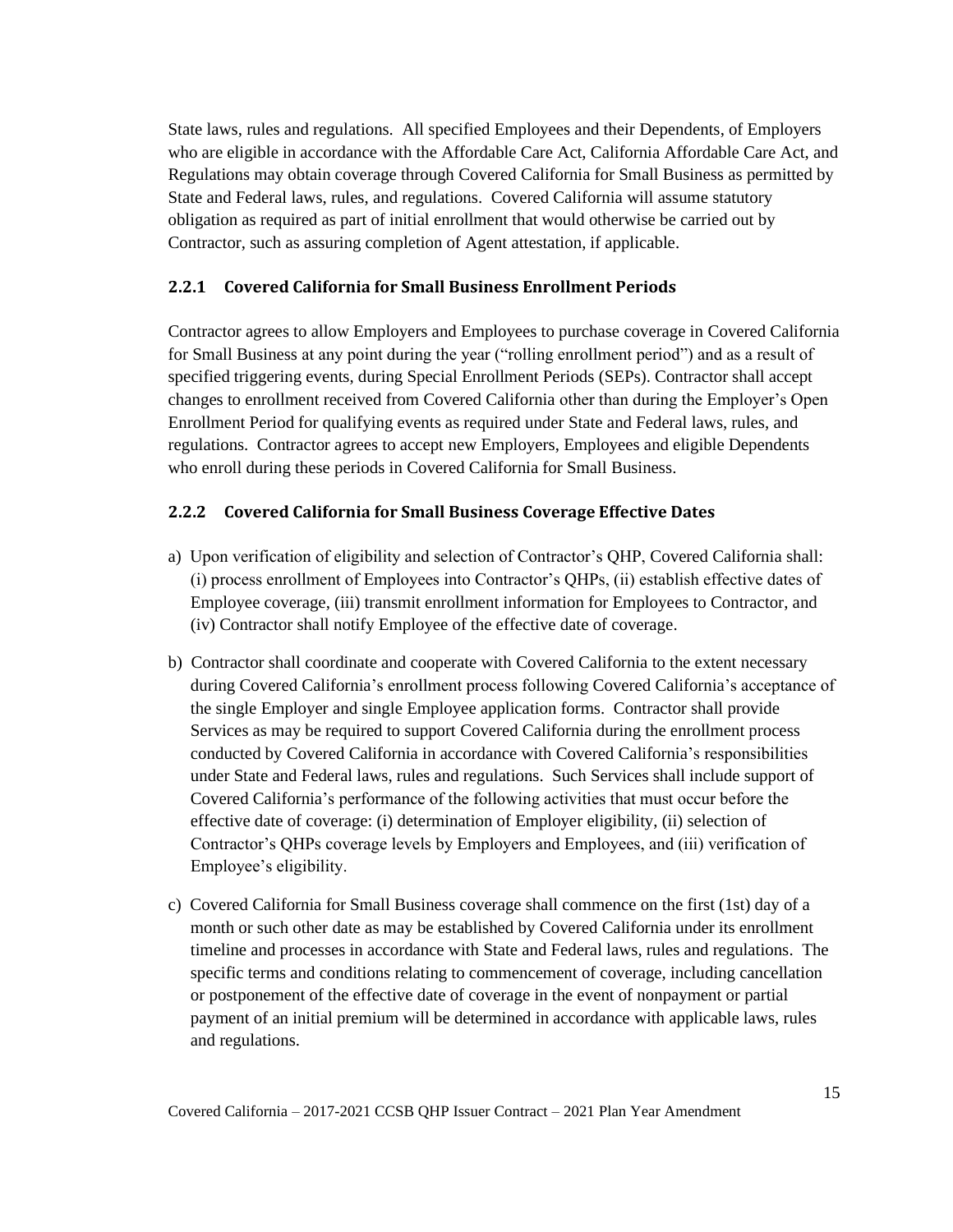d) Contractor shall provide Covered California for Small Business with all information necessary to send the renewal notifications to Covered California Small Businesses, including information needed to satisfy any applicable language accessibility requirements.

### <span id="page-21-0"></span>**2.2.3 Covered California for Small Business Premiums and Agent Compensation**

Covered California for Small Business will be responsible for collection of premiums, including delinquent payments. Contractor shall review and reconcile information received from Covered California on a monthly basis relating to the administration of premium payments, including information required under 45 C.F.R. § 155.705 and other applicable laws, rules and regulations necessary to the administration of premiums. Such reconciliation process will include the Contractor's review of information relating to the receipt of premium amounts due to Covered California from each Employer and Employee in Covered California for Small Business. Contractor shall provide Covered California notice of any reconciling enrollment information with premium payment information, which shall be evaluated by Covered California in consultation with Contractor.

Contractor shall not be entitled to collect from Enrollees or receive from Employers any amounts or receive funds from the Employers above the premium amounts except with respect to costsharing amounts or to the extent that such payment (i) is expressly authorized under the QHPs, such as out-of-network services that comply with the notice requirements set forth at Section 3.4.3, or (ii) relates to a charge for non-sufficient funds or transaction fees initiated by Enrollee at rates that are reasonable and customary for such transactions; the Contractor shall not pursue collections of any said fees or unpaid premiums from Covered California.

Premium charged in Covered California for Small Business includes the assessment of the participation fee of 5.2 percent of the premium due by each Enrollee, as well as a percentage for distribution related expenses. Distribution related expenses shall be set at a rate as set forth in Attachment 3. Covered California for Small Business shall collect a percentage of the premium in order to compensate Agents and General Agents. Contractor acknowledges that Covered California for Small Business may have excess funds as a result of collecting a percentage of Enrollee premiums for distribution related expenses. In no event shall Covered California for Small Business be required to remit any excess funds to Contractor. Any excess funds shall belong to Covered California for Small Business.

### <span id="page-21-1"></span>**2.2.4 Covered California for Small Business Terminations of Coverage**

Contractor acknowledges and agrees that Covered California shall be responsible for the aggregation and administration of premiums for Covered California for Small Business. Covered California shall be responsible for: (1) the submission of bills to each Employer on a monthly basis in a form that identifies Employer and Employee contributions and the total amount due, (2) collecting the amounts due from each Employer, and (3) making payments to Contractor for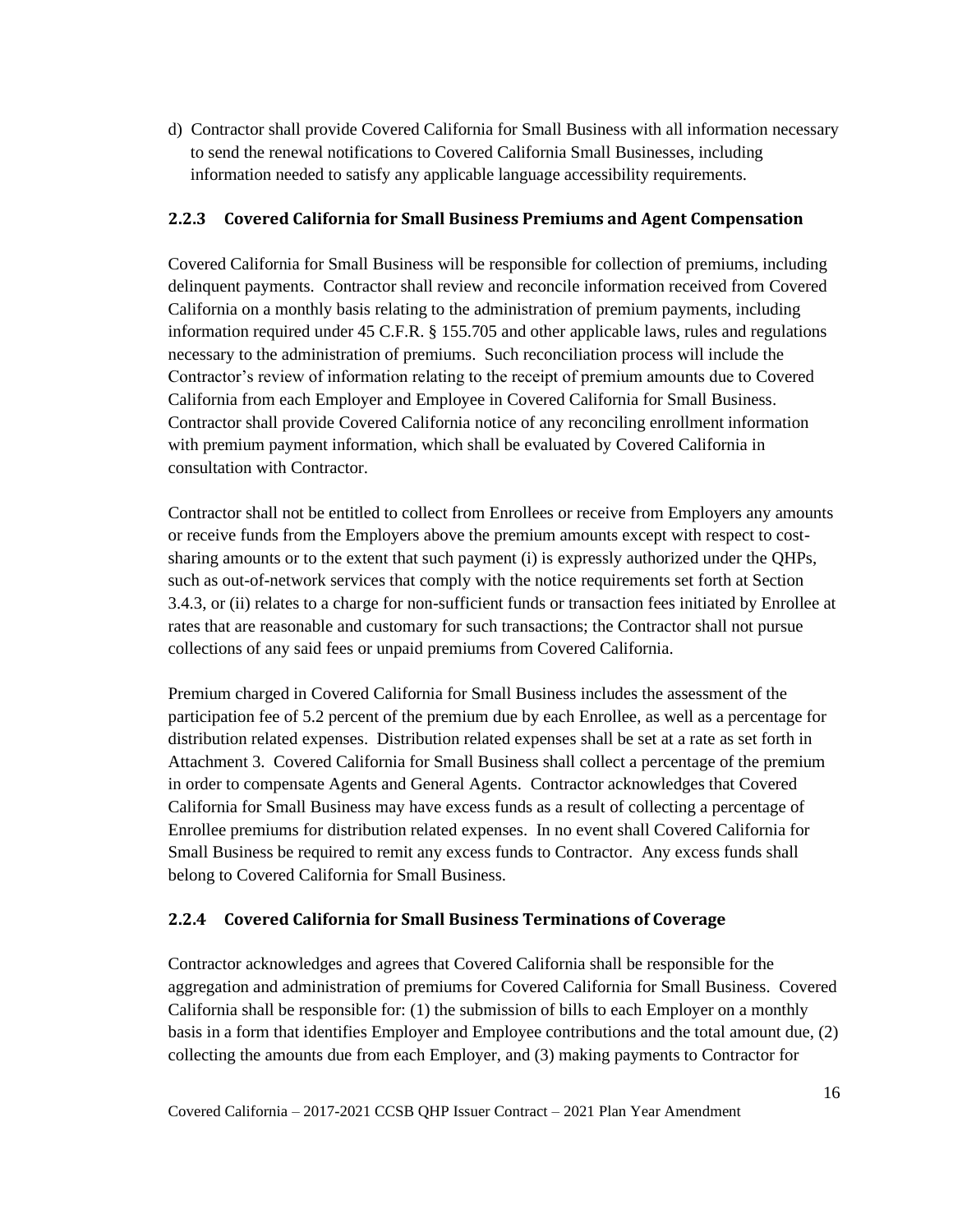Enrollees in Contractor's QHPs on a monthly basis or such other intervals as mutually agreed upon by Covered California and Contractor. In no event shall Covered California be liable to Contractor with respect to any interest or other charges relating to premium funds received by Covered California that are not yet disbursed by Covered California to QHP Issuers.

The specific terms and conditions relating to terminations, including Contractor's right to terminate an Employer in connection with the receipt of nonpayment or partial payments from Employers, shall be established by Covered California in accordance with applicable laws, rules and regulations.

Except as otherwise required under applicable laws, rules or regulations, an Employee's enrollment through Employer may be terminated in connection with the termination of Employer's coverage and/or with respect to the events described in above. With respect to an Employee, his or her eligibility shall cease at such time as he or she is no longer a qualified Employee to whom Employer has offered coverage. Covered California will notify Contractor within five (5) business days of any Employer or Employee termination.

Contractor shall request termination of an enrollee for fraud or mis-representation through the Carrier Referral Process and provide Covered California with supporting documentation which substantiates the Contractor's request to terminate. Contractor shall not terminate for fraud or misrepresentation without prior approval from Covered California.

### <span id="page-22-0"></span>**2.2.5 Covered California for Small Business Minimum Participation Rates**

Contractor shall comply with minimum participation and contribution rates for Employers participating in Covered California for Small Business in accordance with 10 CCR § 6522. Participation rates shall be established by Covered California in consultation with Health Insurance Issuers and may be modified by Covered California no more frequently than annually based on consideration of various factors, including, prevailing market standards and changes in applicable laws, rules, and regulations. Covered California will provide Contractor notice of such to the minimum participation, if any, at least 210 days prior to the effective date of the proposed change. Changes to the minimum participation and contribution rates will be published on the Covered California for Small Business website.

### <span id="page-22-1"></span>**2.2.6 Agents in Covered California for Small Business**

- a) The provisions of this Section apply to Agents who sell Contractor's QHPs through Covered California for Small Business.
- b) Agency and Agent Compensation. Covered California's intent is to pay market level broker and General Agent commissions. In order to facilitate Covered California's ability to administer enrollment in Covered California for Small Business based on efforts that are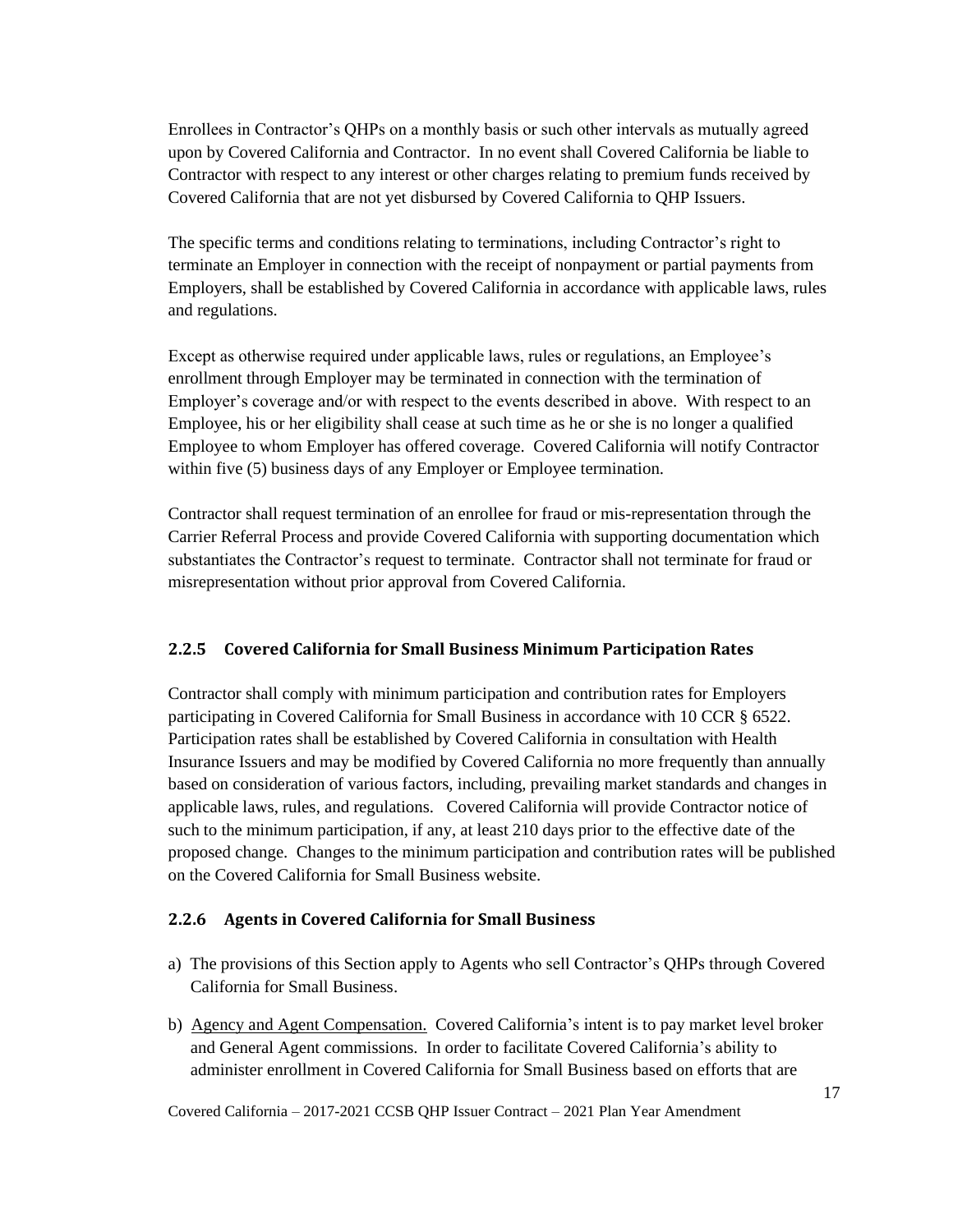consistent for non-Covered California products and to achieve consistency in compensation arrangement for products sold inside and outside Covered California: (i) Covered California shall enter into arrangements with Agencies and Agents employed or contracted to write business for the benefit of an Agency to sell Contractor's QHPs through Covered California for Small Business, (ii) Covered California will be responsible for payment of Agencies and Agents employed or contracted to write business for the benefit of an Agency, and (iii) Covered California will provide Enrollee specific and Agency/Agent-specific information to Contractor regarding compensation paid to either Agency or Agent.

- c) General Agents. The commission rate payable to a General Agent by Covered California shall be established by Covered California based on its evaluation of market data, including pricing information submitted in connection with its rate bids and pursuant to other policies that are established by Covered California from time to time. Covered California will contract with multiple General Agents to represent the Covered California for Small Business.
- d) Incentive Compensation Program. In order to enhance consistency in sales efforts for products offered inside and outside of Covered California, Contractor shall consider information provided by Covered California regarding sales commissions in order to credit the Agent's sale of QHPs through Covered California for Small Business to the Agent's sale of Contractor's policies outside Covered California for purposes of determining Agent's aggregate sales that shall be used by Contractor to determine incentive or other compensation payable by Contractor to Agent. Contractor shall provide information as may reasonably be required by Covered California from time to time to monitor Contractor's compliance with the requirements set forth in this Section.
- e) Agent Appointments. Agents enrolling Employers in Covered California for Small Business do not need to be appointed by each individual health plan that participates in Covered California for Small Business. As long as the Agent is licensed by the California Department of Insurance and certified by Covered California, the Agent may enroll Employers in Covered California for Small Business. Covered California's appointment standards are intended to encourage all qualified Agents who sell for Covered California for Small Business to maintain or receive issuer appointments; provided, however that not all qualified Agents are required to receive an issuer appointment in order to sell QHPs through Covered California for Small Business. Contractor shall not take any action that may restrict Agents certified by Covered California from becoming appointed by all Health Insurance Issuers that elect to market products through an Agent.
- f) Agent Conduct. Covered California shall implement policies, procedures, training, monitoring and other processes to ensure that Agents who sell Contractor's QHPs through Covered California for Small Business will fairly and objectively represent all Health Insurance Issuers and all products offered on Covered California that market through Agents in order to present health plan options in an unbiased manner and that minimizes steerage.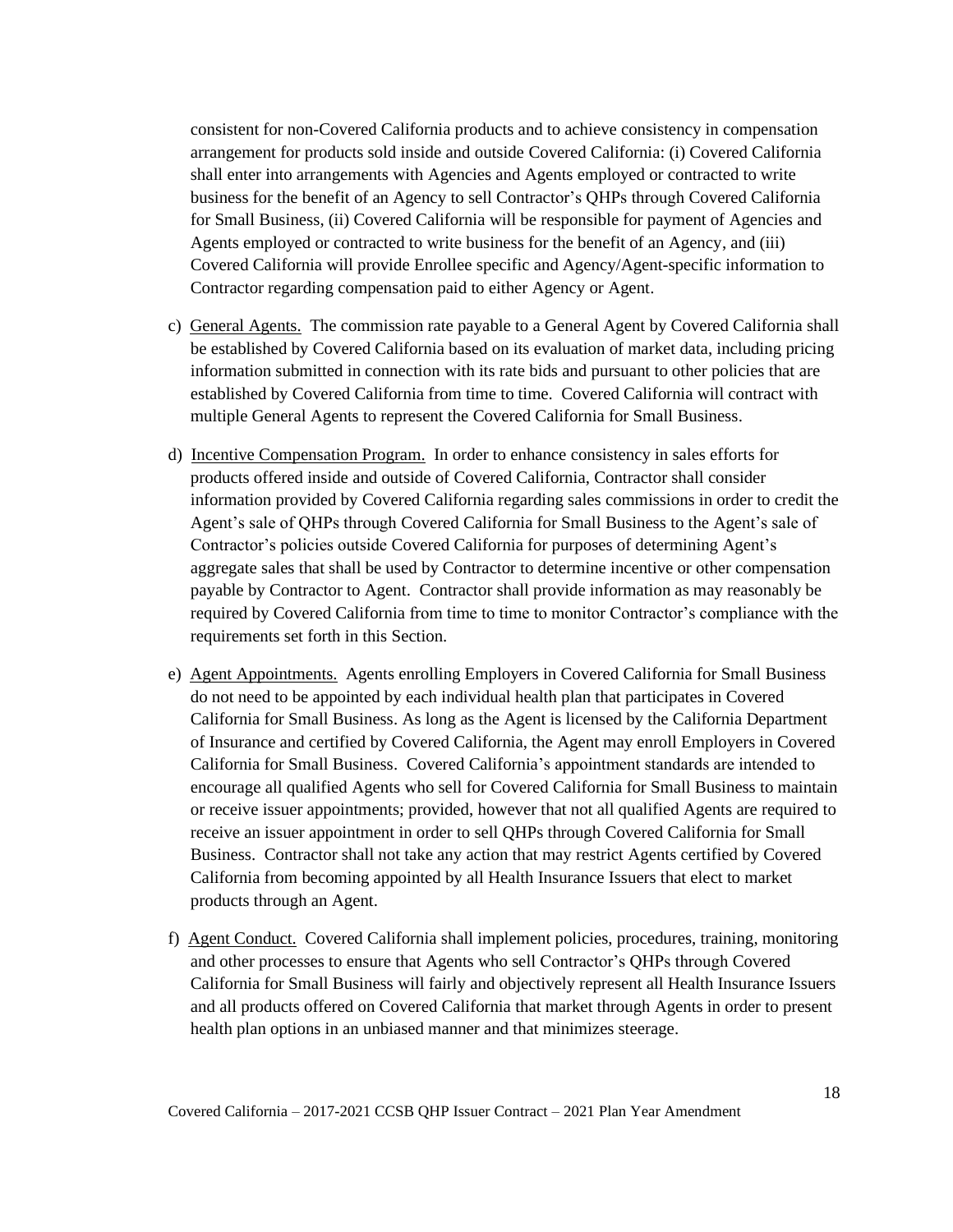g) Training. Agents shall receive training and certification in order to promote the offer of the broad array of potential products available to potential Enrollees.

## <span id="page-24-0"></span>**2.3 Enrollment and Marketing Coordination and Cooperation**

Covered California recognizes that the successful delivery of services to Enrollees depends on successful coordination with Contractor in all aspects including collaborative enrollment and marketing.

Covered California will take such action as it deems necessary and feasible to develop and implement programs and activities to support Contractor in its marketing and enrollment efforts, in accordance with applicable laws, rules and regulations. Such activities may include making available the following programs and resources for use by Contractor:

- a) Education, marketing, and outreach programs that will seek to increase enrollment through Covered California and inform consumers, including Contractor's current Enrollees, that there is a range of QHPs available in Covered California in addition to Contractor's QHPs;
- b) A standard interface through which Contractor may electronically accept from Covered California the initial binder payment (via ACH or EFT) to effectuate coverage and accept subsequent premium payment in Covered California for Small Business;
- c) Complete documentation and reasonable testing timelines for interfaces with Covered California's eligibility and enrollment system;
- d) Eligibility and enrollment training for Contractor's staff and for licensed Agents and brokers;
- e) Joint marketing activities of Covered California, Contractor and other Health Insurance Issuers designed to drive awareness and enrollment in Covered California;
- f) Covered California will treat as confidential, all Contractor marketing plans and materials consistent with Section 1.4.1. The obligation of Covered California to maintain confidentiality of this information shall survive termination or expiration of this Agreement;
- g) Covered California's annual marketing plans, including retention and renewal efforts; and
- h) Customer service support that will include substantially extended customer service hours during Open Enrollment Periods.

To support the collaborative marketing and enrollment effort, Contractor shall:

i) Educate its Agents on Contractor's QHPs offered in Covered California, work with Covered California to efficiently educate its Agents and brokers about Covered California's small group marketplace, and inform Agents that a prospective Enrollee's health status is irrelevant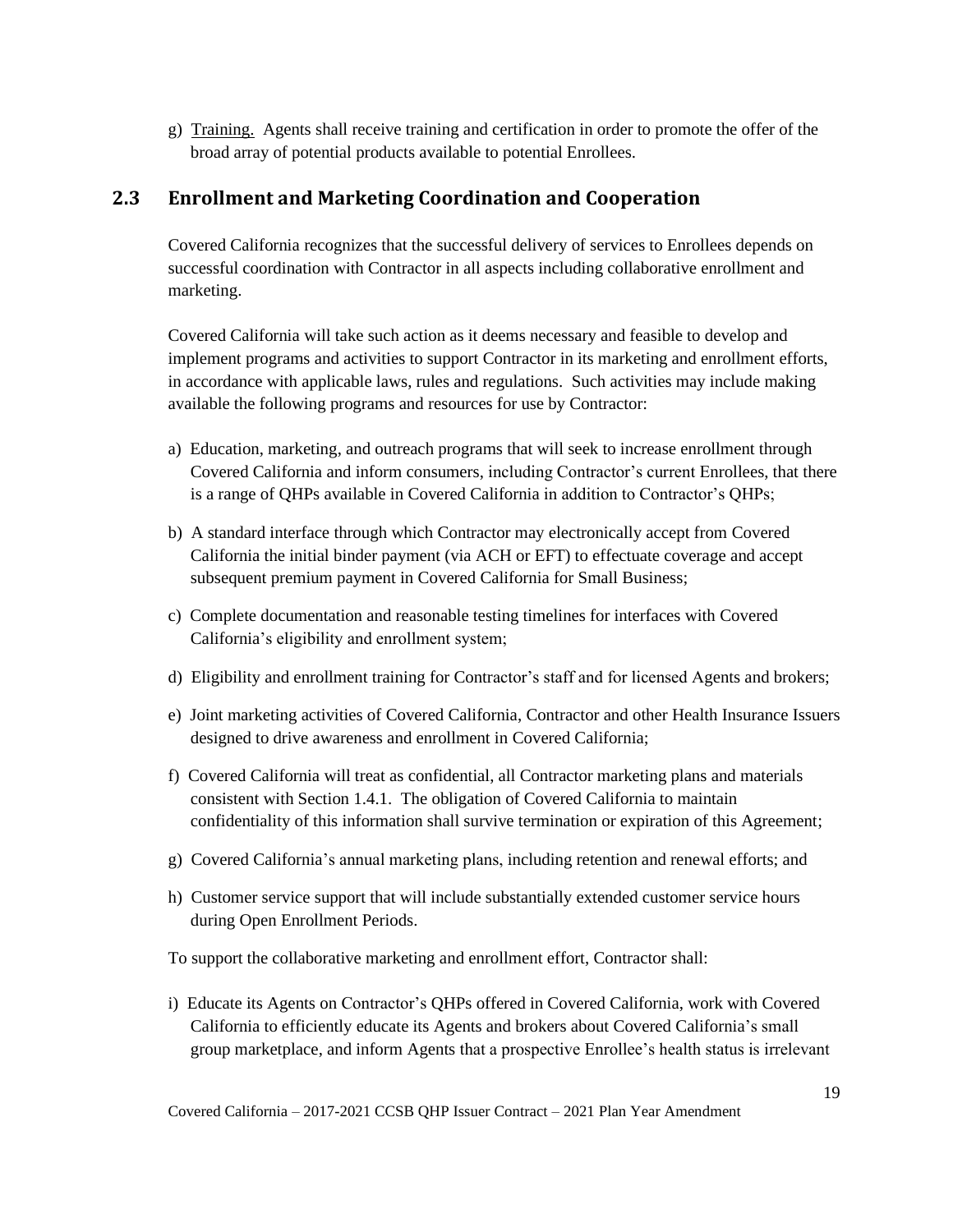to advice provided with respect to health plan selection other than informing individuals about their estimated out-of- pocket costs;

- j) Cooperate with Covered California to develop and implement an Enrollee retention plan;
- k) Submit to Covered California a high-level summary of marketing strategy and plan at least thirty (30) days prior to January  $1<sup>st</sup>$  of each year that highlights marketing approach for acquisition and renewal. This summary should outline lead generation activities to support Agents as well as Business-to-Business advertising campaign targeted at small businesses as appropriate;
- l) Submit to Covered California annual actualized spend amounts for: the calendar year sixty (60) days after the end of the calendar year. Covered California shall treat as confidential consistent with Section 1.4.1; and
- m) Have successfully tested interfaces with Covered California's eligibility and enrollment system, or be prepared to complete successful interface tests by dates established by Covered California.

## <span id="page-25-0"></span>**2.4 Enrollee Materials and Branding Documents**

## **2.4.1 Co-branded Materials**

- a) Contractor shall include the Covered California for Small Business logo on Enrollee termination notices. Contractor shall include the Covered California for Small Business logo and other information in notices and other materials based upon the mutual agreement of Covered California and Contractor as to which materials should include the Covered California for Small Business logo. Contractor may include the Covered California for Small Business logo on identification cards and welcome packets. In addition, Contractor may, at its discretion, co-brand other marketing materials such as point-of-sale collateral, digital, social, etc.
- b) Contractor shall comply with the Covered California co-branding requirements related to the format and use of the Covered California logo as outlined in the Covered California Brand Style Guide. Covered California shall post the updated Brand Style Guide online and notify Contractor when updates are made.
- c) Contractor must submit all co-branded marketing materials to Covered California at least ten (10) days prior to releasing materials publicly unless specified otherwise within this Section. The materials provided to Covered California under this Section will not require priorapproval by Covered California before the Contractor distributes such materials; provided, however, that Contractor shall make a good faith effort to incorporate any changes proposed by Covered California with respect to such materials.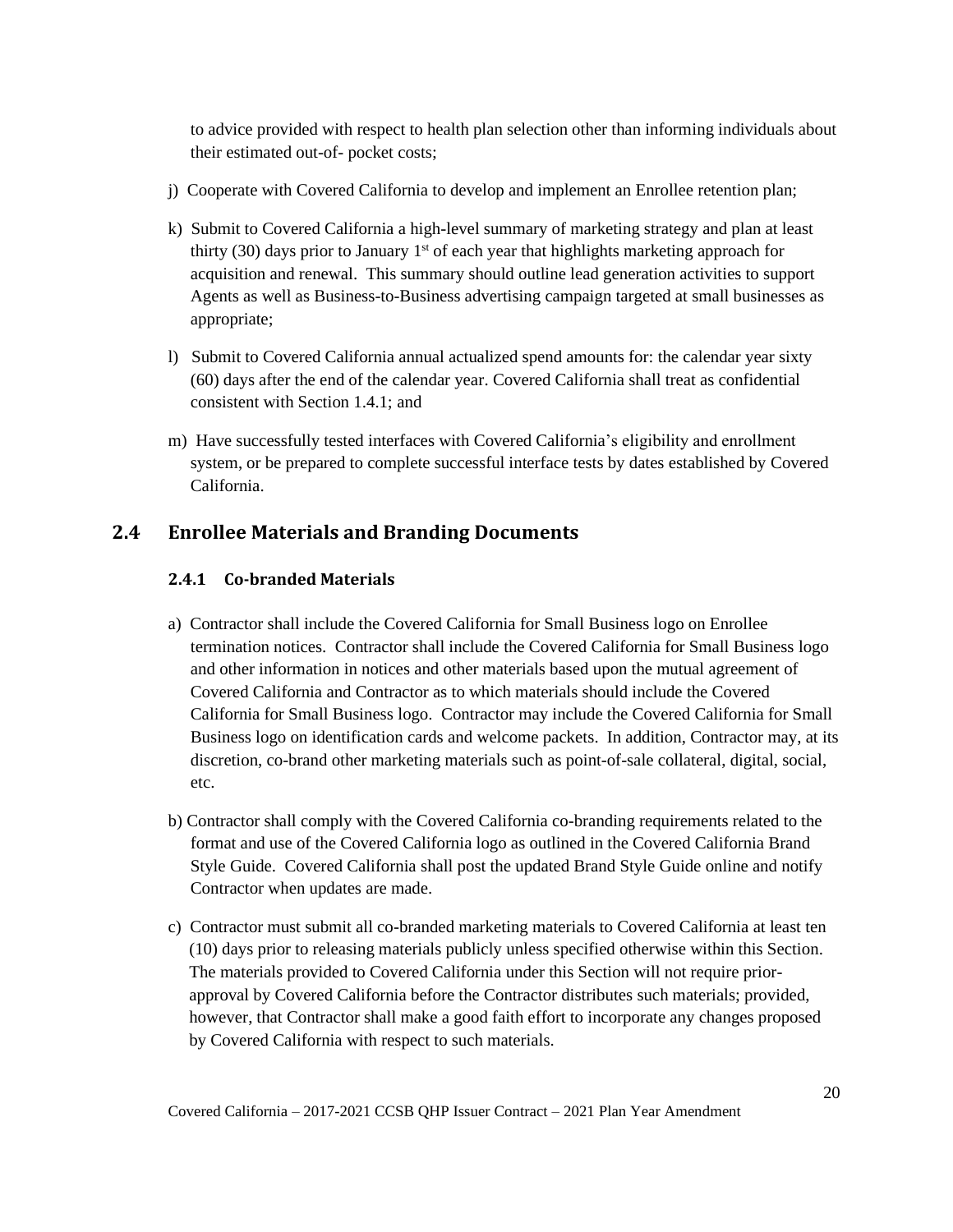### **2.4.2 Materials Submitted to Covered California**

- a) Marketing Materials. Contractor shall provide Covered California with marketing materials and related collateral used by Contractor to promote enrollment inside and outside Covered California, such as point-of-sale collateral, print, digital, social, or any other media channel used in the campaigns on an annual basis and at such other intervals as may be reasonably requested by Covered California. Materials submitted should be a representative sample of the larger body of work.
- b) Identification Cards. Contractor shall issue identification cards to Enrollees in a form that shall be agreed to by Covered California. Identification cards should include the product name matching the naming convention on the Covered California website and provider directory. Contractor shall submit card design to Covered California by September 1<sup>st</sup> of each calendar year.
- c) Marketing Strategies and Plans. Contractor and Covered California recognize that Enrollees benefit from efforts relating to outreach activities designed to increase health awareness and encourage enrollment. The parties shall create and share high-level marketing strategies and plans on an annual basis. The marketing strategies and plans of Covered California and Contractor shall address both new enrollment and renewal efforts. Contractor shall provide proposed and actual marketing approaches, communication strategies, channel distribution strategies, and samples of any planned marketing materials and related collateral. The Contractor shall include this information for both Covered California and the outside small group market.

### **2.4.3 Member Communications Materials**

 Upon request, Contractor shall provide Covered California with at least one (1) copy, unless otherwise specified, of any information Contractor intends to send or make available to all Covered California Enrollees, including, but not limited to, Evidence of Coverage and disclosure forms, Enrollee newsletters, new Enrollee materials, health education materials, and special announcements. The materials provided to Covered California under this Section will not require prior-approval by Covered California before the Contractor distributes such materials; provided, however, that Contractor shall duly evaluate any changes proposed by Covered California with respect to such materials. Contractor shall maintain an electronic file that is open to Covered California, or email requested materials to Covered California. Such files shall be accessible by Covered California as required by applicable laws, rules, and regulations and as otherwise mutually agreed upon by the parties.

### **2.44 Mailing Addresses; Other Demographic Information**

 Covered California and Contractor shall coordinate with respect to the continuous update of changes in an Enrollee's address and other demographic information.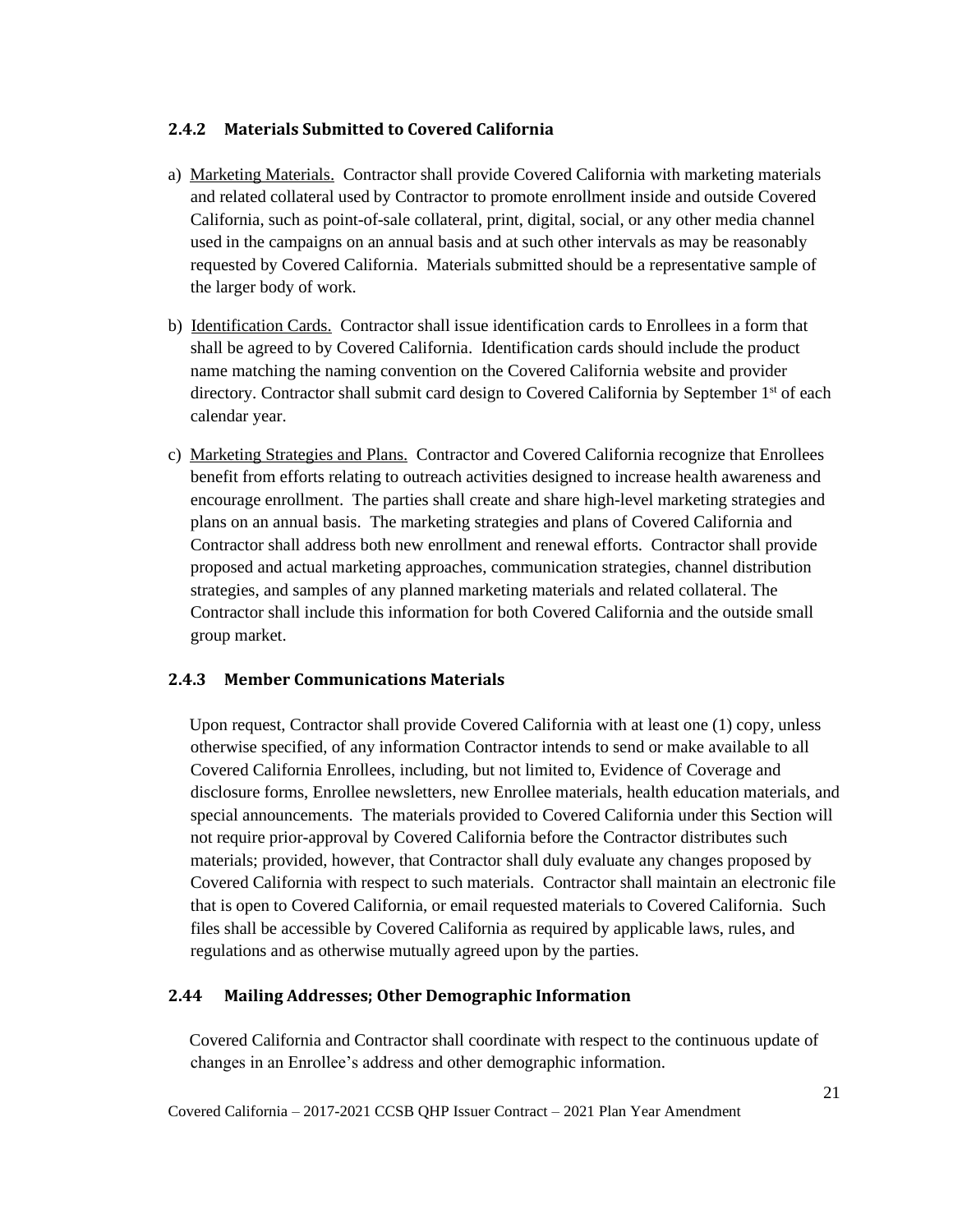#### **2.4.5 Evidence of Coverage Booklet on Contractor's Website**

 During each year of this Agreement which carries over into a subsequent Plan Year, Contractor shall make the Evidence of Coverage booklet, including any documents referenced in the Evidence of Coverage, for the next benefit year available on Contractor's website no later than sixty (60) days prior to the plan's coverage effective date provided that Contractor has received any revisions in the material that is to be included in the Evidence of Coverage from Covered California and the State Regulators in sufficient time to allow for posting. The Evidence of Coverage booklet for the then-current benefit year shall remain on Contractor's website through the Plan Year coverage end date.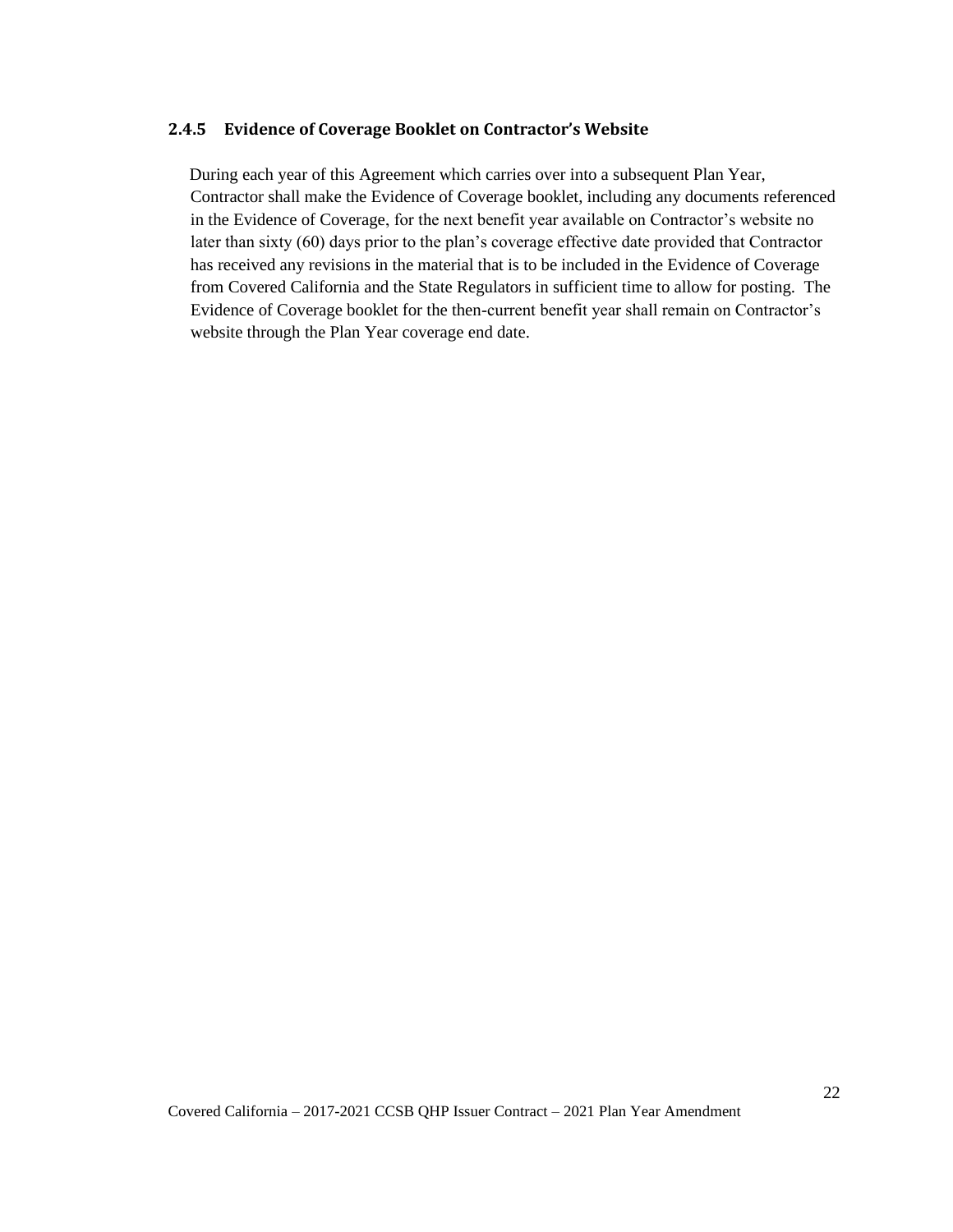## <span id="page-28-0"></span>**ARTICLE 3 – QHP ISSUER PROGRAM REQUIREMENTS**

### <span id="page-28-2"></span><span id="page-28-1"></span>**3.1 Basic Requirements**

### **3.1.1 Licensed in Good Standing**

Contractor shall be licensed and in good standing to offer health insurance coverage through its QHPs offered under this Agreement. For purposes of this Agreement, each QHP Issuer must be in "good standing," which is determined by Covered California pursuant to 45 C.F.R § 156.200(b)(4) and shall require: (i) Contractor to hold a certificate of authority from CDI or a health care service plan ("HCSP") license from DMHC, as applicable, and (ii) the absence of any material statutory or State Regulatory violations, including penalties, during the year prior to the date of the Agreement and throughout the term of Agreement, with respect to the State Regulators categories identified at Table 3.1.1 below ("Good Standing"). Covered California, in its sole discretion and in consultation with the appropriate State Regulators, determines what constitutes a material violation for this purpose.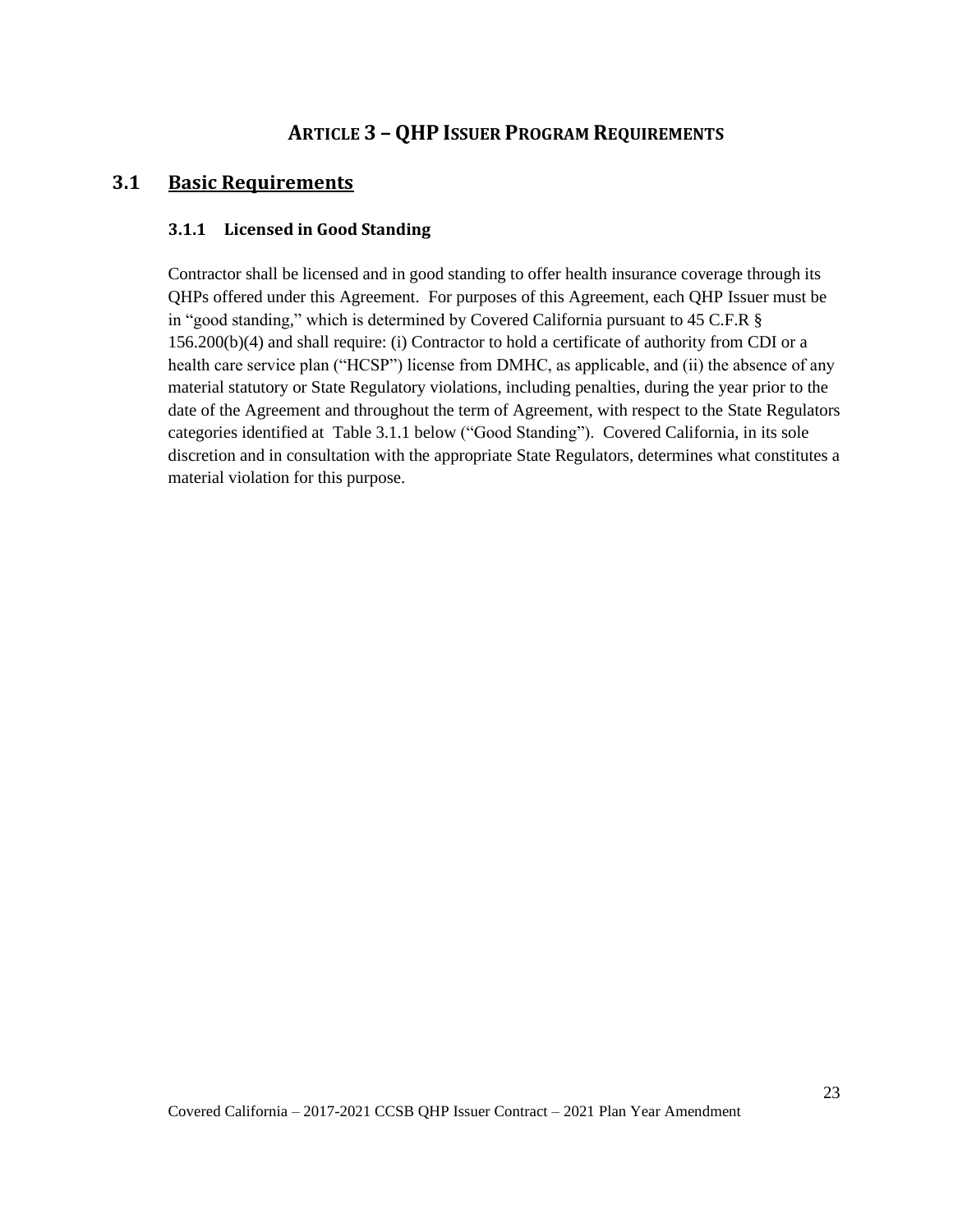| <b>Table 3.1.1</b><br><b>Definition of Good Standing</b>                                                                                         | <b>Agency</b> |
|--------------------------------------------------------------------------------------------------------------------------------------------------|---------------|
| Verification that issuer holds a state health care service plan license or insurance                                                             |               |
| certificate of authority.                                                                                                                        |               |
| • Approved for lines of business sought in Covered California (e.g. commercial,                                                                  |               |
| small group, individual)                                                                                                                         | DMHC and CDI  |
| • Approved to operate in what geographic service areas                                                                                           | DMHC and CDI  |
| • Most recent financial exam and medical survey report reviewed                                                                                  | <b>DMHC</b>   |
| •Most recent market conduct exam reviewed                                                                                                        | <b>CDI</b>    |
| Affirmation of no material <sup>1</sup> statutory or regulatory violations, including penalties levied,                                          |               |
| during the year prior to the date of the Agreement or throughout the term of Agreement in<br>relation to any of the following, where applicable: |               |
| • Financial solvency and reserves reviewed                                                                                                       | DMHC and CDI  |
| • Administrative and organizational capacity acceptable                                                                                          | <b>DMHC</b>   |
| • Benefit Design                                                                                                                                 |               |
| • State mandates (to cover and to offer)                                                                                                         | DMHC and CDI  |
| • Essential health benefits (State required)                                                                                                     | DMHC and CDI  |
| • Basic health care services                                                                                                                     | DMHC and CDI  |
| • Copayments, deductibles, out-of-pocket maximums                                                                                                | DMHC and CDI  |
| • Actuarial value confirmation (using the Federal Actuarial Value Calculator as<br>applicable.)                                                  | DMHC and CDI  |
| • Network adequacy and accessibility standards are met                                                                                           | DMHC and CDI  |
| • Provider contracts                                                                                                                             | DMHC and CDI  |
| • Language Access                                                                                                                                | DMHC and CDI  |
| • Uniform disclosure (summary of benefits and coverage)                                                                                          | DMHC and CDI  |
| • Claims payment policies and practices                                                                                                          | DMHC and CDI  |
| • Provider complaints                                                                                                                            | DMHC and CDI  |
| • Utilization review policies and practices                                                                                                      | DMHC and CDI  |
| • Quality assurance/management policies and practices                                                                                            | DMHC and CDI  |
| • Enrollee/Member grievances/complaints and appeals policies and practices                                                                       | DMHC and CDI  |
| • Independent medical review                                                                                                                     | DMHC and CDI  |
| • Marketing and advertising                                                                                                                      | DMHC and CDI  |
| • Guaranteed issue individual and small group                                                                                                    | DMHC and CDI  |
| • Rating Factors                                                                                                                                 | DMHC and CDI  |
| • Medical Loss Ratio                                                                                                                             | DMHC and CDI  |
| • Premium rate review                                                                                                                            | DMHC and CDI  |
| • Geographic rating regions                                                                                                                      |               |
| • Rate development and justification is consistent with ACA requirements                                                                         | DMHC and CDI  |

<sup>1</sup>Covered California, in its sole discretion and in consultation with the appropriate health insurance regulator, determines what constitutes a material violation for this purpose.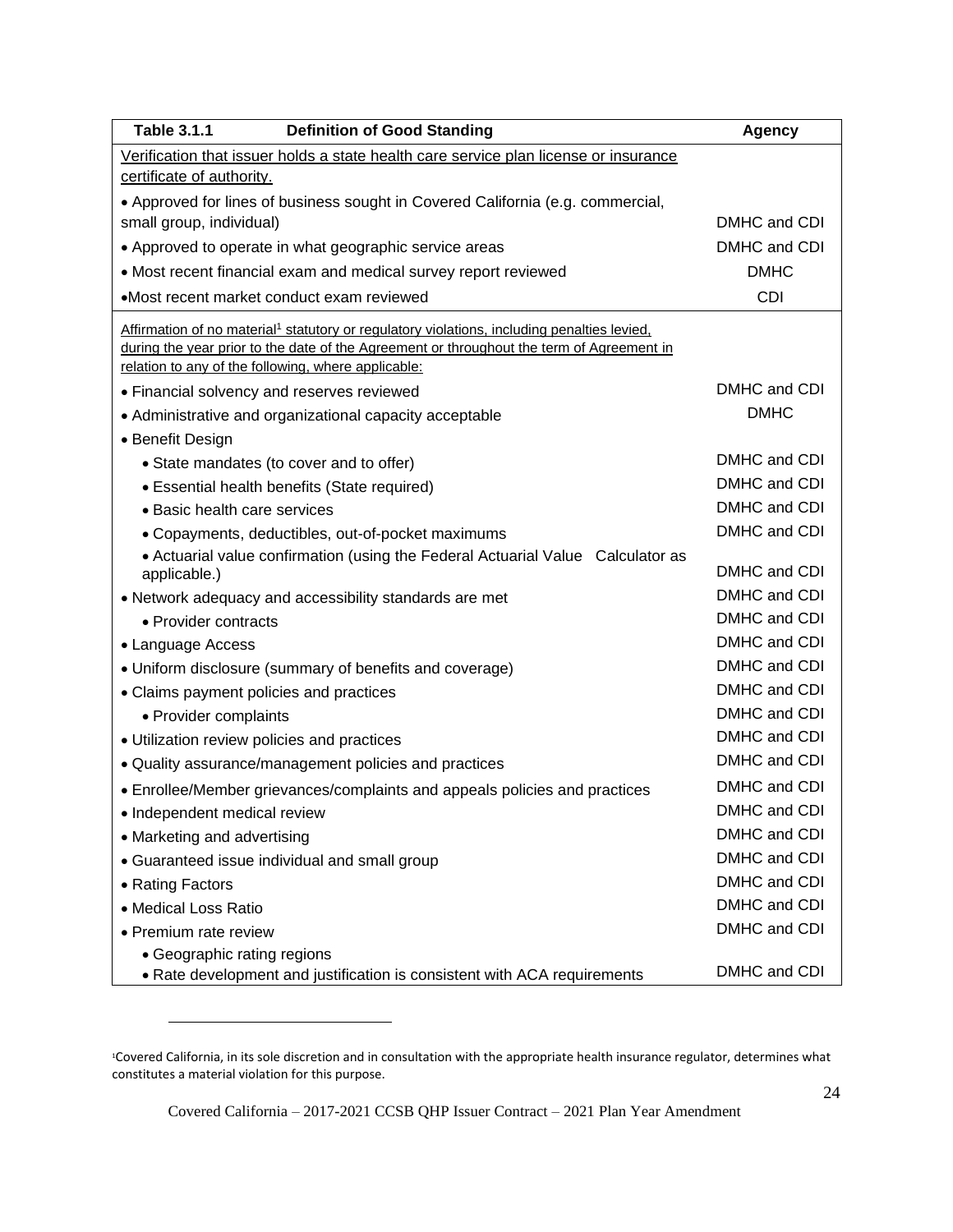### <span id="page-30-0"></span>**3.1.2 Certification**

Contractor shall comply with requirements for QHPs set forth in this Agreement and under the California Affordable Care Act, the Affordable Care Act and other State and Federal laws, rules and regulations*.* Contractor shall maintain timely compliance with standards required for certification that are issued, adopted, or recognized by Covered California to demonstrate that each health plan it offers in Covered California qualifies as a QHP.

### <span id="page-30-1"></span>**3.1.3 Accreditation**

- a) Contractor agrees to maintain a current accreditation throughout the term of the Agreement from one of the following accrediting bodies: (i) Utilization Review Accreditation Commission (URAC); (ii) National Committee on Quality Assurance (NCQA); (iii) Accreditation Association for Ambulatory Health Care (AAAHC). Contractor shall provide a copy of the accrediting agency's certificate upon renewal. Contractor shall authorize the accrediting agency to provide information and data to Covered California relating to Contractor's accreditation, including the most recent accreditation survey and other data and information maintained by accrediting agency as required under 45 C.F.R. § 156.275.
- b) Contractor shall be currently accredited and maintain its NCQA, URAC or AAAHC health plan accreditation throughout the term of the Agreement. Contractor shall notify Covered California of the date of any accreditation review scheduled during the term of this Agreement and the results of such review. Upon completion of any health plan accreditation review conducted during the term of this Agreement, Contractor shall provide Covered California with a copy of the Assessment Report within forty-five (45) days of report receipt.
- c) If Contractor receives a rating of less than "accredited" in any category, loses an accreditation, or fails to maintain a current and up to date accreditation, Contractor shall notify Covered California within ten  $(10)$  business days of such rating(s) change. Contractor will implement strategies to raise the Contractor's rating to a level of at least "accredited" or to reinstate accreditation. Contractor will submit a written corrective action plan (CAP) to Covered California within forty-five (45) days of receiving its initial notification of the change in category ratings.
- d) Following the initial submission of the CAP(s), Contractor shall provide a written report to Covered California on at least a quarterly basis regarding the status and progress of the  $CAP(s)$ . Contractor shall request a follow-up review by the accreditation entity within twelve (12) months and submit a copy of the follow-up Assessment Report to Covered California within thirty (30) days of receipt, if applicable.
- e) In the event Contractor's overall accreditation is suspended, revoked, or otherwise terminated, or in the event Contractor has undergone review prior to the expiration of its current accreditation and reaccreditation is suspended, revoked, or not granted at the time of expiration, Covered California reserves the right to terminate any agreement by and between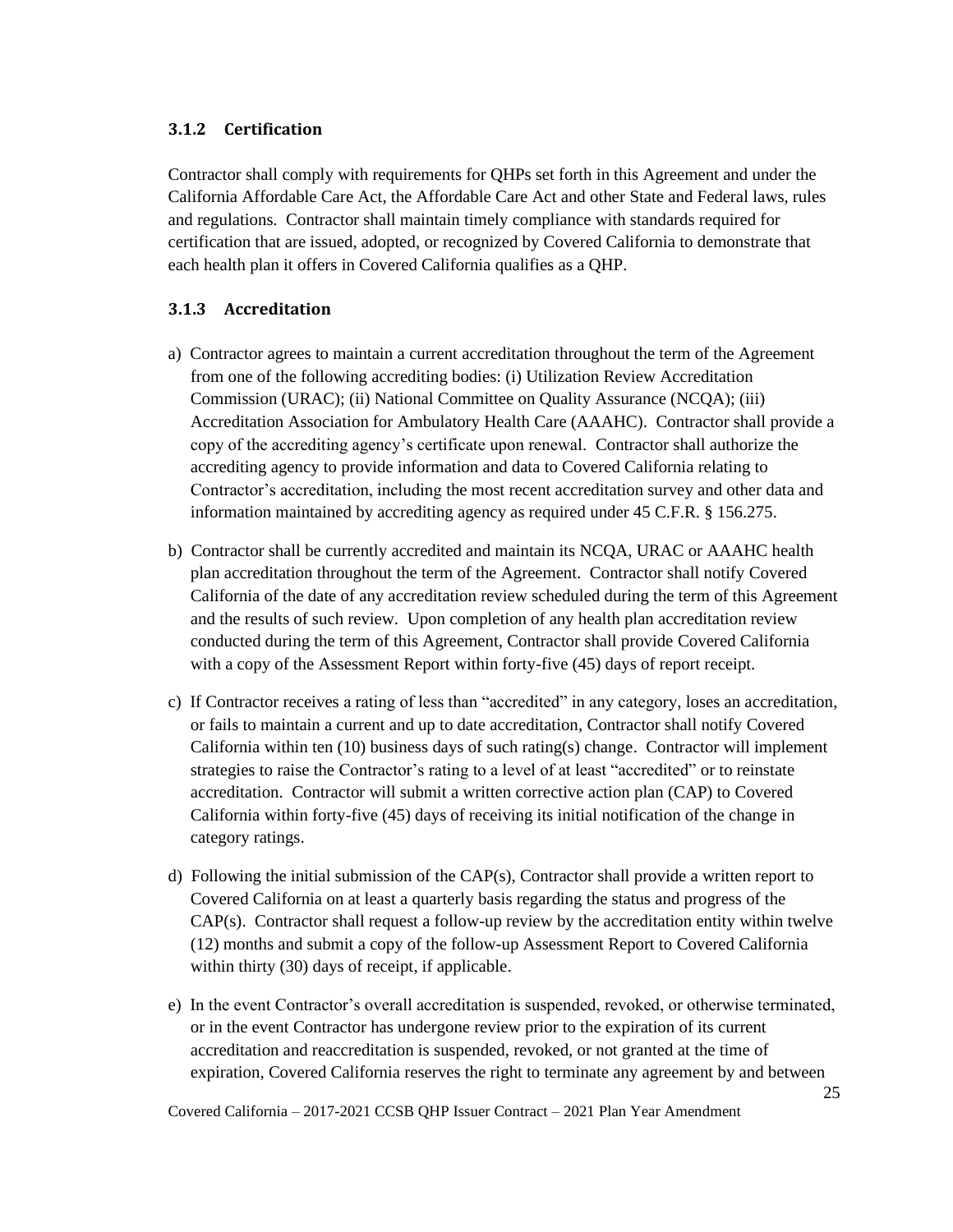Contractor and Covered California or suspend enrollment in Contractor's QHPs, or avail itself of any other remedies in this Agreement, to ensure Covered California is in compliance with the federal requirement that all participating QHP Issuers maintain a current approved accreditation pursuant to 45 C.F.R. § 156.275(a).

f) Upon request by Covered California, Contractor will identify all health plan certification or accreditation programs undertaken, including any failed accreditation or certifications, and will also provide the full written report of such certification or accreditation undertakings to Covered California.

### <span id="page-31-0"></span>**3.1.4 Plan Naming Conventions**

Contractor must adhere to Covered California's Plan Naming Conventions on all State Regulators plan filings, marketing material, Enrollee material, and SERFF submissions.

### <span id="page-31-1"></span>**3.1.5 Operational Requirements and Liquidated Damages**

The timely and accurate submission of Contractor's QHP filings and documents to Covered California for upload into the CCSB eligibility and enrollment system is critical. When submissions are late, or inaccurate, Covered California suffers financial harm with each resubmission and such actions put the Renewal and Open Enrollment process at risk. The parties agree that the liquidated damages below are proportional to the damages Covered California incurs from each respective error made by Contractor. Therefore, Contractor agrees to meet the following operational requirements:

### **SERFF Template Completion**

Contractor must submit complete and accurate SERFF Templates to Covered California beginning with submissions for the 2017 Plan Year, and each year thereafter. Covered California will participate in two rounds of validation with the Contractor. Contractor agrees to pay liquidated damages in the amount of \$5,000 for each additional round of validation beyond the first two rounds. Changes to any or all of Contractor's SERFF Templates counts as one round of validation. If instructions provided by Covered California include inaccurate information which necessitates an additional round of validation, or an additional round of validation is necessary due to required changes by Covered California or Contractor's State Regulators, those rounds of validation will not be counted in the two rounds of validations.

#### **CCSB Eligibility and Enrollment System Test and Load Deadlines**

Contractor must participate in CCSB eligibility and enrollment system testing and provide certification of plan data and documents to CCSB. Contractor is responsible for the accuracy of all plan data and documents provided for upload. There are no liquidated damages for system test and load deadlines.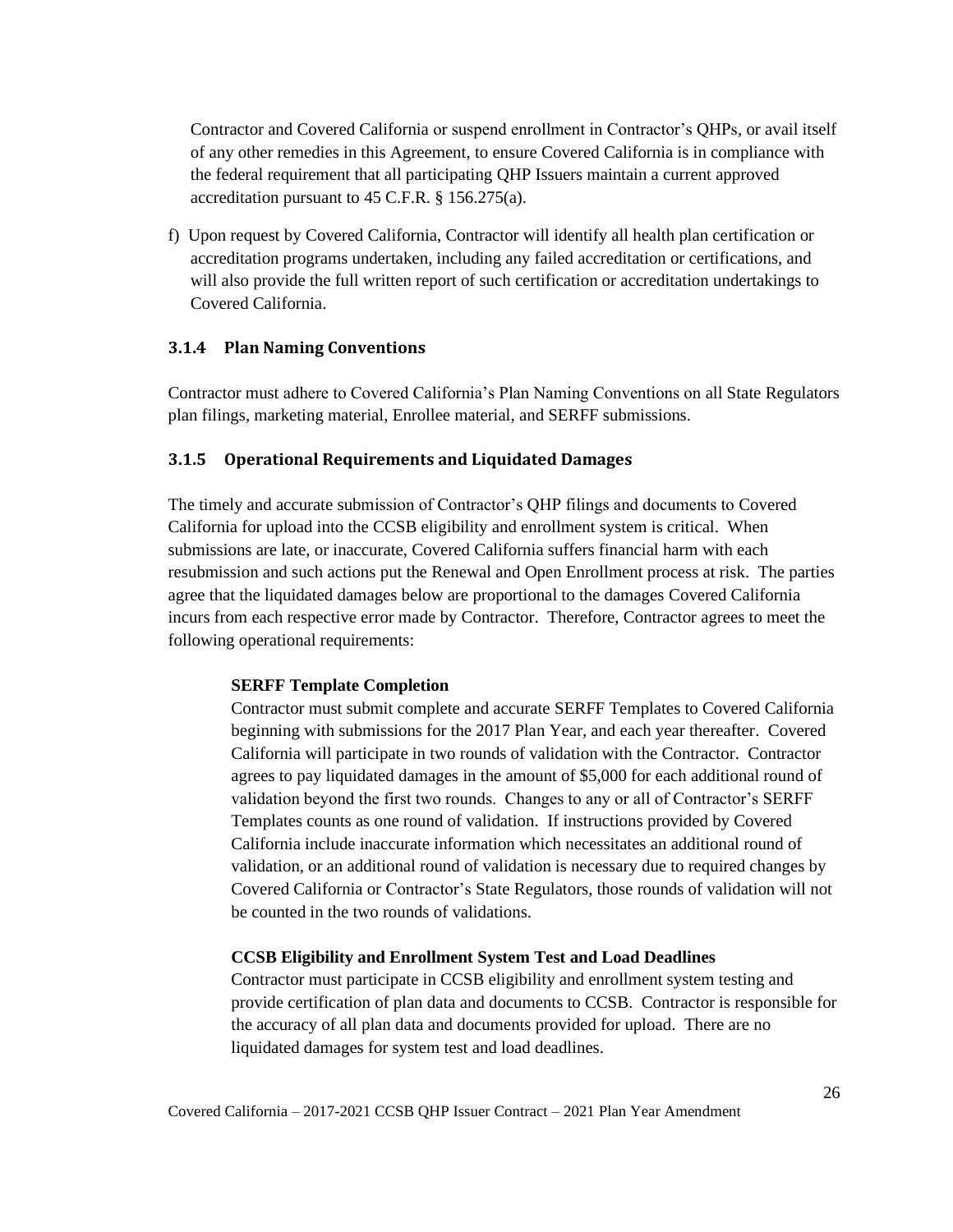If liquidated damages are applied by Covered California under this Section then no other remedies under Section 7.2.4 will apply to the Contractor for that same or any related action.

#### **Deadlines for Regulatory Approval**

Covered California reserves the right to require that the Contractor receives regulatory approval for Licensure, rates, products, Summary of Benefits and Coverage/Evidence of Coverage documents, policy documents, Network, and Service Area prior to uploading documents.

#### **Communication with Plan Manager and Covered California**

Contractor must notify Covered California in a timely manner of changes with operational impacts to Covered California, Enrollees or the CCSB eligibility and enrollment system.

## <span id="page-32-1"></span><span id="page-32-0"></span>**3.2 Benefit Standards**

### **3.2.1 Essential Health Benefits**

Each QHP offered by Contractor under the terms of this Agreement shall provide essential health benefits in accordance with the Benefit Plan Design requirements set forth at Attachment 2, and as required under this Agreement, and applicable laws, rules and regulations, including California Health and Safety Code § 1367.005, California Insurance Code § 10112.27, California Government Code § 100503(e) and as applicable, 45 C.F.R. § 156.200(b).

### <span id="page-32-2"></span>**3.2.2 Standard Benefit Designs**

During the term of this Agreement, Contractor shall offer the QHPs identified in Attachment 1 and provide the benefits and services at the cost-sharing and actuarial cost levels described in the Covered California Patient-Centered Benefit Plan Designs as approved by the Board for the applicable Plan Year.

In addition to standardized benefit designs, Contractor may submit alternate benefit designs (ABD) for Contractor's licensed geographic service area. Alternate benefit designs are optional. Alternate benefit designs must comply with state statutory and regulatory requirements. The alternate benefit design offering should incorporate the commission rate guidance utilized for all Covered California for Small Business plans.

#### <span id="page-32-3"></span>**3.2.3 Offerings Outside of Covered California**

a) Contractor acknowledges and agrees that as required under State and Federal law, QHPs and plans that are identical in benefits, service area, and cost sharing structure offered by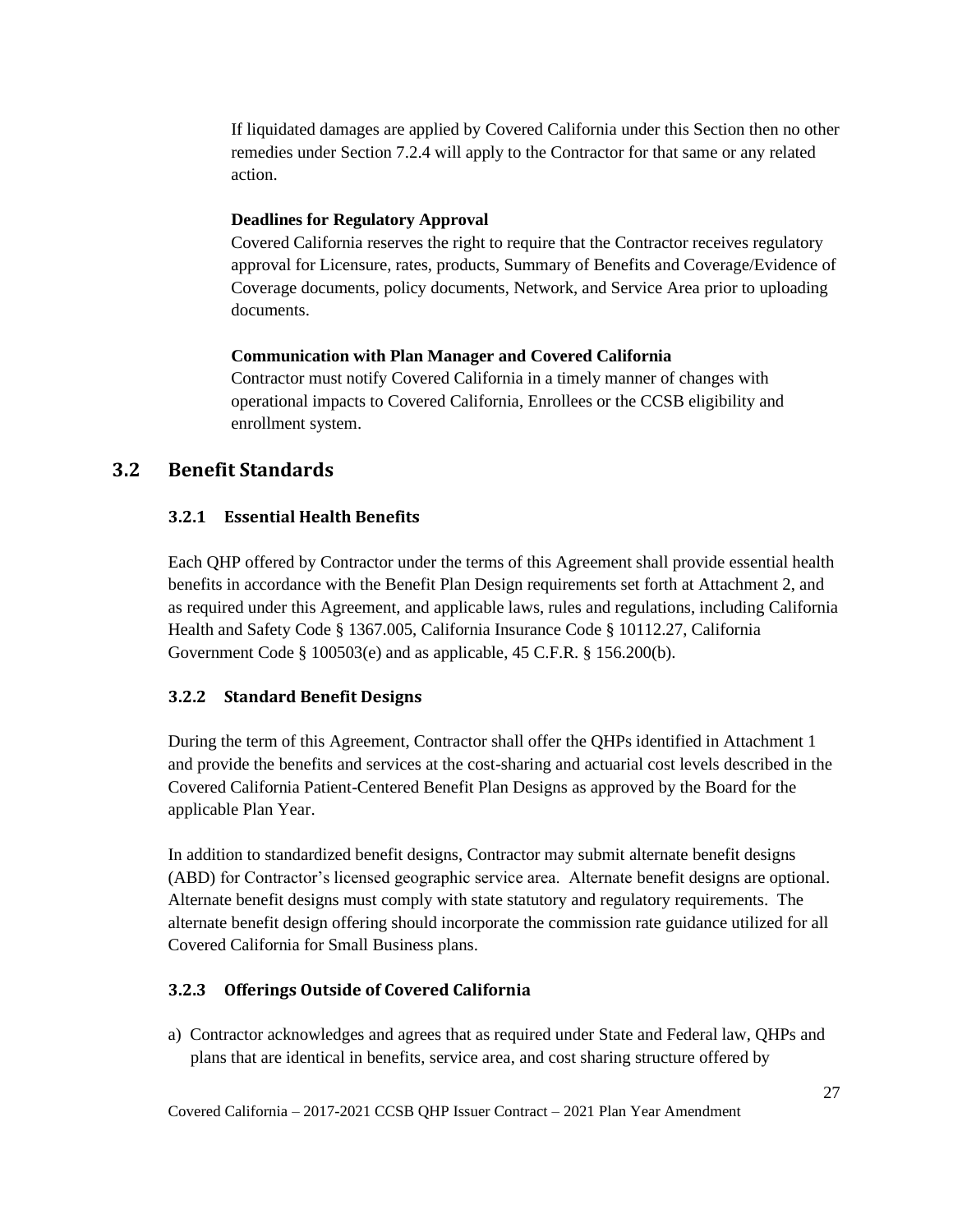Contractor outside Covered California must be offered at the same premium rate whether offered inside Covered California or outside Covered California directly from the Contractor or through an Agent.

- b) In the event that Contractor sells products outside Covered California, Contractor shall fairly and affirmatively offer, market, and sell all products made available to Small Businesses in Covered California to Small Businesses seeking coverage outside Covered California consistent with California law.
- c) For purposes of this Section, "product" does not include contracts entered into pursuant to Part 6.2 (commencing with § 12693) of Division 2 of the Insurance Code between the Department of Health Care Services (DHCS) and health care service plans for Healthy Families beneficiaries or to contracts entered into pursuant to Chapter 7 (commencing with § 14000) of, or Chapter 8 (commencing with § 14200) of, Part 3 of Division 9 of the Welfare and Institutions Code between the DHCS and health care service plans for enrolled Medi-Cal beneficiaries.

### <span id="page-33-0"></span>**3.2.4 Pediatric Dental Benefits**

When Contractor elects to embed and offer Pediatric Dental Essential Health Benefit services either directly, or through a subcontract with a dental plan issuer authorized to provide Specialized Health Care Services, Contractor shall require its dental plan subcontractor to comply with all applicable provisions of this Agreement, including, but not limited to, standard benefit designs for the embedded pediatric dental benefit, as well as any network adequacy standards applicable to dental provider networks and any pediatric dental quality measures as determined by Covered California.

Coordination of Benefits. If a Contractor's QHP provides coverage for the Pediatric Dental Essential Health Benefit, Contractor shall include a Coordination of Benefits (COB) provision in its Evidence of Coverage or Policy Form that (i) is consistent with Health and Safety Code § 1374.19 or Insurance Code § 10120.2 and (ii) provides that the QHP is the primary dental benefit plan or policy under that COB provision. This provision shall apply to Contractor's QHPs offered both inside and outside of Covered California for Small Business, except where 28 CCR § 1300.67.13 or 10 CCR § 2232.56 provides for a different order of determination for COB in the small group market.

#### <span id="page-33-1"></span>**3.2.5 Prescription Drugs**

a) Formulary changes. Except in cases where patient safety is an issue, Contractor shall give affected Covered California Enrollees, and their prescribing physician(s), sixty (60) days written notice prior to the removal of a drug from formulary status, unless it is determined that a drug must be removed for safety purposes more quickly. If Contractor is not reasonably able to provide sixty (60) days written notice, the Contractor must provide affected Enrollees with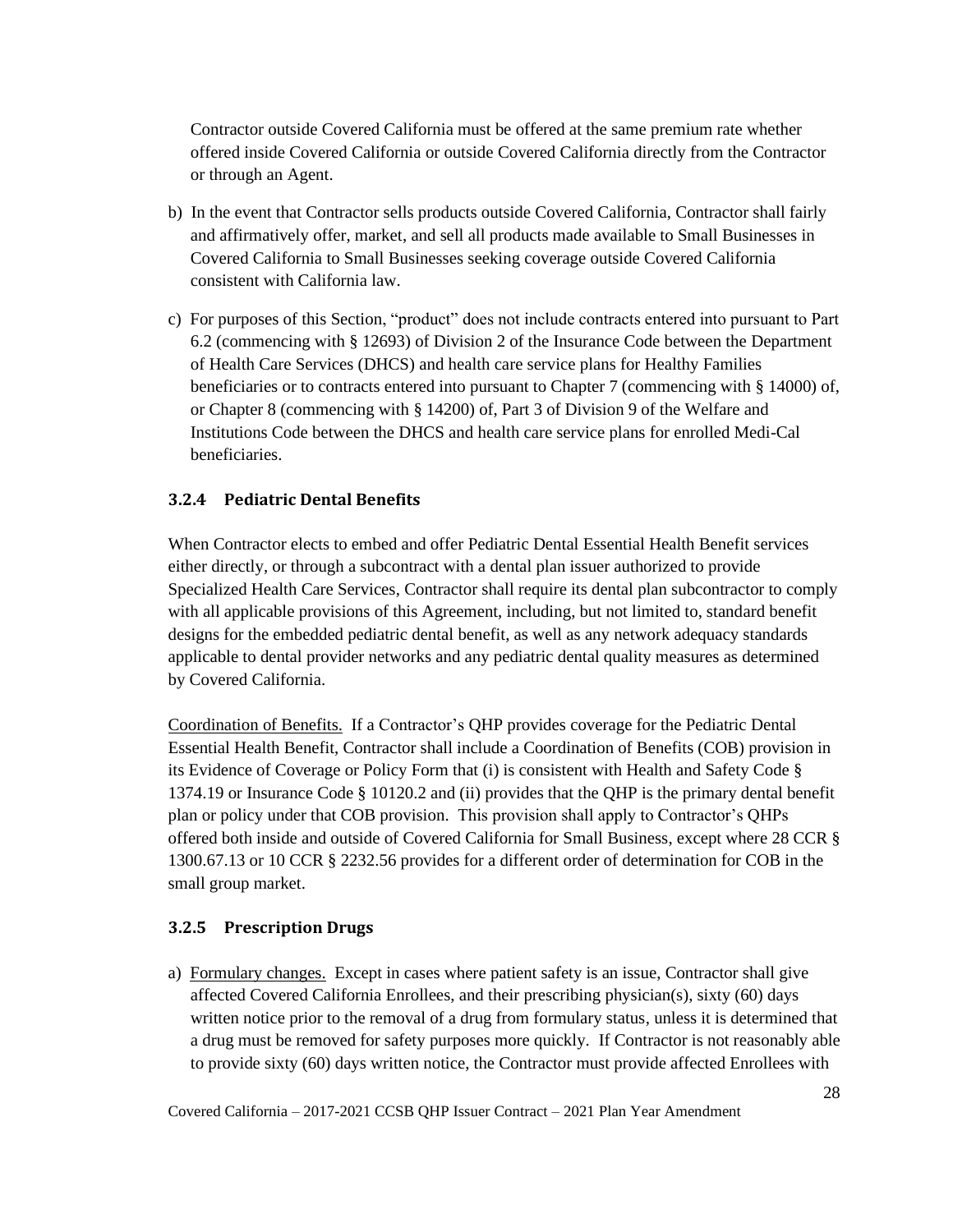a sixty (60) day period to access the drug as if was still on the formulary, that begins on the date the drug is removed from the formulary. This notice requirement shall apply only to single source brand drugs and the notice shall include information related to the appropriate substitute(s). The notice shall also comply with all requirements of the Health and Safety Code and Insurance Code, including provisions prohibiting Contractor from limiting or excluding coverage for a drug to a Plan Enrollee in cases where the drug had been previously approved for coverage by Contractor for a medical condition of the Plan Enrollee, except under specified conditions. To the extent permitted in State and Federal law, an exception to the notice requirement will be allowed when Contractor continues to cover a drug prescribed for a Plan Enrollee without interruption and under the same conditions, including copayment and limits that existed prior to the removal of the drug from formulary status.

- b) Internet Link to Formularies. Contractor shall comply with applicable State and Federal laws relating to prescription drug formularies, including posting the formularies for each product offered on the Contractor's website as required by Health and Safety Code § 1367.205 and Insurance Code § 10123.192. Contractor shall provide to Covered California and regularly update information necessary for Covered California to link to the Contractor's drug formularies for each of the QHPs Contractor offers so that Covered California can ensure it complies with its obligation under Government Code § 100503.1.
- c) Contractor shall have an opt-out retail option for mail order drugs to allow consumers to receive in-person assistance, and this option shall have no additional cost. However, as specified in the standard benefit designs, Contractor may offer mail order prescriptions at a reduced cost-share.
- d) Contractor shall provide consumers with an estimate of the range of costs for specific drugs.
- e) Contractor shall have a sufficient number of customer service representatives available during call center hours for consumers and advocates to obtain clarification on formularies and consumer cost-shares for drug benefits.

### <span id="page-34-1"></span><span id="page-34-0"></span>**3.3 Network Requirements**

#### **3.3.1 Service Areas**

a) Service Area Listing. During each year of this Agreement, in conjunction with the establishment of Monthly Rates payable to Contractor under Article 5 below for each of the Contract Years, the Service Area listing set forth in Attachment 4 ("Service Area Listing") shall be amended to reflect any changes in the Service Area of Contractor's QHPs. Any such changes shall be effective as of January 1 of the applicable Contract Year. In the event ZIP codes are added to the current Service Area by the United States Postal Service, the parties agree such added ZIP codes shall be automatically included in the Service Area and shall be reflected in the next scheduled update of the Service Area Listing.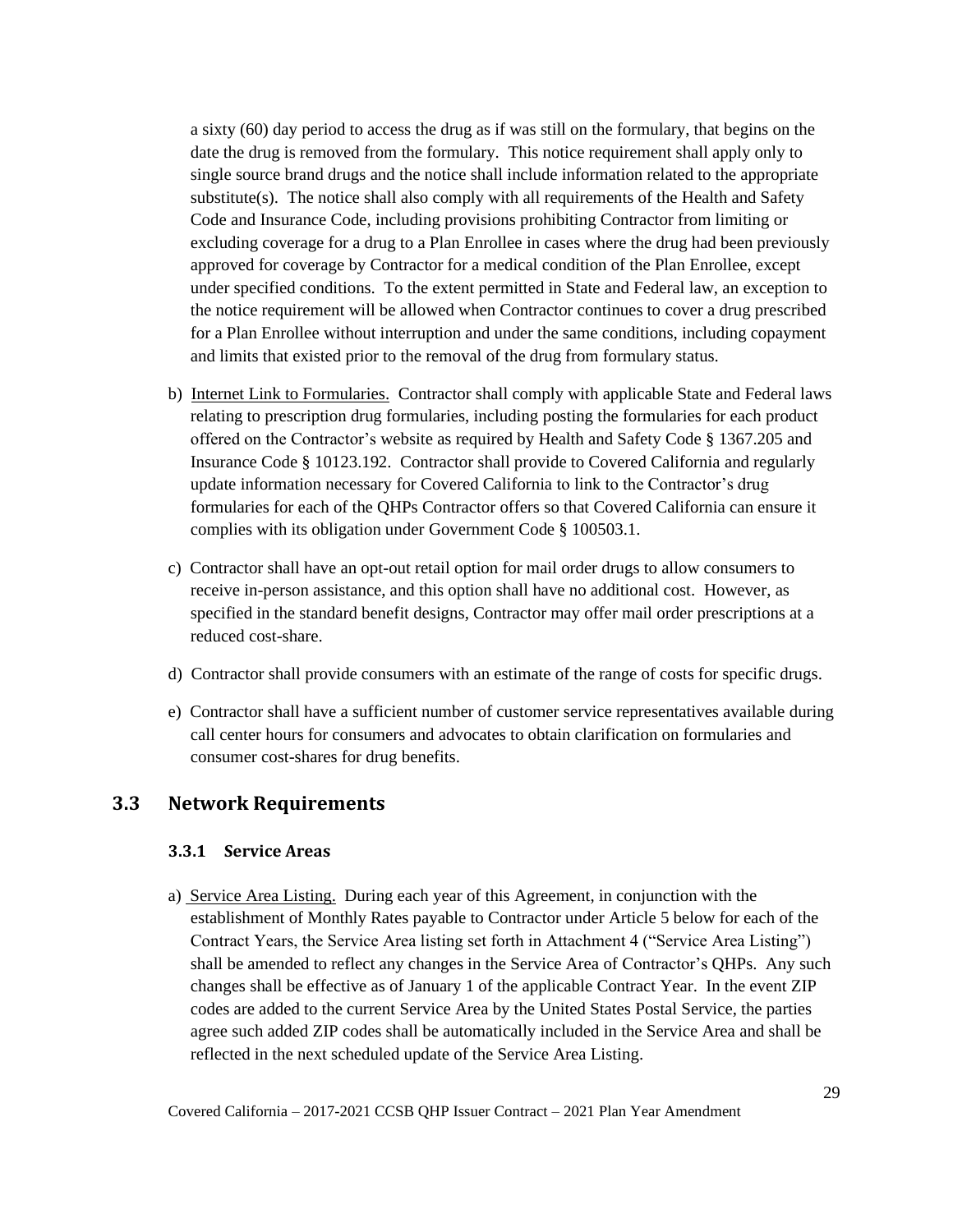Contractor shall comply with Covered California's standards, developed in consultation with Health Insurance Issuers, regarding the development of Service Area listings based on ZIP code, including, those relating to: (i) the timing of such submissions prior to the Open Enrollment Period, (ii) the assignment of Enrollees residing in ZIP codes split across two rating regions, and (iii) required updates and notice of changes in ZIP Codes within Contractor's region.

- b) Withdrawal. Contractor shall not withdraw from any geographic region (as defined in Health and Safety Code § 1357.512 and California Insurance Code § 10753.14) for the small group market or modify any portion of its Service Area where Contractor provides Covered Services to Enrollees without providing prior written notice to, and obtaining prior written approval from Covered California, which shall not be unreasonably denied, and to the extent required, the State Regulators with jurisdiction over Contractor.
- c) Service Area Eligibility. In order to facilitate Covered California's compliance with State and Federal law, Contractor shall monitor information it receives directly, or indirectly or through its subcontractors to assure continued compliance with eligibility requirements related to participation by Employers in Covered California for Small Business, including those requirements related to the Employer's principal place of business or primary worksite in the Service Area.

Contractor shall notify Covered California if it becomes aware that an Employer enrolled in a QHP of Contractor no longer meets the requirements for eligibility, based on place of business. Covered California will evaluate such information to determine Enrollee's continuing enrollment in the Contractor's Service Area under Covered California's policies which shall be established in accordance with applicable laws, rules and regulations. Contractor and its subcontractors will have no duty to investigate representations made by Employers regarding eligibility; provided, however, that Contractor shall notify Covered California in the event that it becomes aware that such representation may not be accurate.

### <span id="page-35-0"></span>**3.3.2 Network Adequacy**

a) Network standards. Contractor's QHPs shall comply with the network adequacy standards established by the applicable State Regulators responsible for oversight of Contractor, including, those set forth at Health and Safety Code § 1367.03 and 28 CCR § 1300.67.2 (if Contractor is a licensed health care service plan) or Insurance Code § 10133.5 and 10 CCR § 2240 et seq. (if Contractor is regulated by CDI), and, as applicable, other laws, rules, and regulations, including, those set forth at 45 C.F.R. § 156.230. Contractor shall cooperate with Covered California to implement network changes as necessary to address concerns identified by Covered California.

b) Participating Provider Stability. Contractor shall maintain policies and procedures that are designed to preserve and enhance Contractor's network development by facilitating the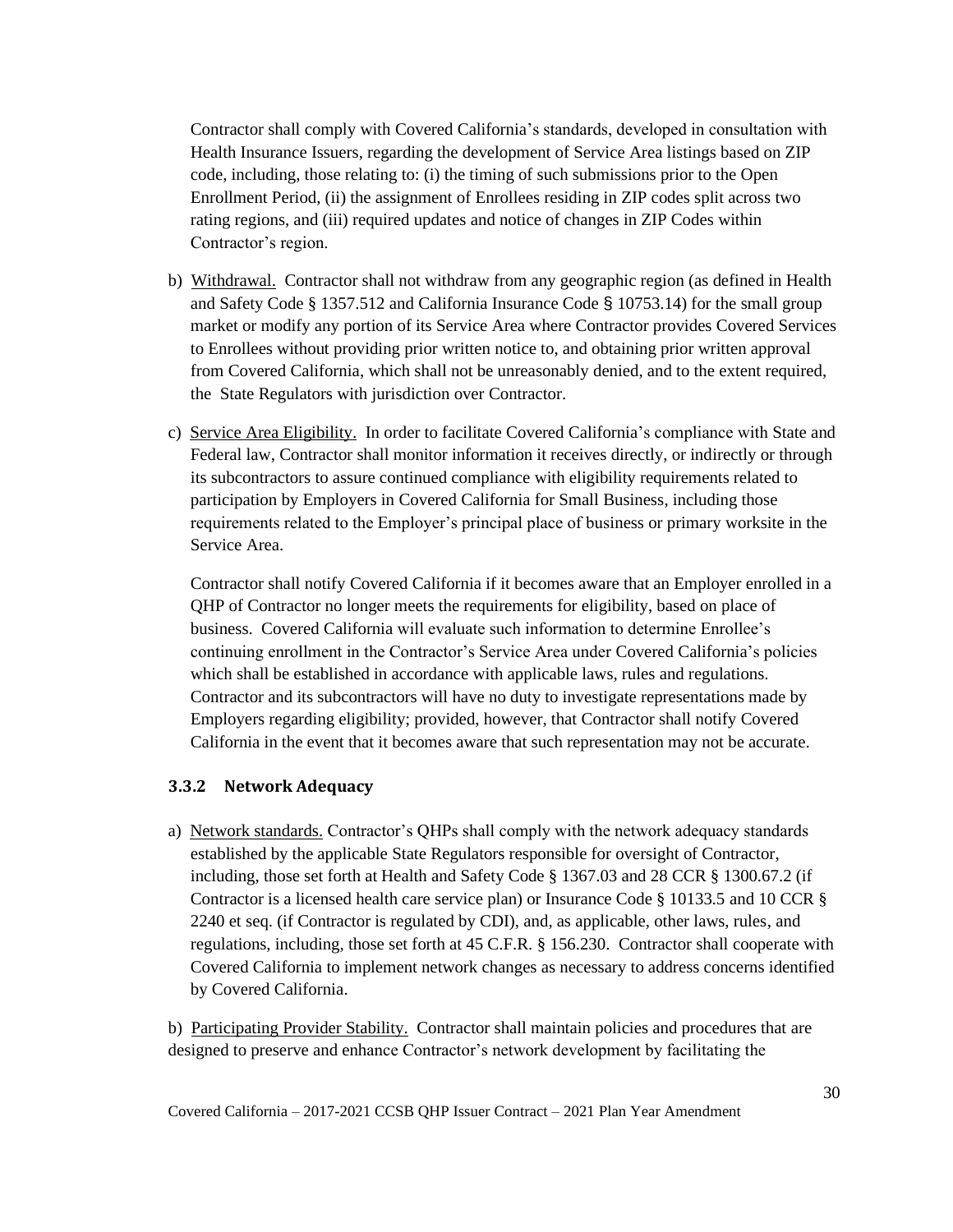recruitment and retention of Participating Providers necessary to provide access to Covered Services. Such policies and procedures shall be consistent with applicable laws, rules and regulations, and will include an ongoing assessment of turnover rates of its Participating Providers to ensure that the turnover rates do not disrupt the delivery of quality care.

c) Notice of material network changes.

Contractor shall notify Covered California with respect to changes in its provider network as follows:

- i. Contractor shall notify Covered California of any pending material change in the composition of its provider network within any of the regions it covers, or its participating provider contracts, of and throughout the term of this Agreement at least 60 days prior to any change or immediately upon Contractor's knowledge of the change if knowledge is acquired less than 60 days prior to the change, and cooperate with Covered California in planning for the orderly transfer of plan members; and
- ii. Contractor shall ensure that Covered California Enrollees have access to care when there are changes in the provider network, including but not limited to, mid-year contract terminations between Contractor and Participating Providers.

#### **3.3.3 Network Stability**

- a) Contractor shall implement policies and practices designed (i) to reduce the potential for disruptions in Contractor's provider networks, and (ii) to minimize the amount of uncertainty, disruption, and inconvenience of Enrollees in the execution of the transition of care as required under State laws, rules and regulations in connection with any such disruption. Contractor agrees to maintain adequate records, reasonably satisfactory to Covered California, documenting its policies and its compliance with these requirements by Contractor and Participating Providers.
- b) Block Transfers. If Contractor experiences a termination of a Provider Group(s) or hospital(s) that constitutes a block transfer as defined in Health and Safety Code § 1373.65 and Title 28, CCR § 1300.67.1.3, Contractor shall provide Covered California with copies of the written notices the Contractor proposes to send to affected Enrollees, in compliance with the notice requirements of Health and Safety Code § 1373.65, prior to mailing the notices to Enrollees.
- c) Network Disruptions. If Contractor experiences provider network disruptions or other similar circumstances that make it necessary for Enrollees to change QHPs or Participating Providers, Contractor agrees to provide prior notice to Covered California and State Regulators, in accordance with advance notice, meeting, and other requirements set forth in applicable laws, rules and regulations, including Insurance Code § 10199.1 and Health and Safety Code § 1367.23 and 1366.1.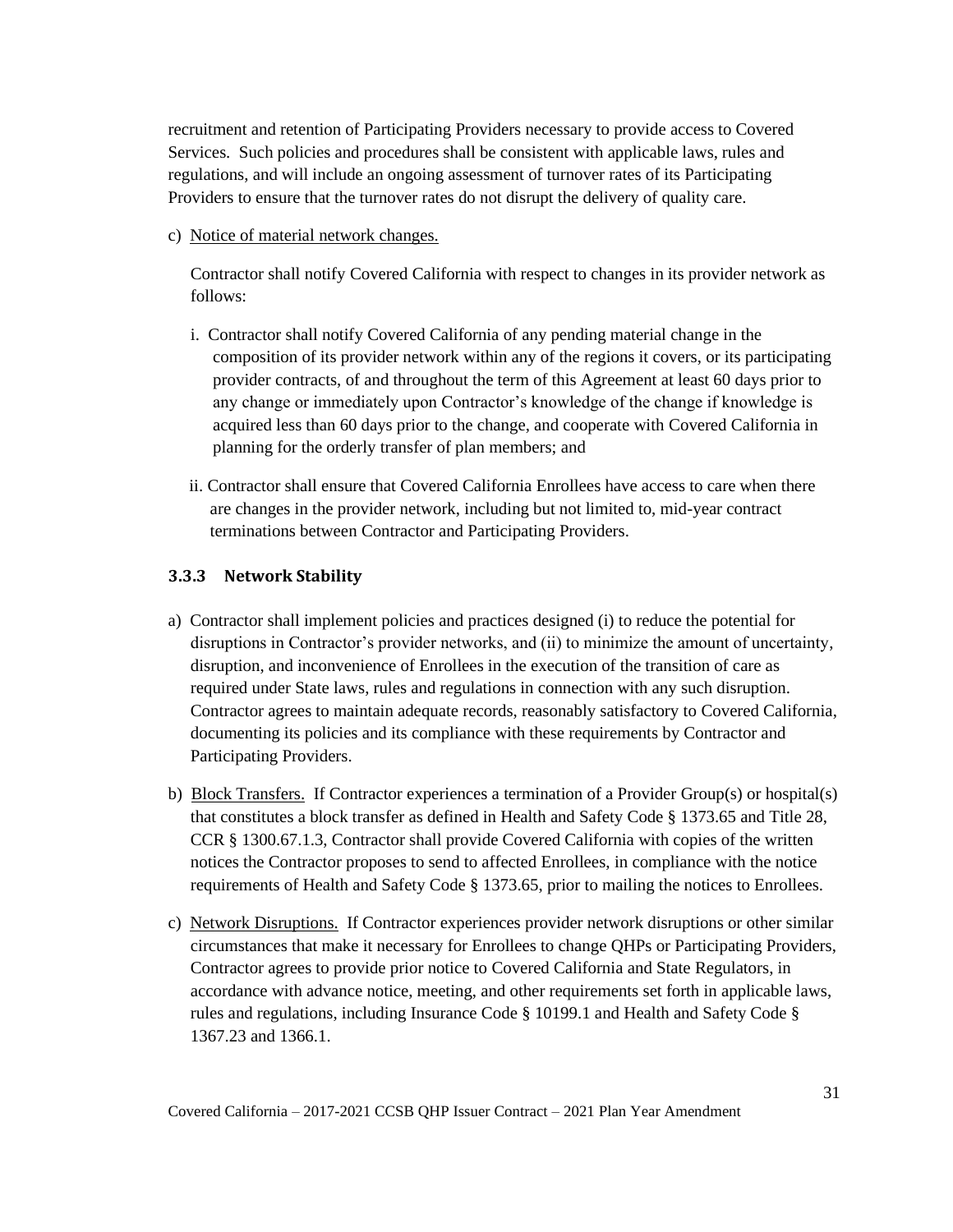d) Employee/Dependent transfers. In the event of a change in Participating Providers or QHPs related to network disruption, block transfers or other similar circumstances, Contractor shall, and shall require Participating Providers to, cooperate with Covered California in planning for the orderly transfer of Employees/Dependents as necessary and as required under applicable laws, rules, and regulations including, those relating to continuity of care.

# **3.4 Participating Providers**

# **3.4.1 Provider Contracts**

- a) Contractor shall include in all of its contracts with Participating Providers the requirement for all Covered Services to be provided by duly licensed, certified or accredited Participating Providers consistent with the scope of their license, certification or accreditation and in accordance with applicable laws, rules, regulations, the standards of medical practice in the community, and the terms set forth in agreements entered into by and between Contractor and Participating Providers ("Provider Agreement").
- b) Contractor shall include in each Provider Agreement a requirement that Participating Providers comply with all other applicable laws, rules and regulations.
- c) Contractor shall use commercially reasonable efforts to require the provisions of Subsection (d) to be included in each: (i) Provider Agreement entered into by and between Contractor and a Participating Provider, and (ii) any subcontracting arrangement entered into by a Participating Provider.
- d) Provision of Covered Services. Contractor shall undertake commercially reasonable efforts to ensure that each Participating Provider Agreement and each subcontracting arrangement entered into by each Participating Provider complies with the applicable terms and conditions set forth in this Agreement, as mutually agreed upon by Covered California and Contractor, and which may include the following:
	- i. Coordination with Covered California and other programs and stakeholders;
	- ii. Relationship of the parties as independent contractors (Section  $1.3(a)$ ) and Contractor's exclusive responsibility for obligations under the Agreement (Section 1.3(b));
	- iii. Participating Provider directory requirements (Section 3.4.4);
	- iv. Implementation of processes to enhance stability and minimize disruption to provider network (Section 3.3.3);
	- v. Notices, network requirements, and other obligations relating to costs of out-of-network services and other benefits (Section 3.4.3);
	- vi. Provider credentialing, including, maintenance of licensure and insurance (Section 3.4.2);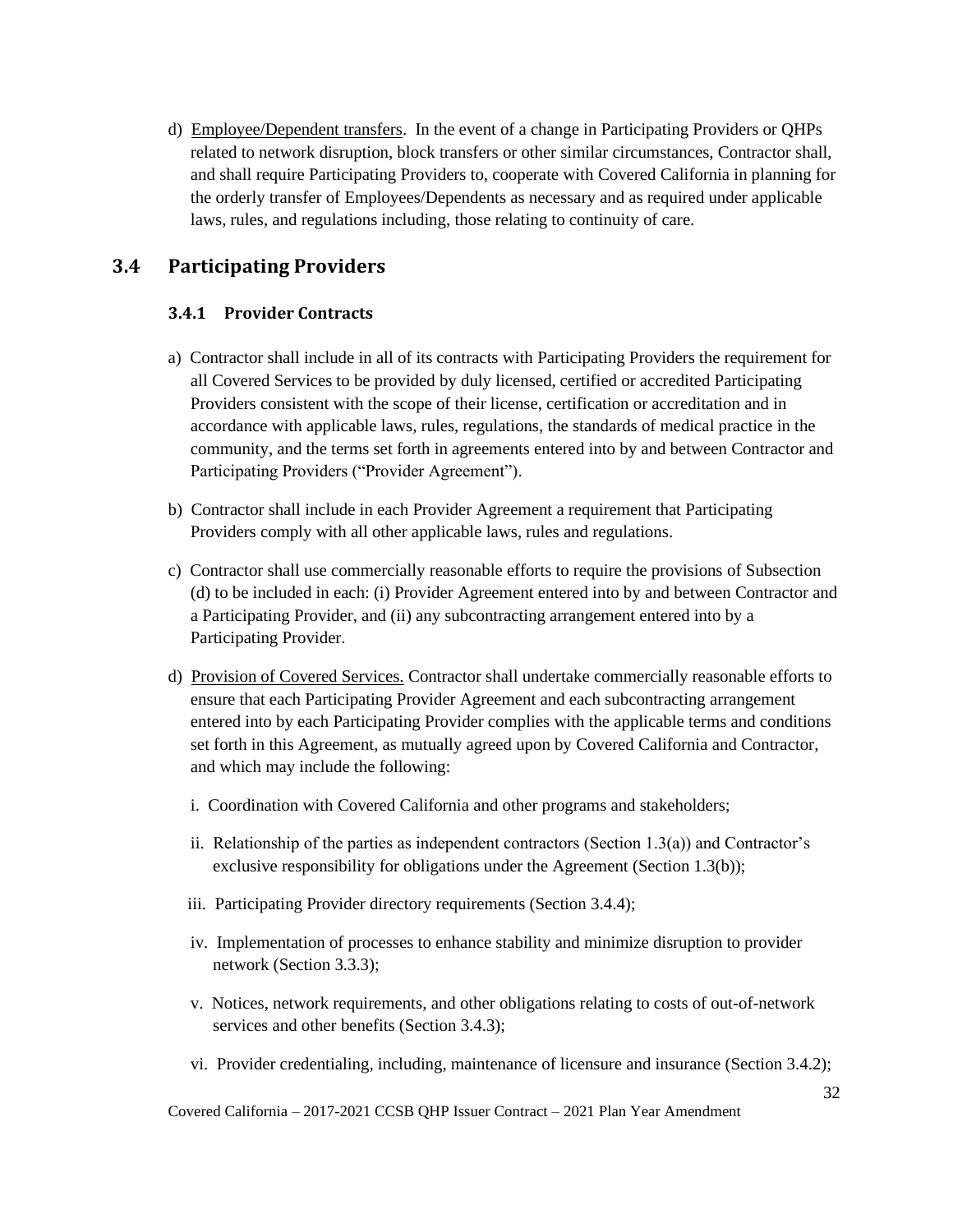- vii. Customer service standards (Section 3.6);
- viii. Utilization review and appeal processes (Section 4.3);
- ix. Maintenance of a corporate compliance program (Section 1.2);
- x. Enrollment and eligibility determinations and collection practices (Article 2);
- xi. Appeals and grievances (Section 3.6.2);
- xii. Enrollee and marketing materials (Section 2.4);
- xiii. Disclosure of information required by Covered California, including, financial and clinical (Section 1.12), Quality, Network Management and Delivery System Standards (Article 4) and other data, books, and records (Article 10);
- xiv. Nondiscrimination (Section 1.10);
- xv. Conflict of interest and integrity (Section 1.11);
- xvi. Other laws (Section 1.13);
- xvii. Quality, Network Management and Delivery System Standards to the extent applicable to Participating Providers (Article 4), including, disclosure of contracting arrangements with Participating Providers as required pursuant to Attachment 7;
- xviii. Performance Measures, to the extent applicable to Participating Providers (Article 6);
- xix. Continuity of care, coordination and cooperation upon termination of Agreement and transition of Enrollees (Section 3.3.3 and Article 7);
- xx. Security and privacy requirements, including compliance with HIPAA (Article 9); and
- xxi. Maintenance of books and records (Article 10).

#### **3.4.2 Provider Credentialing**

Contractor shall perform, or may delegate activities related to, credentialing and re-credentialing Participating Providers in accordance with a process reviewed and approved by State Regulators.

#### **3.4.3 Enrollee Costs; Disclosure**

Contractor shall, and shall require Participating Providers to, comply with applicable laws, rules and regulations governing liability of Enrollees for Covered Services provided to Enrollees, including, those relating to holding an Enrollee harmless from liability in the event Contractor fails to pay an amount owing by Contractor to a Participating Provider as required by Federal and State laws, rules and regulations.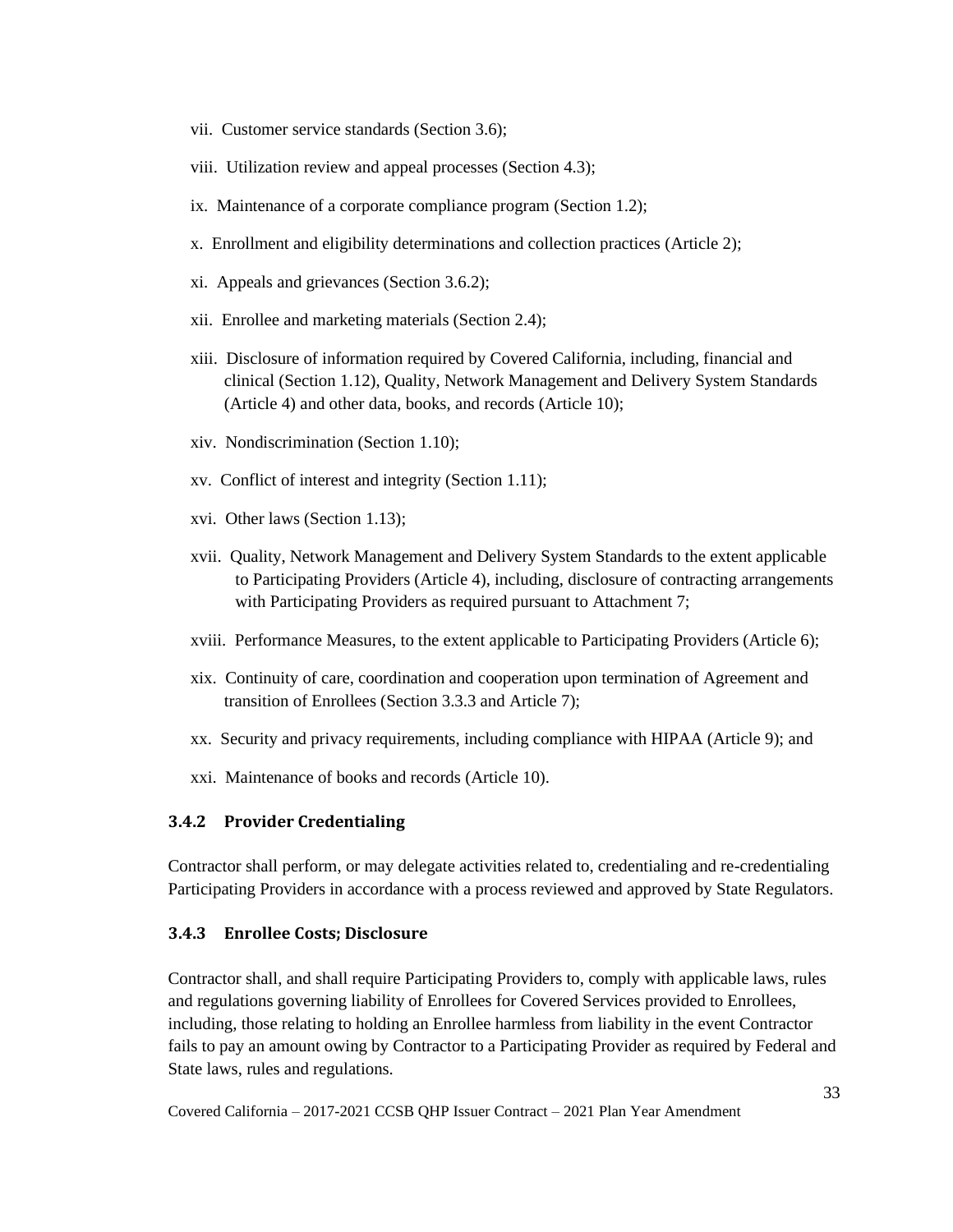To the extent that Contractor's QHPs either (i) provide coverage for out-of-network services, or (ii) impose additional fees for such services, Contractor shall disclose to the Enrollee, at the Enrollee's request, the amount Contractor will pay for covered proposed non-emergency out-ofnetwork services.

Contractor shall require its Participating Providers to inform every Enrollee in a manner that allows the Enrollee the opportunity to act upon a Participating Provider's proposal or recommendation regarding (i) the use of a non-network provider or facility, or (ii) the referral of an Enrollee to a non-network provider or facility for proposed non-emergency Covered Services. Contractor shall require Participating Providers to disclose to an Enrollee considering accessing non-emergency services from a network provider if a non-network provider or facility will be used as part of the network provider's plan of care. The Contractor's obligation for this provision can be met through routine updates to its provider manual. Participating Providers may rely on Contractor's provider directory in fulfilling their obligation under this provision.

# **3.4.4 Covered California Provider Directory**

Contractor shall make its provider directory available to (i) Covered California electronically for publication online in accordance with guidance from Covered California, and (ii) in hard copy when potential Enrollees make such request. Unless otherwise agreed to by Covered California, Contractor shall continue to provide information describing all Participating Providers in its QHP networks in a format prescribed by Covered California on a monthly basis to support Covered California's centralized provider directory containing every QHP's network providers, this includes testing, implementation, and continued evaluation. Contractor acknowledges that Covered California may use Contractor's Participating Provider data for any non-commercial purposes. If Covered California's centralized provider directory is not operational, Contractor shall continue to provide Participating Provider information to Covered California on a monthly basis.

The network and directory information provided to Covered California shall take into consideration the ethnic and language diversity of providers available to serve Enrollees of Covered California.

Once the Symphony Provider Directory is fully operational, Covered California will utilize it to populate Covered California's centralized provider directory as detailed in Article 3, Section 3.4.5.

# **3.4.5 Use of Symphony Provider Directory**

1) In order to fulfill its obligation to assist Enrollees in making informed decisions when considering health care coverage choices and in choosing QHP Issuers and their associated network of Providers, Covered California is committed to implementing and participating in the Symphony Provider Directory, formerly known as the California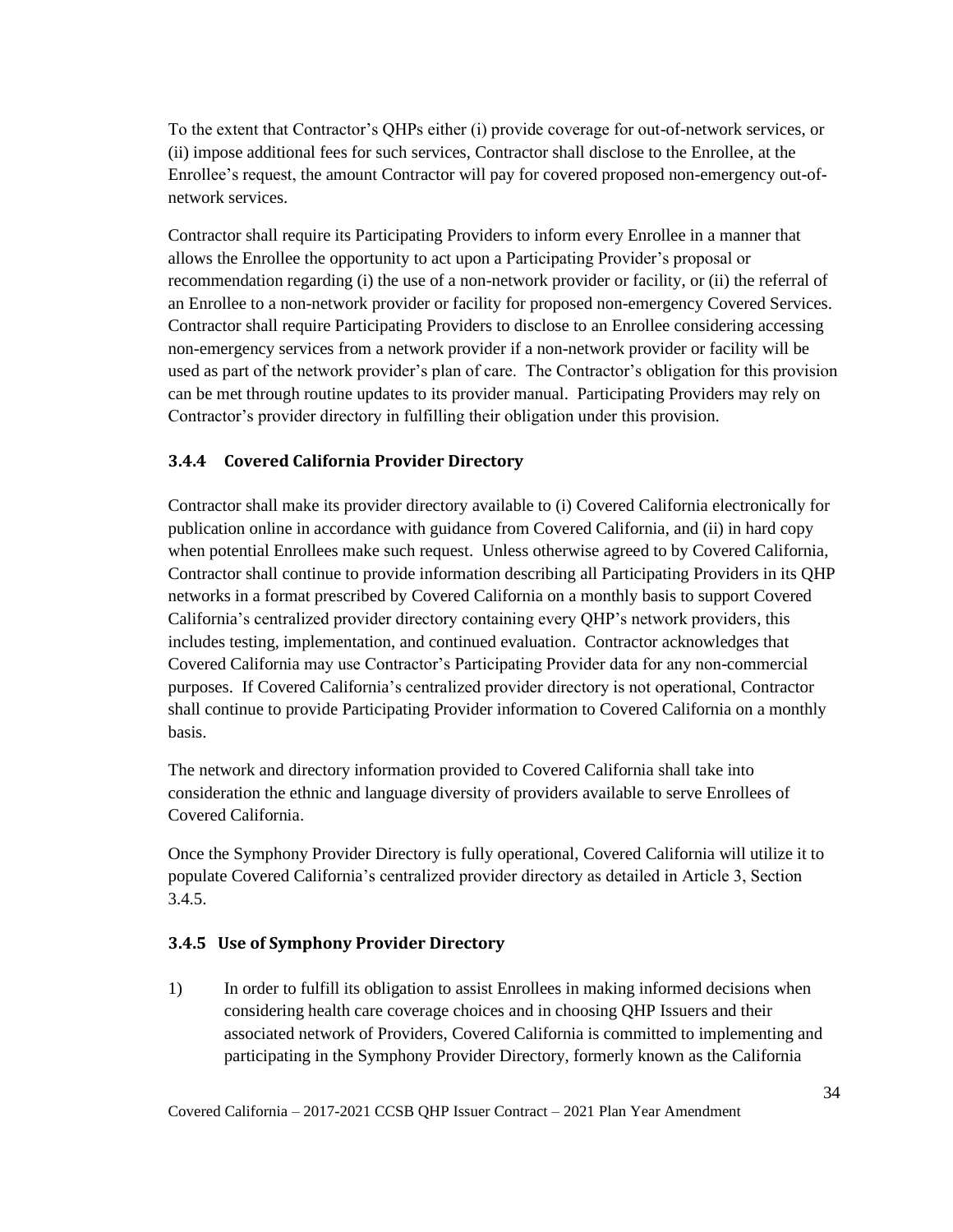Provider Directory Utility, being developed by the Integrated Health Care Association (IHA). Once fully operational, Covered California will utilize the Symphony Provider Directory to populate the Covered California Provider Directory.

All QHP Issuers shall utilize the Symphony Provider Directory to populate, maintain, and continually update product, provider network, including demographic, licensure, and other relevant information with respect to all their respective QHPs, as well as to provide information regarding the terms and restrictions governing such Providers' participation in the QHPs offered by Contractor through Covered California.

- 2) Contractor agrees to participate in the Symphony Provider Directory, beginning on the first day of the first month of the full calendar quarter immediately following IHA's launch of the Symphony Provider Directory. In connection with such participation, Contractor shall:
	- (a) Execute such reasonable participation, subscription, or other agreements required by Covered California or IHA or their vendors to participate in the Symphony Provider Directory;
	- (b) Populate, maintain, and continually update the Symphony Provider Directory with all relevant information with respect to its contracted Providers' participation in its QHPs, including all information regarding the terms and restrictions governing such Providers' participation in the QHPs offered through Covered California, and provide network data for Contractor's embedded dental plans;
	- (c) Once fully operational with sufficient health plan and provider participation, use the Symphony Provider Directory as the exclusive platform to populate and maintain the information published in the Covered California Online Provider Directory concerning its QHPs; and
	- (d) Work with Covered California, IHA and their respective vendors to ensure that the Symphony Provider Directory serves its primary purpose of effectively and efficiently assisting Enrollees in making informed decisions in selecting QHPs and Providers.
- 3) At a time and manner mutually agreed upon by Covered California and Contractor, Contractor agrees to report on its strategies to ensure that Contractor, and its contracted Providers, maintain compliance with the provisions of this Section 7.053.4.5.

# **3.5 Premium Rate Setting**

#### **3.5.1 Rating Variations**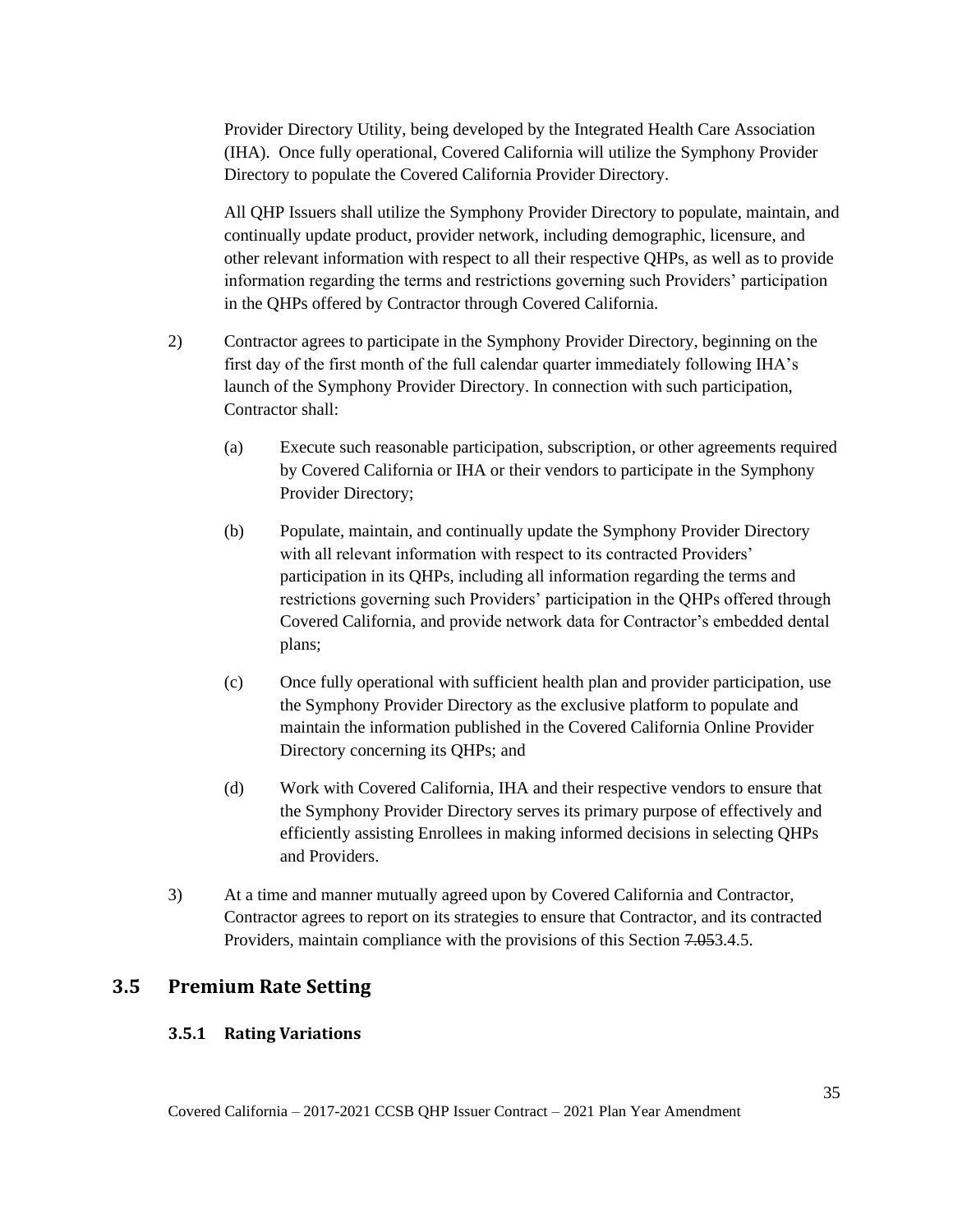Contractor shall charge the premium rate in each geographic rating area for each of Contractor's QHPs as agreed upon with Covered California. Contractor may vary premiums by geographic area as permitted by State law, including the requirements of State and Federal Regulators regarding rate setting and rate variation set forth at Health and Safety Code §§ 1357.512 and 1399.855, Insurance Code §§ 10753.14 and 10965.9, 10 CCR § 2222.12 and, as applicable, other laws, rules and regulations, including, 45 C.F.R. § 156.255(b).

Contractor shall comply with rate filing requirements imposed by Health Insurance Regulators, including, those set forth under Insurance Code § 10181 et seq*.* (if Contractor is an insurer regulated by CDI) or Health and Safety Code § 1385 et seq*.* (if Contractor is a licensed HCSP regulated by DMHC) and as applicable, other laws, rules and regulations.

# **3.5.2 Covered California for Small Business Rates**

Covered California for Small Business rates will be established through an annual bid Application process. Contractor shall also submit rate information in such form and at such date as shall be established by Covered California to provide Covered California with sufficient time for necessary analysis and actuarial certification. Covered California will permit an update of rates to be offered on Covered California for Small Business no more frequently than on a quarterly basis. Contractor may choose to make quarterly rate updates for the second, third and fourth quarters by submitting rate updates at least 120 days prior to the quarter begin date. Following applicable regulator rate review, quarterly rate updates shall be in effect for the 12 month period subsequent to the initial effective dates for all employer groups. Updates can only be made on the calendar quarter or such later time as Covered California and Contractor agree to.

# **3.5.3 Rate Methodology**

Contractor shall provide, upon Covered California's request, in connection with any contract negotiation or recertification process as reasonably requested by Covered California, detailed documentation on Covered California-specific rate development methodology. Contractor shall provide justification, documentation, and support used to determine rate changes, including providing adequately supported cost projections. Cost projections include factors impacting rate changes, assumptions, transactions, and other information that affects Covered California specific rate development process. Information pertaining to the key indicators driving the medical factors on trends in medical, pharmacy, or other healthcare Provider costs may also be requested to support the assumptions made in forecasting and may be supported by information from the Plan's actuarial systems pertaining to Covered California-specific account.

# **3.6 Customer Service Standards**

# **3.6.1 Basic Customer Service Requirements**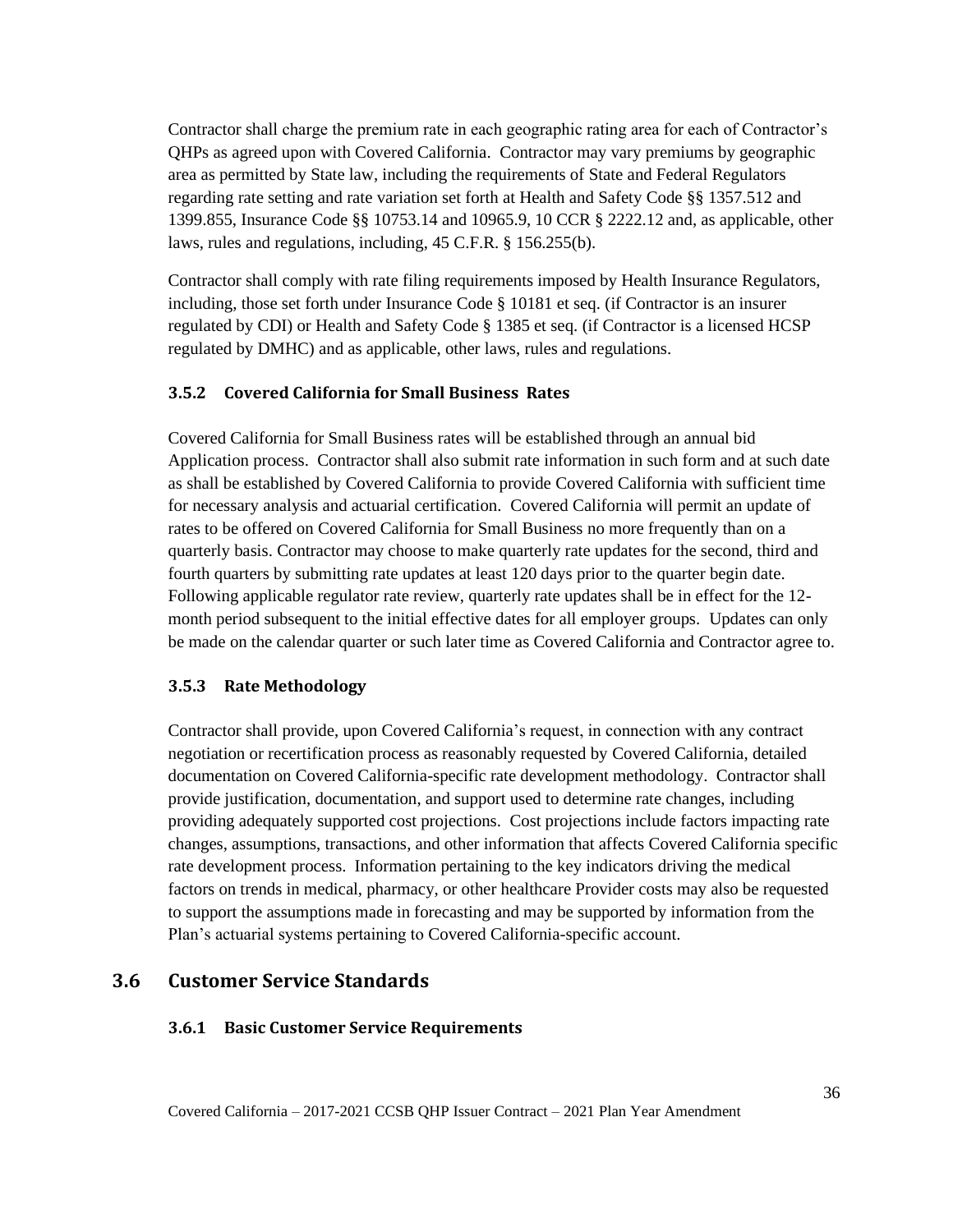Contractor acknowledges that superior customer service is a priority of Covered California. Contractor shall work closely with Covered California in an effort to ensure that the needs of Covered California Enrollees are met. Contractor shall provide and maintain all processes and systems required to ensure customer service, record protection and uninterrupted service to Covered California and Contractor's Enrollees in Covered California in accordance with the standards set forth in this Section 3.6, applicable laws, rules and regulations, including, those consumer assistance tools and programs required to be offered through Covered California as set forth at 45 C.F.R. § 155.205 and 45 C.F.R. § 155.210.

800 Numbers: Contractor shall make information available regarding Covered California pursuant to Contractor's toll-free hotline (i.e., 1-800 number) that shall be available to Enrollees of Contractor both inside and outside Covered California. The hotline and information services shall be staffed and operated in accordance with the Customer Service Standards set forth in this Section 3.6 to provide support to Covered California Enrollees and in a manner designed to assure compliance with these Performance Standards.

Contractor shall meet all State requirements for language assistance services applicable to its commercial lines of business. Covered California and Contractor will continue to evaluate on an ongoing basis the adequacy of language services provided for verbal and written communications and consider the adoption of additional standards as appropriate. Contractor shall maintain call statistics for languages other than English similar to 1.1 and 1.2 in Group 1 of Attachment 14. The Contractor shall provide this information to Covered California upon request.

#### **3.6.2 Enrollee Appeals and Grievances**

- a) Internal Grievances and Appeals. Contractor shall maintain an internal review process to resolve an Enrollee's written or oral expression of dissatisfaction regarding the Contractor and Participating Providers, including appeals of claim and benefit determinations, and complaints relating to the scope of Covered Services required to be covered under the QHP. Contractor's processes shall comply with State and Federal laws, rules and regulations relating to Enrollee rights and appeals processes, specifically including grievance requirements set forth at Health and Safety Code § 1368, regardless of the State Regulators for the Contractor's QHPs.
- b) External Review. Contractor shall comply with State and Federal laws, rules and regulations relating to the external review process, including independent medical review, available to Enrollees for Covered Services.

#### **3.6.3 Applications and Notices**

a) Contractor shall provide applications, forms and notices to applicants and Enrollees in plain language and in a manner that is accessible and timely to individuals: (1) living with disabilities, including accessible websites and the provision of auxiliary aids and services at no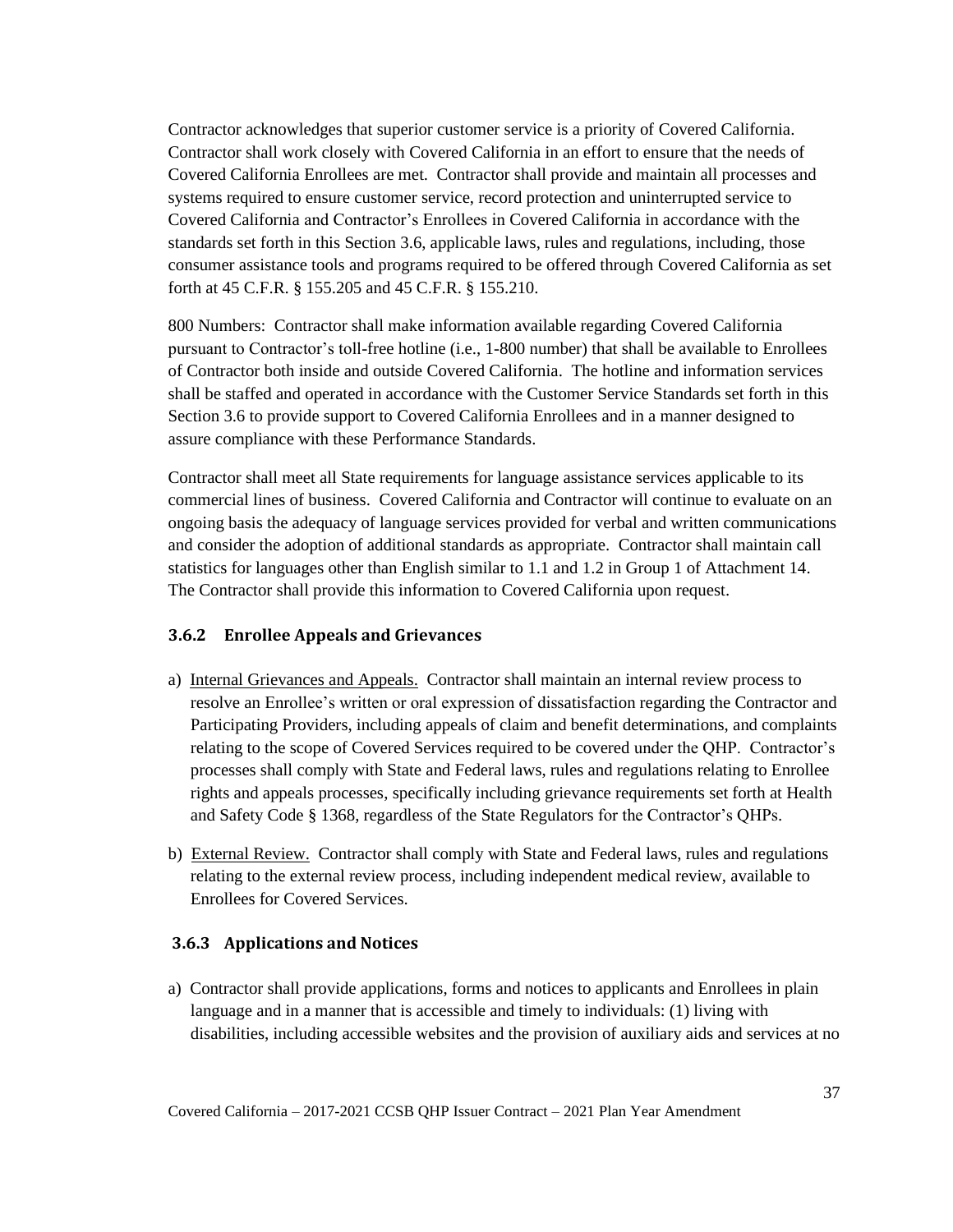cost to the individual in accordance with the Americans with Disabilities Act and Section 504 of the Rehabilitation Act, or (2) with limited English language proficiency.

b) Contractor shall provide applications, forms, and notices, including correspondence, in a manner that is accessible and timely to individuals who are limited English proficient as required by Health and Safety Code §§ 1367.04, 1367.041, 1367.042, and Insurance Code §§ 10133.8 and 10133.11. Contractor shall inform individuals of the availability of the services described in this Section and otherwise comply with notice requirements imposed under applicable laws, rules and regulations, including, those set forth at 45 C.F.R. § 156.250 and Government Code § 100503(k).

# **3.6.4 Customer Service Call Center**

- a) Year around, the Contractor shall maintain call center hours Monday through Friday eight o'clock (8:00) a.m. to six o'clock (6:00) p.m. (Pacific Time), except on holidays observed by Covered California. Contractor shall inform Covered California of its standard call center hours and any changes to the call center hours.
- b) Contractor's call center shall be staffed at levels reasonably necessary to handle call volume and achieve compliance with Performance Standards set forth in Article 6. Contractor shall staff the Call Center with highly trained individuals to provide detailed benefit information, answer Enrollee questions about QHP benefits and coverage, and to resolve claim and benefit issues.
- c) Contractor shall use a telephone system that includes welcome messages in English, Spanish, and other languages as required by State and Federal laws, rules, and regulations.
- d) Contractor shall make oral interpreter services available at no cost for non-English speaking or hearing-impaired Enrollees during regular business hours as required by Federal and State law. Contractor shall monitor the quality and accessibility of call center services on an ongoing basis. Contractor shall report to Covered California monthly, in a format determined by Covered California, on the volume of calls received by the call center and Contractor's rate of compliance with related Performance Standards as outlined in Attachment 14.
- e) Contractor shall meet all State requirements for language assistance services for all of its commercial lines of business.

#### **3.6.5 Customer Service Transfers**

a) During Contractor's regularly scheduled customer service hours, Contractor shall have the capability to accept and handle calls transferred from Covered California and respond to callers requesting additional information from Contractor. Contractor shall maintain staff resources to comply with Performance Standards and sufficient to facilitate a live transfer (from Covered California to Contractor) of customers who call Covered California with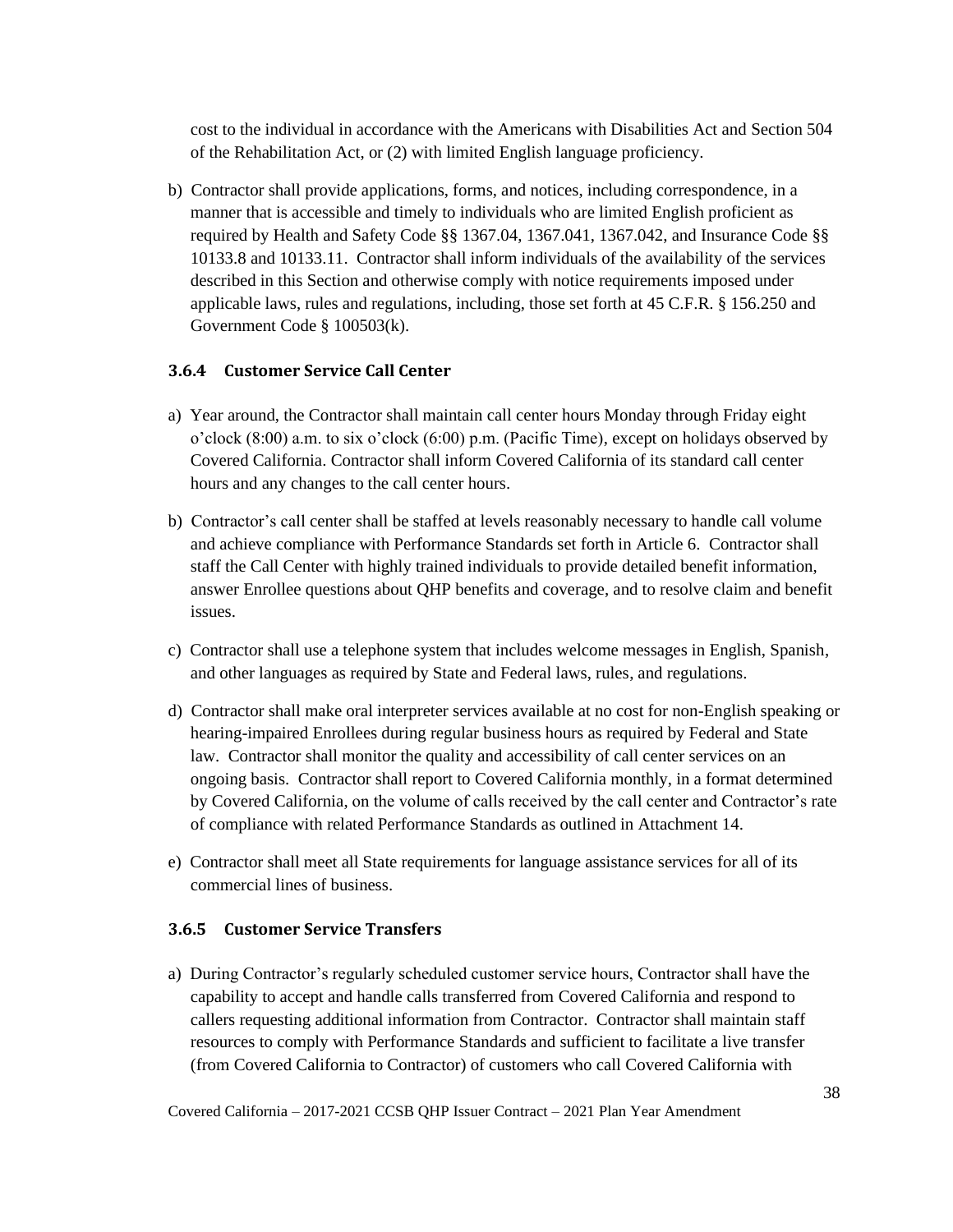escalated issues or complaints that need to be addressed by Contractor. Covered California shall maintain staff resources sufficient to facilitate a live transfer (from Contractor to Covered California) of customers who call Contractor with escalated issues, complaints, or address changes that need to be addressed by Covered California. Contractor and Covered California shall establish a designated customer service team available to handle the live transfer of escalated calls.

- b) Examples of issues or complaints include but are not limited to premium billing or claims issues; benefit coverage questions (before and after enrollment); complaints; network or provider details; and Contractor-specific questions or issues.
- c) Contractor shall refer Enrollees and applicants with questions regarding premium tax credits and Covered California eligibility determinations to Covered California's website or Service Center, as appropriate.
- d) Contractor shall work with Covered California to develop a mechanism to track handling and resolution of calls referred from Covered California to Contractor (such as through the use of call reference numbers).

#### **3.6.6 Customer Care**

- a) Contractor shall comply with the applicable requirements of the Americans with Disabilities Act and provide culturally competent customer service to all Covered California Enrollees in accordance with the applicable provisions of 45 C.F.R. § 155.205 and § 155.210, which refer to consumer assistance tools and the provision of culturally and linguistically appropriate information and related products.
- b) Contractor shall comply with HIPAA rules and other laws, rules and regulations respecting privacy and security.

#### **3.6.7 Notices**

- a) For all forms of notices required under Federal and State law to be sent to Enrollees regarding rates, benefit design, network changes, or security/HIPAA references, Contractor shall submit an electronic copy to Covered California at least five (5) business days in advance of the message transaction. If Contractor is unable to notify Covered California in advance due to Federal or State notice requirements, Contractor shall send Covered California notification simultaneously.
- b) Contractor shall provide a link to the Covered California website on its website.
- c) When Contractor provides direct contacts for getting membership assistance, Contractor shall also include the Covered California website for Covered California-related issues.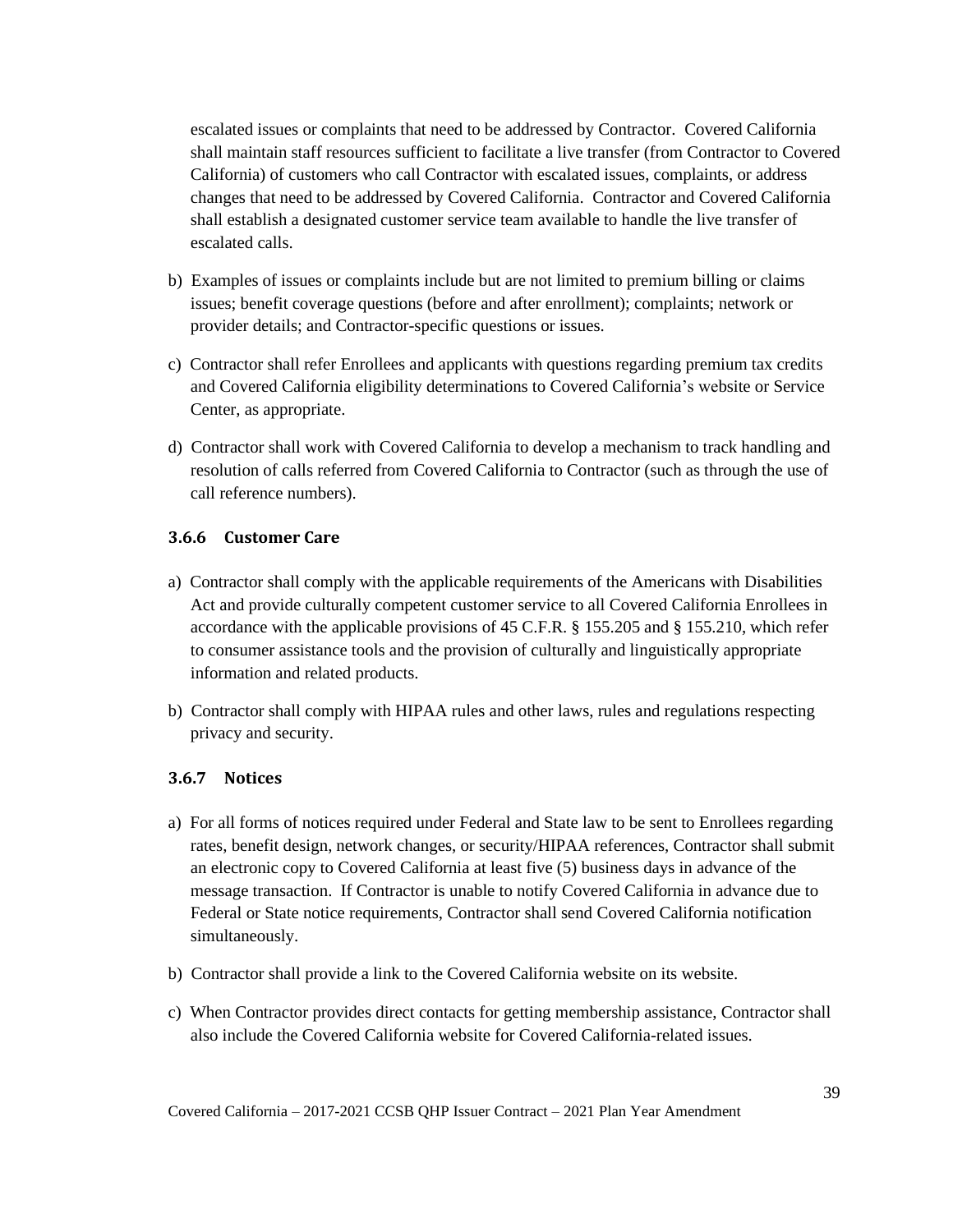- d) All legally required notices sent by Contractor to Enrollees shall be translated into and available in languages other than English as required under applicable Federal and State laws, rules and regulations, including, Health and Safety Code §§ 1367.04, 1367.041, 1367.042, and Insurance Code §§ 10133.8, 10133.10, 10133.11.
- e) Contractor shall release notices in accordance with Federal and State law. All such notices shall meet the accessibility and readability standards in Covered California regulations (45 C.F.R. Parts 155 and 156) located in 10 CCR § 6400 et. seq.
- f) Notwithstanding the provisions of this section which require Contractor to release all required notices pursuant to Federal and State law, Covered California shall, at its sole and absolute discretion, send the required notices under Health and Safety Code §§ 1374.21-1374.22 and Insurance Code §§ 10199.1-10199.2 on behalf of Contractor. To the extent permissible by State and Federal law, beginning with notices for health plans that would have renewed on January 1, 2018, Covered California shall also send the required notices under Health & Safety Code § 1365(a)(6)(A) and Insurance Code § 10273.4(e) on behalf of Contractor. Covered California reserves the sole right to remove these exceptions at any time, upon written notice to Contractor. The parties may add to these exceptions upon written mutual agreement of the parties. The parties may exercise these rights without amendment to the Agreement. Covered California assumes no liability for Contractor adherence to state and federal law.

#### **3.6.8 Contractor-Specific Information**

Upon request, Contractor shall provide training materials and participate in Covered California customer service staff training.

Contractor shall provide summary information about its administrative structure and the QHPs offered on Covered California. This summary information will be used by Covered California customer service staff when referencing Contractor or QHP information.

#### **3.6.9 Enrollee Materials: Basic Requirements**

a) Contractor shall provide or make available to Enrollees Plan materials required under the terms of the Agreement and applicable laws, rules and regulations. Such materials shall be available in languages as required by Federal and State law and receive any necessary regulatory approvals from the relevant State Regulators, be provided to Covered California as directed by Covered California, and shall include information brochures, a summary of the Plan that accurately reflects the coverage available under the Plan (a Summary of Benefits and Coverage), and related communication materials. Contractor shall, upon request by Covered California, provide copies of Enrollee communications and give Covered California the opportunity to comment and suggest changes in such material.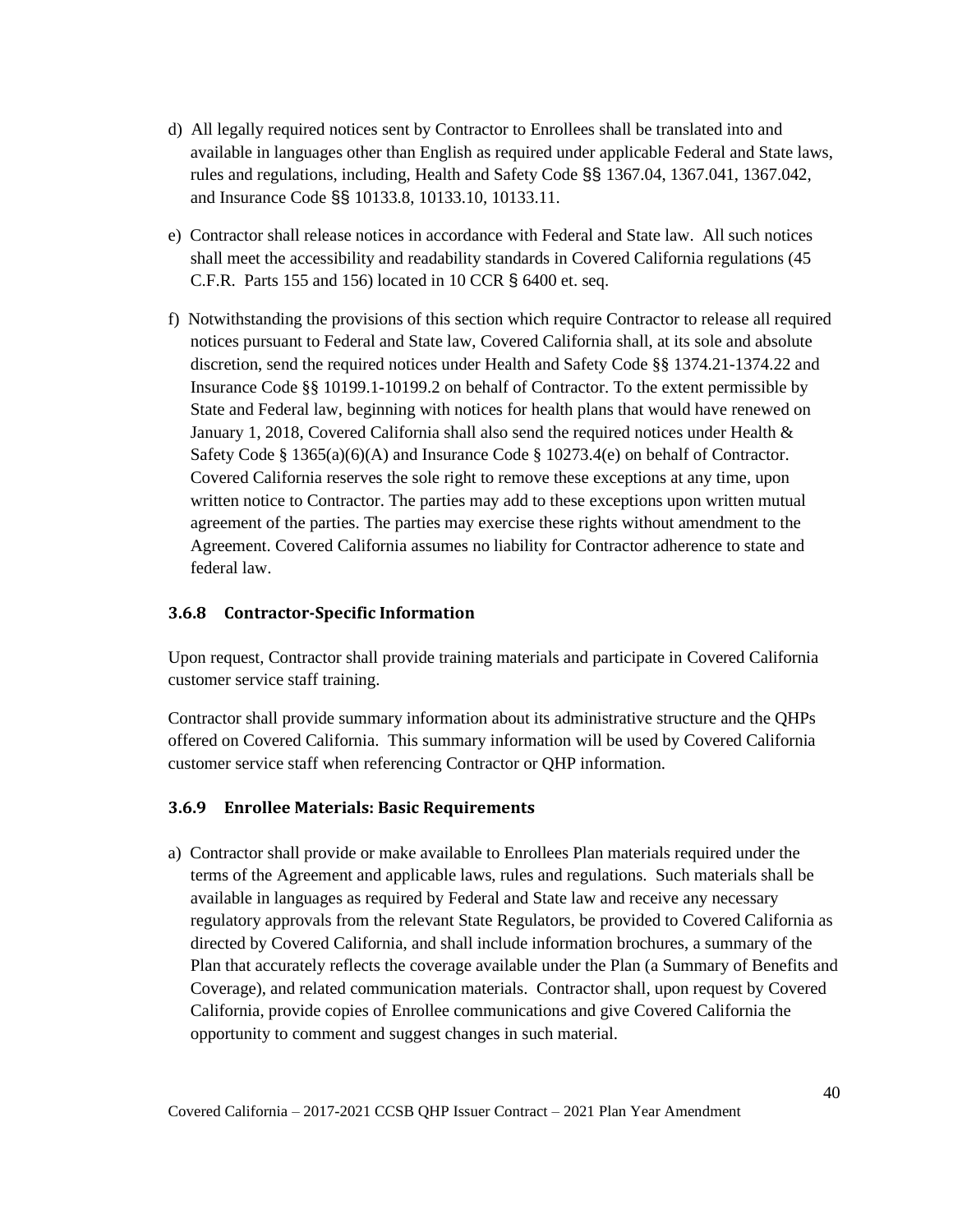- b) Enrollee materials shall be available in English, Spanish and other languages as required by applicable laws, rules and regulations. Contractor shall comply with Federal and State laws, rules and regulations regarding language access. To the extent possible, Enrollee materials shall be written in plain language, as that term is defined in applicable laws, rules and regulations. Plan materials that require Covered California notification before usage are those that communicate specific eligibility and enrollment and other key information to Enrollees. Such materials may include, but are not limited to:
	- i. Welcome letters;
	- ii. Enrollee identification card with the same product name as used in the Covered California and QHP Issuer websites;
	- iii. Billing notices and statements;
	- iv. Notices of actions to be taken by QHP Issuer that may impact coverage or benefit letters;
	- v. Termination Grievance process materials;
	- vi. Drug formulary information;
	- vii. Uniform Summary of Benefits and Coverage; and
	- viii. Other materials required by Covered California.

#### **3.6.10 New Enrollee Enrollment Packets**

- a) Contractor shall mail or provide online enrollment packets to all new CCSB Enrollees in CCSB QHPs within ten (10) business days of receipt of complete and accurate enrollment information from Covered California for Small Business. Contractor may deliver Enrollee materials pursuant to other methods that are consistent with: (1) Contractor's submission of materials to Enrollees of its other plans; (2) the needs of Enrollees; (3) the consent of the Enrollee; and (4) with applicable laws, rules and regulations. Contractor shall report to Covered California monthly, in a format mutually agreed upon by Covered California and Contractor, on the number and accuracy rate of identification cards that were sent to new Enrollees and Contractor's compliance with the Performance Standards set forth in this Agreement. The enrollment packet shall include, at the minimum, the following:
	- i. Welcome letter;
	- ii. Enrollee identification card, in a form approved by Covered California;
	- iii. If Enrollee identification card is not included in the enrollment packet, Contractor must send a notice to the Enrollee that states the identification card will be sent separately, when the Enrollee should expect to receive it, and provide the information necessary for the Enrollee to receive services and for providers to file claims;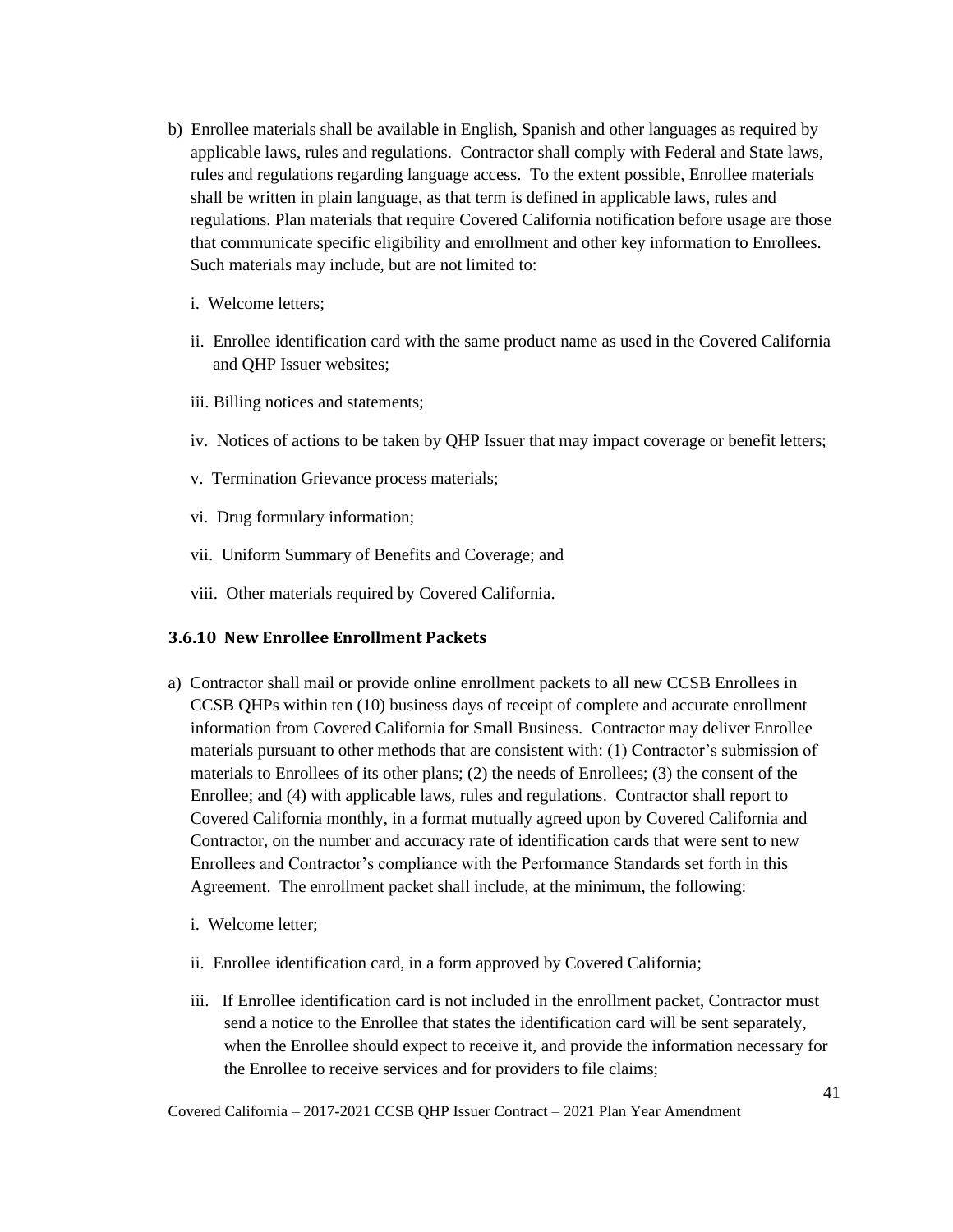- iv. Summary of Benefits and Coverage;
- v. Pharmacy benefit information;
- vi. Nurse advice line information; and
- vii. Other materials required by Covered California.
- b) Contractor shall maintain access to enrollment packet materials; Summary of Benefits and Coverage; claim forms and other Plan-related documents in both English and Spanish and any other languages required by State and Federal laws, rules and regulations to the extent required to timely meet all requirements of this Agreement for timely mailing and delivery of Plan materials to Enrollees. Contractor shall be responsible for printing, storing, and stocking, as applicable, all materials.

#### **3.6.11 Summary of Benefits and Coverage**

Contractor shall develop and maintain a Summary of Benefits and Coverage as required by Federal and State laws, rules, and regulations. The Summary of Benefits and Coverage must be available online and the hard copy sent to Enrollees on request shall be available to Enrollees in English, Spanish, and other languages as required by Federal and State laws, rules, and regulations. Contractor shall update the Summary of Benefits and Coverage annually and Contractor shall make the Summary of Benefits and Coverage available to Enrollees pursuant to Federal and State laws, rules, and regulations.

#### **3.6.12 Electronic Listing of Participating Providers**

Contractor shall create and maintain a continually updated electronic listing of all Participating Providers and make it available online for Enrollees, potential Enrollees, and Participating Providers, 24 hours a day, 7 days a week as required by Federal and State laws, rules, and regulations, including requirements to identify Providers who are not accepting new Enrollees.

#### **3.6.13 Access to Medical Services Pending Identification Card Receipt**

Contractor shall promptly coordinate and ensure access to medical services for Enrollees who have not received identification cards but are eligible for services.

#### **3.6.14 Explanation of Benefits**

Contractor shall send each Enrollee an Explanation of Benefits to Enrollees in Plans that issue Explanation of Benefits or similar documents as required by Federal and State laws, rules, and regulations. The Explanation of Benefits and other documents shall be in a form that is consistent with industry standards.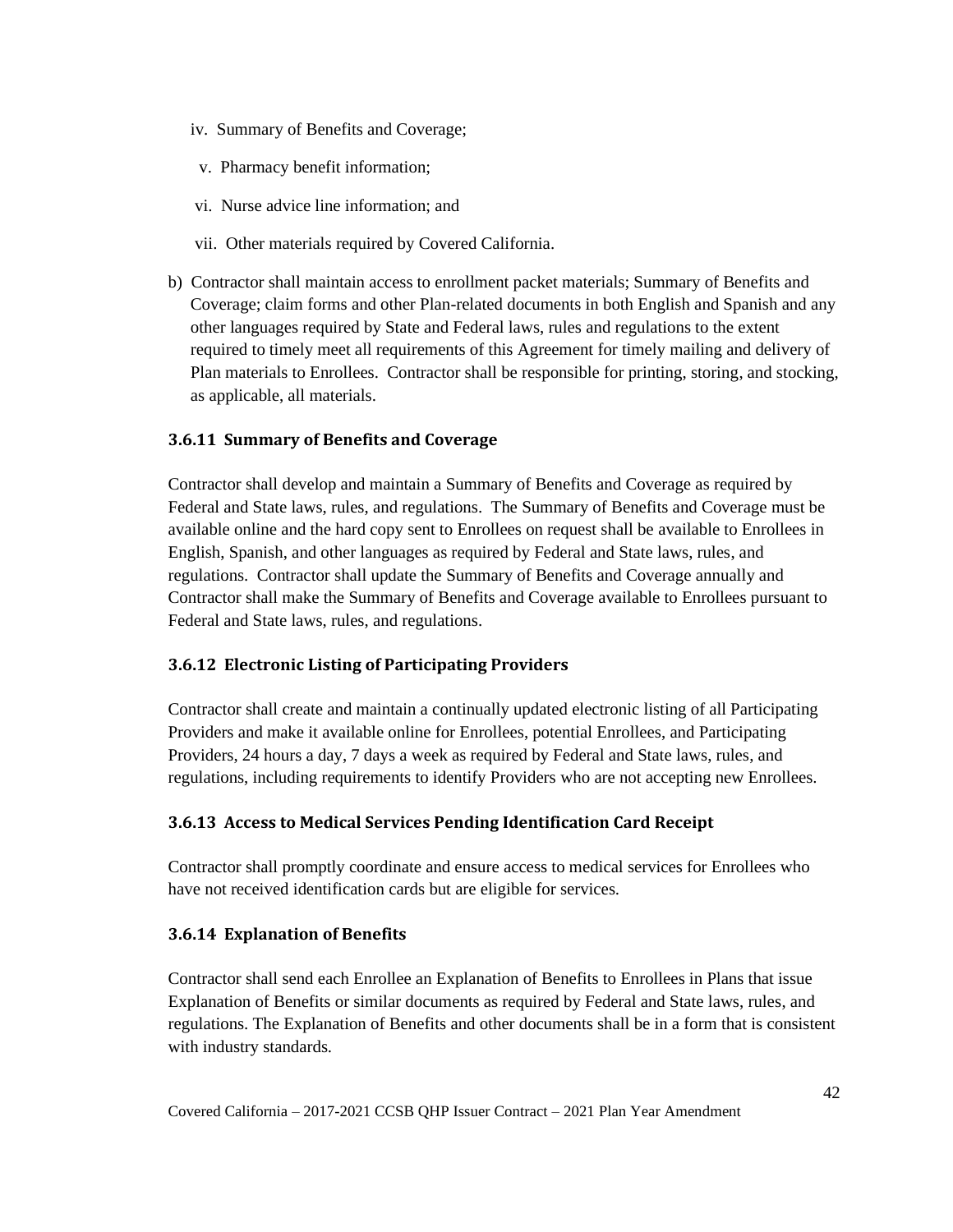#### **3.6.15 Secure Plan Website for Enrollees and Providers**

Contractor shall maintain a secure website, 24 hours, 7 days a week. All content on the secure Enrollee website shall be available in English and Spanish and any other languages required under State and Federal law. If Contractor is new to offering coverage on Covered California, Contractor shall meet the requirements of this Section within ninety (90) days after the Effective Date of this Agreement. The secure website shall contain information about the Plan, including, but not limited to, the following:

- a) Upon implementation by Contractor, benefit descriptions, information relating to covered services, cost sharing, and other information available;
- b) Ability for Enrollees to view their claims status such as denied, paid, unpaid;
- c) Ability to respond via e-mail to customer service issues posed by Enrollees and Participating Providers;
- d) Ability to provide online eligibility and coverage information for Participating Providers;
- e) Support for Enrollees to receive Plan information by e-mail; and
- f) Enrollee education tools and literature to help Enrollees understand health costs and research condition information.

# **3.6.16 Required Reports**

Contractor shall submit required reports as defined in this contract. For the Contractor's convenience, all required reports are listed in the "Contract Reporting Requirements" table posted on the Contractors extranet website provided by Covered California (Plan Home, in the Resources folder, Contract Reporting Compliance subfolder).

Upon request, Contractor shall submit standard reports as described below in a mutually agreed upon manner and time:

a) Enrollee customer service reports including phone demand and responsiveness, initial call resolution, response to written correspondence, and number/accuracy/timeliness of identification card distribution;

- b) Use of Plan website; and
- c) Enrollment reports.

# **3.6.17 Contractor Staff Training about Covered California**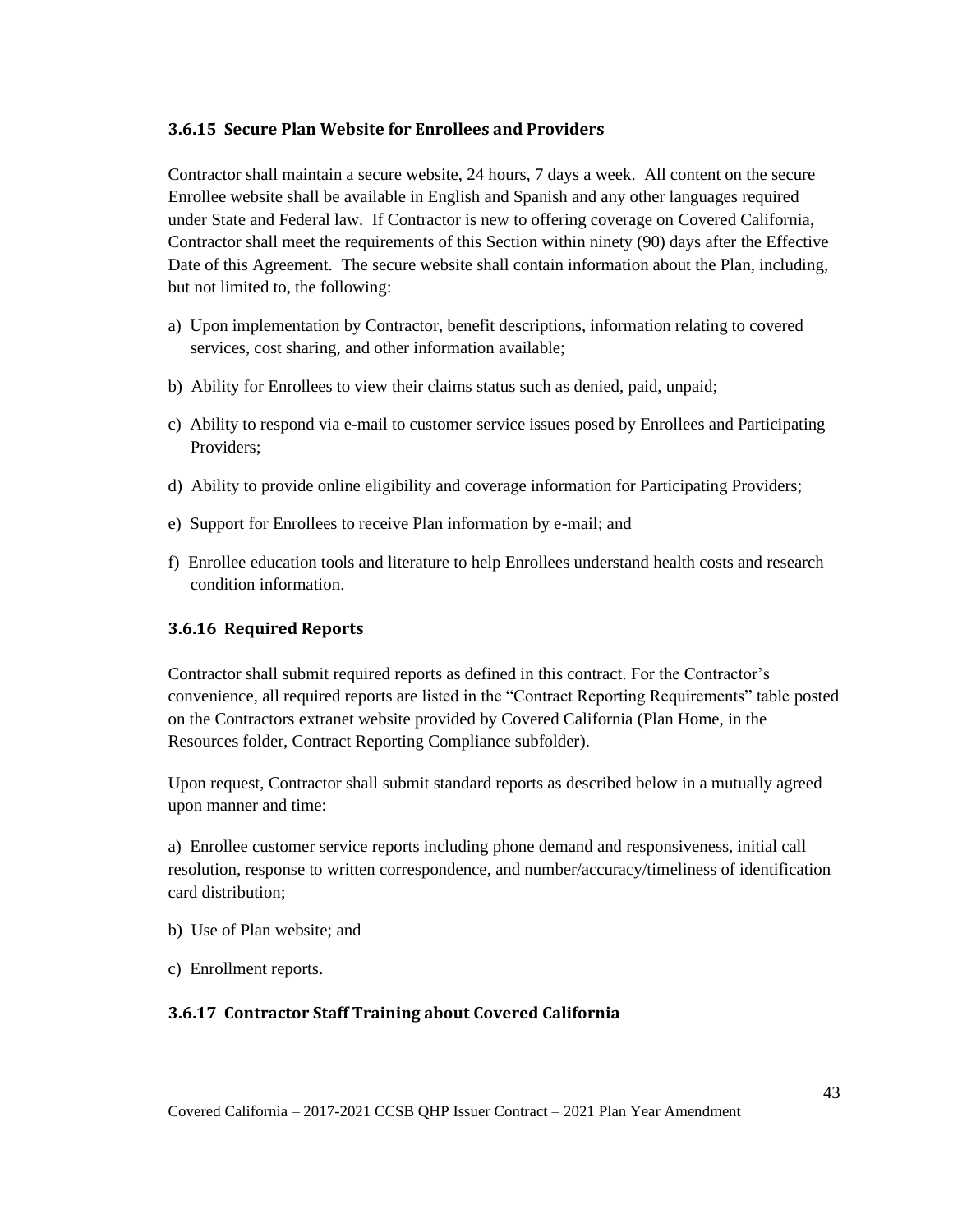Contractor shall arrange for and conduct staff training regarding the relevant laws, mission, administrative functions and operations of Covered California, including Exchange program information and products in accordance with Federal and State laws, rules and regulations, using training materials developed by Covered California.

Upon request by Covered California, Contractor shall provide Covered California with a list of upcoming staff trainings and make available training slots for Covered California staff to attend upon request.

#### **3.6.18 Customer Service Training Process**

Contractor shall demonstrate to Covered California that it has in place initial and ongoing customer service protocols, training, and processes to appropriately interface with and participate in Covered California. As part of this demonstration, Contractor shall permit Covered California to inspect and review its training materials. Covered California will share its customer service training modules with Contractor.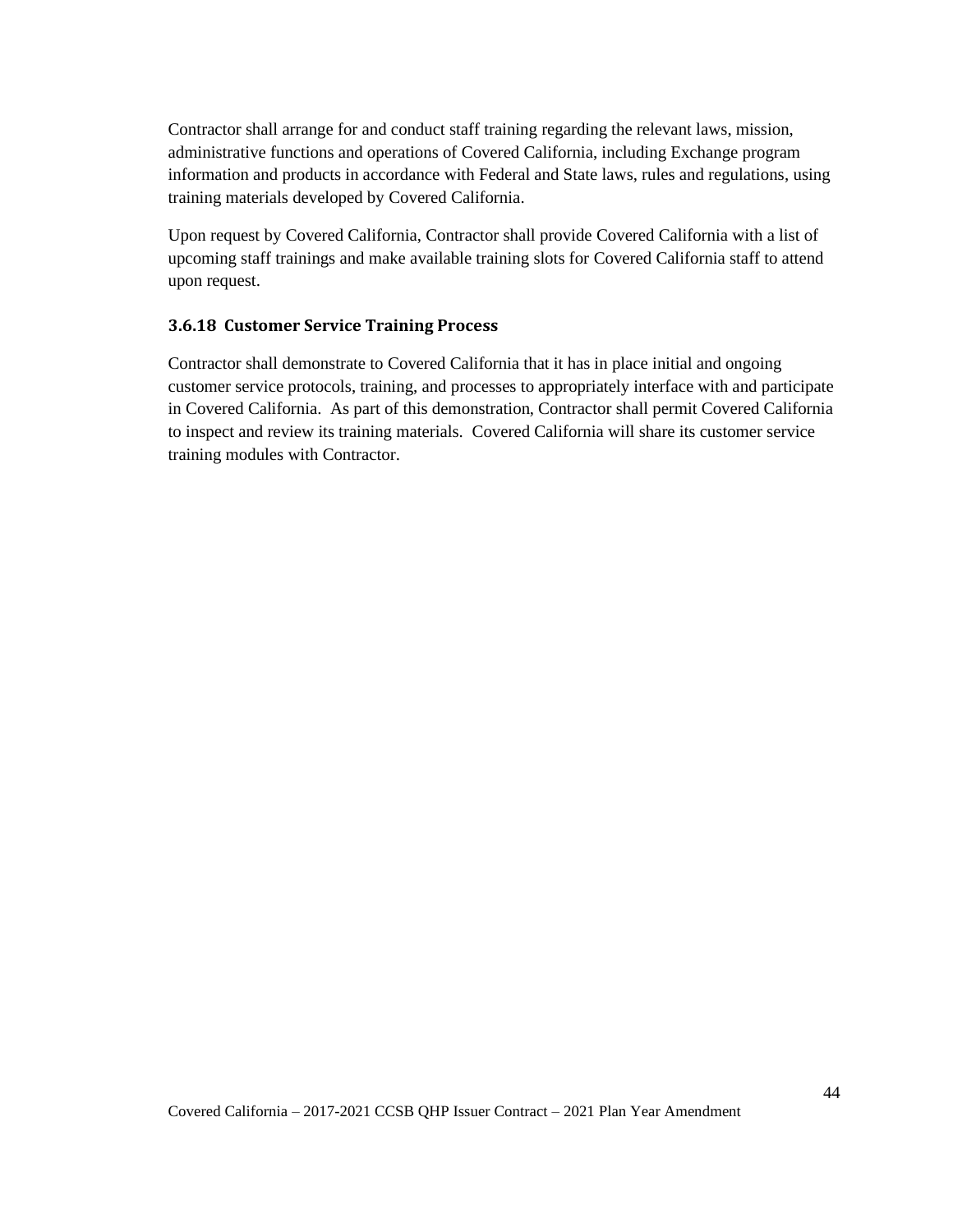# **ARTICLE 4 – QUALITY,NETWORK MANAGEMENT AND DELIVERY SYSTEM STANDARDS**

# **4.1 Covered California Quality Initiatives**

The parties acknowledge and agree that furthering the goals of Covered California require Contractor to work with the other QHP Issuers and its contracted providers to play an active role in building and supporting models of care to meet consumer and social needs for providing better care, promoting health and lowering per capita costs through improvement.

Contractor agrees to work with Covered California to develop or participate in initiatives to promote models of care that (i) target excessive costs, (ii) minimize unpredictable quality, (iii) reduce inefficiencies of the current system, and (iv) promote a culture of continuous quality and value improvement, health promotion, and the reduction of health disparities to the benefit of all Enrollees and, to the extent feasible, other health care consumers.

In order to further the mission of Covered California with respect to these objectives and provide the Covered Services required by Enrollees, Covered California and Contractor shall coordinate and cooperate with respect to quality activities conducted by Covered California in accordance with the mutually agreeable terms set forth in this Section and in Covered California's Quality, Network Management and Delivery System Standards set forth at Attachment 7 ("Quality, Network Management and Delivery System Standards").

# **4.2 Quality Management Program**

Contractor shall maintain a quality management program to review the quality of Covered Services provided by Participating Providers and other subcontractors. Contractor's quality management program shall be subject to review by Covered California annually to evaluate Contractor's compliance with requirements set forth in the Quality, Network Management and Delivery System Standards.

Contractor shall coordinate and cooperate with Covered California in developing the Quality, Network Management and Delivery System Standards, including (i) participating in meetings and other programs as reasonably requested from time to time by Covered California, (ii) providing mutually agreed upon data and other information required under the Quality, Network Management and Delivery System Standards, and (iii) as otherwise reasonably requested by Covered California. The parties acknowledge and agree that quality related activities contemplated under this Article 4 will be subject to and conducted in compliance with any and all applicable laws, rules and regulations including those relating the confidentiality of medical information and will preserve all privileges set forth at Health and Safety Code § 1370.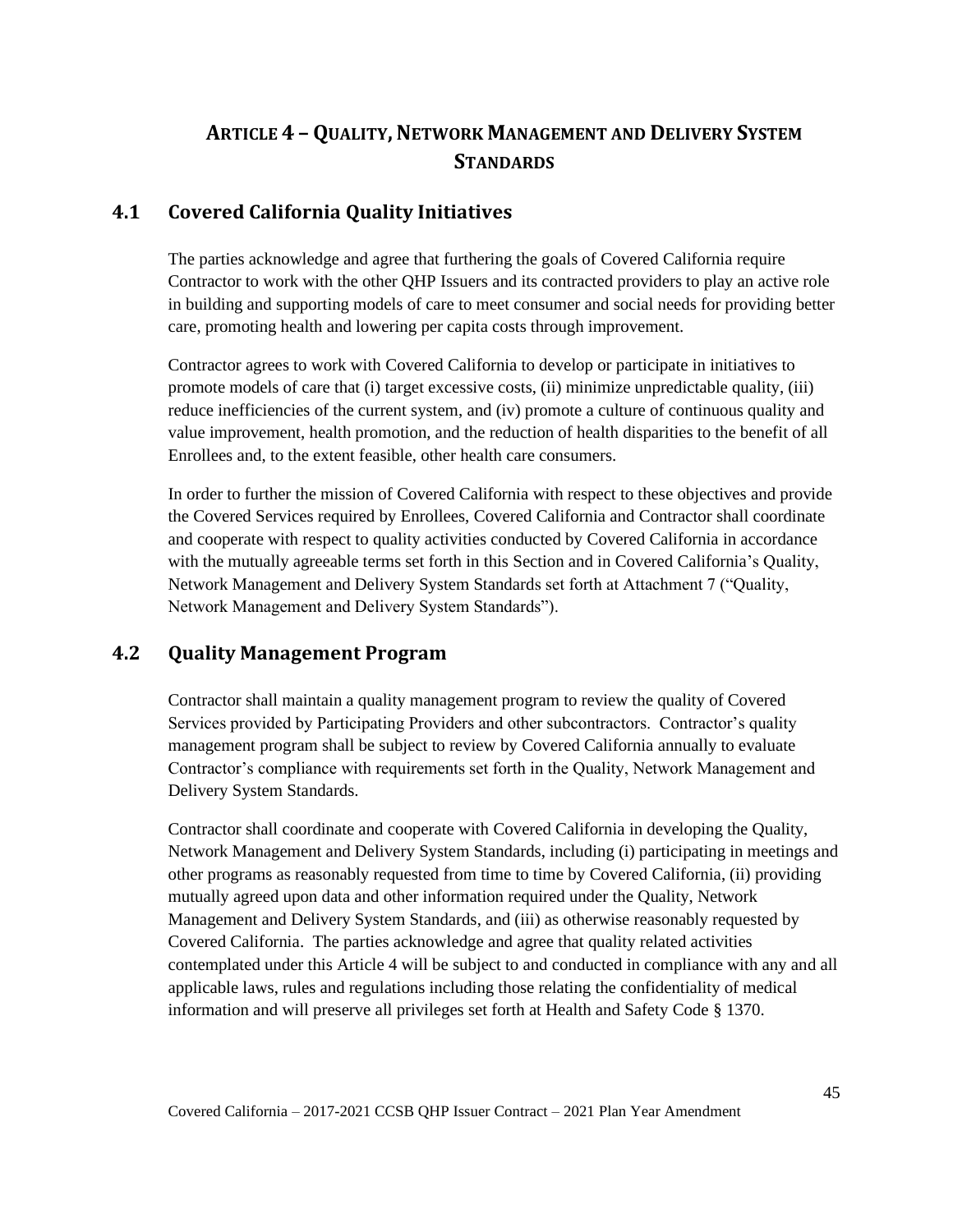# **4.3 Utilization Management**

Contractor shall maintain a utilization management program that complies with applicable laws, rules and regulations, including Health and Safety Code § 1367.01 and other requirements established by the applicable State Regulators responsible for oversight of Contractor.

# **4.4 Transparency and Quality Reporting**

- a) Pursuant to 45 C.F.R. § 156.220 and Centers for Medicare & Medicaid Services Transparency in Coverage requirements, Contractor shall provide Covered California and Enrollees with information reasonably necessary to provide transparency in Contractor's coverage, and report to Covered California and Enrollees the data as required by Covered California. This includes information relating to claims payment policies and practices, periodic financial disclosures, enrollment, disenrollment, claims denials, appeals, rating practices, cost-sharing, payments with respect to any out-of-network coverage, and Enrollee rights. Contractor shall provide information required under this Section to Covered California and Enrollees in plain language.
- b) Contractor shall timely respond to an Enrollee's request for cost sharing information and shall make cost sharing information available to individuals through the internet and pursuant to other means for individuals without internet access in a timely manner.

# **4.5 Quality Rating System**

Contractor shall collect and annually report to Covered California, for each QHP Product Type, its Health Care Effectiveness Data and Information Set (HEDIS), Consumer Assessment of Health Care Providers and Systems (CAHPS) data, and other performance data (numerators, denominators, and rates) as required for the federal Quality Rating System and as outlined in Attachments 7 and 14 of this Agreement.

# **4.6 Quality Improvement Strategy**

As part of a new federal requirement in 2017, all health plans with two (2) years of state-based Covered California experience will participate in a Quality Improvement Strategy. (For more information, visit: [https://www.cms.gov/Medicare/Quality-Initiatives-Patient-Assessment-](https://www.cms.gov/Medicare/Quality-Initiatives-Patient-Assessment-Instruments/QualityInitiativesGenInfo/Downloads/QIS-Technical-Guidance-and-User-Guide.pdf)[Instruments/QualityInitiativesGenInfo/Downloads/QIS-Technical-Guidance-and-User-](https://www.cms.gov/Medicare/Quality-Initiatives-Patient-Assessment-Instruments/QualityInitiativesGenInfo/Downloads/QIS-Technical-Guidance-and-User-Guide.pdf)[Guide.pdf.](https://www.cms.gov/Medicare/Quality-Initiatives-Patient-Assessment-Instruments/QualityInitiativesGenInfo/Downloads/QIS-Technical-Guidance-and-User-Guide.pdf))

Covered California has harmonized federal Quality Improvement Strategy requirements to align with 2017 quality strategy and direction. As part of a federally mandated Quality Improvement Strategy, Contractor must identify the mechanisms planned to promote improvements in health care quality and access to care, population health outcomes, and making care more affordable for each Quality Improvement Strategy initiative listed in the Covered California Quality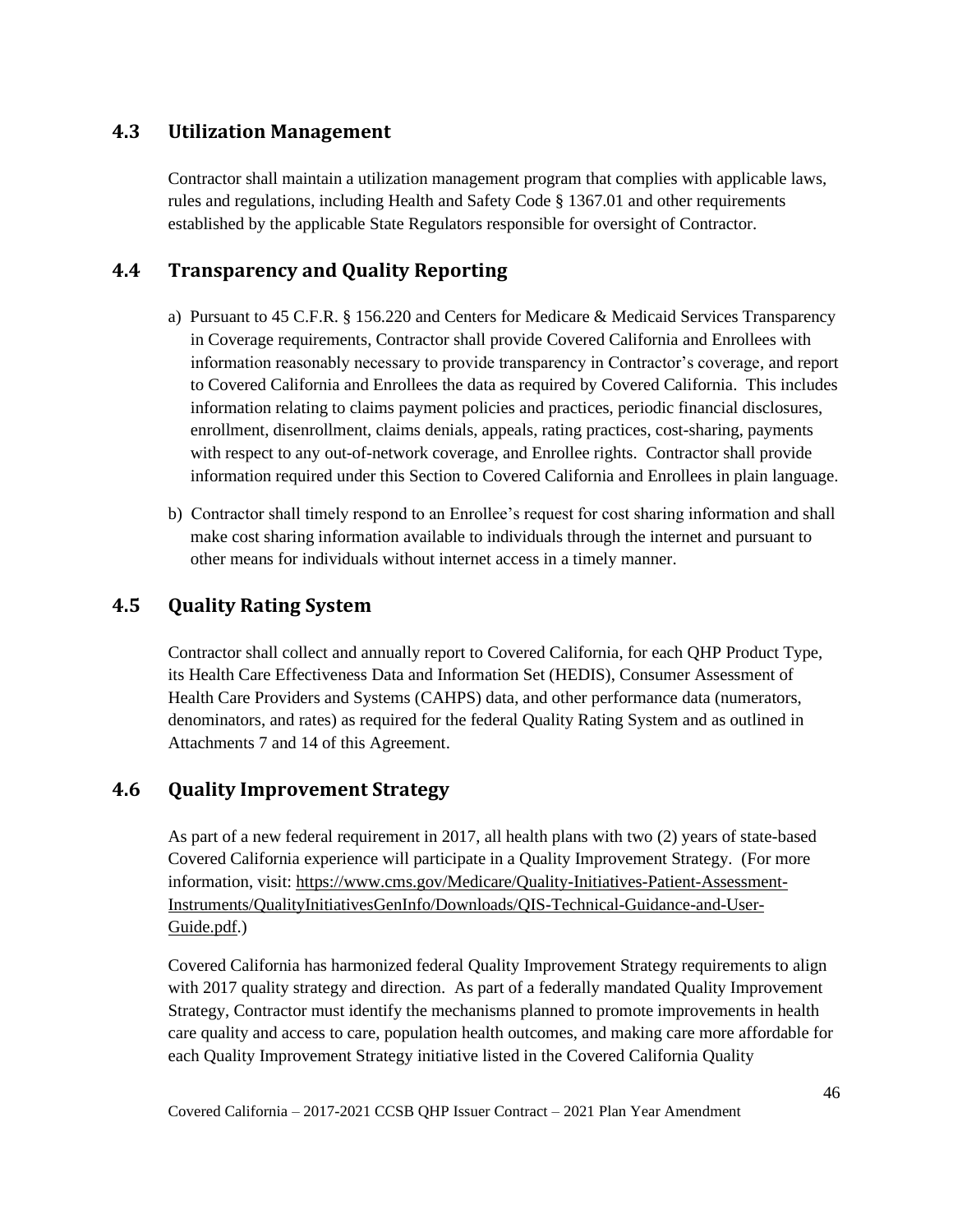Improvement Strategy (QIS) Section of the Qualified Health Plan Certification Applications. Contractor shall annually report to Covered California its Quality Improvement Strategy as part of the Application for Certification.

# **4.7 Data Submission Requirements**

Contractor shall provide to Covered California information regarding Contractor's membership through Covered California in a manner consistent with applicable federal and California State law, as well as the terms and conditions of this Agreement.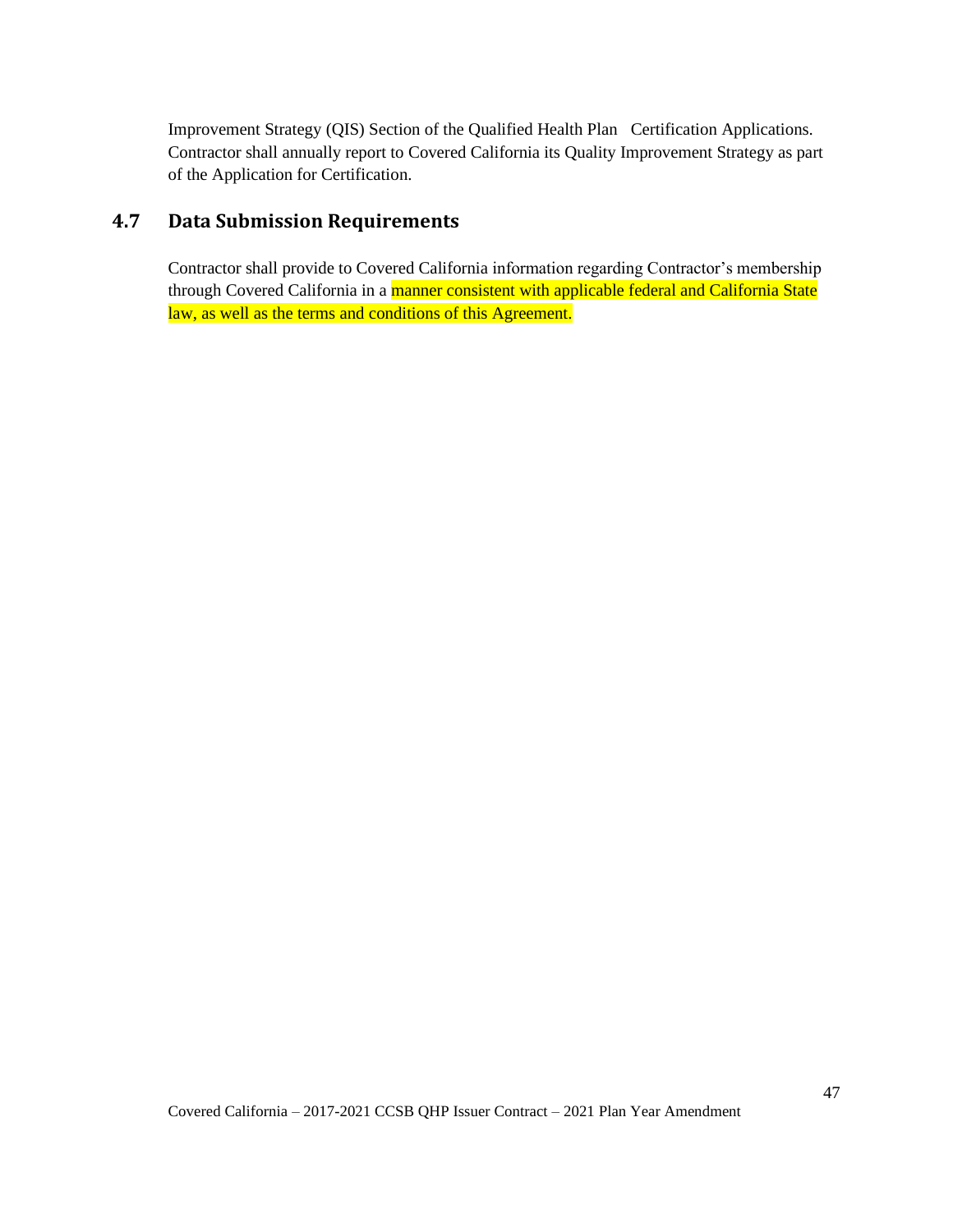# **ARTICLE 5 – FINANCIAL PROVISIONS**

# **5.1 Covered California for Small Business**

#### **5.1.1 Rates and Payments**

- a) Schedule of Rates. The rates for the Covered California for Small Business Plan Year 2017 are set forth in Attachment 10 ("Monthly Rates - Covered California for Small Business") and will be updated annually for Plan Years 2018, 2019, 2020, and 2021 in Attachment 11 ("Rate Updates – Covered California for Small Business"). The parties acknowledge and agree that the premium rates for Covered California for Small Business are actuarially determined to assure that premium revenues and cost sharing contributions will provide the total dollar amount necessary to support (i) the provision of Covered Services by Contractor through its QHPs, (ii) administrative expenses and reasonable reserves by Contractor to meet the requirements outlined in this Agreement and in accordance with applicable laws, rules, and regulations, and (iii) the Contractor's payment of the Participation Fee to Covered California. The Participation Fee payable to Covered California during each month of this Agreement shall be equal to 5.2 percent of the gross premium attributable to each Enrollee in Contractor's QHP for such month. The Participation Fee is in addition to a fee specified by Covered California as necessary to support distribution-related expenses. Contractor acknowledges and agrees that any Participation Fees due to Covered California from Contractor shall be withheld by Covered California before passing through any premium payments received by Covered California from Employers and Employees to Contractor in accordance with paragraph (d) of this Section 5.1.1. Should Covered California need to collect or refund any premiums for years 2014 to 2016, the Participation Fee shall be calculated pursuant to the QHP Issuer Agreement that was in place during the applicable Plan Year or years.
- b) Updates. The Monthly Rates shall be established in accordance with the procedures set forth at Section 3.5 and in Attachment 11 ("Rate Updates - Covered California for Small Business"). Covered California may authorize an update of rates no more frequently than on a quarterly basis in the Covered California for Small Business in accordance with requirements and update schedules to be determined by Covered California.
- c) Rate Determinations. Rates will be determined by Covered California in accordance with applicable laws, rules and regulations. Rates for Employers and all covered Employees and their Dependents will be determined by the ZIP Code of the Employer's primary business address. Rates for an Employer and all covered Employees will be determined and frozen at initial enrollment, or upon renewal, for twelve (12) months, until the next group renewal. Rates for all Employees and their Dependents, including new Employees or Employees with qualifying events during the Employer Plan Year, will be determined by the prevailing rates at group enrollment.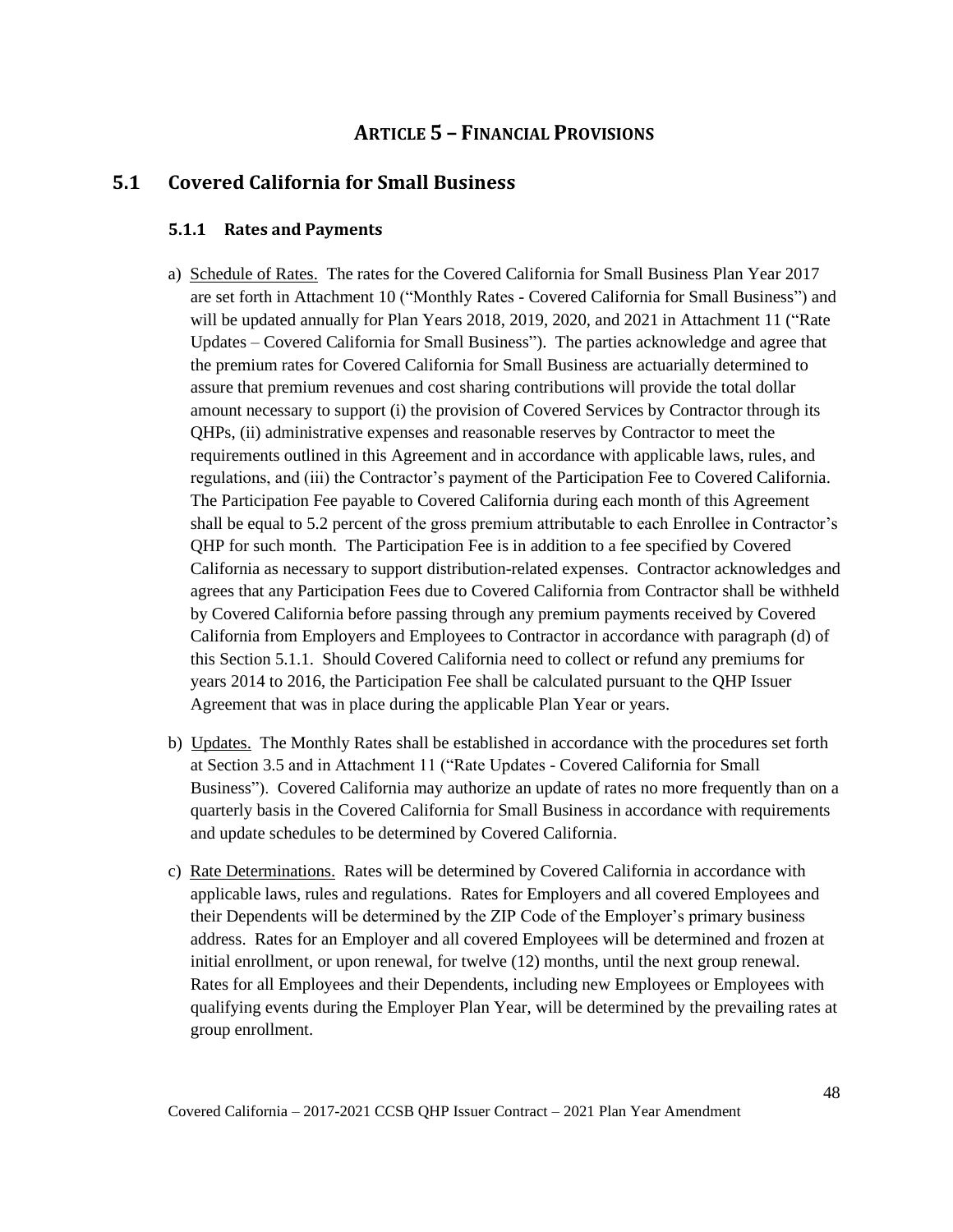- d) Collection and Remittance. Covered California agrees to perform collection and aggregation of monthly premiums with respect to Contractor's QHPs in Covered California for Small Business and will remit said premiums, net of (i) Participation Fees payable to Covered California and (ii) the fee associated with distribution related expenses paid by Covered California pursuant to Section 2.2.6 and Attachment 3.
- e) Covered California's collection of premiums and remittance of net amounts to Contractor as described in this Section shall be made on a monthly basis.
- f) Grace Period. Contractor acknowledges and agrees that applicable laws, rules and regulations, including, the Knox-Keene Act and Insurance Code, set a grace period with respect to the delinquent payment of premiums for the small group market. Contractor agrees to comply with the requirements set forth at Section 2.2.2 and required under applicable laws, rules, and regulations with respect to these grace periods.

# **5.1.2 Covered California for Small Business Participation Fees and Agent Compensation**

- a) Contractor understands and agrees that (i) under the Affordable Care Act and the California Affordable Care Act, Covered California may generate funds through a participation fee ("Participation Fees") on Contractor's QHPs and (ii) Covered California shall collect Participation Fee and distribution related expenses from premiums remitted by Employers and Employees.
- b) Contractor recognizes that the total cost of all Participation Fees for Covered California must be spread across Contractor's entire book of business in the single risk pool (both inside and outside Covered California) for the small employer market.
- c) With respect to Covered California for Small Business, Contractor acknowledges that (i) Covered California is responsible for collecting premiums from Employers and Employees, and (ii) Covered California will remit applicable Employer and Employee premiums collected by Covered California to Contractor, net of (1) Participation Fees computed in accordance with the Participation Methodology - Covered California for Small Business, and (2) Distribution related expenses determined in accordance with the terms set forth at Sections 2.2.3 and 2.2.6. Covered California for Small Business shall transfer funds to Contractor on a monthly basis or such other intervals as mutually agreed upon by Covered California and Contractor and shall establish a process to resolve any disagreements on premium amounts due in a timely manner and prior to transfer of funds to Contractor as required under this Section.
- d) In the event that Contractor disputes the amount of Participation Fees billed or deducted by Covered California, Contractor shall submit a written notice of such dispute to Covered California within thirty (30) days following receipt of such bill or deduction by Covered California. Contractor's notice will document the nature of the discrepancies, including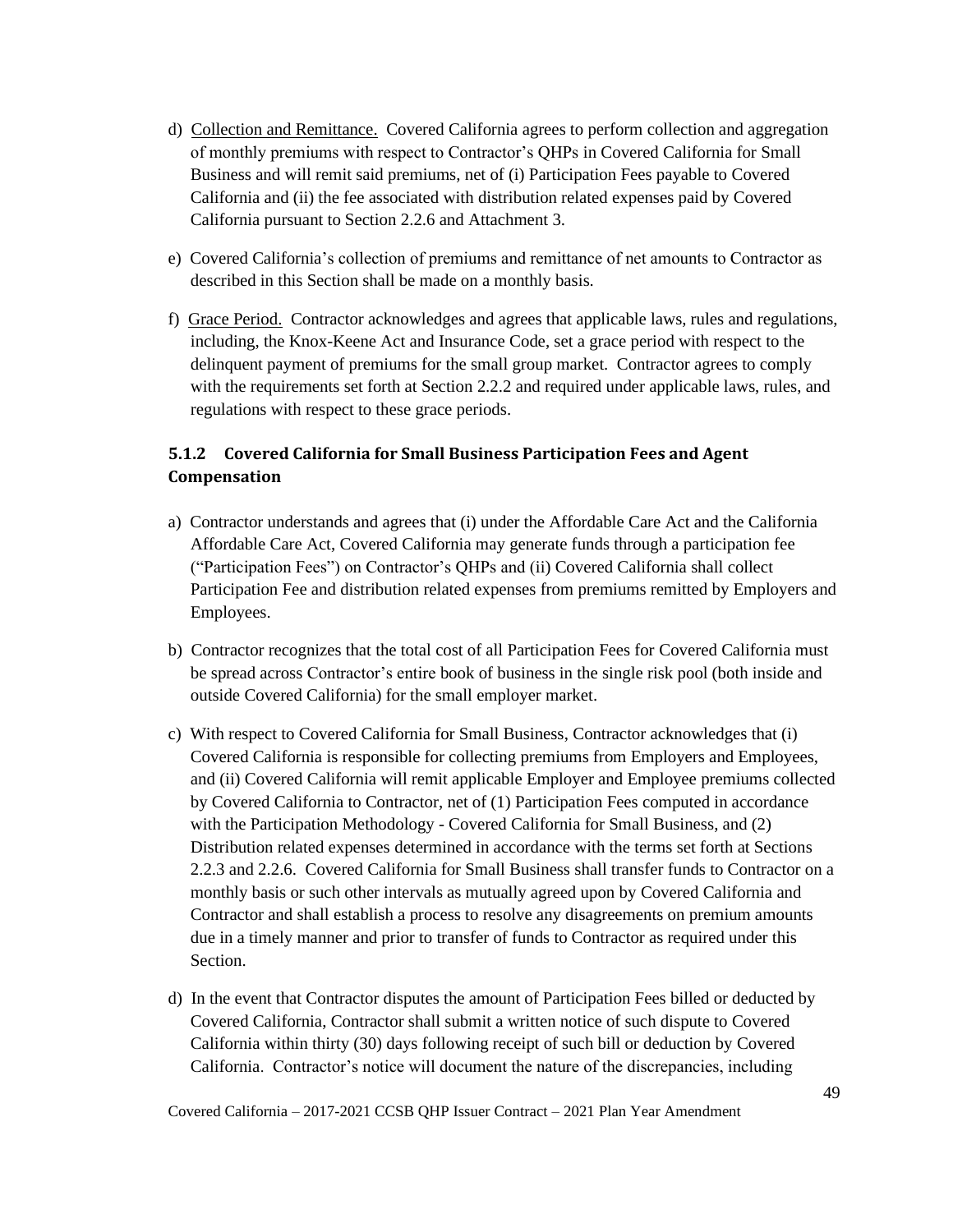reconciliation of any differences identified by Contractor in enrollment or premiums collected. Covered California will respond to Contractor within forty-five (45) days of receipt of the notice by either (i) paying the amount claimed by Contractor or (ii) providing a detailed explanation for the denial of the refund. If the Contractor still disputes the findings of Covered California, Contractor may pursue additional remedies in accordance with Section 12.1.

- e) Subject to the provisions of Section 10.5, Contractor agrees to a periodic audit or other examination by Covered California or its designee regarding the computation and payment of Participation Fees. In the case of material non-compliance with Participation Fee payments, Contractor shall implement any necessary corrective action and follow up audits or examinations may be performed by Covered California more frequently than annually to monitor Contractor's implementation of such corrective actions.
- f) Contractor acknowledges that Covered California is required under Government Code § 100520(c) to maintain a prudent reserve as determined by Covered California.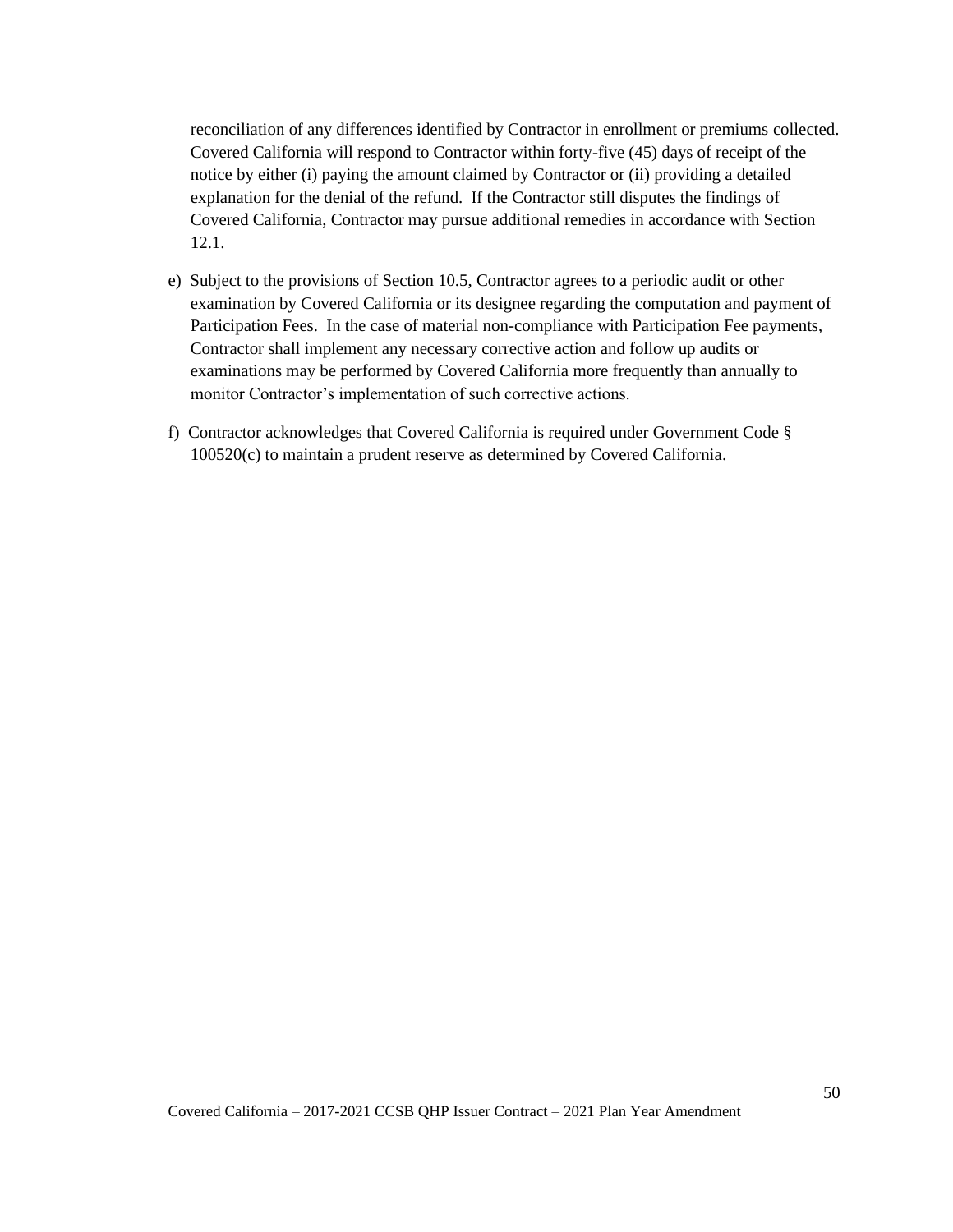# **ARTICLE 6 – PERFORMANCE STANDARDS**

# **6.1 Standards**

Contractor shall comply with the performance standards set forth in Attachment 14 ("Performance Standards"). Covered California shall conduct or arrange for the conduct of a review of Contractor's performance under the Performance Measures. Covered California shall be responsible for the actual and reasonable costs of the review, including the costs of any thirdparty designated by Covered California to perform such review. The review shall be in addition to any ongoing monitoring that may be performed by Covered California with respect to the Performance Measures.

Covered California and Contractor shall agree to performance standards for Covered California, which, if not satisfied, will provide credits to Contractor which can be applied to any penalties accrued to Contractor. Such credits may reduce up to 15% of Contractor's performance penalties that may be assessed under Section 6.2 below.

# **6.2 Penalties and Credits**

Covered California may impose penalties ("penalties") in the event that Contractor fails to comply or otherwise act in accordance with the Performance Measures. Covered California shall also administer and calculate credits ("credits") that may offset or reduce the amount of any performance penalties, but in no event shall such credits exceed the total amount of the penalty levied. Penalties and credits will be calculated in accordance with Attachment 14.

#### **6.3 No Waiver**

Covered California and Contractor agree that the failure to comply with the Performance Standards may cause damages to Covered California and its Enrollees which may be uncertain and impractical or difficult to ascertain. The parties agree that Covered California shall assess, and Contractor promises to pay Covered California, in the event of such delayed, or failed performance that does not meet the Performance Standards, the amounts to be determined in accordance with the Performance Standards set forth at Attachment 14.

The assessment of fees relating to the failure to meet Performance Standards shall be subject to the following: (1) be determined in accordance with the amounts and other terms set forth in the Performance Standards, (2) be cumulative with other remedies available to Covered California under the Agreement, (3) not be deemed an election of remedies, and (4) not constitute a waiver or release of any other remedy Covered California may have under this Agreement for Contractor's breach of this Agreement, including, without limitation, Covered California's right to terminate this Agreement. Covered California shall be entitled, in its discretion, to recover actual damages caused by Contractor's failure to perform its obligations under this Agreement.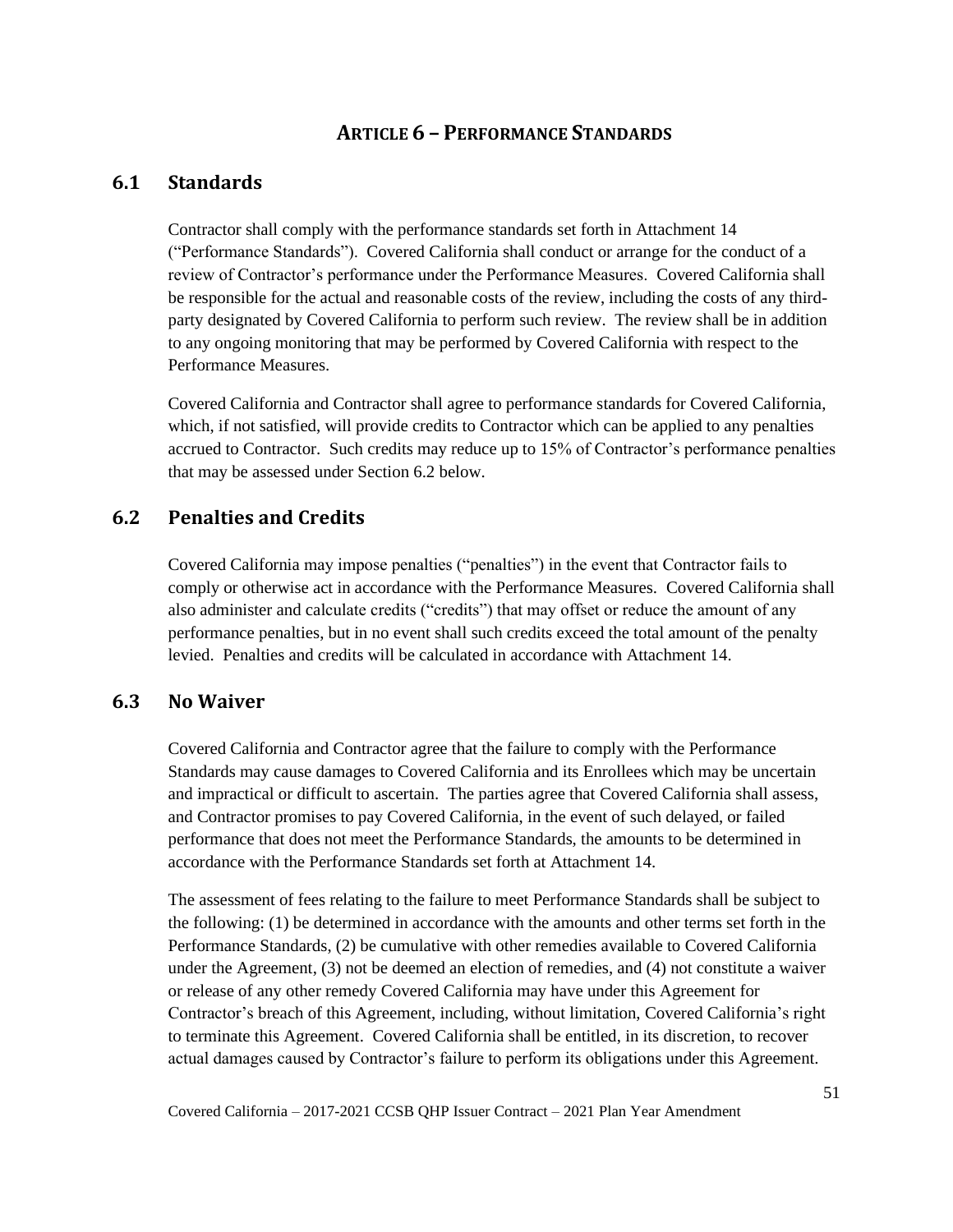# **ARTICLE 7 – CONTRACT TERM; RECERTIFICATION AND DECERTIFICATION**

# **7.1 Agreement Term**

The term of this Agreement is specified on the STD 213, which is the signature page of this Agreement.

# **7.2 Agreement Termination**

# **7.2.1 Covered California Termination**

Covered California may, by ninety (90) days' written notice to Contractor, and without prejudice to any other of Covered California remedies, terminate this Agreement for cause based on one or more of the following occurrences:

- a) Contractor fails to fulfill an obligation that is material to its status as a Contractor or its performance under the Agreement;
- b) Contractor no longer holds a license or certificate that is required for Contractor to perform its obligations under this Agreement /or Contractor otherwise fails to maintain compliance with the "good standing" requirements pursuant to Section 3.1.1 and which impairs Contractor's ability to provide Services under the Agreement;
- c) Contractor breaches any material term, covenant, warranty, or obligation under this Agreement that is not cured or substantially cured to the reasonable satisfaction of Covered California within forty-five (45) days after receipt of notice of default from Covered California; provided, however, that such cure period may not be required and Covered California may terminate the Agreement immediately if Covered California determines pursuant to subparagraph (e) below that Contractor's breach threatens the health and safety of Enrollees;
- d) Contractor knowingly has a director, officer, partner, or person with a beneficial ownership of more than five percent (5%) of Contractor's equity or has an employment, consulting, or other subcontractor agreement for the provision of Services under this Agreement who is, or has been: (A) excluded, debarred, or suspended from participating in any federally funded health care program, (B) suspended, or debarred from participation in any state contract or procurement process, or (C) convicted of a felony or misdemeanor (or entered a plea of nolo contendere) related to a crime or violation involving the acquisition or dispersal of funds or delivery of Covered Services to beneficiaries of any State or Federal health care program;
- e) Covered California reasonably determines that (i) the welfare of Enrollees is in jeopardy if this Agreement continues, as such determination shall be made in the reasonable discretion of Covered California based on consideration of professionally recognized standards and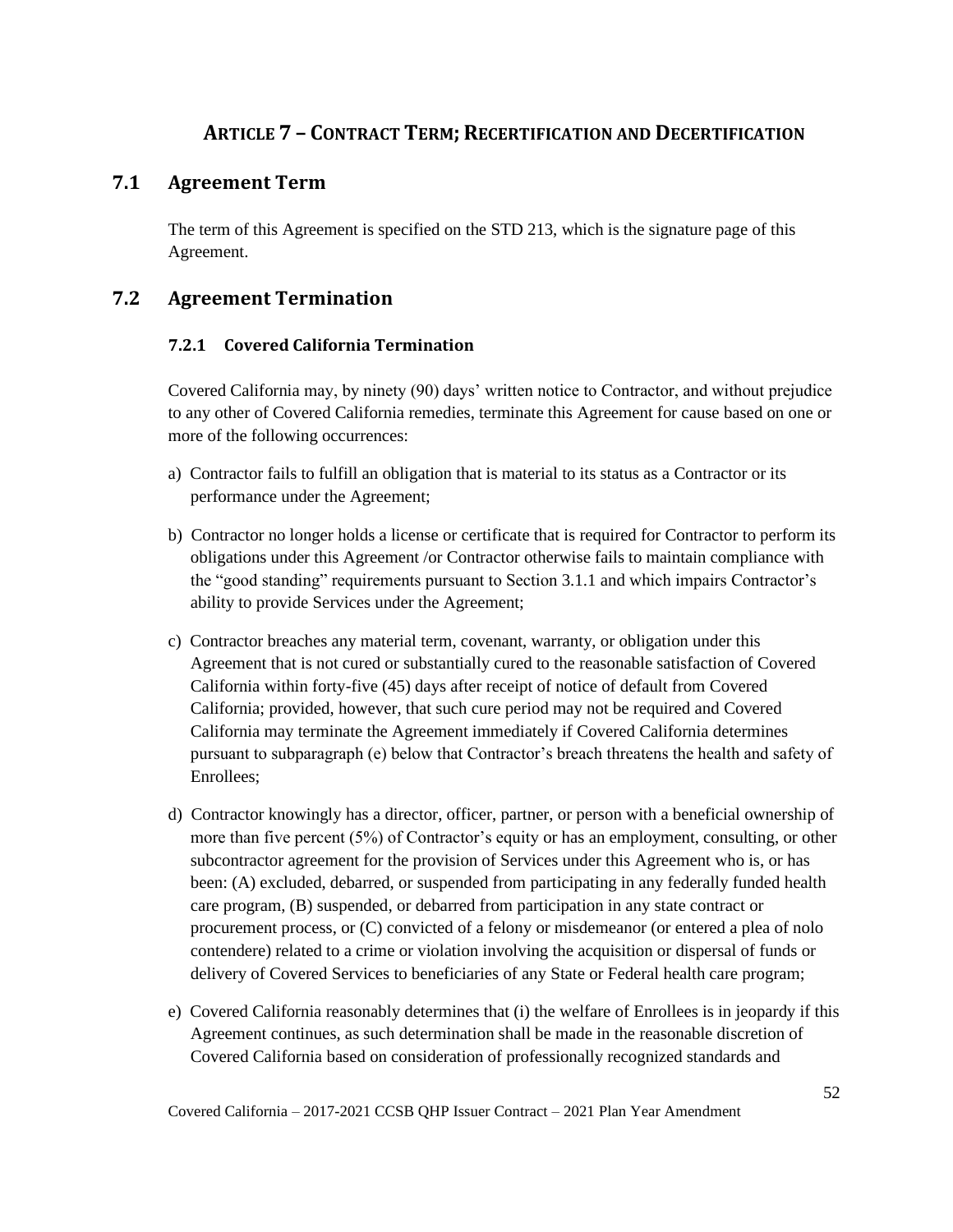benchmarks, requirements imposed by accreditation agencies, and applicable laws, rules, and regulations; or (ii) Contractor fails to comply with a change in laws, rules or regulations occurring during the term of this Agreement and/or does not take any and all actions that may be required to amend the Agreement and otherwise establish and document compliance with any such changes; and (iii) Covered California reasonably determines, based on consultation with legal counsel and/or other State and Federal Regulators and/or other State-based or Federal health benefit exchanges, that it may be at risk of being found noncompliant with Federal or State laws, rules, or regulations.

#### **7.2.2 Contractor Termination**

Contractor may, by ninety (90) days' written notice to Covered California, and without prejudice to any other of the remedies, terminate this Agreement for cause based on one or more of the following occurrences:

- a) Covered California breaches any material term, covenant, warranty, or obligation under this Agreement that is not cured or substantially cured to the reasonable satisfaction of the Contractor within forty-five (45) days after receipt by Covered California of notice from the Contractor; or
- b) Covered California fails to comply with a change in laws, rules or regulations occurring during the term of this Agreement or does not take any and all actions that may be required to amend the Agreement and otherwise establish and document compliance with any such changes, and Contractor reasonably determines, based on consultation with legal counsel and/or other State and Federal Regulators and/or other State-based or Federal health benefit exchanges, that it may be at risk of being found noncompliant with Federal or State laws, rules, or regulations.

#### **7.2.3 Notice of Termination**

If Covered California determines, based on reliable information, that there is a substantial probability that Contractor will be unable to continue performance under this Agreement or Contractor will be in material breach of this Agreement in the next thirty (30) days, then Covered California shall have the option to demand that Contractor provide Covered California with a reasonable assurance of performance. Upon Contractor's receipt of such a demand from Covered California, Contractor shall provide to Covered California a reasonable assurance of performance responsive to Covered California's demand. If Contractor fails to provide assurance within ten (10) days of Covered California's demand that demonstrates Contractor's reasonable ability to avoid such default or cure within a reasonable time period not to exceed thirty (30) days, the failure shall constitute a breach by Contractor justifying termination of the Agreement by Covered California.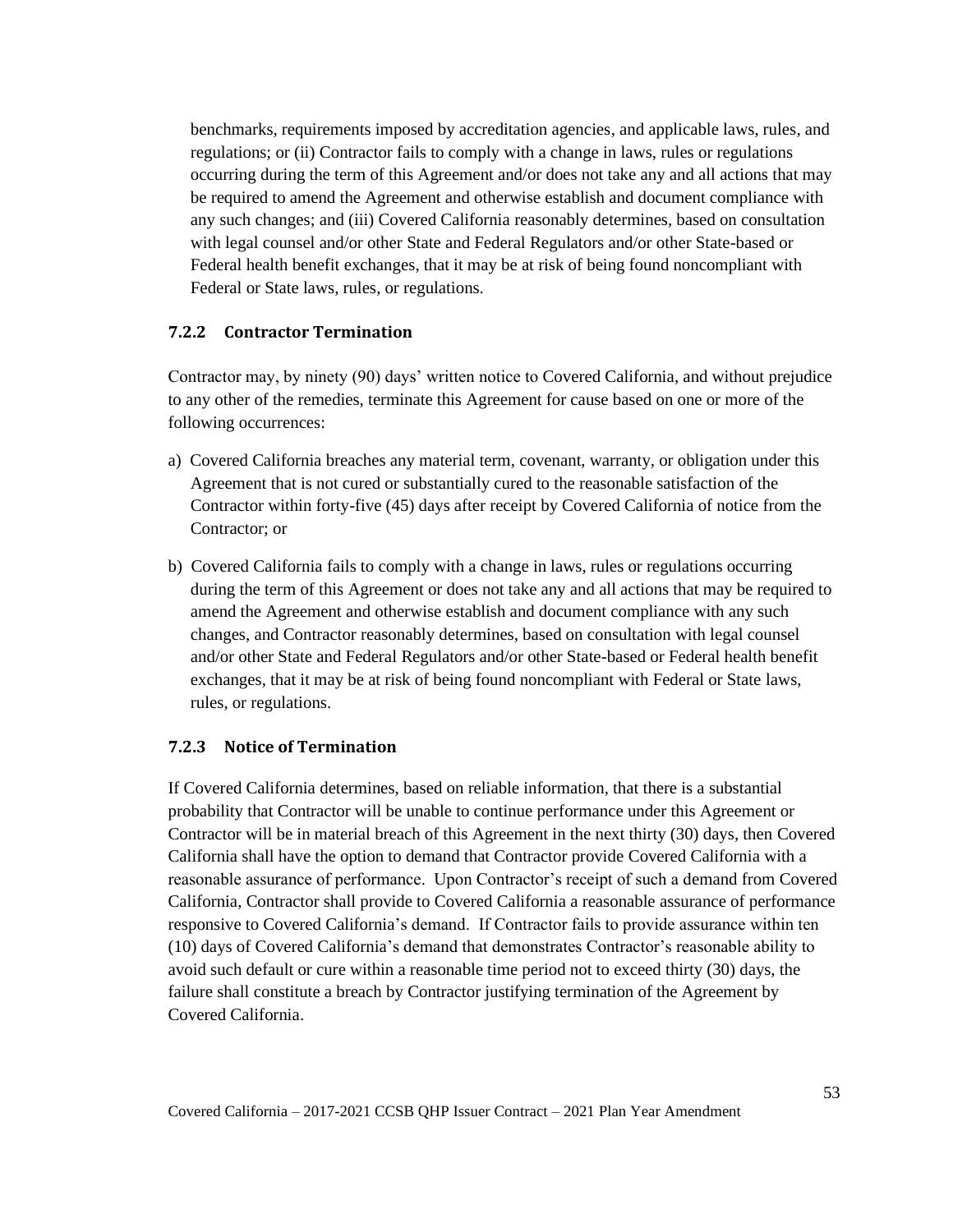In case a party elects to terminate this Agreement in whole or in part under Section 7.2, the notifying party shall give the other party ninety (90) days written notice of termination for default, specifying the default or defaults justifying the termination. The termination shall become effective after the expiration of such notice period if the defaults specified by the notifying party in its notice remain uncured at that time; provided, however, that Covered California may require Contractor to discontinue the provision of certain Services if Covered California determines that the continuing provision of services may cause harm to Enrollees, Participating Providers, or other stakeholders.

Covered California shall be entitled to retain any disputed amounts that remain in the possession of Covered California until final resolution of all claims by the parties against each other arising out of any Contractor default alleged by Covered California.

#### **7.2.4 Remedies in Case of Contractor Default or Breach**

- a) In addition to the termination provisions in Section 7.2.1, Covered California shall have full discretion to institute any of the following remedies, in accordance with Subsection (b) of this Section, in case of Contractor's breach, whether material or not, or default:
	- i. Removing Contractor's provider directory from the Covered California website;
	- ii. Freezing Contractor's Enrollment;
	- iii. Recovery of damages to Covered California caused by the breach or default; and
	- iv. Specific performance of particular covenants made by Contractor hereunder.
- b) Prior to instituting any of the remedies in Subsection (a), Covered California shall provide written notice to Contractor that Contractor is in breach or default of this Agreement, identify the basis for such breach or default, and provide Contractor with a thirty (30) day period to cure. During the cure period, the parties agree to meet and confer in an effort to informally resolve the breach or default. Contractor shall have thirty (30) days from the date Contractor received notice of the breach or default to fully cure the breach or default, unless the parties mutually agree to a longer cure period. If Contractor has not cured the breach or default within the thirty (30) day period, or a longer cure period that has been mutually agreed upon, Covered California may institute any of the remedies identified in Subsection (a) of this Section. All remedies of Covered California under this Agreement for Contractor default or breach are cumulative to the extent permitted by law.

#### **7.2.5 Contractor Insolvency**

Contractor shall notify Covered California immediately in writing in the event that Contractor files any federal bankruptcy action or state receivership action, any federal bankruptcy or state receivership action is commenced against Contractor, Contractor is adjudicated bankrupt, or a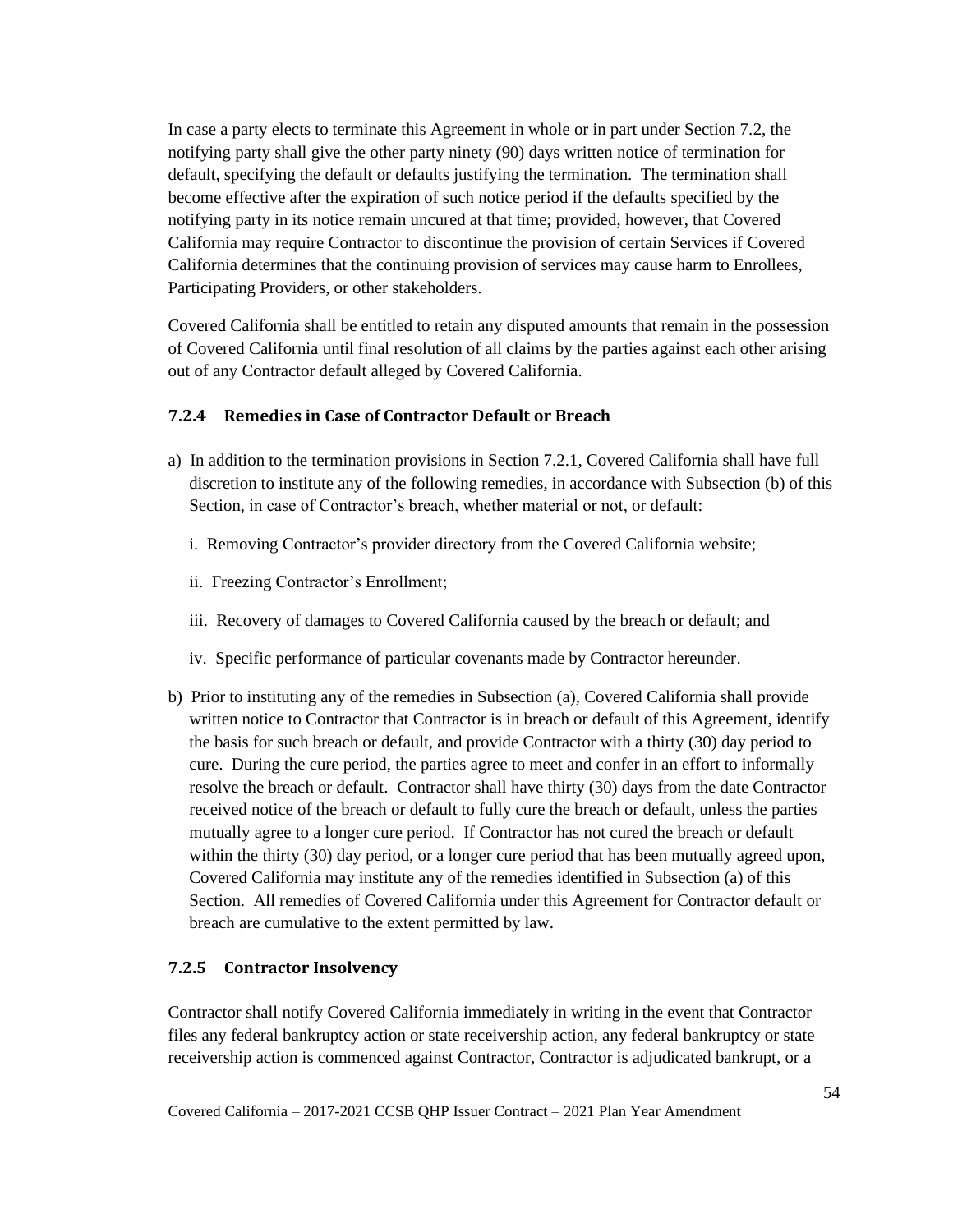receiver is appointed and qualifies. In case any of the foregoing events occurs, Covered California may terminate this Agreement upon five (5) days written notice. If Covered California does so, Covered California shall have the right to recover damages from Contractor as though the Agreement had been terminated for Contractor default.

# **7.3 Recertification**

### **7.3.1 Recertification Process**

During each year of this Agreement, Covered California will evaluate Contractor for recertification based on an assessment process conducted by Covered California in accordance with its procedures and on a basis consistent with applicable laws, rules and regulations, including, the requirements set forth under the California Affordable Care Act, 10 CCR § 6400 et seq*.*, and the Affordable Care Act. Covered California shall consider the Contractor for recertification unless (i) the Agreement is terminated sooner than the Expiration Date by Covered California in accordance with the requirements set forth at Section 7.2 or pursuant to other terms set forth in the Agreement, or (ii) Contractor makes a Non-Recertification Election pursuant to Section 7.3.2.

#### **7.3.2 Non-Recertification Election**

a) Contractor election. Contractor shall provide Covered California with notice on or before July 1 of each Plan Year whether Contractor will elect to not seek recertification of its QHPs for the following Plan Year ("Non-Recertification Election"). Contractor shall comply with conditions set forth in this Section 7.3.2 with respect to continuation of coverage and transition of Enrollees to new QHPs following Covered California's receipt of Contractor's Non-Recertification Election.

For Contractor's QHPs in CCSB that are certified on a non-calendar year basis, Contractor shall provide Covered California with notice of Non-Recertification Election at least six (6) months prior to expiration of the certification for those QHPs.

b) Continuation and Transition of Care. Except as otherwise set forth in this Section 7.3.2, Contractor shall continue to provide Covered Services to Enrollees in accordance with the terms set forth in the Agreement from and after Contractor's Non-Recertification Election up through the termination of coverage for Enrollees, as such termination of coverage shall be determined in accordance with the requirements of this Section.

Contractor shall take any further action reasonably required by Covered California to provide Covered Services to Enrollees and transition care following the Non-Recertification Election.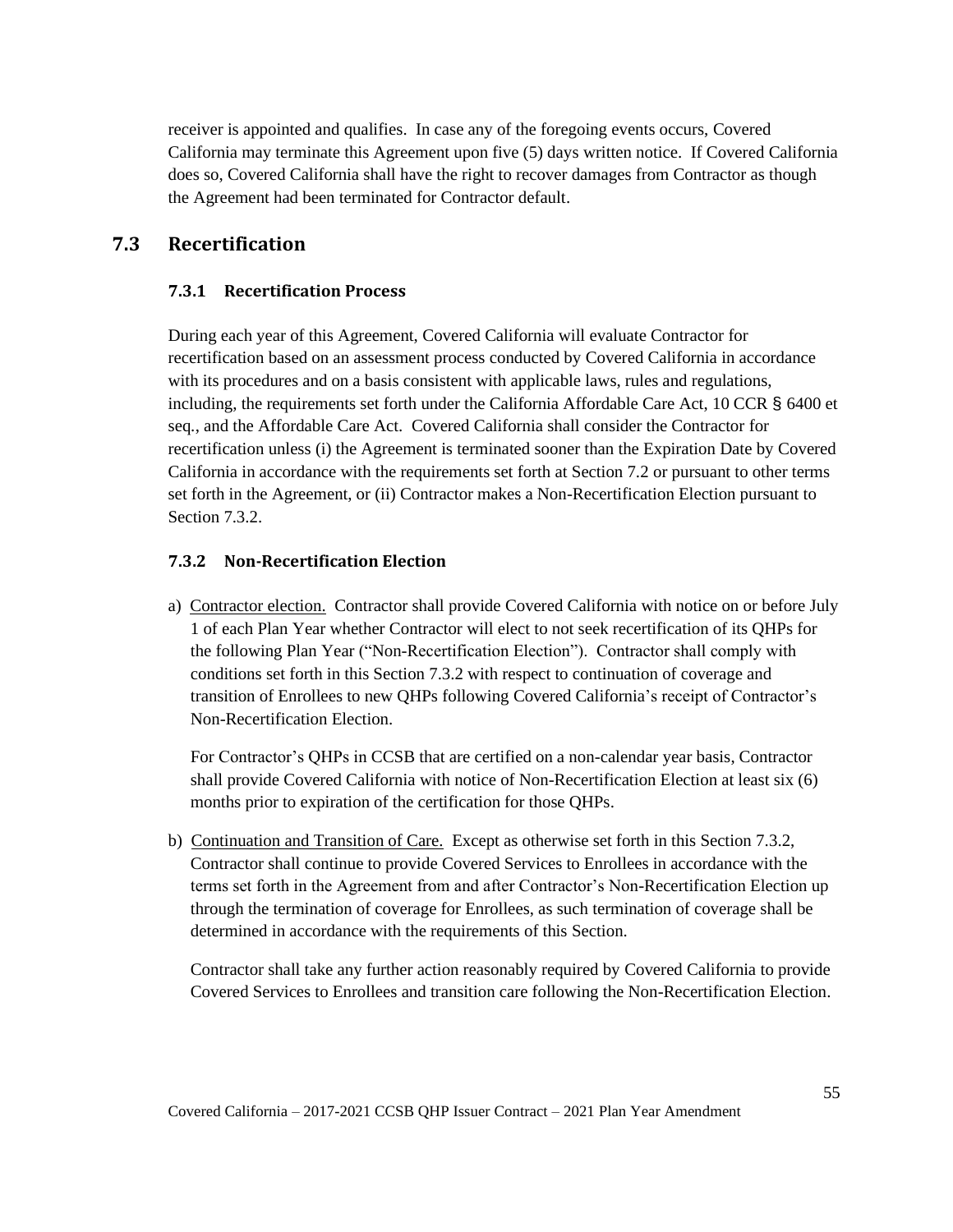Contractor shall coordinate and cooperate with respect to communications to Employers and Employees in Covered California for Small Business and other stakeholders regarding the transition of Enrollees to another QHP.

c) In the event that Contractor continues to offer small group coverage in the State following the Notice of Non-Recertification Election, Contractor shall comply with applicable laws, rules and regulations relating to the discontinuation of a benefit package, including those set forth at Section 1365 of the Health and Safety Code and Section 10713 of the Insurance Code.

The termination of the Agreement shall occur upon the termination of coverage which shall be determined as follows:

- 1. Contractor shall provide coverage to Employers and Employees until the expiration of the Employer's first Plan Year that commences after the Non-Recertification Election.
- 2. Contractor shall notify Employers and Employees that the Contractor's QHP will not be available for renewal at least ninety (90) days prior to policy expiration. Non-renewal notification must be in a format approved by CCSB. To the extent permissible by state and federal law, CCSB may begin sending non-renewal notices on behalf of Contractor pursuant to the terms in Section 3.6.7(f) of the Agreement.
- ii. Contractor shall comply with other requirements of Covered California relating to the continuation and transition of coverage following Contractor's Non-Recertification Election, including, without limitation, those relating to protocols and timing for the removal of Contractor from the listing of QHPs to be selected by Employers and Employees, the commencement of coverage for new Employers and Employees, and termination and transition of coverage.

# **7.4 Decertification**

Notwithstanding any other language set forth in this Section 7.4, the Agreement shall expire on the Expiration Date set forth in Section 7.1 in the event that Covered California elects to decertify Contractor's QHP based on Covered California's evaluation of Contractor's QHP during the recertification process that shall be conducted by Covered California pursuant to Section 7.2.

# **7.5 Effect of Termination**

- a) This Agreement shall terminate on the Expiration Date unless otherwise terminated earlier in accordance with the provisions set forth in this Agreement.
- b) Contractor's QHPs shall be deemed decertified and shall cease to operate as QHPs as defined at 10 CCR § 6410 immediately upon termination or expiration of this Agreement in the event uninterrupted continuation of agreement between Covered California and Contractor is not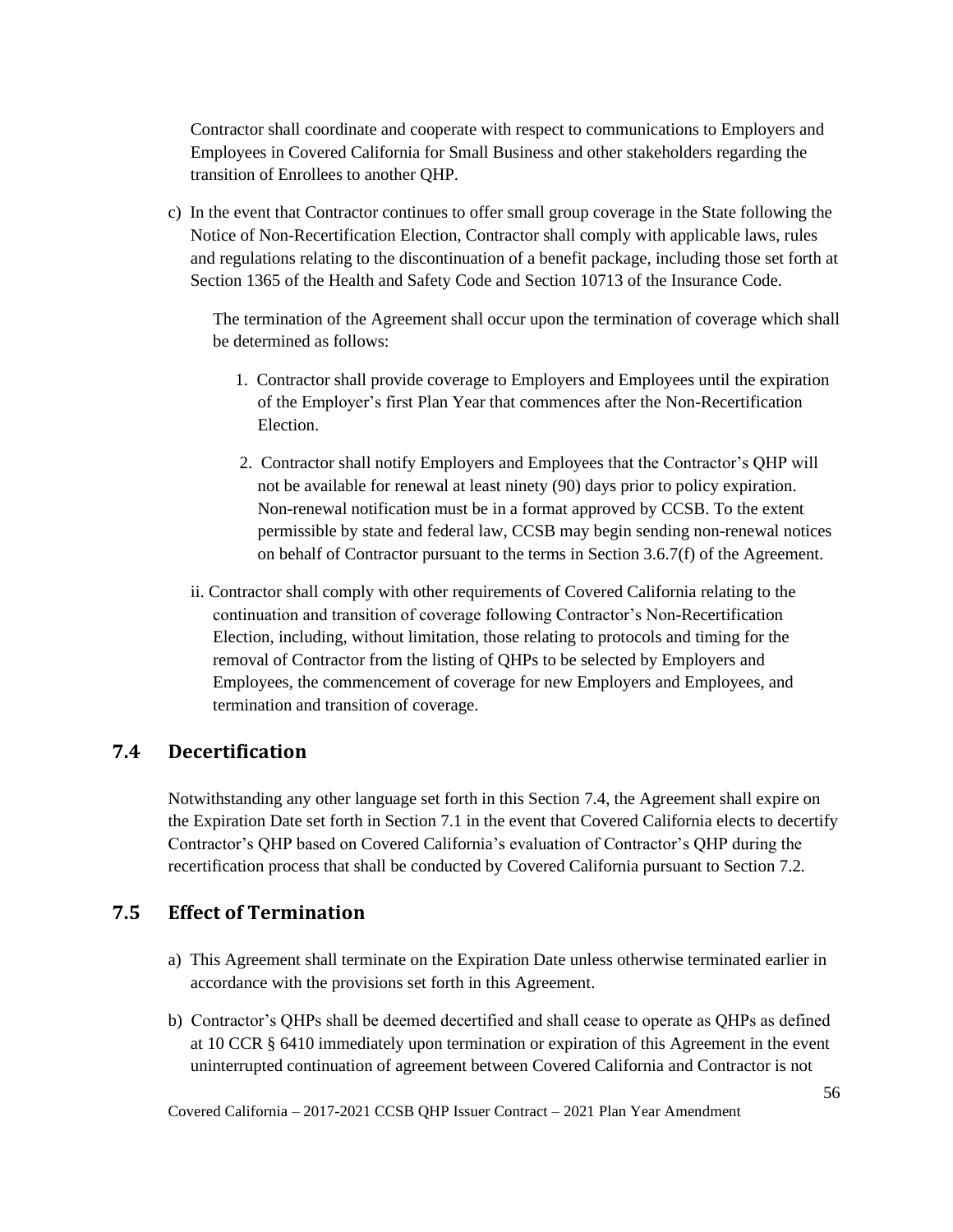achieved pursuant to either: (i) an extension of the term of the Agreement based upon the mutual agreement of the parties that is documented pursuant to a written amendment, or (ii) Contractor and Covered California enter into a new agreement that is effective immediately upon the expiration of this Agreement. There shall be no automatic renewal of this Agreement or recertification of Contractor's QHPs upon expiration of the term of this Agreement. Contractor may appeal the decertification of its QHP that will result in connection with the termination of this Agreement and such appeal shall be conducted pursuant to Covered California's process and in accordance with applicable laws, rules and regulations.

- c) All duties and obligations of Covered California and Contractor shall cease upon termination of the Agreement and the decertification of Contractor's QHPs that shall occur upon the termination of this Agreement, except as set forth below or otherwise provided in the Agreement:
	- i. Each party shall remain liable for any rights, obligations, or liabilities that have accrued or arise from activities carried on by it under this Agreement prior to the effective date of termination.
	- ii. Any information of the other party that is in the possession of the other party will be returned promptly, or upon the request of owner of such property, destroyed using reasonable measures to protect against unauthorized access to or use of the information in connection with its destruction, following the earlier of: (i) the termination of this Agreement, (ii) receipt of a written request to return or destroy the Information Assets, or (iii) the termination of the business relationship between the parties. If both parties agree that return or destruction of information is not feasible or necessary, the receiving party will continue to extend the protections outlined in this Agreement to all assets in its possession and will limit further use of that information to those purposes that make the return or destruction of the information or assets. Covered California reserves the right to inspect the storage, processes, and destruction of any Information Assets provided under this Agreement.
- d) Contractor shall comply with the requirements set forth at Section 7.3.2 in the event that Contractor makes a Non-Recertification Election.
- e) Contractor shall cooperate fully to effect an orderly transfer of Covered Services to another QHP during (i) any notice period set forth at Sections 7.2.3, 7.2.5, or 7.3.2, and (ii) if requested by Covered California to facilitate the transition of care or otherwise required under Section 7.6, following the termination of this Agreement. Such cooperation shall include the following:
	- i. Upon termination, Contractor, if offering a HMO, shall complete the processing of all claims for benefit payments under the QHP for Covered Services other than Capitated Services, and if offering a PPO, shall complete the processing of all medical claims for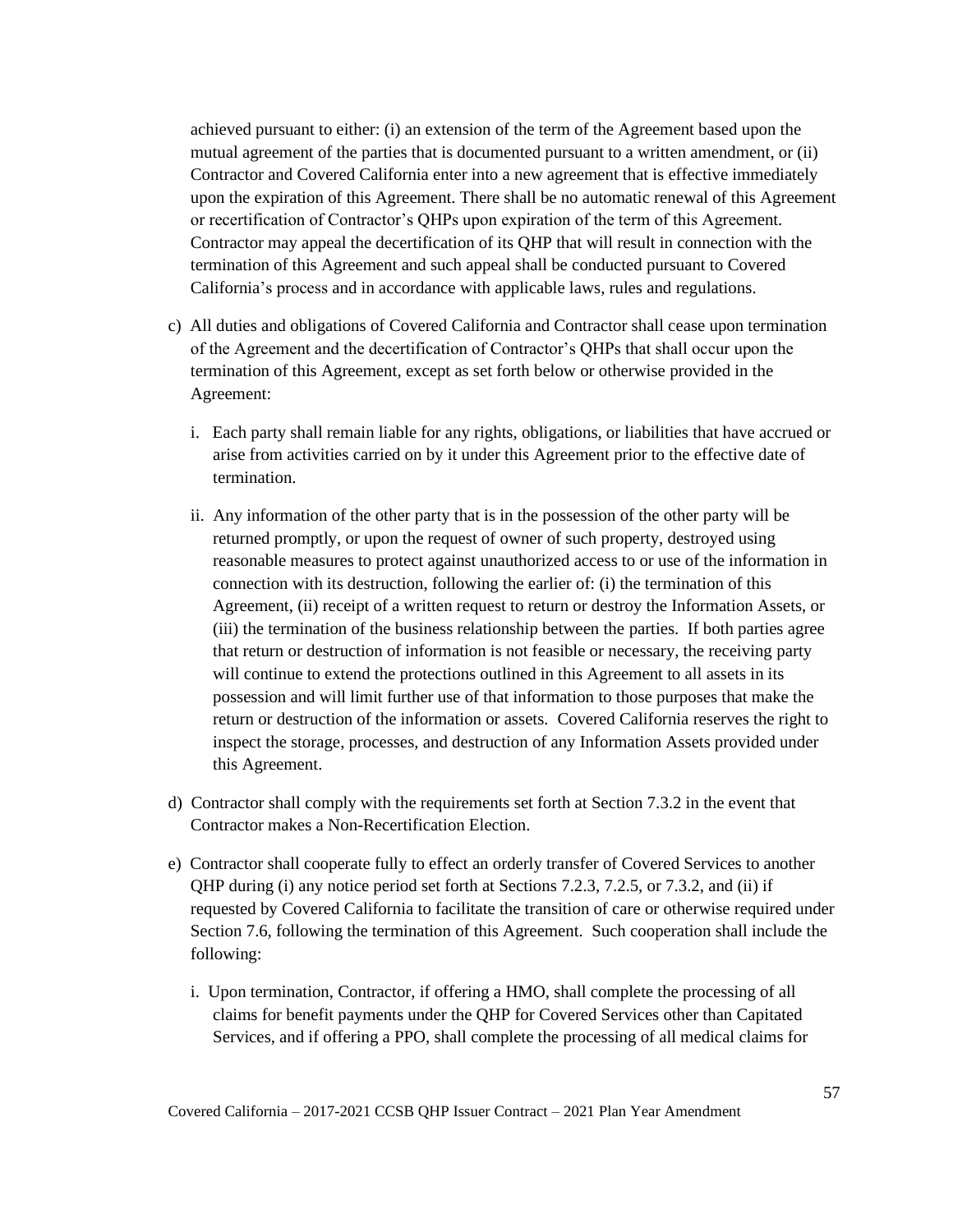benefit payments under Contractor's QHP for Covered Services rendered on or before the termination date.

- ii. Contractor will provide communications developed or otherwise approved by Covered California to communicate new QHP information to Enrollees and Employers in accordance with a timeline to be established by Covered California.
- iii. In order to ensure the proper transition of Services provided prior to, and subsequent to, termination, Contractor will forward to any new Health Insurance Issuer the electronic and direct paper claims that are received by Contractor, but which relate to Services provided by new contractor. Any such information shall be subject to compliance with applicable laws, rules and regulations and shall be sent at such time periods and in the manner requested by Covered California for a period of up to three (3) months following the termination date.
- iv. Contractor shall provide customer service to support the processing of claims for Covered Services rendered on or before the termination date for a period of two (2) months or such other longer period reasonably requested by Covered California at a cost to be mutually agreed upon per Enrollee.
- v. If so instructed by Covered California in the termination notice, Contractor shall promptly discontinue the provision of Services requested by Covered California to be discontinued as of the date requested by Covered California.
- vi. Contractor will perform reasonable and necessary acts requested by Covered California and as required under applicable laws, rules, regulations, and consistent with industry standards to facilitate transfer of Covered Services herewith to a succeeding Contractor. Contractor shall comply with requirements reasonably imposed by Covered California relating to (i) the discontinuation of new enrollment or re-enrollment in Contractor's QHP, (ii) the transfer of Enrollee coverages to another QHP prior to the commencement date, (iii) the expiration of existing quotes, and (iv) such other protocols that may reasonably be established by Covered California.
- vii. Contractor will reasonably cooperate with Covered California and any successor Health Insurance Issuer in good faith with respect to taking such actions that are reasonably determined to be the best interest of the Health Insurance Issuer, Enrollees, and Employers.
- f) Contractor shall cooperate with Covered California's conduct of an accounting of amounts paid or payable and Enrollees enrolled during the month in which termination is effective in order to assure an appropriate determination of premiums earned by and payable to Contractor for Services rendered prior to the date of termination, which shall be accomplished as follows:
	- 1. Mid-Month Termination: For a termination of this Agreement that occurs during the middle of any month, the premium for that month shall be apportioned on a pro rata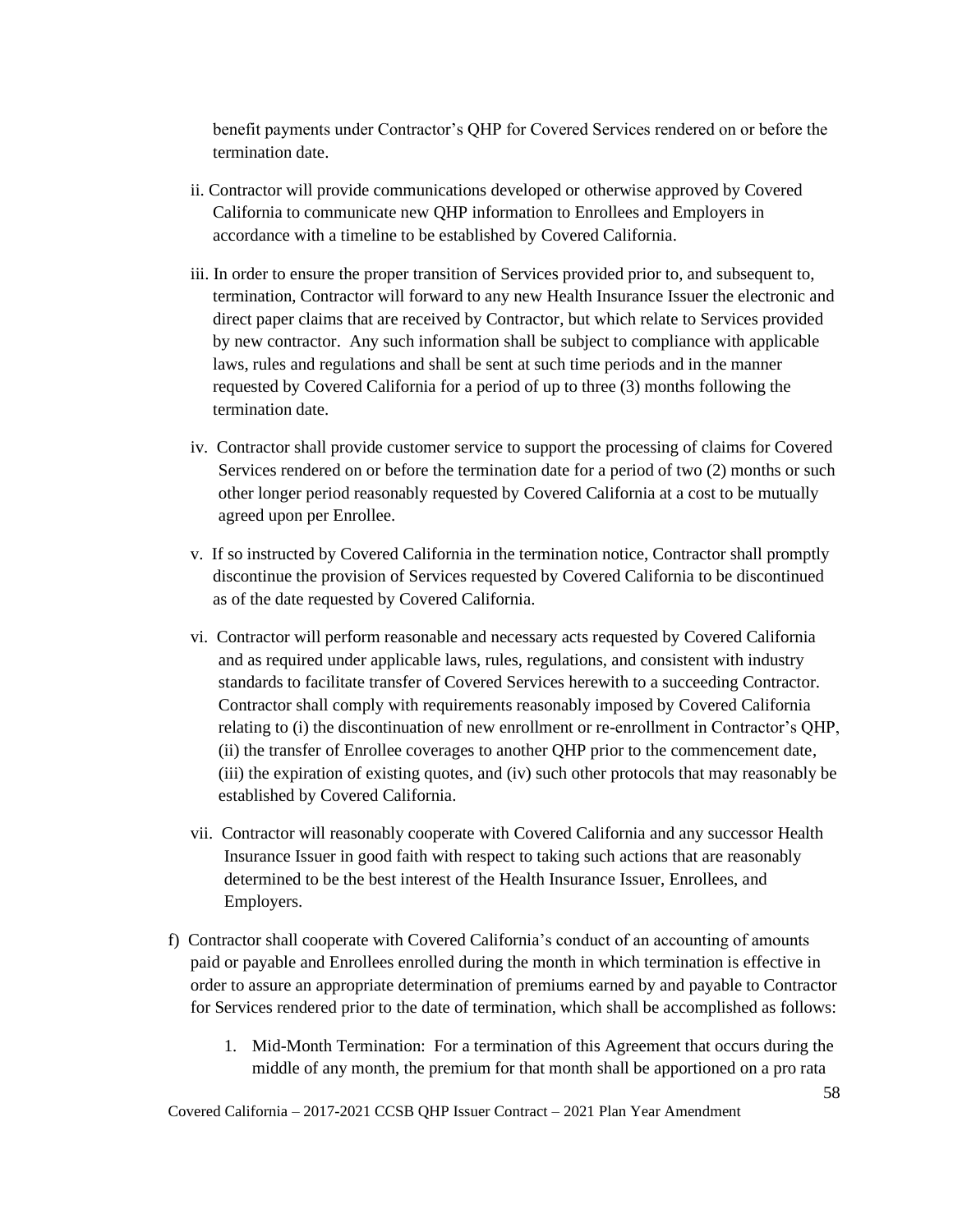basis. Contractor shall be entitled to premiums from Enrollees for the period of time prior to the date of termination and Enrollees shall be entitled to a refund of the balance of the month.

- 2. Responsibility to Complete Contractual Obligations: Contractor is responsible for completing submission and corrections to Encounter Data for Covered Services received by Enrollees during the period of the Agreement. Contractor is responsible for submitting any outstanding financial or other reports required for Covered Services rendered or Claims paid during the term of the Agreement.
- g) Contractor shall (i) provide such other information to Covered California, Enrollees and/or the succeeding Health Insurance Issuer, and/or (ii) take any such further action as is required to effect an orderly transition of Enrollees to another QHP in accordance with requirements set forth under this Agreement and/or necessary to the continuity and transition of care in accordance with applicable laws, rules, and regulations.

# **7.6 Coverage Following Termination and Decertification**

- a) Upon the termination of the Agreement or decertification of one or more of Contractor's QHPs, Contractor shall cooperate fully with Covered California in order to effect an orderly transition of Enrollees to another QHP as directed by Covered California. This cooperation shall include: (i) attending post-termination meetings, (ii) providing or arranging for the provision of Covered Services as may be deemed necessary by Participating Providers to assure the appropriate continuity of care, and (iii) communicating with affected Enrollees in cooperation with Covered California and the succeeding contractor as applicable, as reasonably requested by Covered California.
- b) In the event the termination or expiration of the Agreement requires the transfer of some or all Enrollees into any other health plan, the terms of coverage under Contractor's QHP shall not be carried over to the replacement QHP, but rather the transferred Enrollees shall be entitled only to the extent of coverage offered through the replacement QHP as of the effective date of transfer to the new QHP.
- c) Notwithstanding the foregoing, the coverage of Enrollee under Contractor's QHP may be extended to the extent that an Enrollee qualifies for an extension of benefits including, those to effect the continuity of care required due to hospitalization or disability. For purposes of this Agreement, "disability" means that the Enrollee has been certified as being totally disabled by the Enrollee's treating physician, and the certification is approved by Contractor. Such certification must be submitted for approval within thirty (30) days from the date coverage is terminated. Recertification of Enrollee's disability status must be furnished by the treating Provider not less frequently than at sixty (60) calendar day intervals during the period that the extension of benefits is in effect. The extension of benefits shall be solely in connection with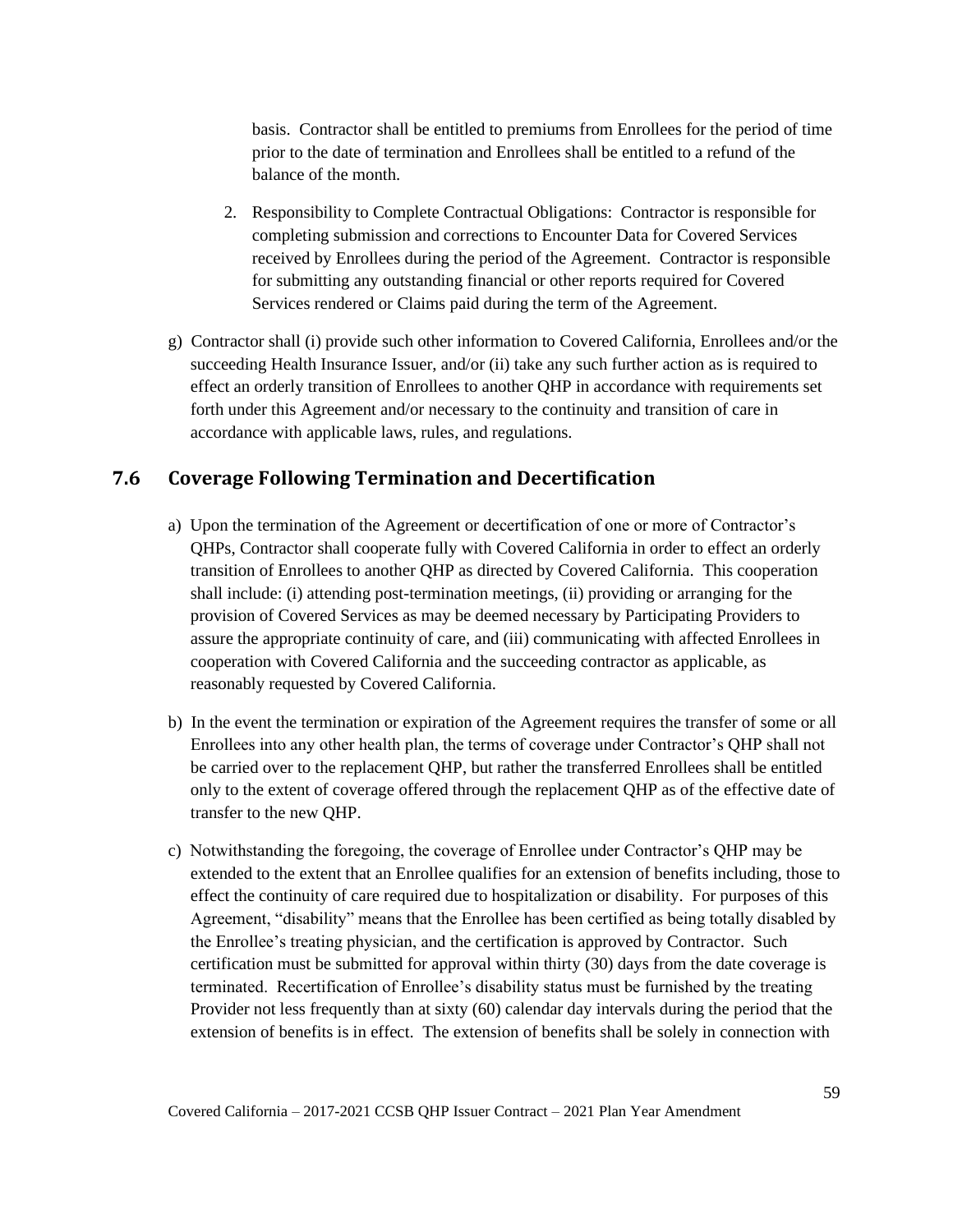the condition causing total disability. This extension, which is contingent upon payment of the applicable premiums, shall be provided for the shortest of the following periods:

- i. Until total disability ceases;
- ii. For a maximum period of twelve (12) months after the date of termination, subject to plan maximums;
- iii. Until the Enrollee's enrollment in a replacement plan; or
- iv. Recertification.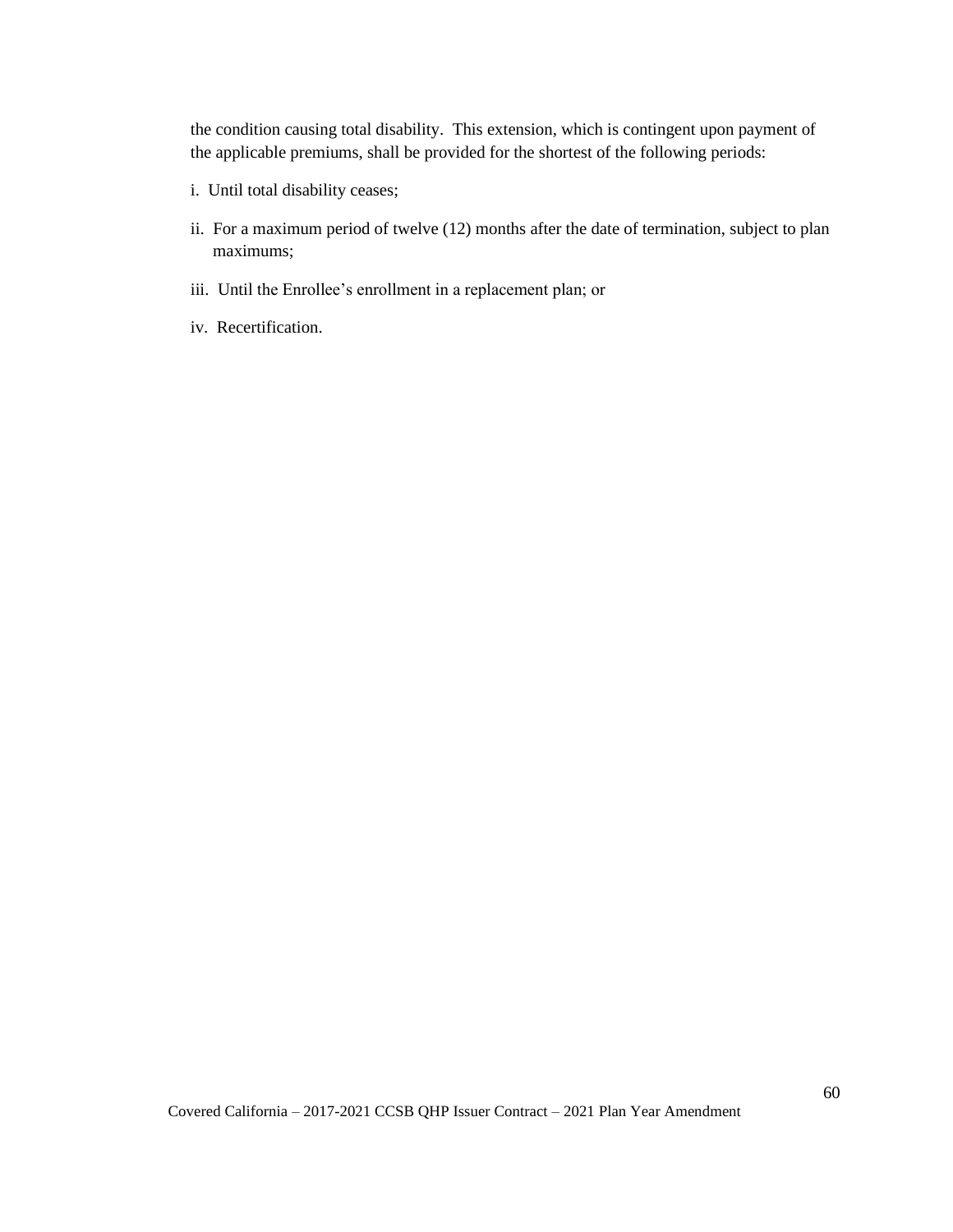# **ARTICLE 8 –INSURANCE AND INDEMNIFICATION**

# **8.1 Contractor Insurance**

#### **8.1.1 Required Coverage**

Without limiting Covered California's right to obtain indemnification or other forms of remedies or relief from Contractor or other third-parties, Contractor shall, at its sole cost and expense, obtain, and during the term of this Agreement, maintain in full force and effect, the insurance coverage described in this Section and as otherwise required by law, including, without limitation, coverage required to be provided and documented pursuant to § 1351 (o) of the Health and Safety Code and relating to insurance coverage or self-insurance: (i) to respond to claims for damages arising out of the furnishing of Covered Services, (ii) to protect against losses of facilities where required by the director, and (iii) to protect against workers' compensation claims arising out of work-related injuries that might be brought by the Employees and staff of Contractor. All insurance shall be adequate to provide coverage against losses and liabilities attributable to the acts or omissions of Contractor in performance of this Agreement and to otherwise protect and maintain the resources necessary to fulfill Contractor's obligations under this Agreement. The minimum acceptable limits shall be as indicated below:

- i. Commercial general liability or equivalent self-insurance covering the risks of bodily injury (including death), property damage, and personal injury, including coverage for contractual liability, with a limit of not less than \$1 million per occurrence/\$2 million general aggregate;
- ii. Comprehensive business automobile liability (owned, hired, or non-owned vehicles used by Contractor in connection with performance of its obligations under this Agreement) covering the risks of bodily injury (including death) and property damage, including coverage for contractual liability, with a limit of not less than \$1 million per accident;
- iii. Employers liability insurance covering the risks of Contractor's Employees and Employees' bodily injury by accident or disease with limits of not less than \$1 million per accident for bodily injury by accident, and \$1 million per employee for bodily injury by disease, and \$1 million disease policy limit;
- iv. Umbrella policy providing excess limits over the primary general liability, automobile liability, and employer's liability policies in an amount not less than \$10 million per occurrence and in the aggregate;
- v. Crime coverage at such levels consistent with industry standards and reasonably determined by Contractor to cover occurrences falling in the following categories: computer and funds transfer fraud; forgery; money and securities; and employee theft; and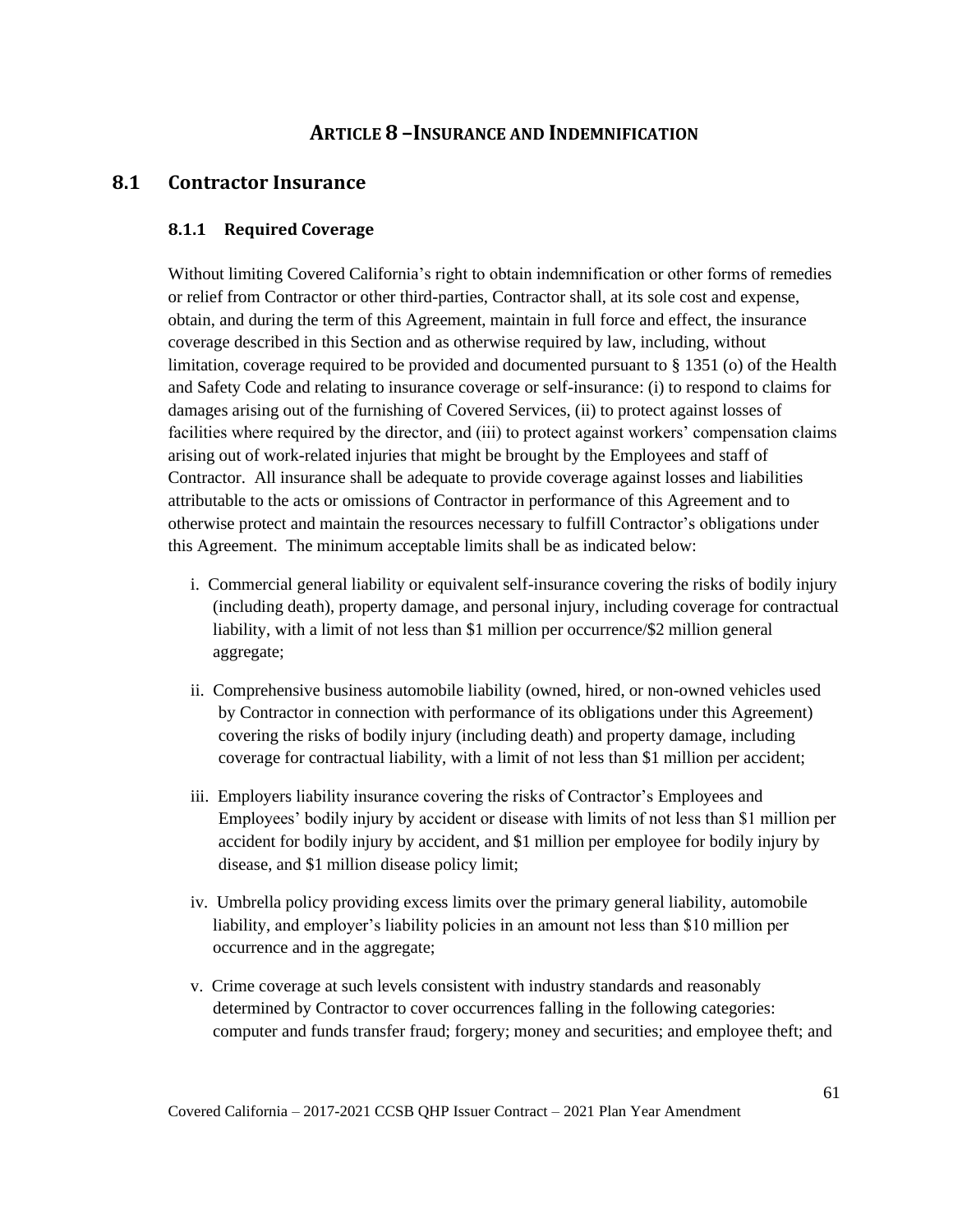vi. Professional liability or errors and omissions with coverage of not less than \$1 million per claim/\$2 million general aggregate.

### **8.1.2 Workers' Compensation**

Contractor shall, in full compliance with State law, provide or purchase, at its sole cost and expense, statutory California's workers' compensation coverage which shall remain in full force and effect during the term of this Agreement.

#### **8.1.3 Subcontractor Coverage**

Contractor shall require all subcontractors that may be authorized to provide Services on behalf of Contractor or otherwise under this Agreement to maintain insurance commensurate with the nature of such subcontractors' work and all coverage for subcontractors shall be subject to all the requirements set forth in this Agreement and applicable laws, rules and regulations. Failure of subcontractor(s) to comply with insurance requirements does not limit Contractor's liability or responsibility.

#### **8.1.4 Continuation of Required Coverage**

For professional liability and errors and omissions coverage and crime coverage, Contractor shall continue such coverage beyond the expiration or termination of this Agreement. In the event Contractor procures a claim made policy as distinguished from an occurrence policy, Contractor shall procure and maintain prior to termination of such insurance, continuing extended reporting coverage for the maximum terms provided in the policy so as to cover any incidents arising during the term of this Agreement. Contractor shall arrange for continuous insurance coverage throughout the term of this Agreement.

# **8.1.5 Premium Payments and Disclosure**

Premium on all insurance policies shall be paid by Contractor or its subcontractors. Contractor shall provide thirty (30) days' notice of cancellation to Covered California. Contractor shall furnish to Covered California copies of certificates of all required insurance prior to the Execution Date, and copies of renewal certificates of all required insurance within thirty (30) days after the renewal date. Covered California reserves the right to review the insurance requirements contained herein to ensure that there is appropriate coverage that is in accordance with this Agreement. Covered California is to be notified by Contractor promptly if any aggregate insurance limit is exceeded. In such event, Contractor must purchase additional coverage to meet these requirements.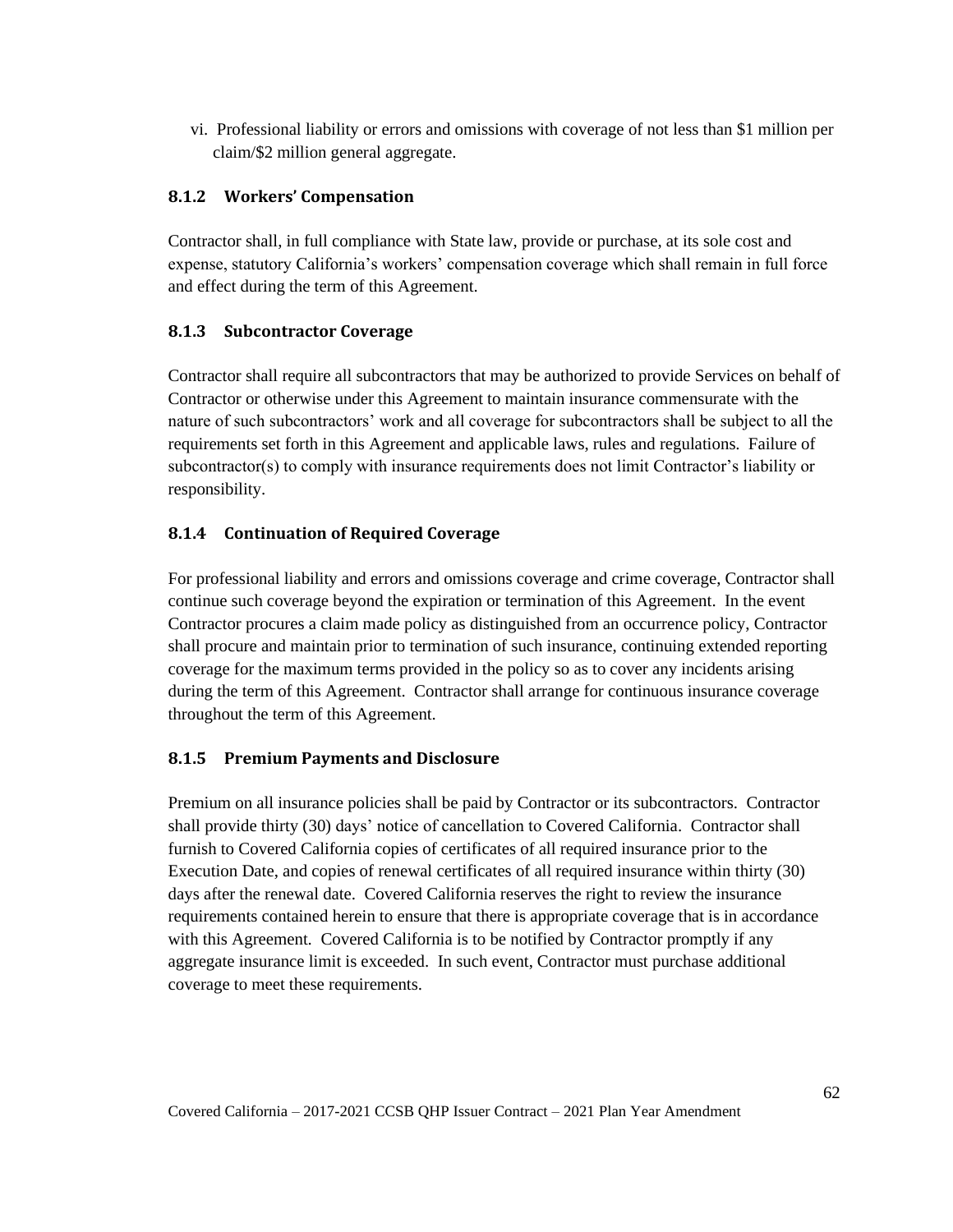# **8.2 Indemnification**

Contractor shall indemnify, defend and hold harmless Covered California, the State, and all of the officers, trustees, Agents, and Employees of the foregoing, from and against any and all demands, claims, actions, losses, costs, liabilities, damages or deficiencies, including interest, penalties and attorneys' fees, related to any of the following:

- a) Arise out of or are due to a breach by Contractor of any of its representations, warranties, covenants or other obligations contained in this Agreement; or
- b) Are caused by or resulting from Contractor's acts or omissions constituting bad faith, willful misfeasance, negligence, or reckless disregard of its duties under this Agreement or applicable laws, rules, and regulations; or
- c) Accrue or result to any of Contractor's subcontractors, material men, laborers, or any other person, firm, or entity furnishing or supplying services, material, or supplies in connection with the performance of this Agreement.

The obligation to provide indemnification under this Agreement shall be contingent upon Covered California:

- a) Providing Contractor with reasonable written notice of any claim for which indemnification is sought;
- b) Allowing Contractor to control the defense and settlement of such claim; provided, however, that the Contractor consults with Covered California regarding the defense of the claim and any possible settlements and agrees not to enter into any settlement or compromise of any claim or action in a manner that admits fault or imposes any restrictions or obligations on Covered California without Covered California's prior written consent, which will not be unreasonably withheld; and,
- c) Cooperating fully with the Contractor in connection with such defense and settlement. Indemnification under this Section is limited as described herein.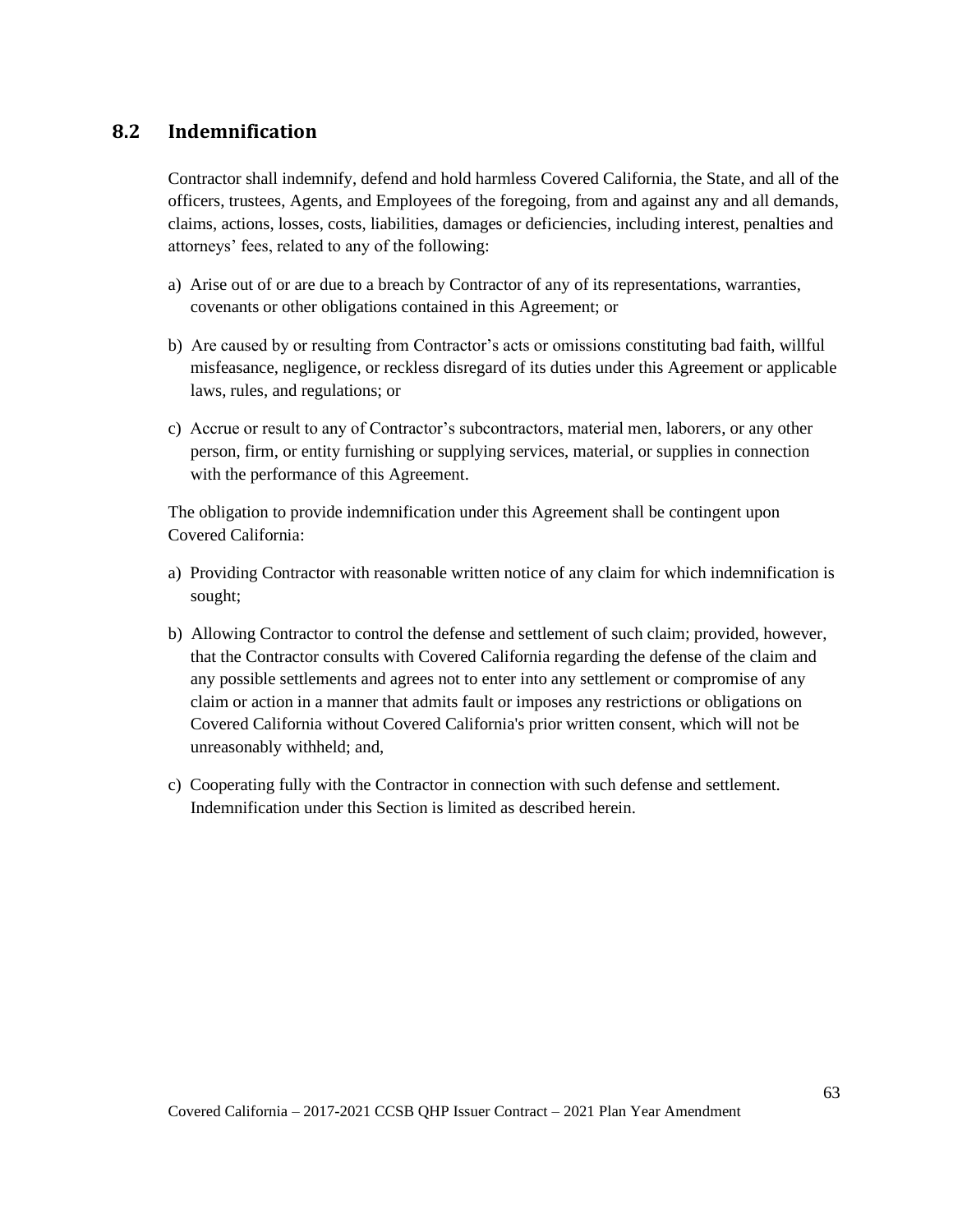# **ARTICLE 9 – PRIVACY AND SECURITY**

# **9.1 Privacy and Security Requirements for Personally Identifiable Data**

- a) HIPAA Requirements. Contractor agrees to comply with applicable provisions of the Health Insurance Portability and Accountability Act of 1996 ("HIPAA"), including the Administrative Simplification Provisions of HIPAA, as codified at 42 U.S.C. § 1320d et seq., the Health Information Technology for Economic and Clinical Health Act of 2009 ("HITECH"), and any current and future regulations promulgated under HITECH or HIPAA, all as amended from time to time and collectively referred to herein as the "HIPAA Requirements". Contractor agrees not to use or further disclose any Protected Health Information, other than as permitted or required by the HIPAA Requirements and the terms of this Agreement.
- b) Covered California Requirements. With respect to Contractor Covered California Functions, Contractor agrees to comply with following privacy and security requirements and standards applicable to Personally Identifiable Information which have been established and implemented by Covered California in accordance with the requirements of 45 C.F.R. Part 155 (collectively, "Covered California Requirements"):
	- i. Uses and Disclosures. Pursuant to the terms of this Agreement, Contractor may receive from Covered California Protected Health Information and/or Personally Identifiable Information in connection with Contractor Covered California Functions that is protected under applicable Federal and State laws and regulations. Contractor shall not use or disclose such Protected Health Information or Personally Identifiable Information obtained in connection with Contractor Covered California Functions other than as is expressly permitted under Covered California Requirements and only to the extent necessary to perform the functions called for within this Agreement.
	- ii. Fair Information Practices. Contractor shall implement reasonable and appropriate fair information practices to ensure:
		- 1. Individual Access. Contractor shall provide access to, and permit inspection and copying of Protected Health Information and Personally Identifiable Information in either an electronic or hard copy format as specified by the individual and as required by law, within thirty (30) days of such request from the individual. If the Contractor denies access, in whole or in part, the Contractor must provide a written denial within the time limits for providing access, which includes the basis for the denial and a statement of the individual's review rights, if applicable. In the event any individual requests access to Protected Health Information or Personally Identifiable Information maintained by Covered California or another health plan directly from Contractor, Contractor shall within five (5) days forward such request to Covered California and the relevant health plan as needed.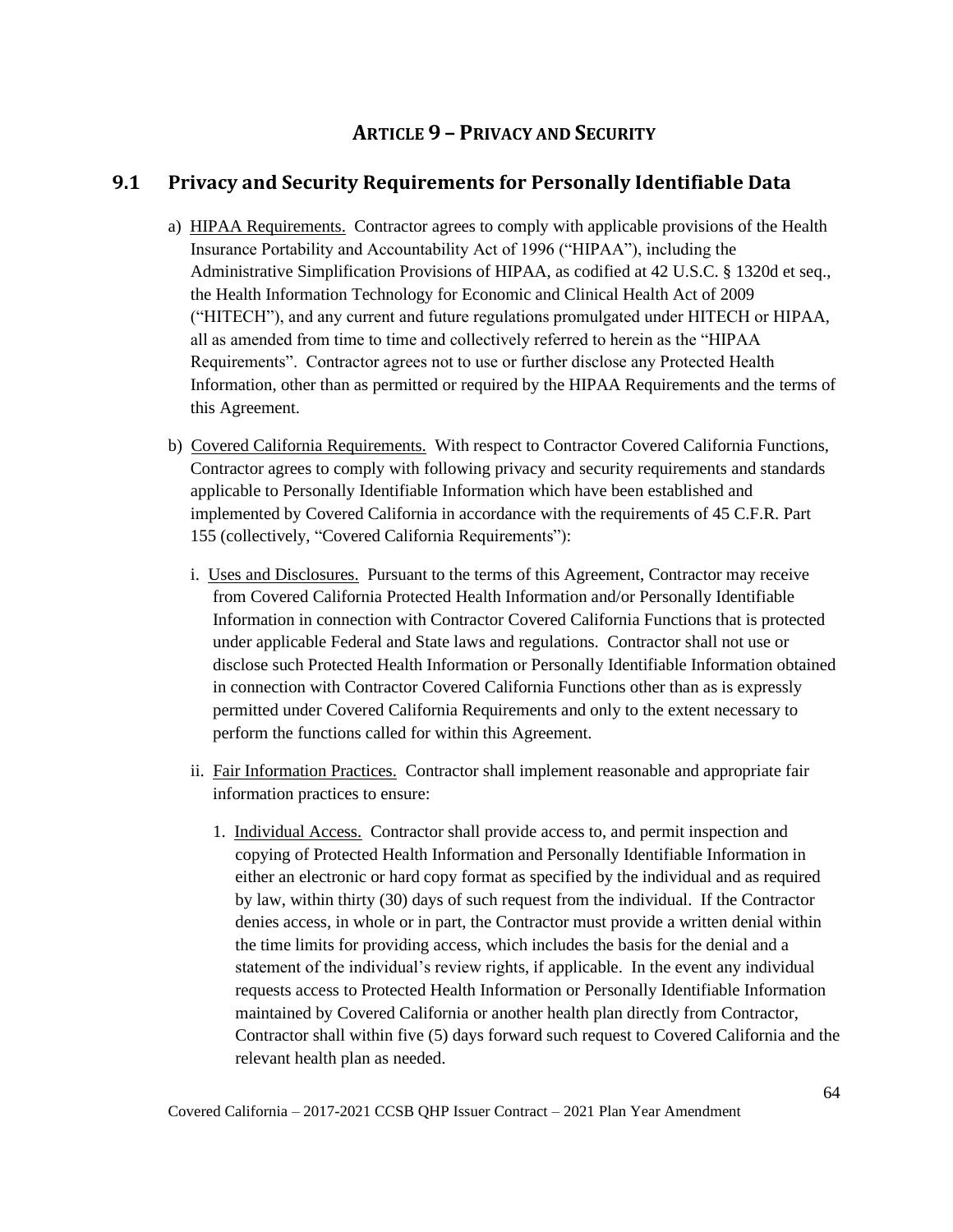- 2. Amendment. Contractor shall provide an individual with the right to request an amendment of inaccurate Protected Health Information and Personally Identifiable Information. Contractor shall respond to such individual within sixty (60) days of such a request either by making the correction and informing the individual of such correction or notifying the individual in writing that the request was denied, which notice shall provide an explanation for the denial and explain that the individual may submit a statement of disagreement with the denial.
- 3. Openness and Transparency. Contractor shall make available to individuals applicable policies, procedures, and technologies that directly affect such individuals and/or their Protected Health Information and Personally Identifiable Information.
- 4. Choice. Contractor shall provide individuals with a reasonable opportunity and capability to make informed decisions about the collection, use, and disclosure of their Protected Health Information and Personally Identifiable Information.
- 5. Limitations. Contractor represents and warrants that all Protected Health Information and Personally Identifiable Information shall be collected, used, and/or disclosed under this Agreement only to the extent necessary to accomplish a specified purpose under the terms of this Agreement or as permitted by Covered California Requirements and never to discriminate inappropriately.
- 6. Data Integrity. Contractor shall implement policies and procedures reasonably intended to ensure that Protected Health Information and Personally Identifiable Information in its possession is complete, accurate, and current, to the extent necessary for the Contractor's intended purposes, and has not been altered or destroyed in an unauthorized manner.
- 7. Safeguards. Contractor shall have in place administrative, physical, and technical safeguards that reasonably and appropriately protect the confidentiality, integrity, and availability of the Protected Health Information and Personally Identifiable Information that it creates, receives, maintains, or transmits pursuant to the Agreement and to prevent the use or disclosure of Protected Health Information and/or Personally Identifiable Information other than as provided for in this Agreement, or as required by law. In furtherance of compliance with such requirements, Contractor shall:
	- a. Encrypt all Protected Health Information and/or Personally Identifiable Information that is in motion or at rest, including but not limited to data on portable media devices, using commercially reasonable means, consistent with applicable Federal and State laws, regulations and agency guidance, including but not limited to the U.S. Department of Health and Human Services Guidance Specifying the Technologies and Methodologies That Render Protected Health Information Unusable, Unreadable, or Indecipherable to Unauthorized Individuals for Purposes of the Breach Notification Requirements or issued by the National Institute for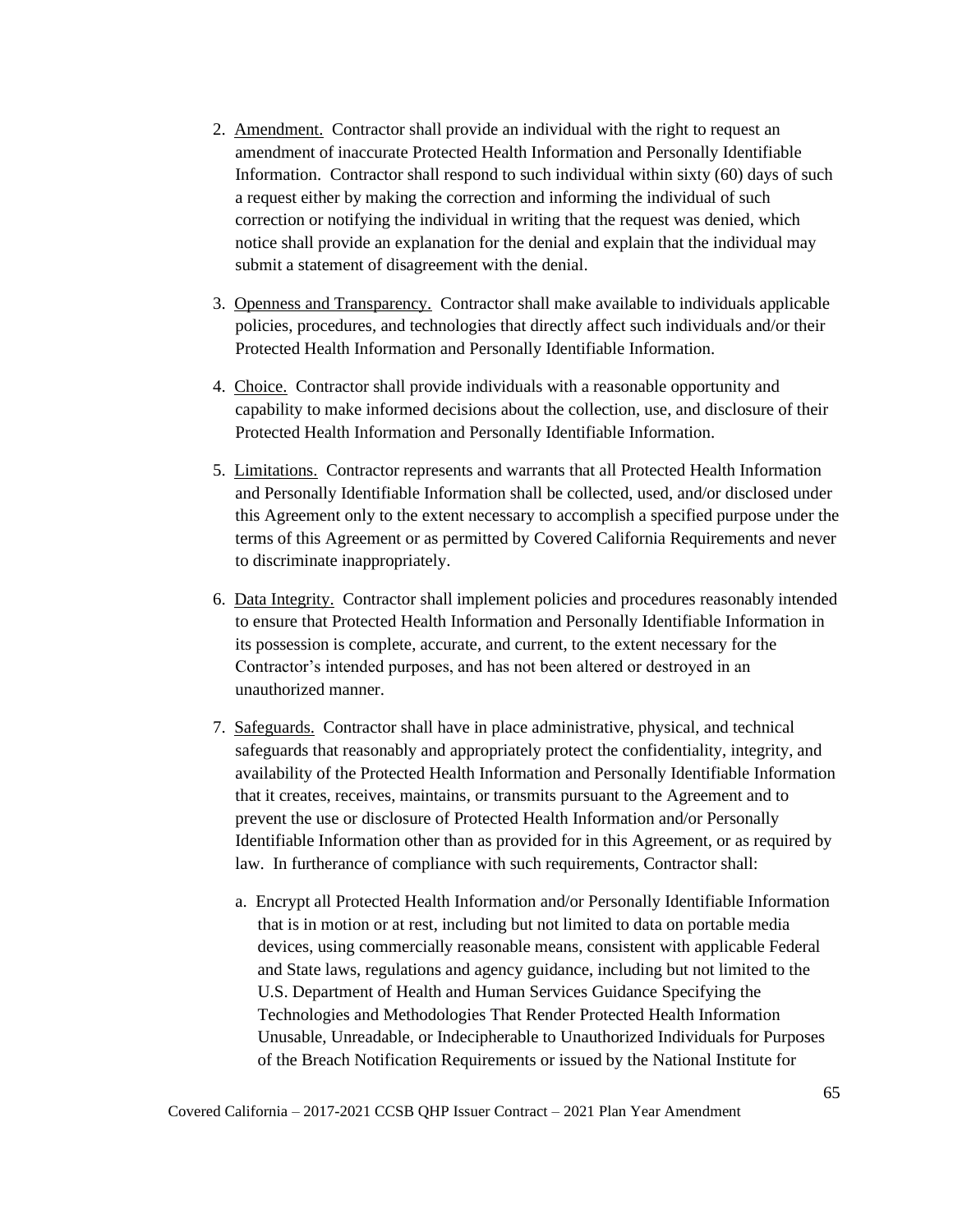Standards and Technology ("NIST") concerning the protection of identifiable data such as Protected Health Information and/or Personally Identifiable Information. Data centers shall be encrypted or shall otherwise comply with industry data security best practices;

- b. Implement a contingency plan for responding to emergencies and/or disruptions to business that in any way affect the use, access, disclosure, or other handling of Protected Health Information and/or Personally Identifiable Information;
- c. Maintain and exercise a plan to respond to internal and external security threats and violations;
- d. Maintain an incident response plan;
- e. Maintain technology policies and procedures that provide reasonable safeguards for the protection of Protected Health Information and Personally Identifiable Information stored, maintained, or accessed on hardware and software utilized by Contractor and its subcontractors and Agents;
- f. Mitigate to the extent practicable, any harmful effect that is known to Contractor of any Security Incident related to Protected Health Information and/or Personally Identifiable Information or of any use or disclosure of Protected Health Information and/or Personally Identifiable Information by Contractor or its subcontractors or Agents in violation of the requirements of this Agreement or applicable privacy and security laws and regulations and agency guidance;
- g. Ensure that each individual user, including any employees, sub-contractors, agents or other such individuals, of any Covered California computer system through which Protected Health Information and/or Personally-Identifiable Information is accessed be assigned and maintain his or her own unique user-id and password. Contractor shall immediately notify Covered California via e-mail through an e-mail address provided by Covered California once any such employees, sub-contractors, agents or other such individuals are no longer employed or retained by Contractor. Contractor shall likewise cooperate in good faith to ensure the accounts of any such individuals are de-activated to prevent unauthorized access to Protected Health Information and/or Personally-Identifiable Information through any such Covered California computer system;
- h. Destroy Protected Health Information and Personally Identifiable Information in a manner consistent with applicable State and Federal laws, regulations, and agency guidance on the destruction of Protected Health Information and Personally Identifiable Information, including but not limited to NIST special publication 800- 88 Guidelines for Media Sanitization; and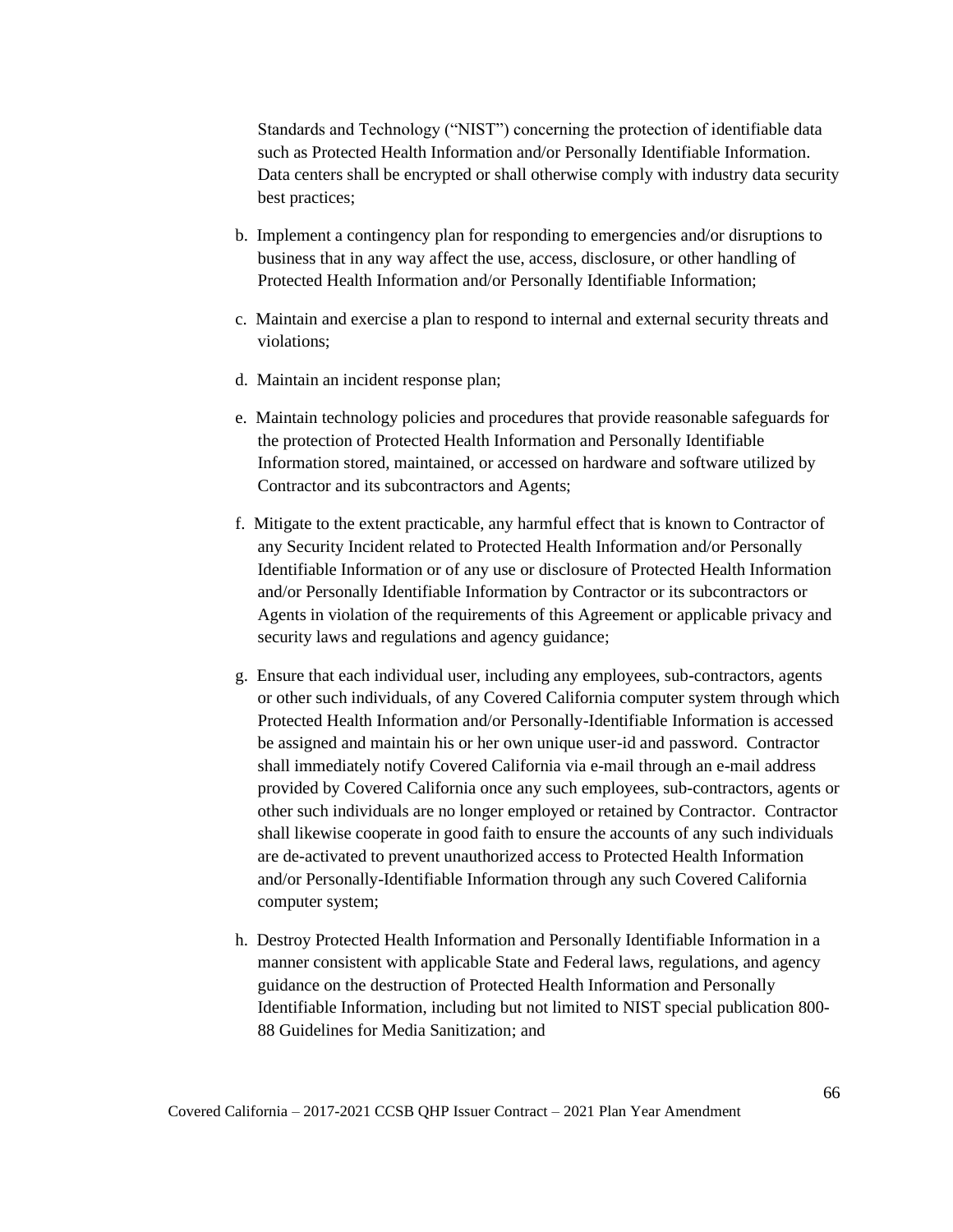- i. Comply with all applicable Covered California policies within Section 9.2. Protection of Information Assets, including, but not limited to, executing nondisclosure agreements and other documents required by such policies. Contractor shall also require any subcontractors and Agents to comply with all such Covered California policies.
- c) California Requirements. With respect to all provisions of information under this Agreement, Contractor agrees to comply with all applicable California state health information privacy and security laws applicable to Personally Identifiable Information, including but not limited to the confidentiality of the Medical Information Act, the California Insurance Information and Privacy Protection Act, and the Information Practices Act, all collectively referred to as "California Requirements."
- d) Interpretation. Notwithstanding any other provisions in this Section, to the extent a conflict arises between the permissibility of a use or disclosure of Protected Health Information or Personally Identifiable Information under the HIPAA Requirements, Covered California Requirements, or California Requirements with respect to Contractor Covered California Functions, the applicable requirements imposing the more stringent privacy and security standards to such uses and disclosures shall apply. In addition, any ambiguity in this Agreement regarding the privacy and security of Protected Health Information and/or Personally Identifiable Information shall be resolved to permit Covered California and Contractor to comply with the most stringent of the applicable privacy and security laws or regulations.

#### e) Breach Notification.

- i. Contractor shall report to Covered California any Breach or Security Incident reasonably calculated to result in the Breach of PII or PHI created or received in connection with Contractor Covered California Functions in accordance with the provisions set forth herein. For purposes of this Paragraph (e), a "Breach" shall, in accordance with the HIPAA Breach Notification Rule, mean the impermissible use or disclosure of PII or PHI within Contractor's custody or control which is reasonably calculated to compromise the security or privacy of any such PII or PHI [45 CFR §§164.400-414]. For purposes of this Paragraph (e), a "Security Incident" shall, in accordance with the HIPAA Security Rule, mean the attempted or successful unauthorized access, use, disclosure, modification, or destruction of information or the interference with system operations in an information system [45 CFR §164.304].
- ii. Contractor shall, without unreasonable delay, but no later than within three (3) business days after Contractor's discovery of a Breach or Security Incident reasonably calculated to result in a Breach of PII or PHI subject to this Agreement, submit an initial report regarding any such Breach or Security Incident to Covered California. Reports shall be made on a form made available to Contractor by Covered California.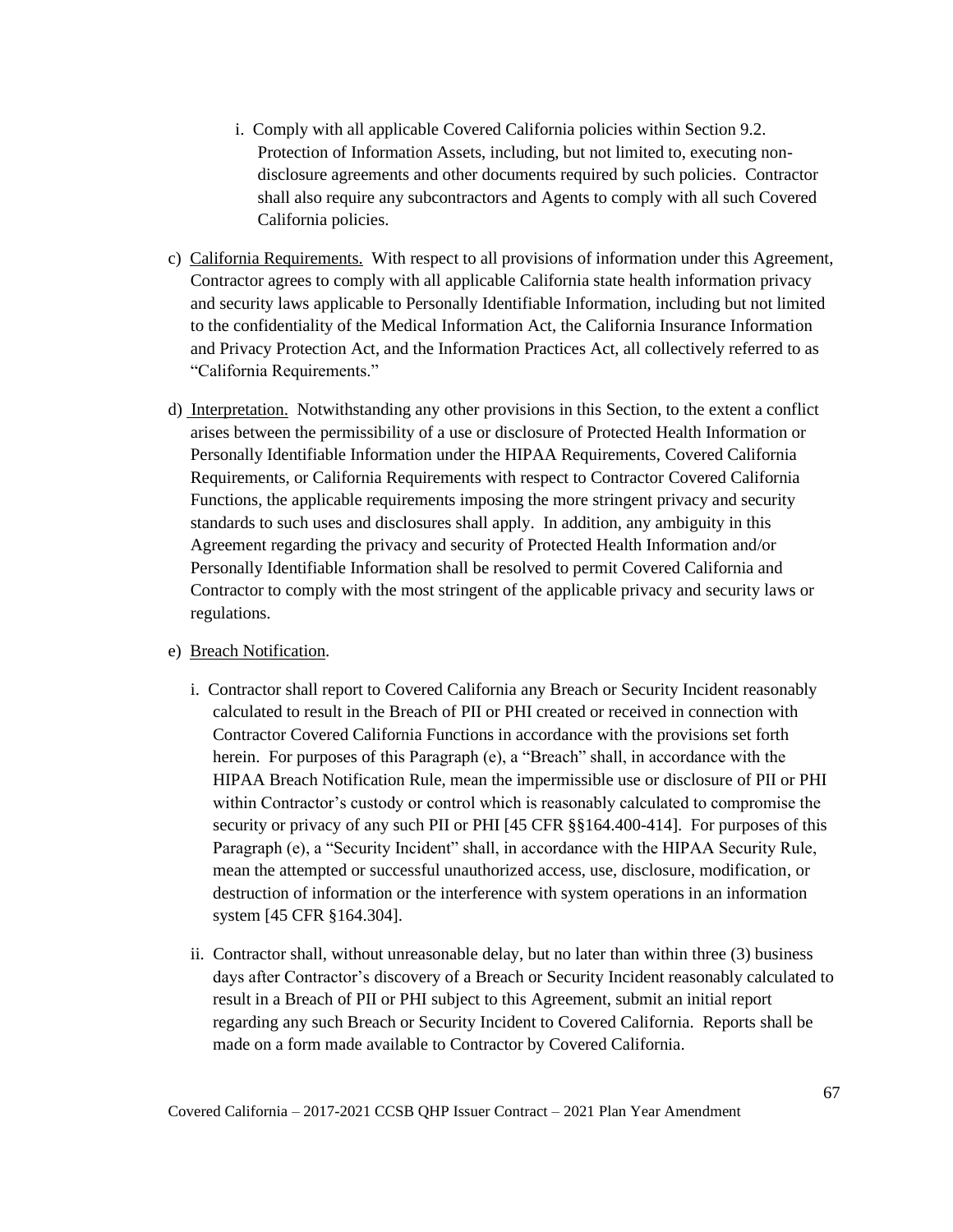- iii. Contractor shall cooperate with Covered California in investigating any such Breach or Security Incident and in meeting Covered California's obligations, if any, under applicable State and Federal security breach notification laws, regulatory obligations or agency requirements. If the cause of the Breach or Security Incident is attributable to Contractor or its Agents or subcontractors, Contractor shall be responsible for Breach notifications and reporting as required under applicable Federal and State laws, regulations, and agency guidance. Such notification(s) and required reporting shall be done in cooperation with Covered California.
- iv. To the extent possible, Contractor's initial report shall include: (a) the names of the individual(s) whose Protected Health Information and/or Personally Identifiable Information has been, or is reasonably believed by Contractor to have been accessed, acquired, used, or disclosed. In the event of a Security Incident, Contractor shall provide such information regarding the nature of the information system intrusion and any systems potentially compromised; (b) a brief description of what happened including the date of the incident and the date of the discovery of the incident, if known; (c) a description of the types of Protected Health Information and/or Personally Identifiable Information that were involved in the incident, as applicable; (d) a brief description of what Contractor is doing or will be doing to investigate, to mitigate harm to the individual(s) and to its information systems, and to protect against recurrences; and (e) any other information that Covered California determines it needs to include in notifications to the individual(s) or relevant regulatory authorities under applicable privacy and security requirements.
- v. Within three (3) days of conducting its investigation, unless an extension is granted by Covered California, Contractor shall file a final report which shall identify and describe the results and outcome of Contractor's above-referenced investigation and mitigation efforts. Contractor shall make all reasonable efforts to obtain the information listed above and shall provide an explanation if any information cannot be obtained. Contractor and Covered California will cooperate in developing content for any public statements.
- f) Other Obligations. The following additional obligations apply to Contractor:
	- i. Subcontractors and Agents. Contractor shall enter into an agreement with any Agent or subcontractor that will have access to Protected Health Information and/or Personally Identifiable Information that is received from, or created or received by, Contractor on behalf of Covered California or in connection with this Agreement, or any of its contracting Plans pursuant to which such Agent or subcontractor agrees to be bound by the same or more stringent restrictions, terms and conditions as those that apply to Contractor pursuant to this Agreement with respect to such Protected Health Information and Personally Identifiable Information.
	- ii. Covered California Operations. Unless otherwise agreed to by the Contractor and Covered California, Contractor shall provide patient medical and pharmaceutical information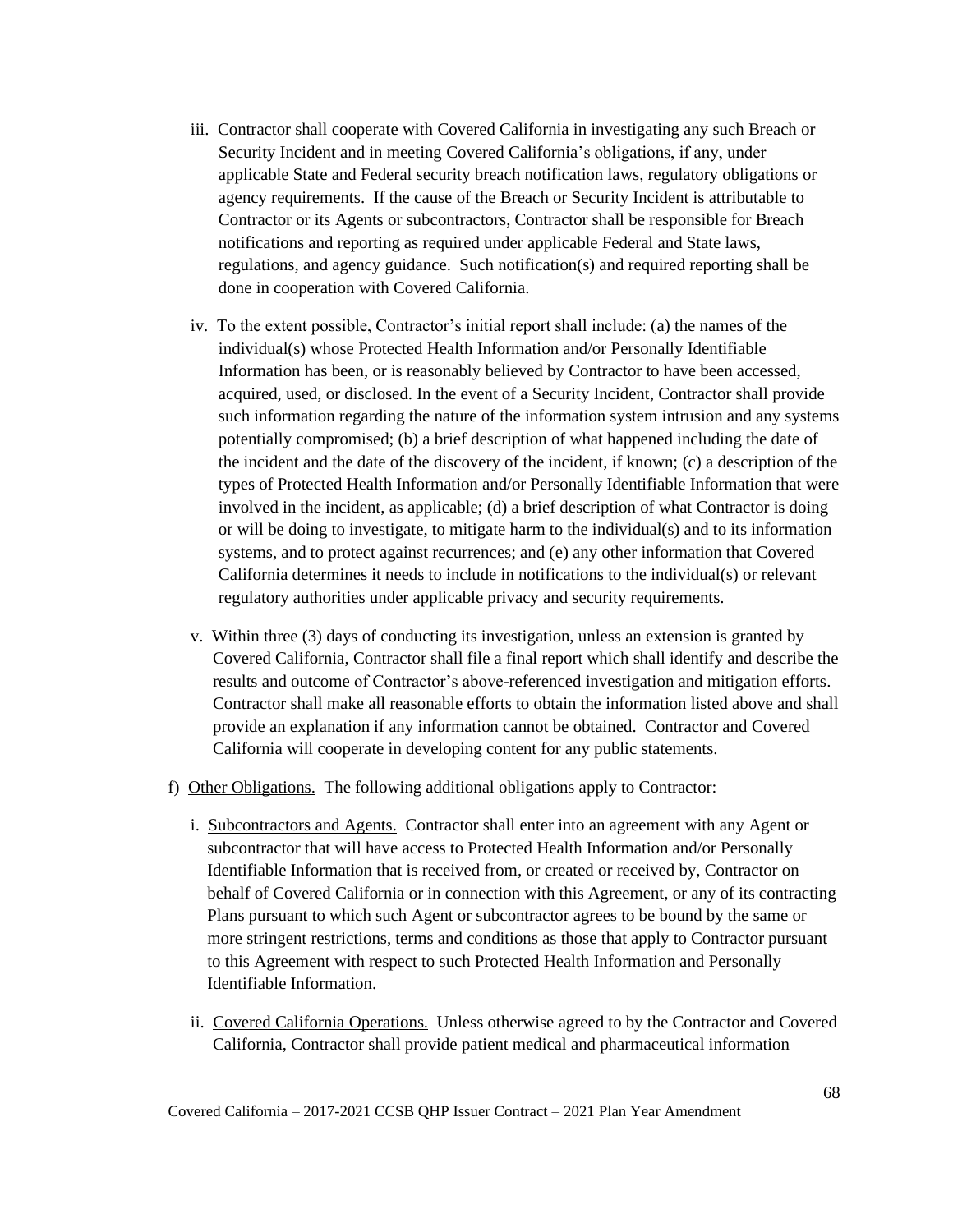needed by Covered California to fulfill its health oversight obligations under applicable law and effectively oversee and administer the Plans.

- iii. Records and Audit. Contractor agrees to make its internal practices, books and records relating to the use and disclosure of Protected Health Information and/or Personally Identifiable Information received from Covered California, or created or received by Contractor on behalf of Covered California or in connection with this Agreement available to the Secretary of the U.S. Department of Health and Human Services for purposes of determining the Contractor's and/or Covered California's compliance with HIPAA Requirements. In addition, Contractor shall provide Covered California with information concerning its safeguards described throughout this Section and/or other information security practices as they pertain to the protection of Protected Health Information and Personally Identifiable Information, as Covered California may from time to time request. Failure of Contractor to complete or to respond to Covered California's request for information within the reasonable timeframe specified by Covered California shall constitute a material breach of this Agreement. In the event of a Breach or Security Incident related to Protected Health Information and/or Personally Identifiable Information or any use or disclosure of Protected Health Information and/or Personally Identifiable Information by Contractor in violation of the requirements of this Agreement, Covered California will be permitted access to Contractor's facilities in order to review policies, procedures, and controls relating solely to compliance with the terms of this Agreement.
- iv. Electronic Transactions Rule. In conducting any electronic transaction that is subject to the Electronic Transactions Rule on behalf of any Plan, Contractor agrees to comply with all applicable requirements of the Electronic Transactions Rule set forth in 45 C.F.R. Part 162. Contractor agrees to require that any Agent, including a subcontractor, of Contractor that conducts standard transactions with Protected Health Information and/or Personally Identifiable Information of the Plan comply with all applicable requirements of the Electronic Transactions Rule.
- v. Minimum Necessary. Contractor agrees to request and use only the minimum necessary type and amount of Protected Health Information required to perform its services and will comply with any regulations promulgated under the HIPAA Requirements and agency guidance concerning the minimum necessary standard pertaining to Protected Health Information. Contractor will collect, use, and disclose Personally Identifiable Information only to the extent necessary to accomplish a specified purpose under this Agreement.
- vi. Indemnification. Contractor shall indemnify, hold harmless, and defend Covered California from and against any and all costs (including mailing, labor, administrative costs, vendor charges, and any other costs Covered California determines to be reasonable), losses, penalties, fines, and liabilities arising from or due to a Breach or other non-permitted use or disclosure of Protected Health Information and/or Personally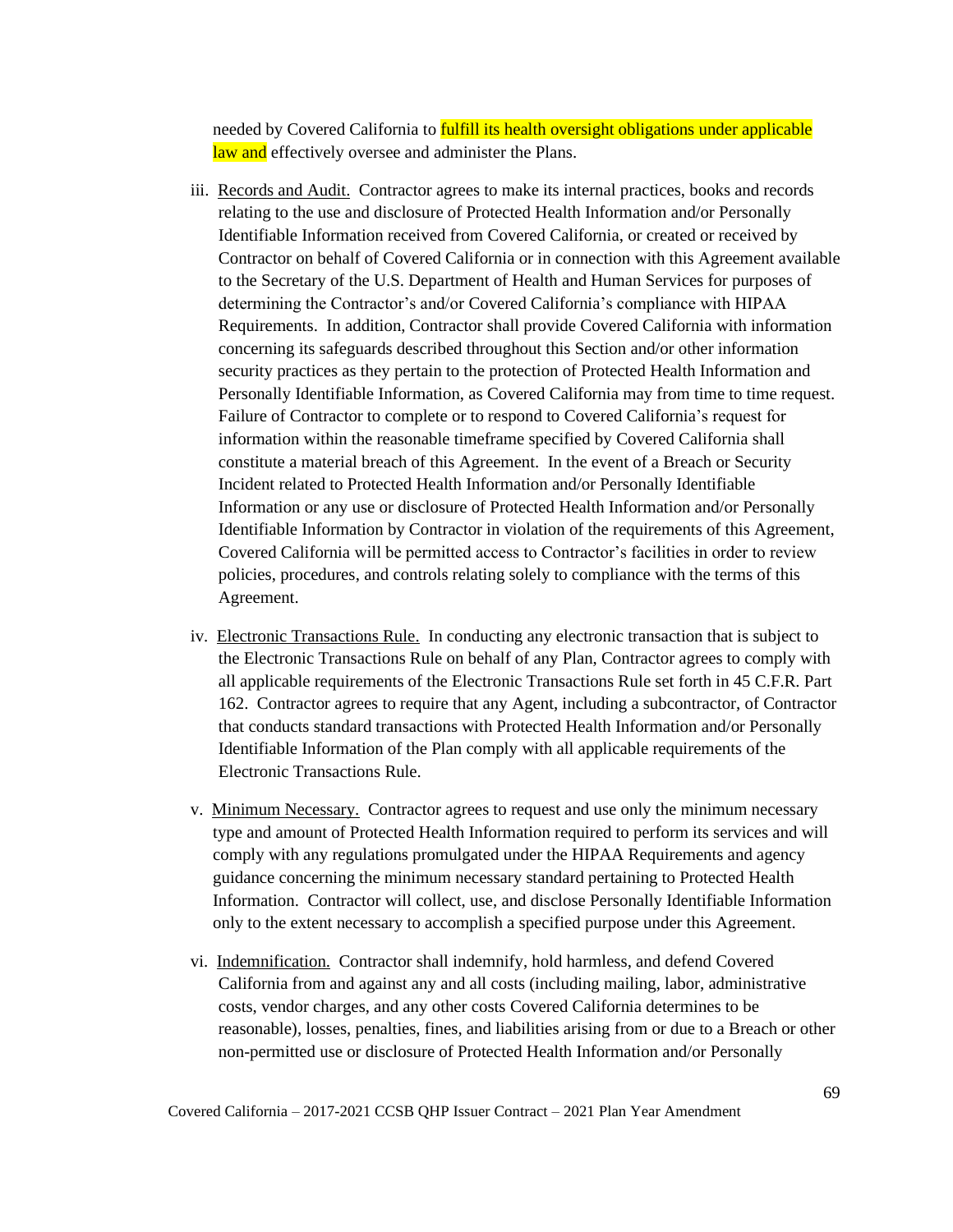Identifiable Information by Contractor or its subcontractors or Agents, including without limitation, (1) damages resulting from any action under applicable (a) HIPAA Requirements, (b) Covered California Requirements or (c) California Requirements, and (2) the costs of Covered California actions taken to: (i) notify the affected individual(s) and other entities of and to respond to the Breach; (ii) mitigate harm to the affected individual(s); and (iii) respond to questions or requests for information about the Breach or other impermissible use or disclosure of Protected Health Information and/or Personally Identifiable Information.

- g) Privacy Policy. Covered California shall notify Contractor of any limitation(s) in its Privacy Policy, to the extent that such limitation may affect Contractor's use or disclosure of Protected Health Information and/or Personally Identifiable Information.
- h) Reporting Violations of Law. Contractor may use Protected Health Information to report violations of law to appropriate Federal and State authorities, consistent with 45 C.F.R. § 164.502(j)(2), other provisions within the HIPAA Requirements, or any other applicable State or Federal laws or regulations.
- i) Survival. Notwithstanding anything to the contrary in the Agreement, the provisions of this Section 9.1 on the Protection of Personally Identifiable Information shall survive termination of the Agreement with respect to information that relates to Contractor Covered California functions until such time as all Personally Identifiable Information and Protected Health Information is destroyed by assuring that hard copy Personally Identifiable Information and Protected Health Information will be shredded and electronic media will be cleared, purged, or destroyed consistent with National Institute of Standards and Technology Guidelines for Media Sanitization, or is returned to Covered California, in a manner that is reasonably acceptable to Covered California.
- j) Contract Breach. Without limiting the rights of the parties pursuant to this Agreement, if Contractor breaches its obligations under this Section, Covered California may, at its option: (a) exercise any of its rights of access and inspection under this Agreement; (b) require Contractor to submit to a plan of monitoring and reporting, as Covered California may determine necessary to maintain compliance with this Agreement and such plan shall be made part of this Agreement; or (c) notwithstanding any other provisions of this Agreement, after giving Contractor opportunity to cure the breach, terminate this Agreement. If Contractor materially breaches its obligations under this Section, Covered California may terminate this Agreement, with or without opportunity to cure the breach. Covered California's remedies under this Section and any other part of this Agreement or provision of law shall be cumulative, and the exercise of any remedy shall not preclude the exercise of any other.

### **9.2 Protection of Information Assets**.

a) The following terms shall apply as defined below: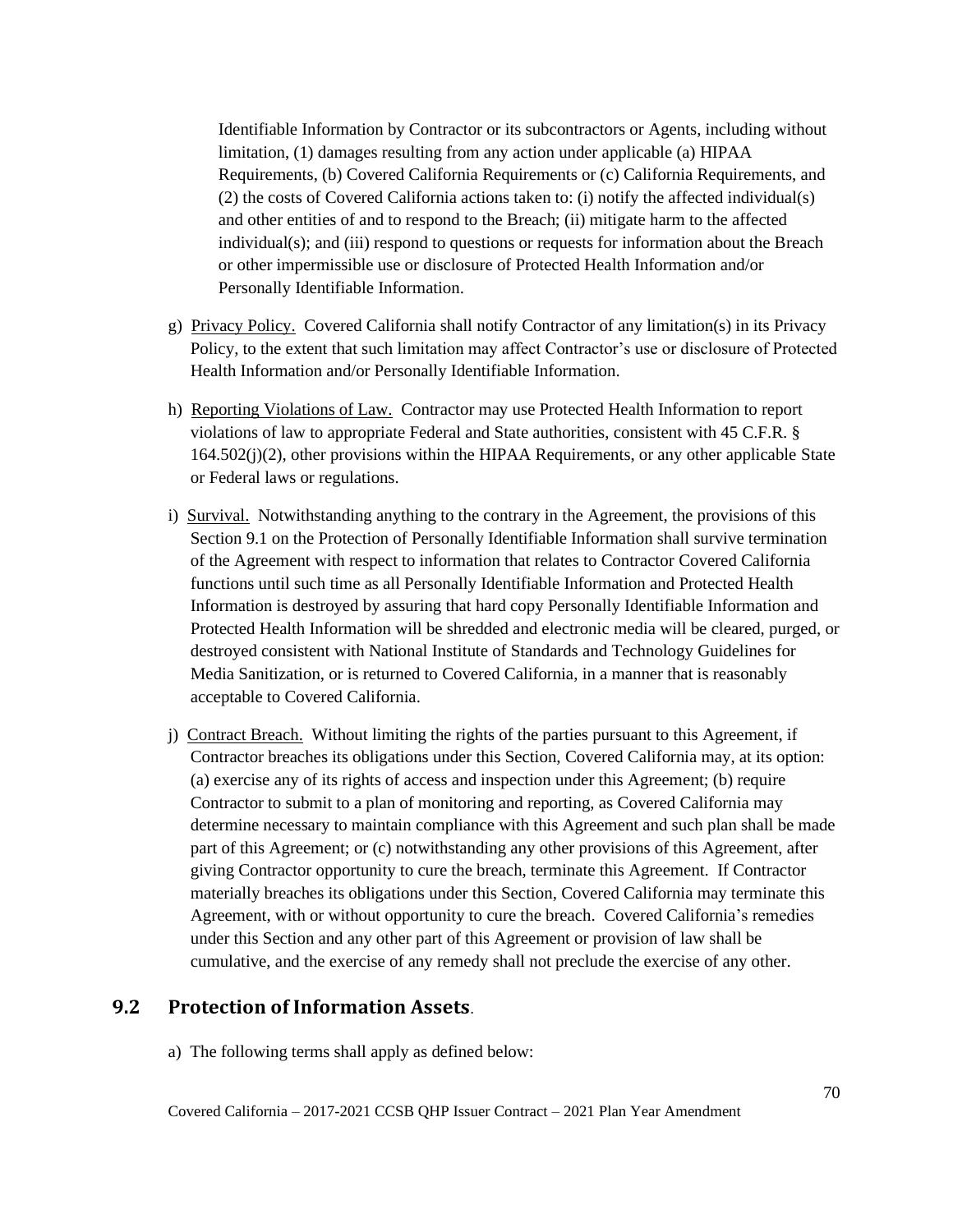- i. "Information Assets" means any information, including Confidential Information, necessary to the operation of either party that is created, stored, transmitted, processed, or managed on any hardware, software, network components, or any printed form, or is communicated orally. "Information Assets" does not include information that has been transferred from the Disclosing Party to the Receiving Party under applicable laws, regulations, and agency guidance, and that is being maintained and used by the Receiving Party solely for purposes that are not Contractor Covered California Functions.
- ii. "Confidential Information" includes, but is not limited, to any information (whether oral, written, visual, or fixed in any tangible medium of expression), relating to either party's services, operations, systems, programs, inventions, techniques, suppliers, customers and prospective customers (excluding Covered California), cost and pricing data, trade secrets, know-how, processes, plans, reports, designs, and any other information of or relating to the business or either party, including Contractor's programs, but does not include information that (a) is described in the Evidence of Coverage booklets; (b) was known to the Receiving Party before it was disclosed to the Receiving Party by the Disclosing Party, (c) was or becomes available to the Receiving Party from a source other than the Disclosing Party, provided such fact is evidenced in writing and the source is not bound by a confidentiality obligation regarding such information to Disclosing Party, or (d) is developed by either party independently of the other party's Confidential Information, provided that such fact can be adequately documented.
- iii. "Disclosing Party" means the party who sends Information Assets that it owns to the other party for the purposes outlined in this Agreement.
- iv. "Receiving Party" means the party who receives Information Assets owned by the other party.
- b) The Receiving Party shall hold all Information Assets of the Disclosing Party in confidence and will not use any of the Disclosing Party's Information Assets for any purpose, except as set forth in this Agreement, or as otherwise required by law, regulation, or compulsory process.
- c) The Receiving Party must take all reasonable and necessary steps to prevent the unauthorized disclosure, modification, or destruction of the Disclosing Party's Information Assets. The Receiving Party must, at a minimum, use the same degree of care to protect the Disclosing Party's Information Assets that it uses to protect its own Information Assets.
- d) The Receiving Party agrees not to disclose the Disclosing Party's Information Assets to anyone, except to Employees or third parties who require access to the Information Assets pursuant to this Agreement, but only where such third parties have signed agreements regarding the Information Assets containing terms that are equivalent to, or stricter than, the terms of this Section, or as otherwise required by law.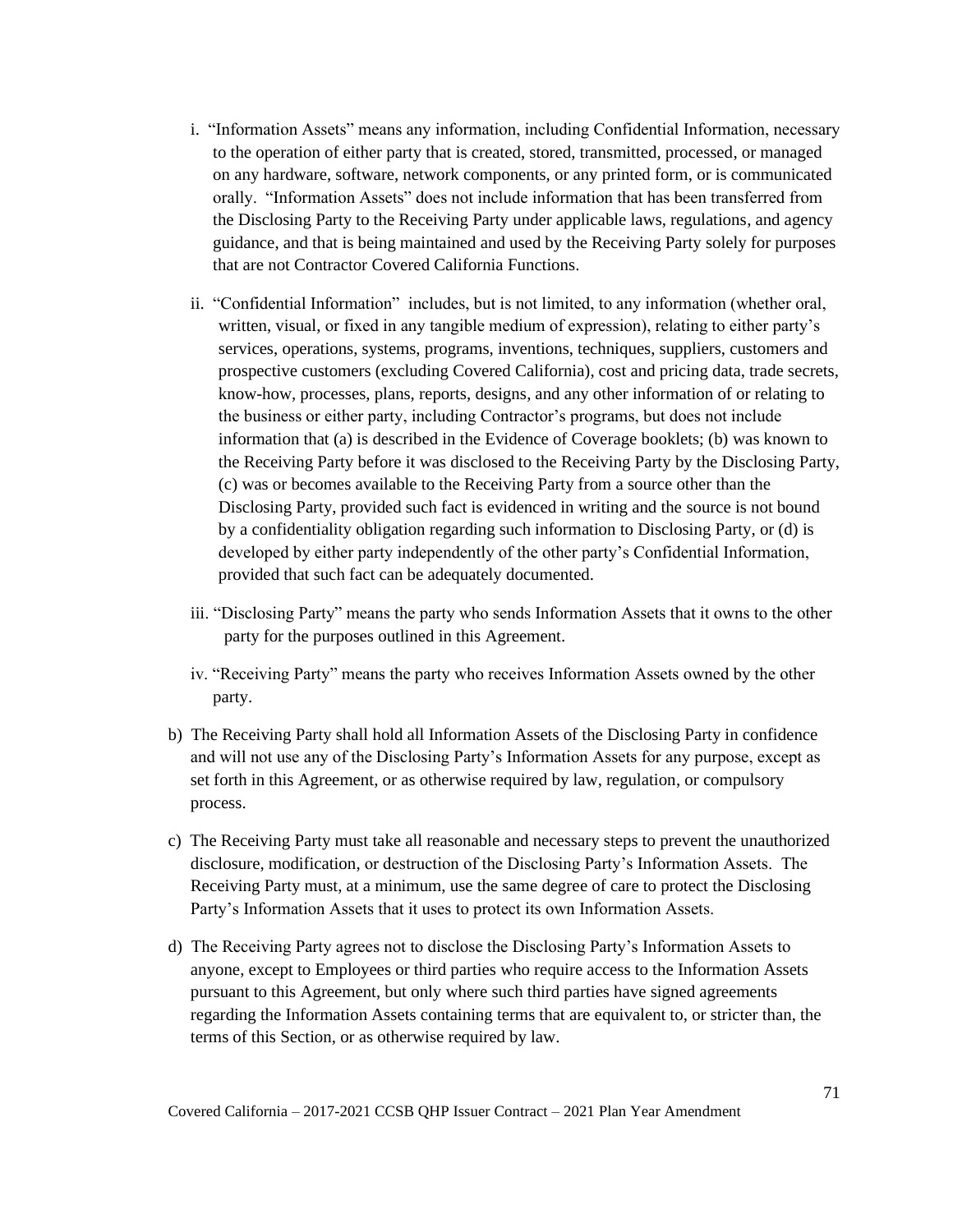- e) In the event the Receiving Party is requested to disclose the Disclosing Party's Information Assets pursuant to a request under the California Public Records Act (PRA), a summons, subpoena, or in connection with any litigation, or to comply with any law, regulation, ruling or government or public agency request, the Receiving Party shall, to the extent it may do so lawfully, give the Disclosing Party five (5) business days' notice of such requested disclosure and afford the Disclosing Party the opportunity to review the request before Receiving Party discloses the Information Assets. The Disclosing Party shall, in accordance with applicable law, have the right to take such action as it reasonably believes may be necessary to protect the Information Assets, and such action shall not be restricted by the dispute resolution process of this Agreement. If such request is pursuant to the PRA, Covered California shall give Contractor five (5) business days' notice to permit Contractor to consult with Covered California prior to disclosure of any Confidential Information. This subdivision shall not apply to restrict disclosure of any information to the State or in connection with a dispute between Covered California and Contractor or any audit or review conducted pursuant to this Agreement.
- f) The Receiving Party shall notify the Disclosing Party in writing of any unauthorized disclosure, modification, or destruction of the Disclosing Party's Information Assets by the Receiving Party, its officers, directors, Employees, contractors, Agents, or third parties. The Receiving Party shall make this notification promptly upon becoming aware of such disclosure, modification, or destruction, but in any event, not later than four (4) days after becoming aware of the unauthorized disclosure, modification, or destruction. After such notification, the Receiving Party agrees to cooperate reasonably, at the Receiving Party's expense, with the Disclosing Party to remedy or limit the unauthorized disclosure, modification, or destruction and/or its effects.
- g) The Receiving Party understands and agrees the Disclosing Party may suffer immediate, irreparable harm in the event the Receiving Party fails to comply with any of its obligations under this Section, that monetary damages will be inadequate to compensate the Disclosing Party for such breach and that the Disclosing Party shall have the right to enforce this Section by injunctive or other equitable remedies. The provisions of this Section shall survive the expiration, or termination, for any reason, of this Agreement.
- h) To the extent that information subject to this Section on Protection of Information Assets is also subject to HIPAA Requirements, Covered California Requirements or California Requirements in Section 9.1(b) and (c), such information shall be governed by the provisions of Section 9.1. In the event of a conflict or inconsistency between the requirements of the various applicable sections and attachments of this Agreement, including Section 9.1 and this Section 9.2, Contractor shall comply with the provisions that provide the greatest protection against access, use, or disclosure.
- i) Survival. Notwithstanding anything to the contrary in the Agreement, the provisions of this Section 9.2 on Information Assets shall survive termination of the Agreement until such time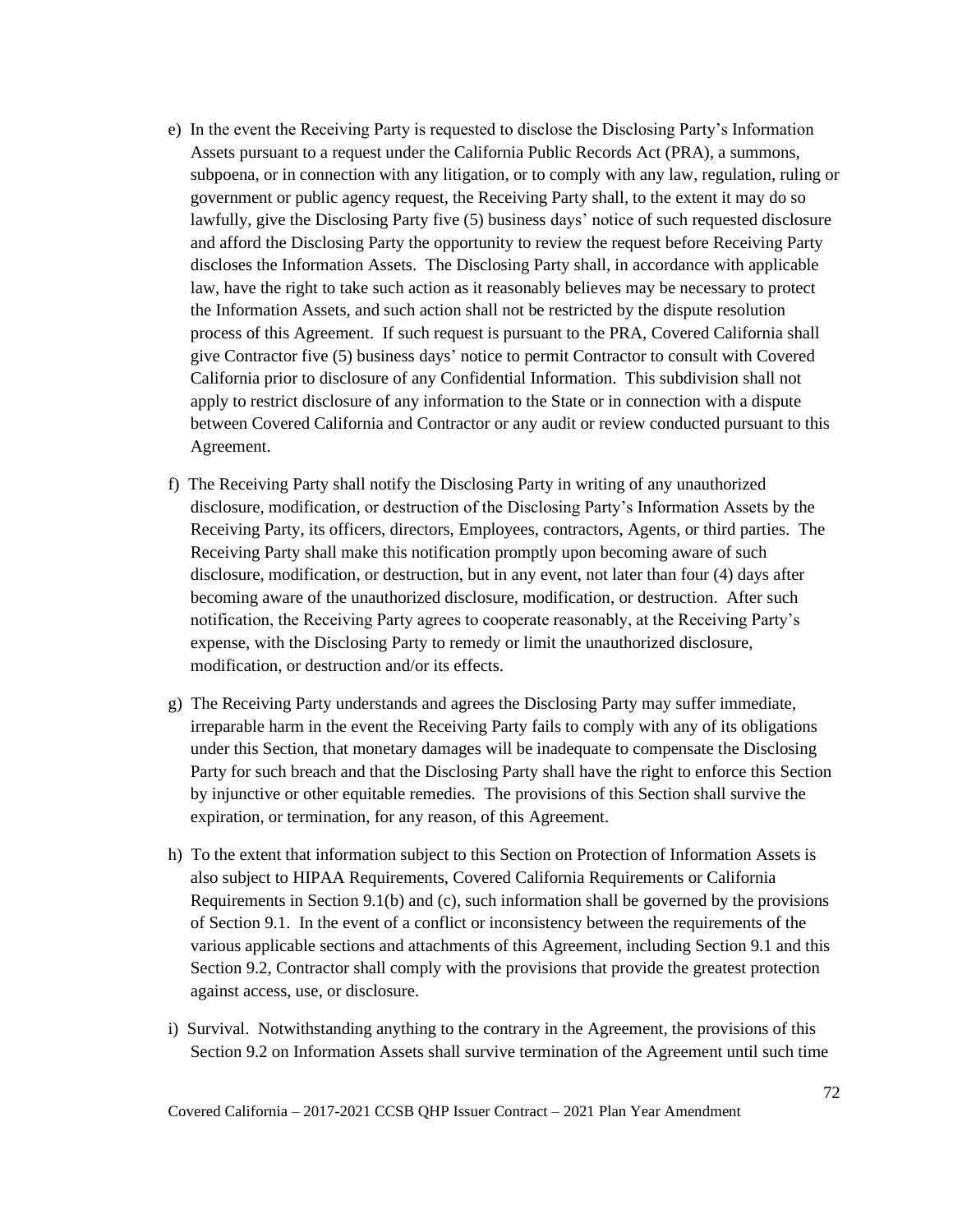as all Information Assets provided by Covered California to Contractor, or created, received, or maintained by Contractor on behalf of Covered California, is destroyed by assuring that hard copy Information Assets will be shredded and electronic media will be cleared, purged, or destroyed consistent with National Institute of Standards and Technology Guidelines for Media Sanitization or is returned to Covered California, in a manner that is reasonably acceptable to Covered California.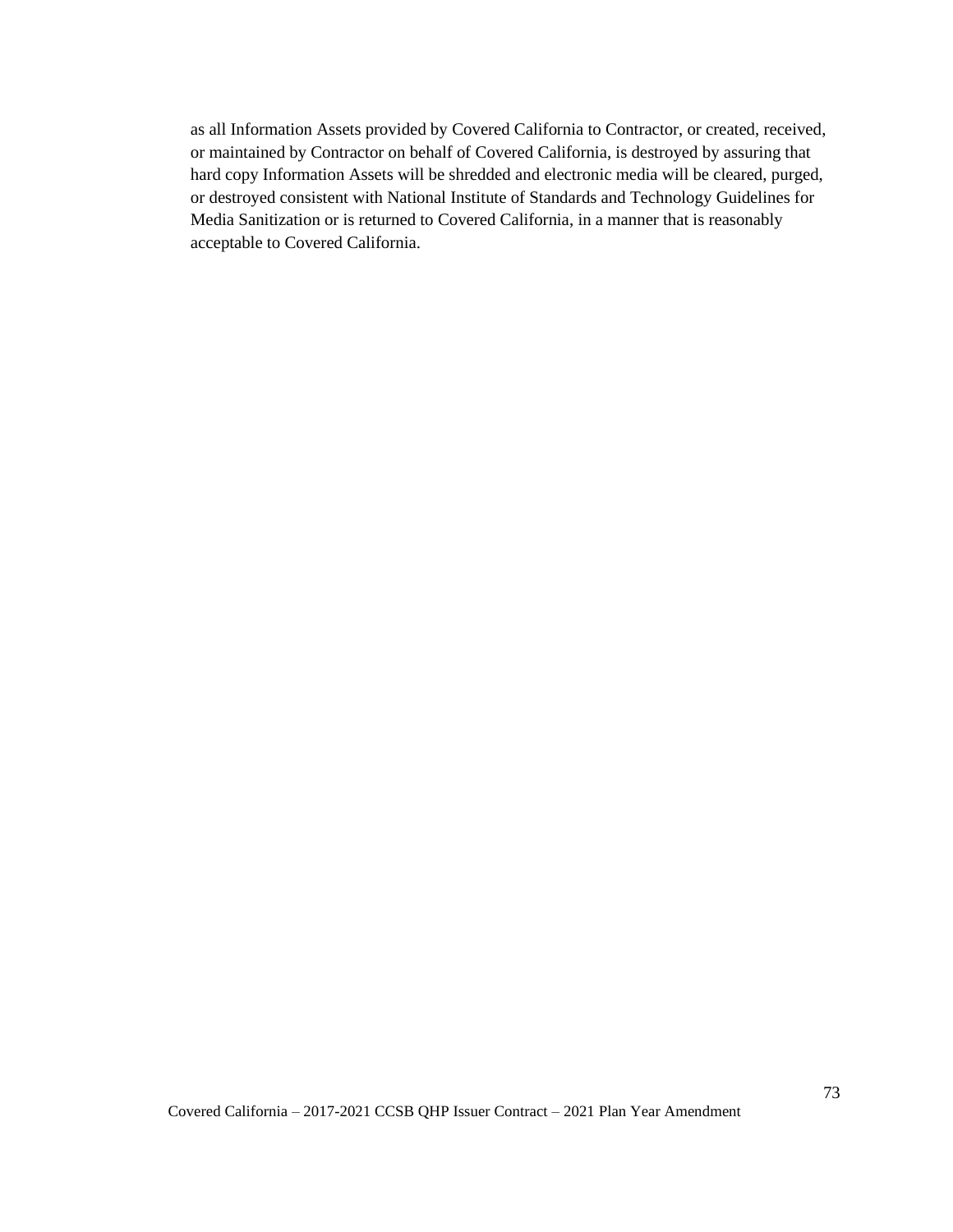### **ARTICLE 10 – RECORDKEEPING**

#### **10.1 Clinical Records**

Except with respect to any longer periods that may be required under applicable laws, rules and regulations, Contractor shall maintain, and require each Participating Provider and subcontractor to maintain, a medical record documentation system adequate to fully disclose and document the medical condition of each Enrollee and the extent of Covered Services provided to Enrollees. Clinical records shall be retained for at least seven (7) years following the year of the final Claims payment. Except as otherwise required by State and Federal laws, rules, and regulations, if an audit, litigation, research, evaluation, claim, or other action involving the records has not been concluded before the end of the seven (7) year minimum retention period, the clinical records must be retained until all issues arising out of the action have been resolved. If responsibility for maintenance of medical records is delegated by Contractor to a Participating Provider or subcontractor, Contractor shall require such Participating Provider or other subcontractor to comply with the document retention requirements set forth in this Agreement and as otherwise required by applicable laws, rules and regulations.

#### **10.2 Financial Records**

- a) Except as otherwise required to be maintained for a longer period by law or this Agreement, financial records, supporting documents, statistical records and all other records pertinent to amounts paid to or by Contractor in connection with this Agreement shall be retained by Contractor for at least ten (10) years from the date of the final claims payment. Contractor shall maintain accurate books, accounts, and records and prepare all financial statements in accordance with Generally Accepted Accounting Principles, applicable laws, rules and regulations, and requirements imposed by any governmental or State or Federal Regulator having jurisdiction over Contractor.
- b) Contractor shall maintain adequate data customarily maintained and reasonably necessary to properly document each of its transactions with Participating Providers, Covered California, and Enrollees during the period this Agreement remains in force and will keep records of claims, including medical review and high dollar special audit claims, for a period of ten (10) years or for such length of time as required by Federal or State law, whichever is longer. Subject to compliance with applicable laws, rules and regulations, including, those relating to confidentiality and privacy, at the end of the ten (10) year retention period, at the option of Covered California, records shall either be transferred to Covered California at its request or destroyed.
- c) Contractor shall maintain historical claims data and other records and data relating to the utilization of Covered Services by Enrollees on-line for two (2) years from date that the Agreement is terminated with respect to Covered Services provided to Enrollees during the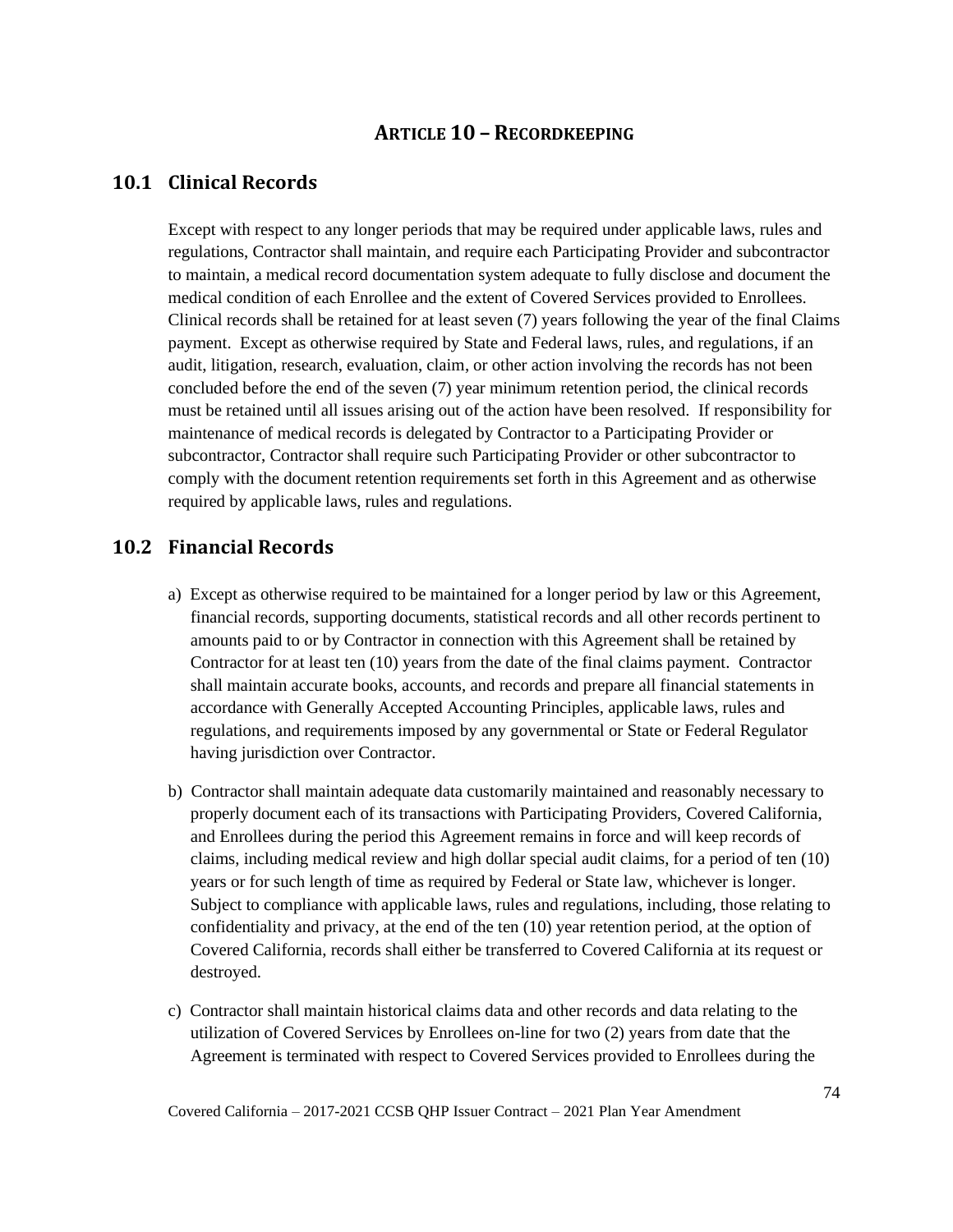term of this Agreement. These records shall include, but are not limited to, the data elements necessary to produce specific reports mutually agreed upon by Covered California and Contractor and in such form reasonably required by Covered California that is consistent with industry standards and requirements of Health Insurance Regulators regarding statistical, financial, and/or data reporting requirements, including information relating to diagnosis, treatment, amounts billed (allowed and paid), dates of service, procedure numbers, deductible, out-of-pocket and other cost sharing for each claim.

#### **10.3 Storage**

Such books and records shall be kept in a secure location at the Contractor's office(s), and books and records related to this Agreement shall be available for inspection and copying by Covered California, Covered California representatives, and such consultants and specialists as designated by Covered California, at any time during normal business hours as provided in Section 10.5 hereof and upon reasonable notice. Contractor shall also ensure that related books and records of Participating Providers and subcontractors shall be accurately maintained. If any inquiry, audit, investigation, litigation, claim, or other action involving the records is ongoing and has not been finally concluded before the end of the ten (10) year minimum retention period, the applicable financial records must be retained until all issues arising out of the action have been resolved.

#### **10.4 Back-Up**

Contractor shall maintain a separate back-up system for its electronic data processing functions and a duplicate data file which is updated regularly and stored off-site in a secured, controlled environment. Contractor's back-up system shall comply with applicable laws, rules and regulations, including, those relating to privacy and confidentiality, and shall be designed to meet or exceed industry standards regarding the preservation of access to data.

#### **10.5 Examination and Audit Results**

- a) Contractor shall immediately submit to Covered California the results of final financial, market conduct, or special audits/reviews performed by State and Federal Regulators that have jurisdiction where Contractor serves Enrollees.
- b) Contractor agrees to subject itself to Covered California for audits/reviews, either by Covered California or its designee, or the Department of General Services, the California State Auditors, other state and federal regulatory agencies or their designee. Audits/reviews include the evaluation of the correctness of premium rate setting, Covered California's payments to Agents based on the Contractor's report, questions pertaining to Enrollee premium payments and participation fee payments which Contractor made to Covered California, Contractor's compliance with the provision set forth in this contract, and review of the Contractor's internal controls to perform the duties specified in this contract. Contractor also agrees to all audits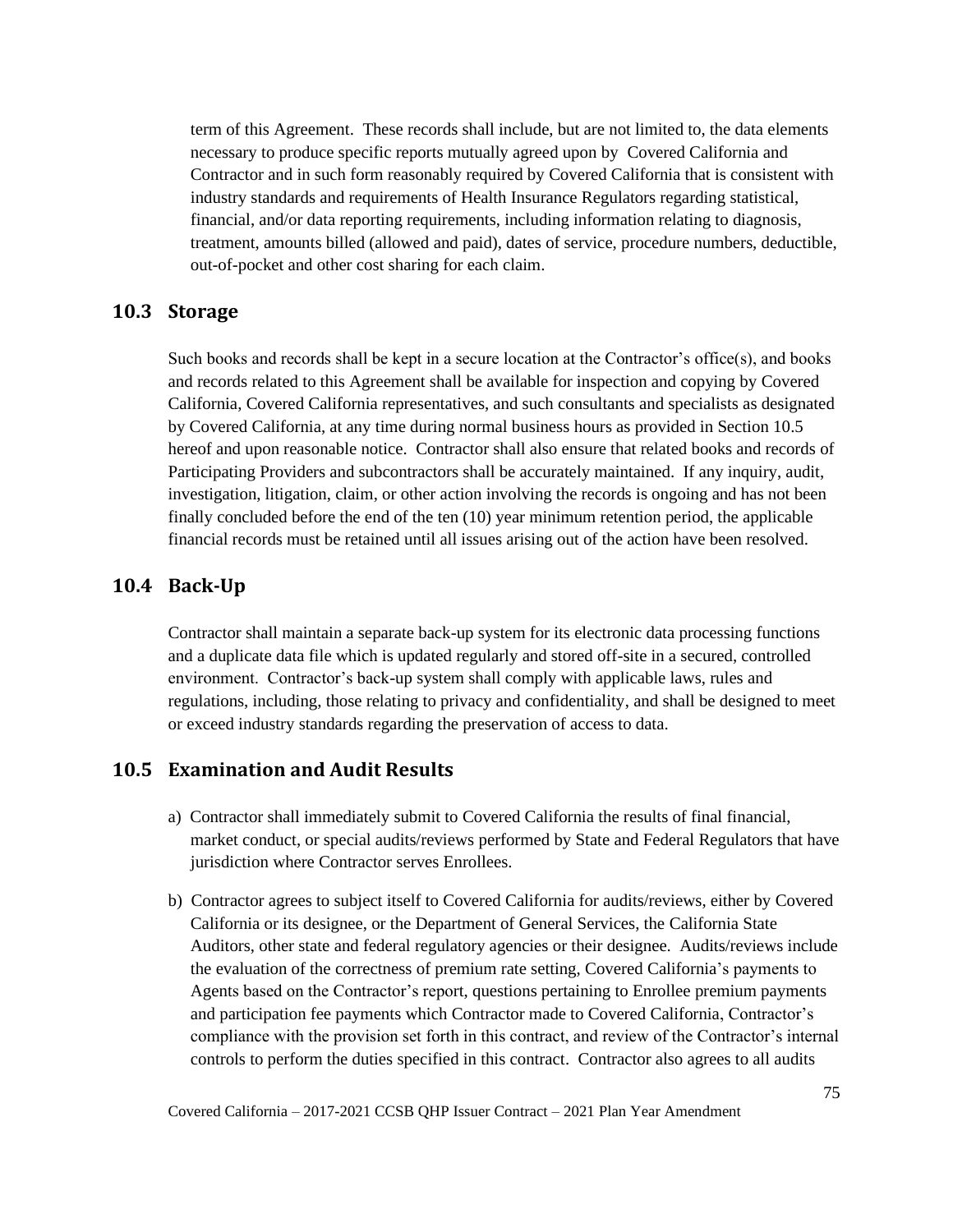subject to applicable State and Federal law regarding the confidentiality of and release of confidential Protected Health Information of Enrollees.

- c) Contractor agrees that Covered California, the Department of General Services, the California State Auditors, other state and federal regulatory agencies or their designated representative, shall, subject to applicable State and Federal law regarding the confidentiality and release of Protected Health Information of Enrollees, have the right to access, review and to copy any information and records and supporting documentation pertaining to the performance of this Agreement. Contractor agrees to maintain such records for possible audit for a minimum of three (3) years after final payment, unless a longer period of records retention is stipulated. Contractor agrees to allow the auditor(s) access to such records, information and supporting documentation during normal business hours and to allow interviews of any Employees who might reasonably have information related to such records. Further, Contractor agrees to include a similar right of the State to audit records and interview staff in any subcontract related to performance of this Agreement.
- d) Contractor agrees to implement corrective actions of an audit/review findings within ninety (90) days. In the instance Contractor cannot implement the corrective action of a finding within ninety (90) days, it shall submit a status report to Covered California stating why it cannot correct the finding within the specified time frame and shall propose another date for correction which shall also include a mitigation strategy. In all instances, Contractor and Covered California will do their best to resolve an audit/review finding within one hundred sixty (160) days. Should Contractor disagree with Covered California's management decision on an audit/review finding, it may appeal such management decision to the Covered California Executive Director whose decision is final and binding on the parties, in terms of administrative due process.

#### **10.6 Notice**

Contractor shall promptly notify Covered California in writing of any inquiry, audit, investigation, litigation, claim, examination, or other proceeding involving Contractor, or any Contractor personnel, Participating Provider or other authorized subcontractor, that is threatened or commenced by any State and Federal regulatory agency or other party that a reasonable person might believe could materially affect the ability of Contractor to perform in accordance with the terms set forth in this Agreement. Such notice shall be provided by Contractor to Covered California within ten (10) days of Contractor's receipt of notice regarding such action; provided, however, that any such exchange of information shall be subject to compliance with applicable laws, rules and regulations, and shall not occur to the extent prohibited by order of the court, administrative agency, or other tribunal or State or Federal regulatory authority having jurisdiction over the matter or by the laws and regulations governing the action. This Section shall not be required with respect to disputes relating to claims and other matters noticed to Covered California in the ordinary course of business pursuant to other terms and conditions set forth in this Agreement or required by law.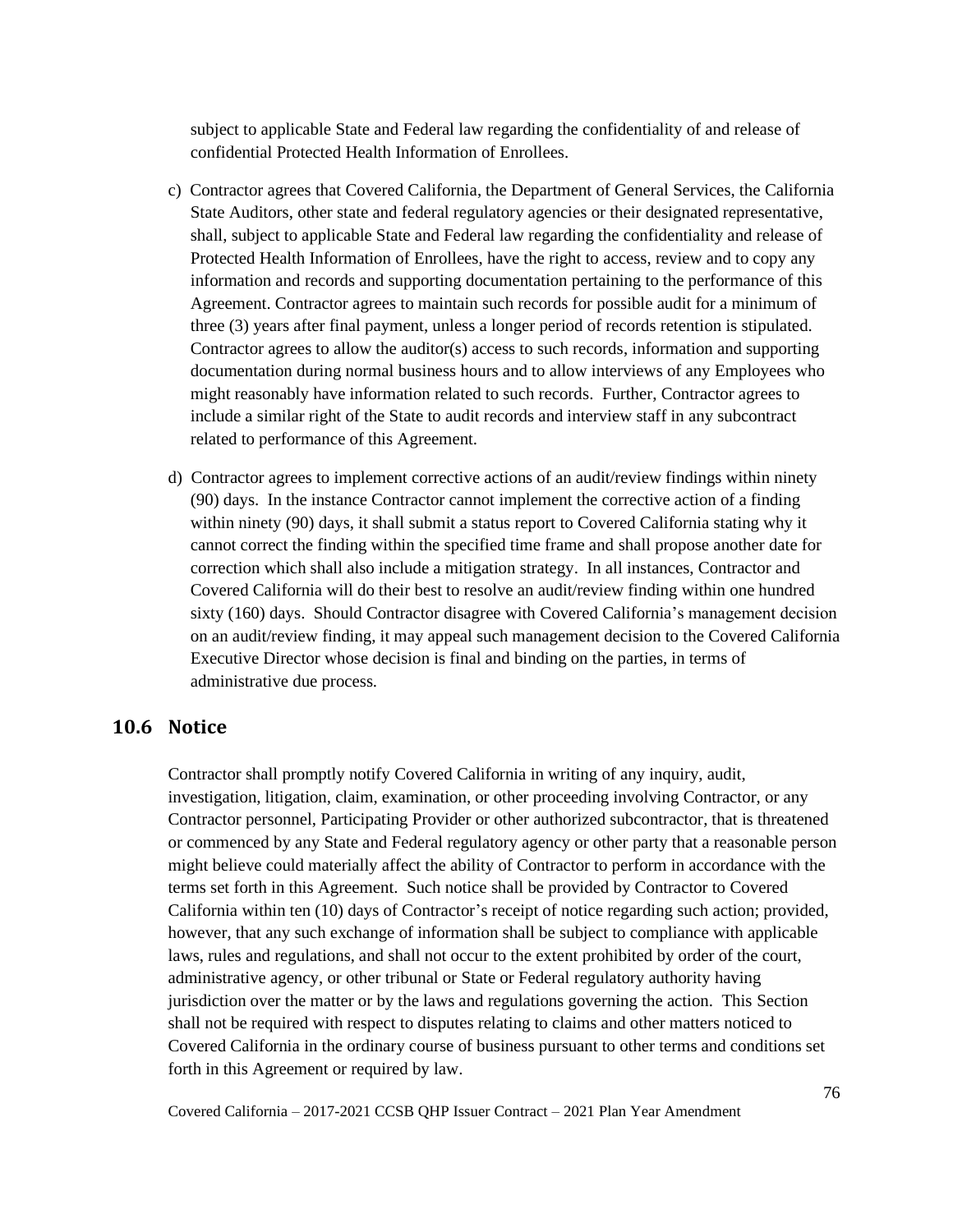# **10.7 Confidentiality**

Covered California understands and agrees that Contractor shall only be obligated to provide access to such information to the extent that: (1) access to such information is permitted by applicable State and Federal law and regulation, including, but not limited to, State and Federal law or regulation relating to confidential or private information; and (2) it would not cause Contractor to breach the terms of any contract to which Contractor is a party. Contractor shall use efforts reasonably acceptable to obtain any necessary consents relating to Contractor's access to information.

## **10.8 Tax Reporting**

Contractor shall provide such information to Covered California upon request and in such form as mutually agreed upon by the parties and reasonably required to document Contractor's compliance with, and/or to fulfill Covered California's obligations with respect to, income tax eligibility, computation and reporting requirements required under applicable laws, rules and regulations that applicable to the operation of Covered California, including, those relating to premium tax credit, and other operations of Covered California set forth at 45 C.F.R. Part 155*.*

#### **10.9 Electronic Commerce**

Contractor shall use commercially reasonable efforts, which shall include, without limitation, Contractor's development, implementation and maintenance of processes and systems consistent with industry standards, to comply with the requirements of Covered California and applicable laws, rules and regulations relating to Contractor's participation in electronic commerce activities required under the terms of this Agreement. Contractor shall comply with service levels and system interface specifications documented by Covered California in appropriate CalHEERS documentation.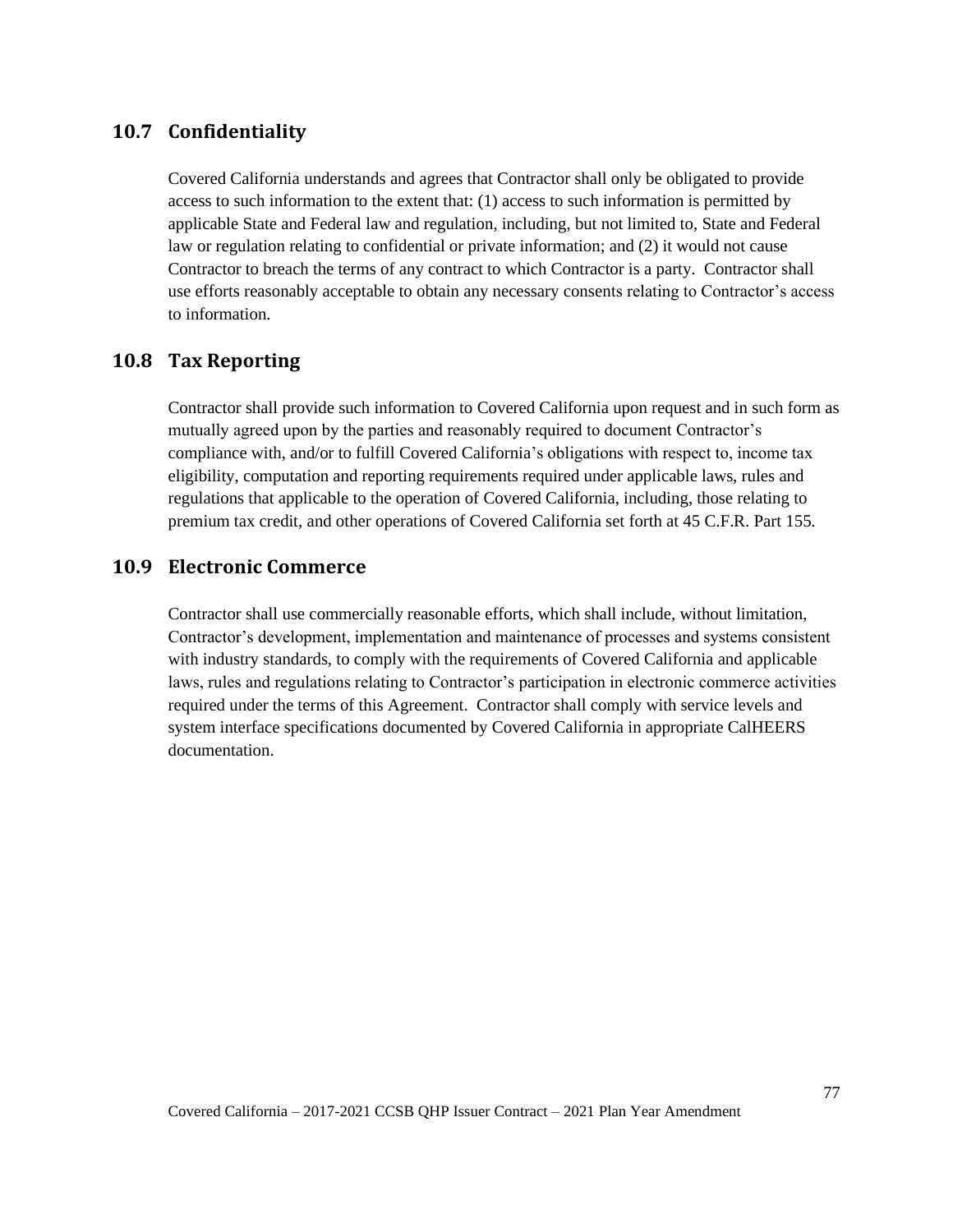# **ARTICLE 11 – INTELLECTUAL PROPERTY**

## **11.1 Warranties**

- a) Contractor represents, warrants and covenants to the best of its knowledge that:
	- i. It has secured and will secure all rights and licenses necessary for its performance of this Agreement, including but not limited to consents, waivers, releases from all authors of or owners of any copyright interests in music or performances used, individuals, and talent (radio, television, and motion picture talent), owners of any interest in and to real estate site, locations, property, or props that may be used or shown.
	- ii. To the best of the Contractor's knowledge, neither Contractor's performance of this Agreement, nor the exercise by either Party of the rights granted in this Agreement, nor any use, reproduction, manufacture, sale, offer to sell, import, export, modification, public and private display/performance, distribution, and disposition of the Intellectual Property made, conceived, derived from, or reduced to practice by Contractor and which result directly or indirectly from this Agreement will infringe upon or violate any Intellectual Property right, non-disclosure obligation, or other proprietary or contractual right or interest of any third-party or entity now existing under the laws of, or hereafter existing or issued by, any state, the United States, or any foreign country. There is currently no actual or threatened claim by any such third party based on an alleged violation of any such right by Contractor.
	- iii. Neither Contractor's performance nor any part of its performance will violate the right of privacy of, or constitute false or misleading advertising or a libel or slander against any person or entity.
	- iv. It has not granted and shall not grant to any person or entity any right that would or might derogate, encumber, or interfere with any of the rights granted to Covered California in this Agreement.
	- v. It has appropriate systems and controls in place to ensure that state funds will not be used in the performance of this Agreement for the acquisition, operation, or maintenance of computer software in violation of copyright laws.
	- vi. It has no knowledge of any outstanding claims, licenses or other charges, liens, or encumbrances of any kind or nature whatsoever that could affect in any way Contractor's performance of this Agreement.
- b) EXCEPT AS EXPRESSLY STATED ELSEWHERE IN THIS AGREEMENT, COVERED CALIFORNIA AND CONTRACTOR MAKE NO WARRANTY AND EXPRESSLY DISCLAIM ANY WARRANTY, EXPRESS OR IMPLIED, THAT THEIR INTELLECTUAL PROPERTY OR THE INTELLECTUAL PROPERTY RESULTING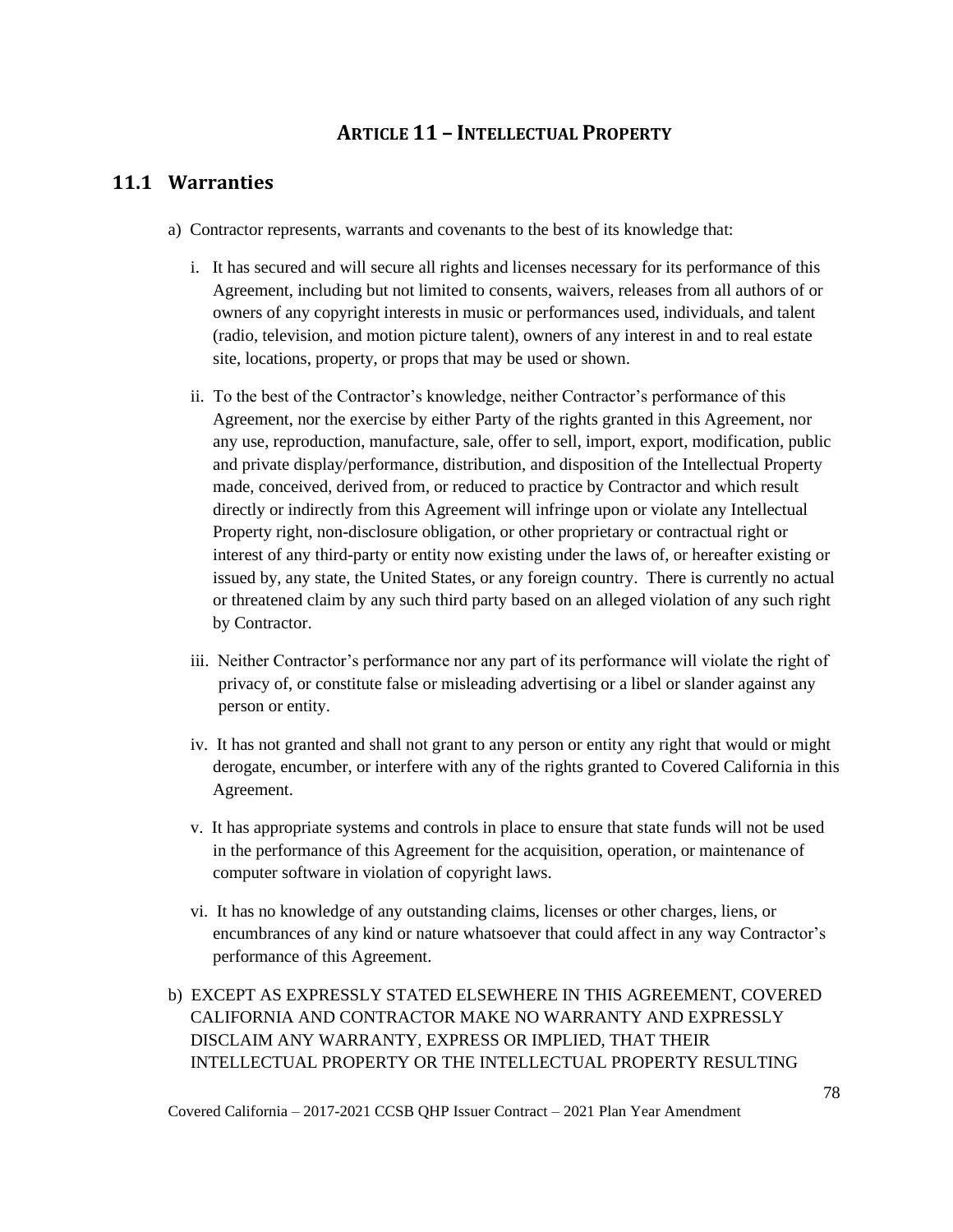FROM THIS AGREEMENT IS MERCHANTABLE, FIT FOR A PARTICULAR PURPOSE, OR DOES NOT INFRINGE UPON ANY PATENT, TRADEMARK, COPYRIGHT OR THE LIKE, NOW EXISTING OR SUBSEQUENTLY ISSUED.

#### **11.2 Intellectual Property Indemnity**

- a) Subject to Subsection (c) hereof, Contractor agrees to indemnify and hold Covered California harmless from any expense, loss, damage, or injury; to defend at its own expense any and all claims, suits, and actions; and to pay any judgments or settlements against Covered California to the extent they arise or are due to infringement of third-party intellectual property rights enforceable in the U.S., misuse of third-party confidential or trade secret information, failure to obtain necessary third-party consents, waivers or releases, violation of the right of privacy or publicity, false or misleading advertising, libel or slander, or misuse of social media, by Contractor or any Contractor Intellectual Property. Contractor's indemnification obligations under this Section are subject to Contractor receiving prompt notice of the claim after Covered California becomes aware of such claim and being given the right to control the defense of such claim. Should any Intellectual Property licensed by the Contractor to Covered California under this Agreement become the subject of an Intellectual Property infringement claim or other claim for which Contractor is obligated to indemnify Covered California, Contractor will promptly take steps reasonably and in good faith to preserve Covered California's right to use the licensed Intellectual Property in accordance with this Agreement at no expense or disruption to Covered California, except as otherwise stated in this Agreement. Covered California shall have the right to monitor and appear through its own counsel (at Covered California's expense) in any such claim or action. In the defense or settlement of the claim, Contractor may obtain the right for Covered California to continue using the licensed Intellectual Property; or, replace or modify the licensed Intellectual Property so that the replaced or modified Intellectual Property becomes non-infringing provided that such replacement or modification is functionally equivalent to the original licensed Intellectual Property, as its sole remedy.
- b) Notwithstanding anything to the contrary in this Agreement, any such indemnification obligation of Contractor shall not extend to any infringement or alleged infringement to the extent that such infringement or alleged infringement resulted from (i) specific instructions to use certain Intellectual Property given to Contractor by Covered California; (ii) Covered California's unauthorized modification of Contractor Intellectual Property; (iii) Covered California's use of Contractor Intellectual Property in combination with any service or product not supplied, recommended or approved by Contractor, or used by Covered California in a manner for which it was not authorized; or (iv) Intellectual Property created or derived by Covered California.
- c) Contractor agrees that damages alone would be inadequate to compensate Covered California for breach of any term of this Article by Contractor. Contractor acknowledges Covered California would suffer irreparable harm in the event of such breach and agrees Covered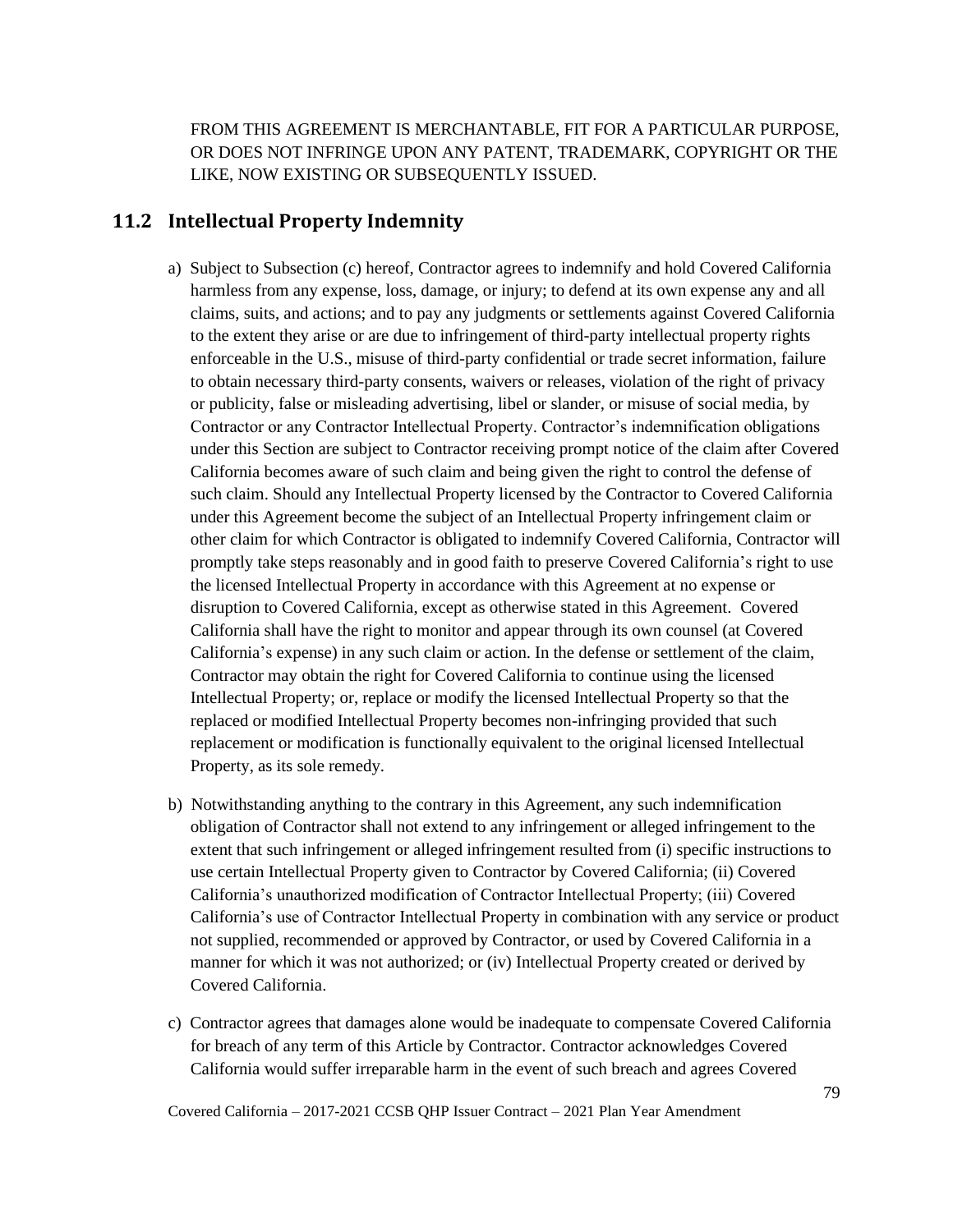California shall be entitled to seek equitable relief, including without limitation an injunction, from a court of competent jurisdiction, without restriction or limitation of any other rights and remedies available at law or in equity.

## **11.3 Federal Funding**

If this Agreement is funded in whole or in part by the federal government, Covered California may acquire and maintain the Intellectual Property rights, title, and ownership, which results directly or indirectly from the agreement; except as provided in 37 C.F.R. § 401.14 and except as stated herein. However, the federal government shall have a non-exclusive, nontransferable, irrevocable, paid-up license throughout the world to use, duplicate, or dispose of such Intellectual Property throughout the world in any manner for governmental purposes and to have and permit others to do so.

# **11.4 Ownership and Cross-Licenses**

- a) Intellectual Property Ownership. As between Contractor and Covered California, each Party shall remain at all times the sole and exclusive owner of all right, title and interest in and to the Intellectual Property that it owned or used prior to entry into this Agreement, or that it developed in the course of performance of this Agreement. Any Intellectual Property created by either Party in the performance of this Agreement shall not be considered a "work made for hire" of the other Party, as "work made for hire" is defined in the United States Copyright Act, 17 U.S.C. § 101. Any rights not licensed to the other Party hereunder are expressly reserved exclusively by the originating Party.
- b) License of Intellectual Property. Each Party (a "Licensor") grants the other Party (a "Licensee") the non-exclusive, royalty-free, paid-up, worldwide, irrevocable, right, during the term of this Agreement, to use the Licensor's Intellectual Property solely for the purposes of this Agreement and to carry out the Party's functions consistent with its responsibilities and authority as set forth in the enable legislation and regulations. Such licenses shall not give the Licensee any ownership interest in or rights to the Intellectual Property of the Licensor. Each Licensee agrees to abide by all third-party license and confidentiality restrictions or obligations applicable to the Licensor's Intellectual Property of which the Licensor has notified the Licensee in writing.
- c) Definition of Intellectual Property. For purposes of this Agreement, "Intellectual Property" means recognized protectable rights and interests such as: patents (whether or not issued), copyrights, trademarks, service marks, applications for any of the foregoing, inventions, Confidential Information, trade secrets, trade dress, domain names, logos, insignia, color combinations, slogans, moral rights, right of publicity, author's rights, contract and licensing rights, works, mask works, industrial design rights, rights of priority, know how, design flows, methodologies, devices business processes, developments, innovations, good will and all other legal rights protecting intangible proprietary information as may exist now and/or hereafter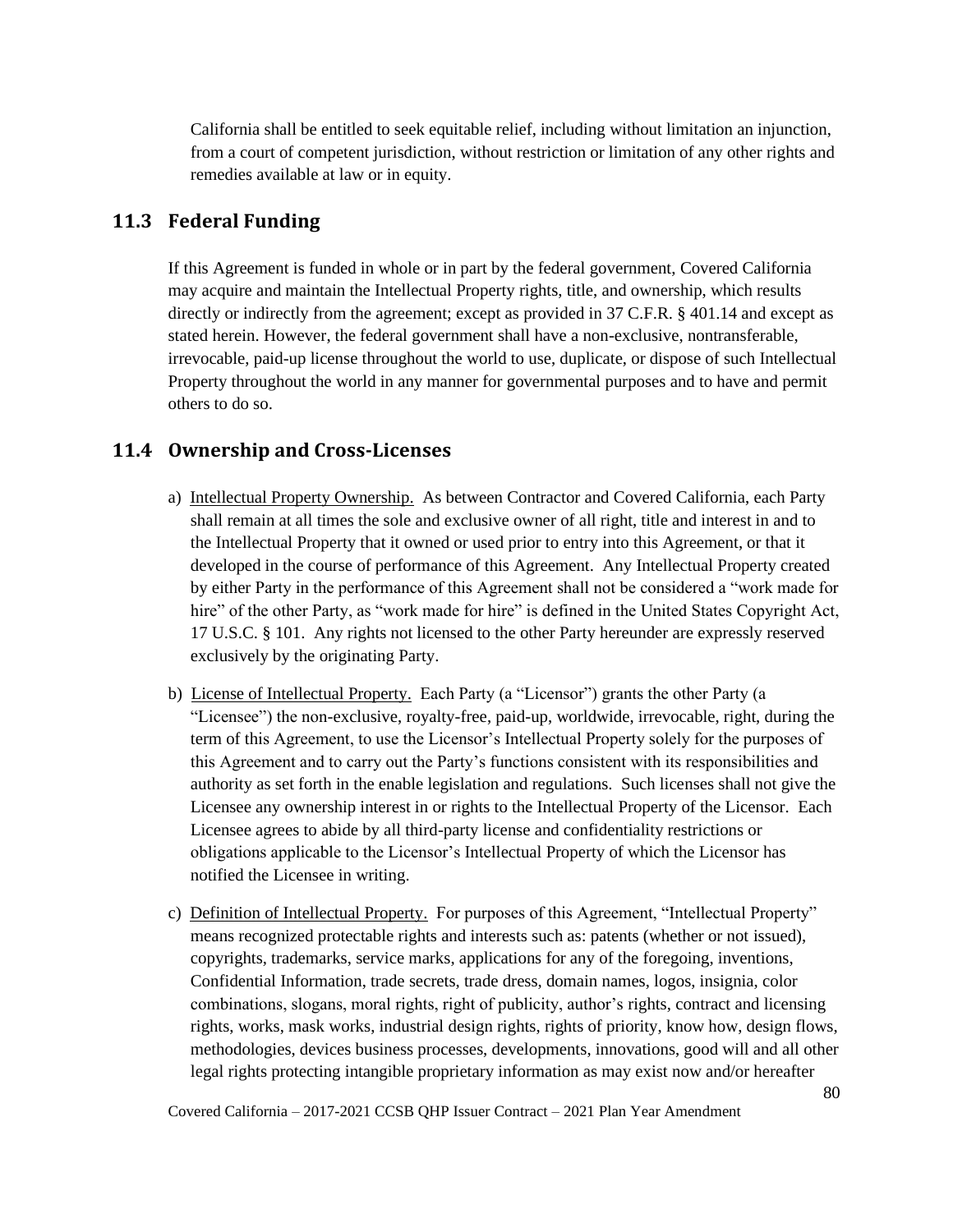come into existence, and all registrations, renewals and extensions, regardless of whether those rights arise under the laws of the United States, or any other state, country or jurisdiction. For the avoidance of doubt, Protected Health Information and Personally Identifiable Information are not included in the definition of Intellectual Property and are addressed under Article 9.

d) Definition of Works. For purposes of the definition of Intellectual Property, "works" means all literary works, writings and printed matter including the medium by which they are recorded or reproduced, photographs, art work, pictorial and graphic representations and works of a similar nature, film, motion pictures, digital images, animation cells, and other audiovisual works including positives and negatives thereof, sound recordings, tapes, educational materials, interactive videos and any other materials or products created, produced, conceptualized and fixed in a tangible medium of expression. It includes preliminary and final products and nay materials and information developed for the purposes of producing those final products. Works do not include articles submitted to peer review or reference journals or independent research projects.

# **11.5 Survival**

The provisions set forth in this Section shall survive any termination or expiration of this Agreement.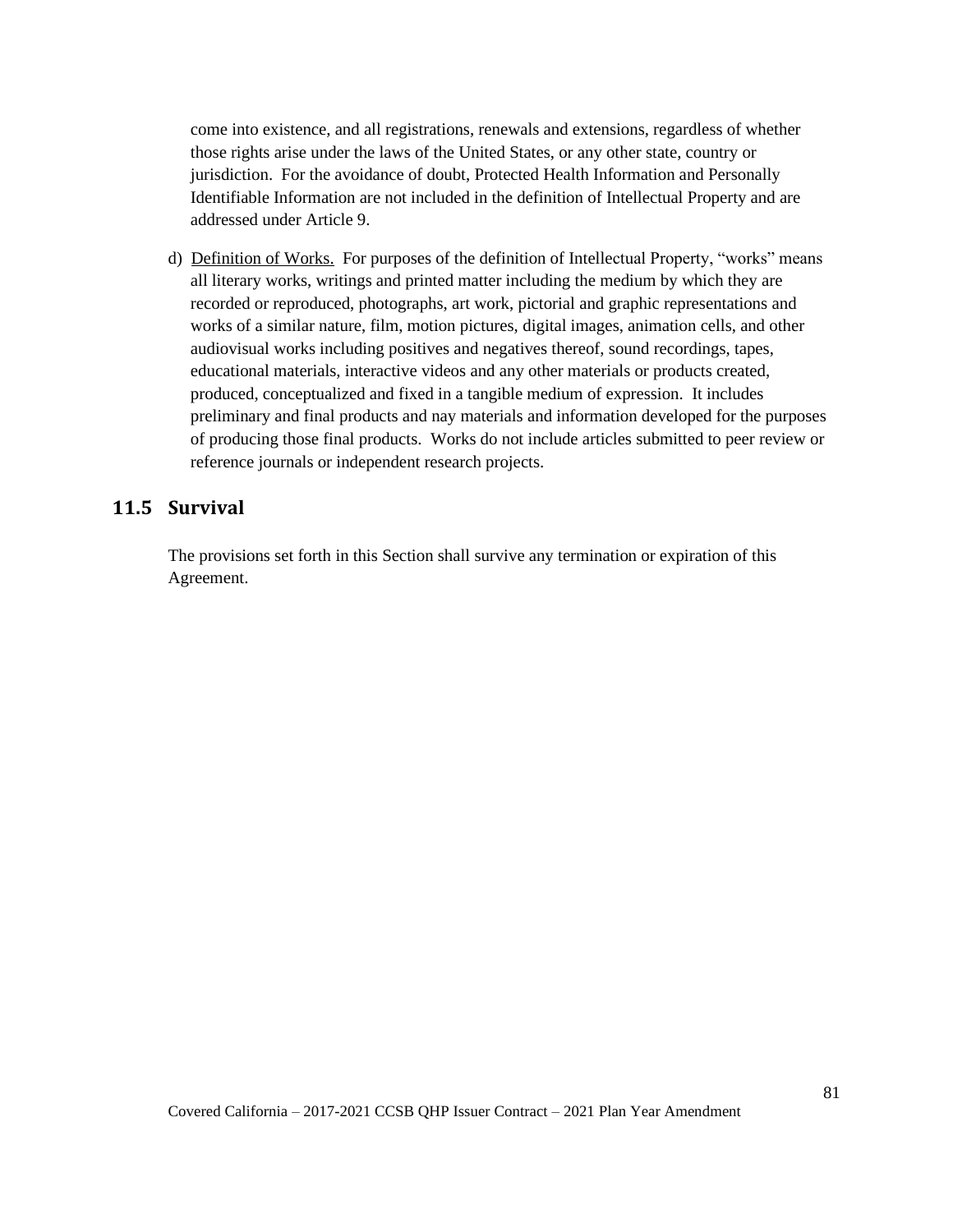# **ARTICLE 12 – SPECIAL TERMS AND CONDITIONS**

# **12.1 Dispute Resolution**

- a) If any dispute arising out of or in connection with this Agreement is not resolved within thirty (30) days, or such other reasonable period of time determined by Contractor and Covered California staff normally responsible for the administration of this Agreement, the parties shall attempt to resolve the dispute through the submission of the matter for executive level involvement. The executive officer of each party or his or her designated representative shall meet and confer to attempt to resolve the dispute. If the parties agree, a neutral third-party mediator may be engaged to assist in dispute resolution at either the line employee level or the executive level, or both. If after expending reasonable efforts at executive level resolution of the dispute, no resolution can be reached within thirty (30) days or such other reasonable period determined by Contractor and Covered California, then either party may seek its rights and remedies in a court of competent jurisdiction or otherwise available under this Agreement or applicable laws, rules and regulations.
- b) Each party shall document in writing the nature of each dispute and the actions taken to resolve any disputes utilizing this dispute resolution procedure. Each party shall act in good faith to resolve such disputes. Neither party may seek its rights and remedies in court respecting any such notice of termination for default without first following the dispute resolution process stated in this Section.
- c) Covered California and Contractor agree that the existence of a dispute notwithstanding, they will continue without delay to carry out all their responsibilities under this Agreement which are not affected by the dispute.
- d) Either party may request an expedited resolution process if such party determines that irreparable harm will be caused by following the timelines set forth in Section 12.1(a). If the other party does not consent to such expedited process, the requesting party will hire, at its sole cost and expense, an independent mediator to determine whether such an expedited process is necessary to avoid or reduce irreparable harm. In the event that the mediator determines that irreparable harm may result from delays required under the thirty (30) day period required under Section 12.1(a), the parties will engage in an expedited process that will require the parties to resolve the dispute within five (5) business days or such other period as mutually agreed upon by the parties.
- e) This Section shall survive the termination or expiration of this Agreement.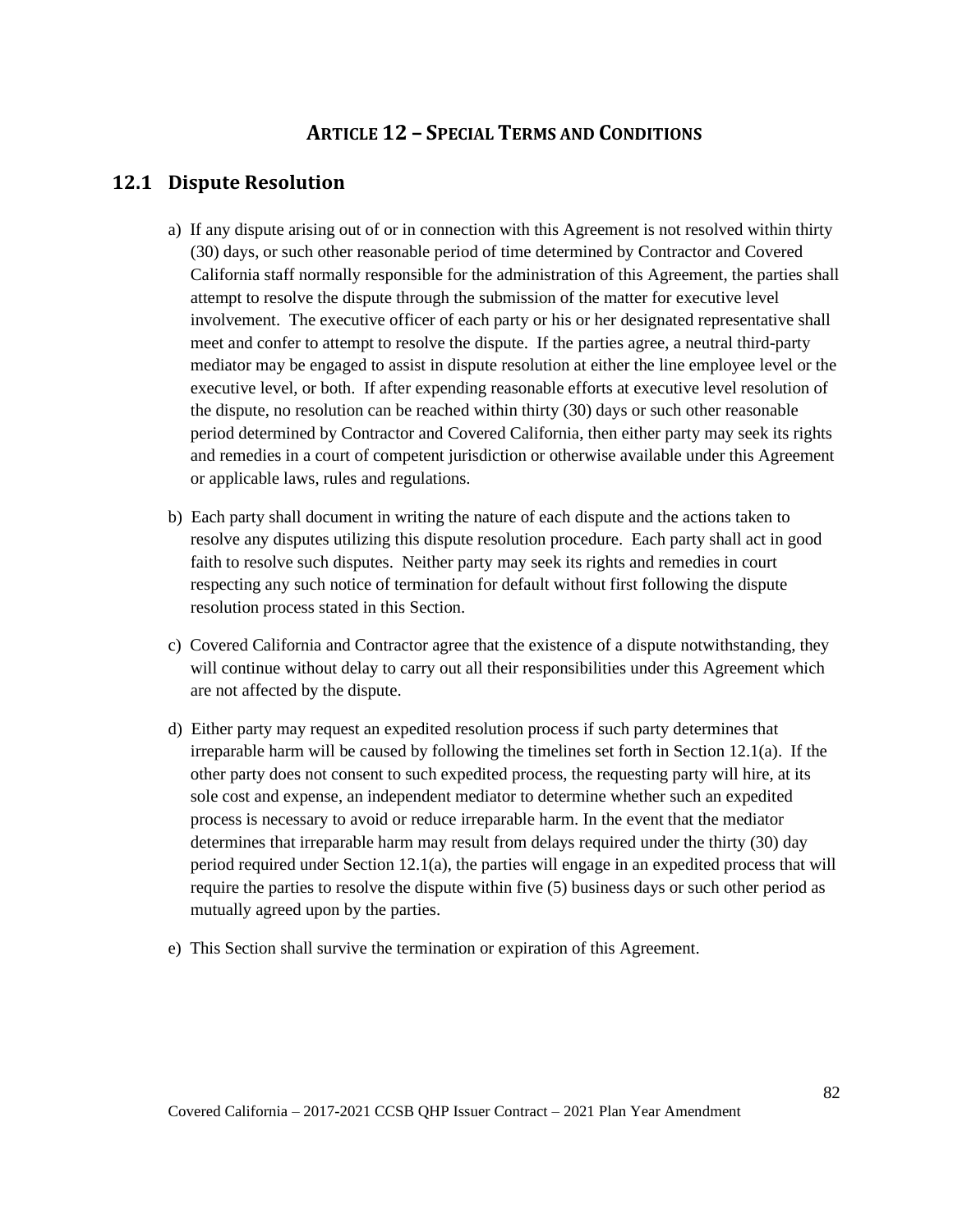## **12.2 Attorneys' Fees**

In the event of any litigation between the parties to enforce or interpret the provisions of this Agreement, the non-prevailing party shall, unless both parties agree, in writing, to the contrary, pay the reasonable attorneys' fees and costs of the prevailing party arising from such litigation, including outside attorneys' fees and allocated costs for services of in-house counsel, and court costs. These attorneys' fees and costs shall be in addition to any other relief to which the prevailing party may be entitled.

#### **12.3 Notices**

Any notice or other written communication that may or must be given hereunder shall be deemed given when delivered personally, or if it is mailed, three (3) days after the date of mailing, unless delivery is by express mail, telecopy, electronic mail or telegraph, and then upon the date of the confirmed receipt, to either the representative executing the STD 213 or the following representatives:

For Covered California:

Covered California Attention: James DeBenedetti 1601 Exposition Blvd. Sacramento, CA 95815 Telephone No. (916) 228-8665 Email: [James.DeBenedetti@covered.ca.gov](mailto:James.DeBenedetti@covered.ca.gov)

For Contractor:

Name: Address: City, State, Zip Code: Telephone No. \_\_\_\_\_\_\_\_\_\_\_\_\_\_\_\_ FAX No.\_ Email: \_\_\_\_\_\_\_\_\_\_\_

Either party hereto may, from time to time by notice in writing served upon the other as aforesaid, designate a different mailing address or a different or additional person to which all such notices or other communications thereafter are to be addressed.

## **12.4 Amendments**

a) By Covered California. In the event that any law or regulation is enacted or any decision, opinion, interpretive policy, or guidance of a court or governmental agency is issued (any of the foregoing, a "Change in Law") that Covered California determines, based on its consultation with legal counsel, regulators or other state-based or Federal health benefit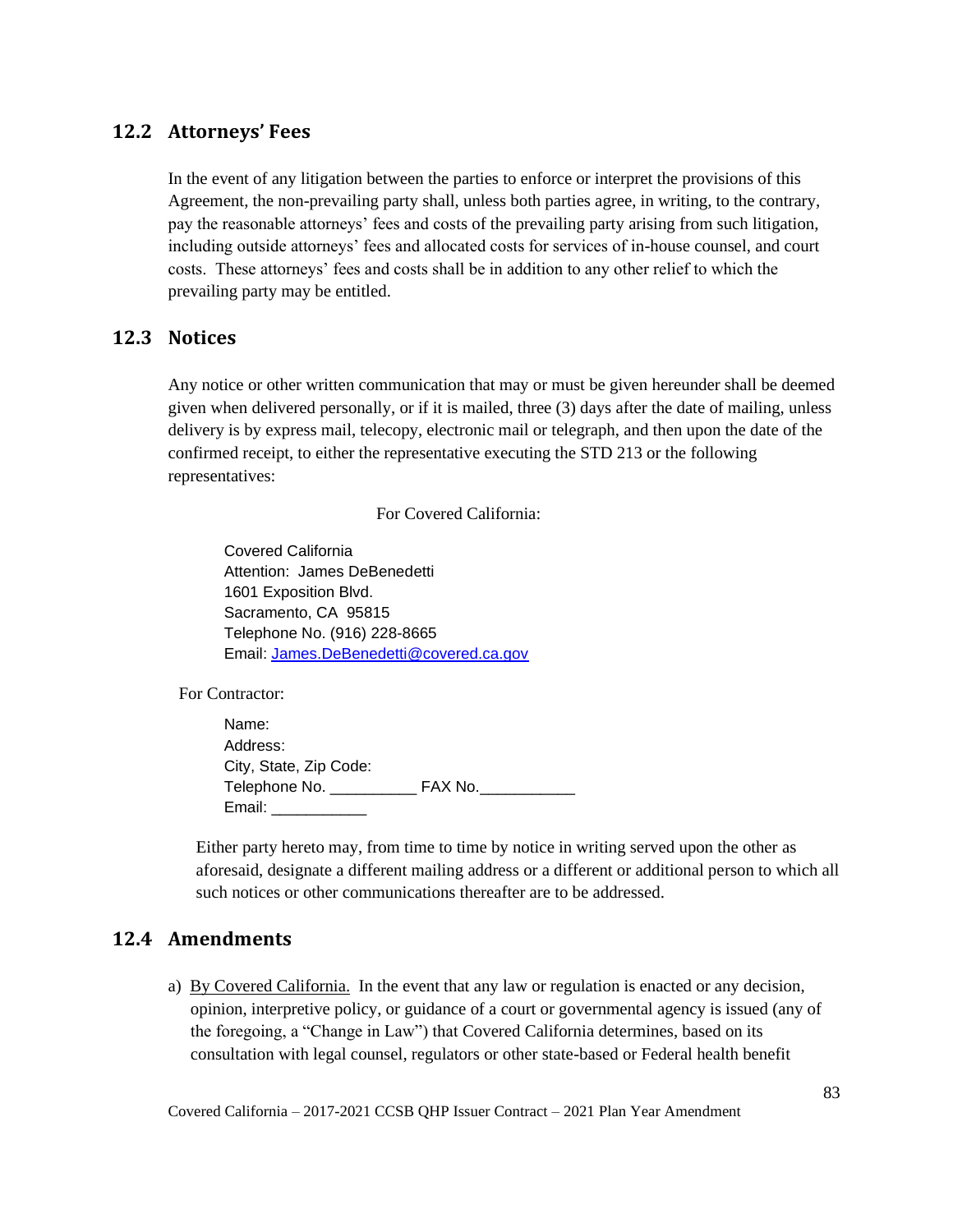exchanges: (i) affects or may affect the legality of this Agreement or any provision hereof or cause this Agreement or any provision hereof to prevent or hinder compliance with laws, rules or regulations, or (ii) adversely affects or may adversely affect the operations of Covered California or the ability of Covered California or Contractor to perform its respective obligations hereunder or receive the benefits intended hereunder, Covered California may, by written notice to Contractor, amend this Agreement to comply with or otherwise address the Change in Law in a manner reasonably determined by Covered California to carry out the original intent of the parties to the extent practical in light of such Change in Law. Such amendment shall become effective upon sixty (60) days' notice, or such lesser period as required for compliance or consistency with the Change in Law or to avoid the adverse effect of the Change in Law. If Contractor objects to such amendment, it must notify Covered California in writing within twenty (20) days of receipt of notice from Covered California. If the parties are unable to agree on an amendment within thirty (30) days thereafter, Covered California may terminate this Agreement effective immediately.

b) Other Amendments. Except as provided in Section 12.4(a), this Agreement may be amended only by mutual consent of the parties. Except as provided herein, no alteration or variation of the terms of this Agreement shall be valid unless made in writing and signed by the parties hereto, and no oral understanding or agreement not incorporated herein shall be binding on any of the parties hereto.

## **12.5 Time is of the Essence**

Time is of the essence in this Agreement.

#### **12.6 Publicity**

Contractor shall coordinate with Covered California with respect to communications to third parties regarding this Agreement; provided, however, that no external publicity release or announcement or other such communication concerning this Agreement or the transactions contemplated herein shall be issued by Contractor without advance written approval by Covered California unless such communication complies with standards that may be issued by Covered California to Contractor based on consultation with Contractor from time to time.

#### **12.7 Force Majeure**

Except as prohibited by applicable laws, rules and regulations, neither party to this Agreement shall be in default of its obligations hereunder for delay or failure in performing that arises out of causes beyond the control and without the fault or negligence of either party and arising from a catastrophic occurrence or natural disaster, such as Acts of God or of the public enemy, acts of the State in its sovereign capacity, acts of the State Controller's Office or other State agency having an impact on Covered California's ability to pay its obligations, acts of the State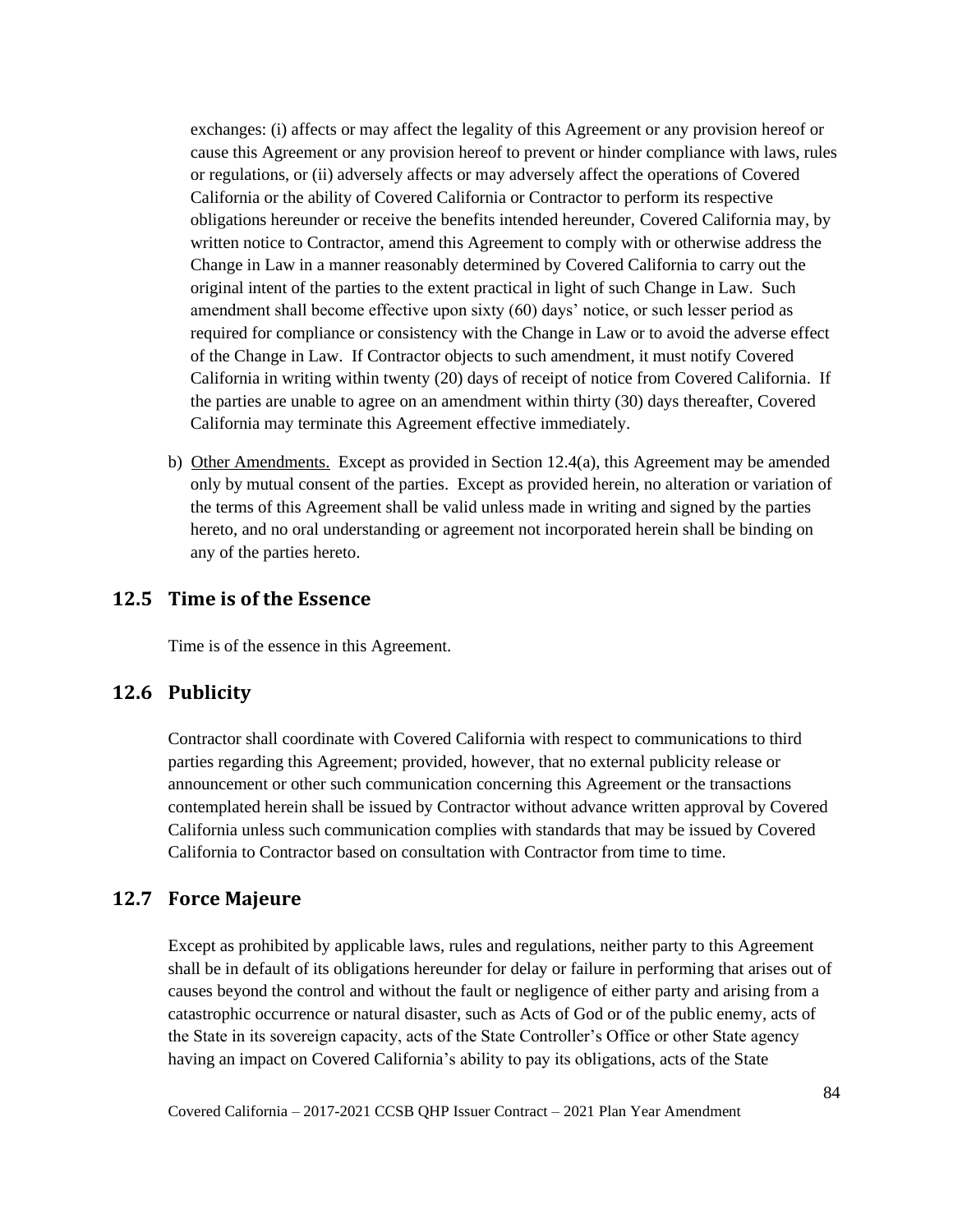legislature, fires, floods, power failure, disabling strikes, epidemics, quarantine restrictions, and freight embargoes. However, each party shall utilize its best good faith efforts to perform under this Agreement in the event of any such occurrence.

#### **12.8 Further Assurances**

Contractor and Covered California agree to execute such additional documents, and perform such further acts, as may be reasonable and necessary to carry out the provisions of this Agreement.

#### **12.9 Binding Effect**

This Agreement, any instrument or agreement executed pursuant to this Agreement, and the rights, covenants, conditions, and obligations of Contractor and Covered California contained therein, shall be binding upon the parties and their successors, assigns, and legal representatives.

## **12.10 Titles/Section Headings**

Titles or headings are not part of this Agreement, are for convenience of reference only, and shall have no effect on the construction or legal effect of this Agreement.

#### **12.11 Severability**

Should one or more provisions of this Agreement be held by any court to be invalid, void, or unenforceable, such provision(s) will be deemed to be restated to affect the original intentions of the parties as nearly as possible in accordance with applicable law. The remaining provisions shall nevertheless remain and continue in full force and effect.

## **12.12 Entire Agreement/Incorporated Documents/Order of Precedence**

This Agreement represents the entire understanding between the parties hereto with respect to the subject matter hereof. Any prior correspondence, memoranda, or agreements are replaced in total by this Agreement. This Agreement shall consist of:

- a) The terms of this Agreement, including obligations set forth in other documents that are referenced herein;
- b) All attached documents, which are expressly incorporated herein;
- c) Terms and conditions set forth in the Application, to the extent that such terms are expressly incorporated by reference in specific Sections of this Agreement and/or otherwise not inconsistent with the Agreement or Proposal; and,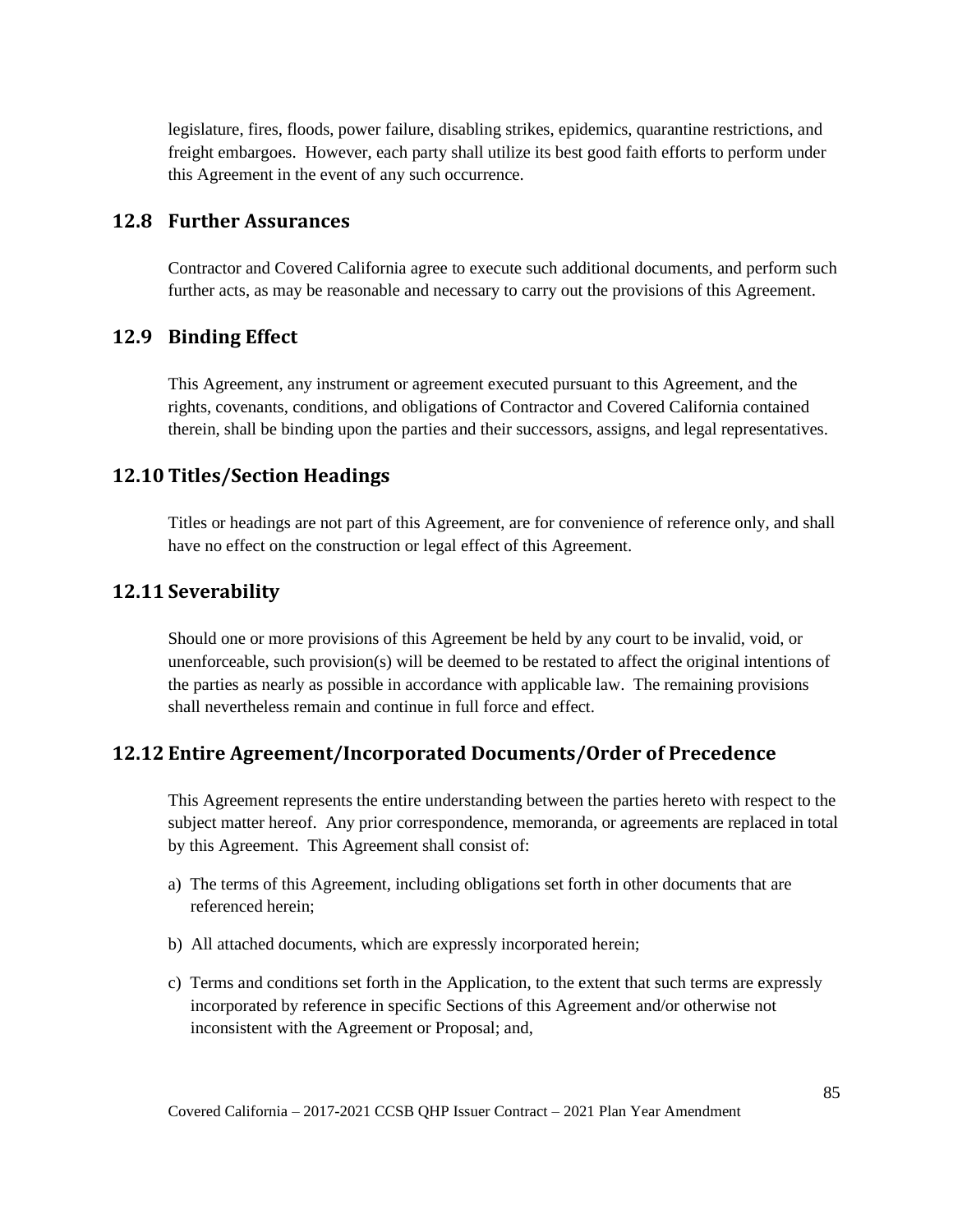- d) The Proposal, which is expressly incorporated herein to the extent that such terms are not superseded by the terms set forth in this Agreement.
- e) In the event there are any inconsistencies or ambiguities among the terms of this Agreement and incorporated documents, the following order of precedence shall be used:
	- i. Applicable laws, rules and regulations;
	- ii. The terms and conditions of this Agreement, including attachments; and
	- iii. Application.

#### **12.13 Waivers**

No delay on the part of either party in exercising any right, power, or privilege hereunder shall operate as a waiver thereof. No waiver on the part of either party of any right, power, or privilege hereunder, nor any single or partial exercise of any right, power, or privilege hereunder shall preclude any other or further exercise thereof or the exercise of any other right, power, or privilege hereunder.

## **12.14 Incorporation of Amendments to Applicable Laws**

Any references to sections of Federal or State statutes or regulations shall be deemed to include a reference to any subsequent amendments thereof and any successor provisions thereto made from time to time from and after the date of this Agreement.

## **12.15 Choice of Law, Jurisdiction, and Venue**

This Agreement shall be administered, construed, and enforced according to the laws of the State (without regard to any conflict of law provisions) to the extent such laws have not been preempted by applicable Federal law. Any suit brought hereunder shall be brought in the state or federal courts sitting in Sacramento, California, the parties hereby waiving any claim or defense that such forum is not convenient or proper. Each party agrees that any such court shall have in person jurisdiction over it and consents to service of process in any manner authorized by California law.

#### **12.16 Counterparts**

This Agreement may be executed in one or more counterparts, each of which shall be deemed an original, but all of which together shall constitute one and the same instrument.

## **12.17 Days**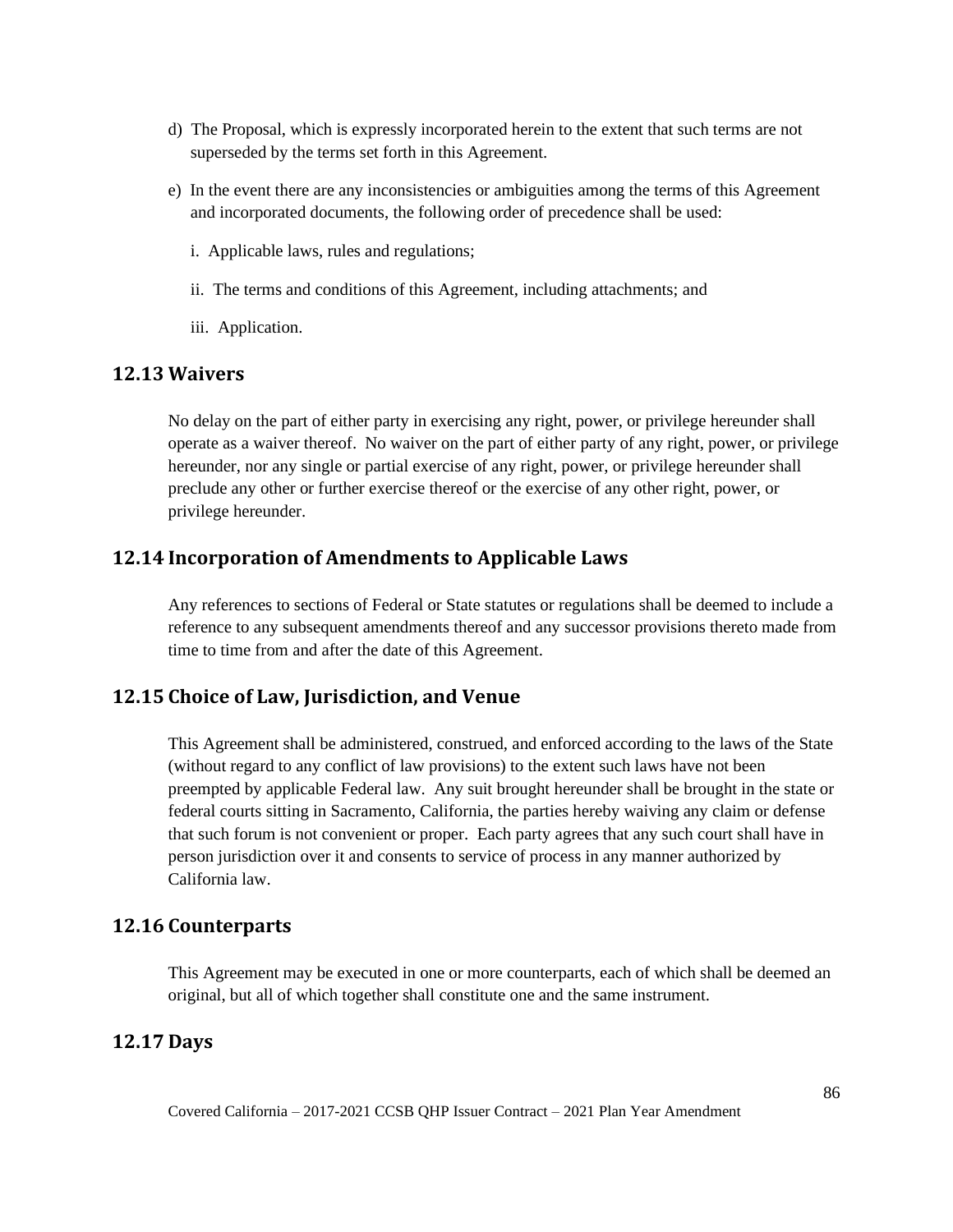Wherever in this Agreement a set number of days is stated or allowed for a particular event to occur, the days are understood to include all calendar days, including weekends and holidays, unless otherwise specified.

## **12.18 Ambiguities Not Held Against Drafter**

This Agreement having been freely and voluntarily negotiated by all parties, the rule that ambiguous contractual provisions are construed against the drafter of the provision shall be inapplicable to this Agreement.

## **12.19 Clerical Error**

No clerical error shall operate to defeat or alter any terms of this Agreement or defeat or alter any of the rights, privileges, or benefits of any Enrollee or Employer.

# **12.20 Administration of Agreement**

- a) Covered California may adopt policies, procedures, rules and interpretations that are consistent with applicable laws, rules and regulations and deemed advisable by Covered California to promote orderly and efficient administration of this Agreement. The parties shall perform in accordance with such policies and procedures; provided, however, that any changes to policies and procedures that are not disclosed to Contractor prior to the Agreement Effective Date shall not result in additional obligations and risks to Contractor existing at the Agreement Effective Date except as otherwise mutually agreed upon by the parties.
- b) Covered California shall provide ninety (90) days prior written notice by letter, newsletter, electronic mail, or other media of any material change (as defined below) in Covered California's policies, procedures or other operating guidance applicable to Contractor's performance of Services. The failure by Contractor to object in writing to any material change within thirty (30) days following the Contractor's receipt of such notice shall constitute Contractor's acceptance of such material change. For purposes of this section, "material change" shall refer to any change that could reasonably be expected to have a material impact on the Contractor's compensation, Contractor's performance of Services under this Agreement, or the delivery of Covered Services to Enrollees.

## **12.21 Performance of Requirements**

To the extent the Agreement requires performance under the Agreement by Contractor but does not specifically specify a date, the date of performance shall be based on the mutual agreement of Contractor and Covered California.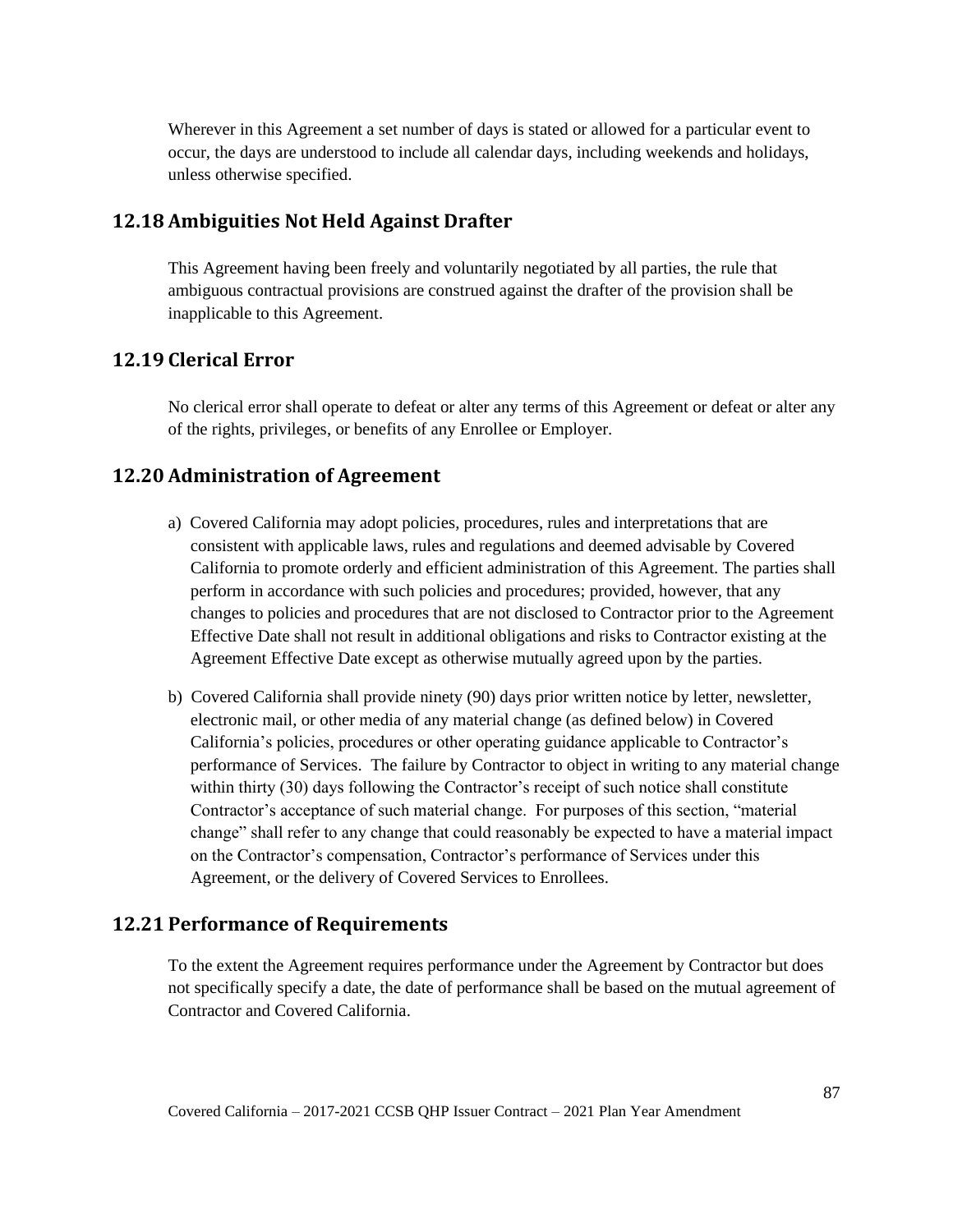# **ARTICLE 13 – DEFINITIONS**

Except as otherwise expressly defined, capitalized terms used in the Agreement and/or the Attachments shall have the meaning set forth below.

**Affordable Care Act (Act)** – The Federal Patient Protection and Affordable Care Act, (P.L. 111-148), as amended by the Federal Health Care and Education Reconciliation Act of 2010 (P.L. 111 -152), known collectively as the Affordable Care Act.

**Agent(s) -** Individuals who are licensed and in good standing as a life licensee under Insurance Code § 1626 by the California Department of Insurance to transact in accident and health insurance. The term used in this Agreement will only apply to Agents certified by Covered California to transact business in Covered California for the Individual and Covered California for Small Business Markets.

**Agent Compensation** – Funds remitted to Agents and General Agents to compensate them for facilitating enrollment of Employers and Employees into Covered California for Small Business Health Plans.

**Agreement** – This Agreement attached hereto, including attachments and documents incorporated by reference, entered into between Covered California and Contractor.

**Agreement Effective Date** – The effective date of this Agreement established pursuant to Section 7.1 of this Agreement.

**Accreditation Association for Ambulatory Health Care (AAAHC)** – A nonprofit accrediting agency for ambulatory health care settings.

**Application** –The Qualified Health Plan Certification Application for Plan Years 2017 - 2020.

**Behavioral Health** – A group of interdisciplinary services concerned with the prevention, diagnosis, treatment, and rehabilitation of mental health and substance abuse disorders.

**Board** – The executive board responsible for governing Covered California under Government Code § 100500.

**California Affordable Care Act** ‒ The California Patient Protection and Affordable Care Act, AB 1602 and SB 900 (Chapter 655, Statutes of 2010 and Chapter 659, Statutes of 2010).

**CAL COBRA** – The California Continuation Benefits Replacement Act, or Health and Safety Code § 1366.20 et seq*.*

**CalHEERs** – The California Healthcare Eligibility, Enrollment and Retention System, a project jointly sponsored by Covered California and DHCS, with the assistance of the Office of Systems Integration to maintain processes to make the eligibility determinations regarding Covered California and other State health care programs and assist Enrollees in selection of health plan.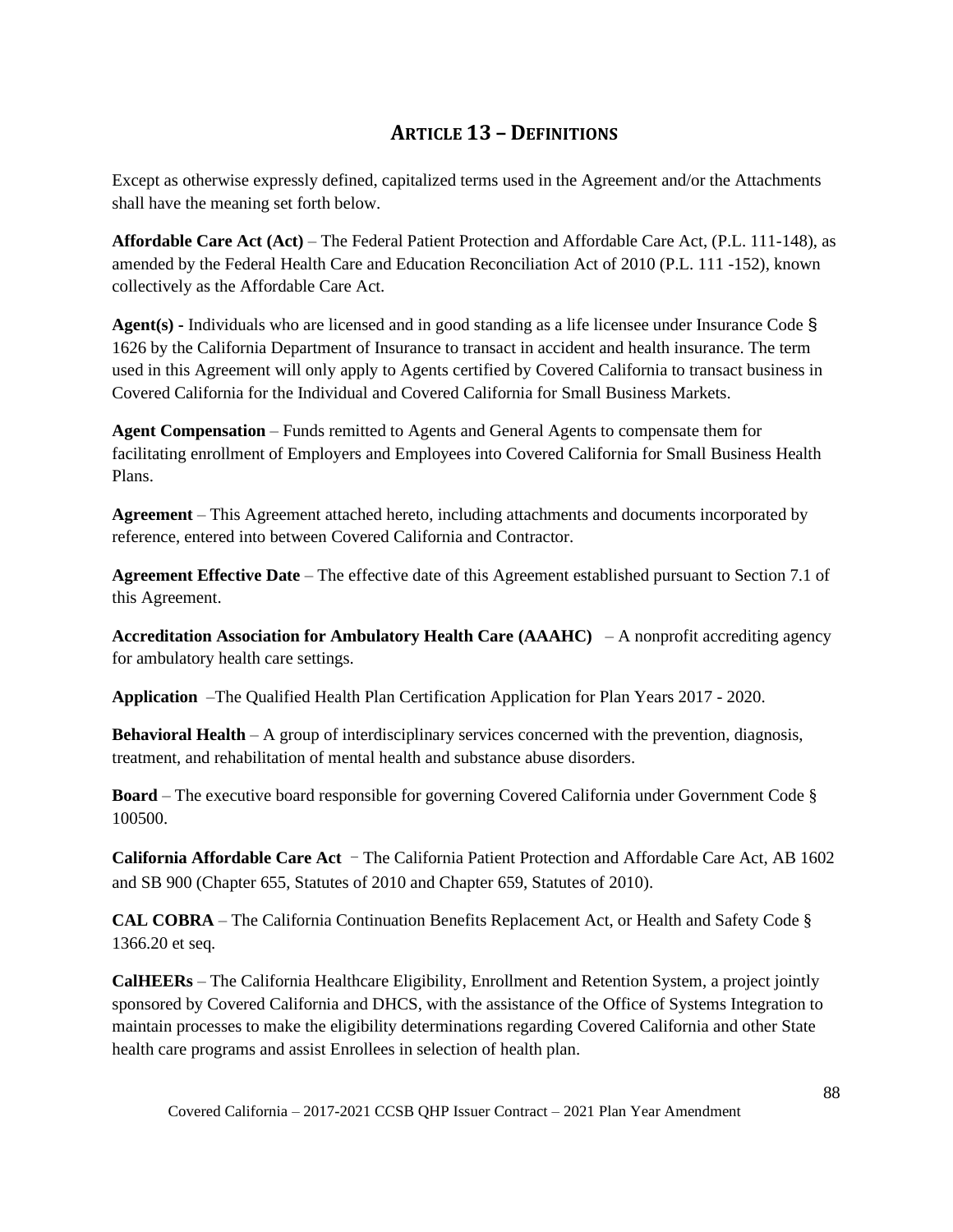**CCR** – The California Code of Regulations.

**CDI** – The California Department of Insurance.

**COBRA** – Federal law (Consolidated Omnibus Budget Reconciliation Act of 1985) requiring continuing coverage of group health benefits to Employees and their families upon the occurrence of certain qualifying events where such coverage would otherwise be terminated.**Confidentiality of Medical Information Act (CMIA)** – The Confidentiality of Medical Information Act (California Civil Code § 56 et seq*.*) and the regulations issued pursuant thereto or as thereafter amended, to the extent applicable to operation of Contractor.

**Contract Year** – The full twelve (12) month period commencing on the effective date and ending on the day immediately prior to the first anniversary thereof and each full consecutive twelve (12) month period thereafter during which the Agreement remains in effect.

**Contractor** – The Health Insurance Issuer contracting with Covered California under this Agreement to offer a QHP and perform in accordance with the terms set forth in this Agreement.

**Contractor Covered California Function** – Any function that Contractor performs pursuant to this Agreement during which Contractor receives, maintains, creates, discloses or transmits PHI or Personally Identifiable Information gathered from Covered California, applicants, Qualified Individuals or Enrollees in the process of assisting individuals and entities with the purchase of health insurance coverage in QHPs or other functions under the Covered California program.

**Covered California** – The California Health Benefit Exchange, doing business as Covered California and an independent entity within the Government of the State.

**Covered California for Small Business (CCSB)** – Covered California program which offers coverage to eligible small businesses and their employees, also referred to as the Small Business Health Options Program (SHOP) and described in Government Code § 100502(m).

**Covered Services** – The Covered Services that are covered benefits under the applicable QHP and described in the Evidence of Coverage.

**DHCS** – The California Department of Health Care Services.

**DHHS** – The United States Department of Health and Human Services.

**DMHC** – The California Department of Managed Health Care.

**Dependent** – A dependent as defined in Section 1357.500(b) of the Health and Safety Code and in Section 10753(e) of the Insurance Code and may also include a non-registered domestic partner who meets the requirements established by the qualified Employer for non-registered domestic partners as permitted by 10 CCR  $\S$  6520(a)(4).

**Effective Date** – The date on which a Plan's coverage goes into effect.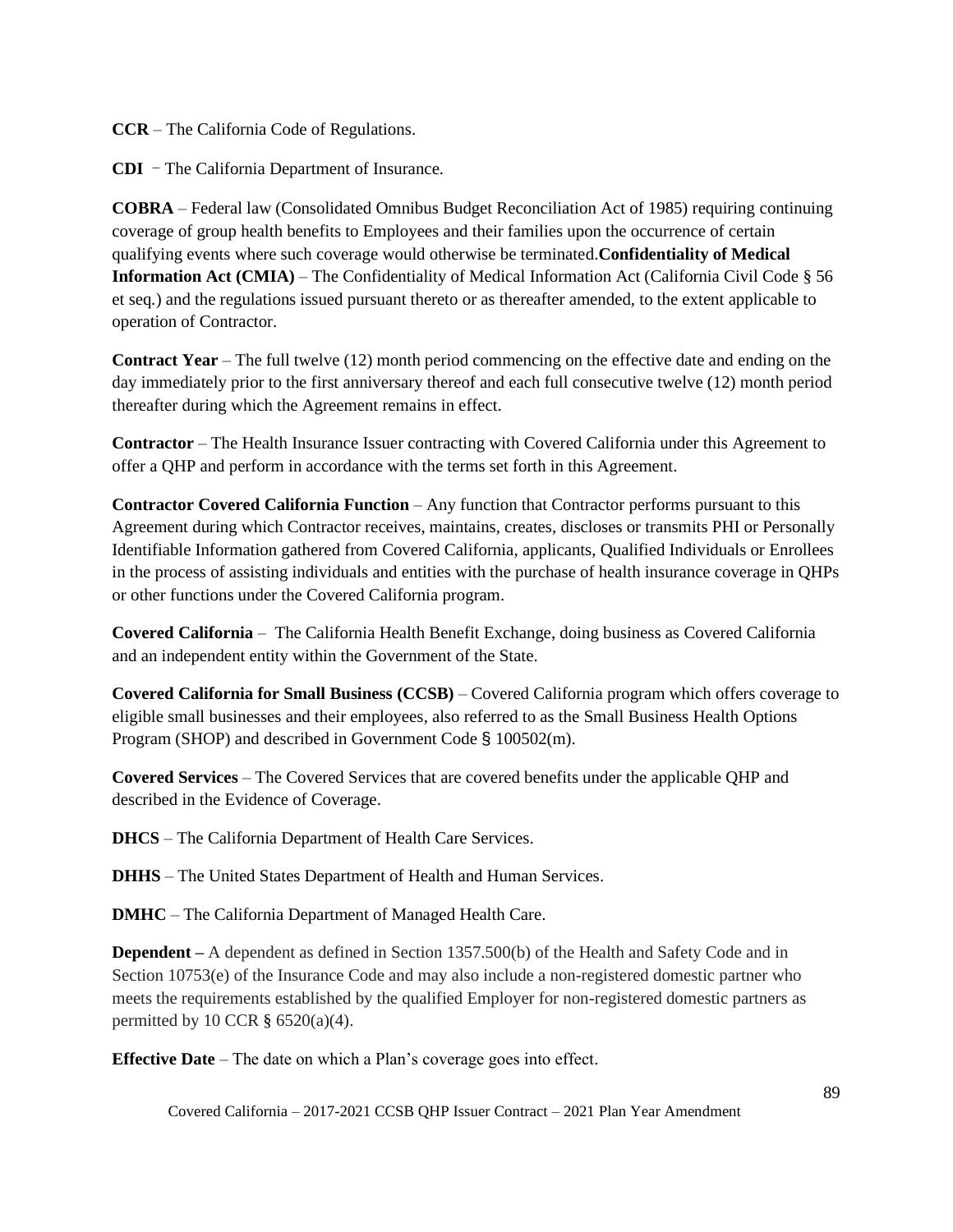**Eligibility Information** – The information that establishes an Enrollee's eligibility.

**Eligibility File** – The compilation of all Eligibility Data for an Enrollee or group of Enrollees into a single electronic format used to store or transmit the data.

**Employee** – A "qualified employee," as defined in 45 C.F.R. § 155.20.

**Employer** – A "qualified employer," as defined in  $\S$  1312(f)(2) of the Affordable Care Act.

**Encounter** – Any Health Care Service or bundle of related Covered Services provided to one Enrollee by one Health Care Professional within one time period. Any Covered Services provided must be recorded in the Enrollee's health record.

**Encounter Data** – Detailed data about individual services provided by a capitated managed care entity. The level of detail about each service reported is similar to that of a standard claim form.

**Enrollee** – Enrollee means each and every individual or an Employee enrolled for the purpose of receiving health benefits.

**Enrollment –**An Enrollee who has completed their application and for whom the initial premium payment has been received and acknowledged by the Contractor has completed Enrollment.

**Evidence of Coverage (EOC) and Disclosure Form** – The document which describes the benefits, exclusions, limitations, conditions, and the benefit levels of the applicable Plans.

**Explanation of Benefits (EOB)** – A statement sent from the Contractor to an Enrollee listing services provided, amount billed, eligible expenses and payment made by the Plan.

**Explanation of Payment (EOP)** – A statement sent from the Contractor to Providers detailing payments made for Covered Services.

**Formulary** – A list of outpatient prescription drugs, selected by the Plan(s) and revised periodically, which are available to Enrollees in a specific QHP.

**General Agent** - A licensed insurance brokerage firm, qualified and operating under the laws of the state of California, with a network of affiliated Agents in the state of California, that is contracted with Covered California.

**Grace Period** – A specified time following the premium due date during which coverage remains in force and an Enrollee or Employer or other authorized person or entity may pay the premium without penalty.

**Health Care Professional** – An individual with current and appropriate licensure, certification, or accreditation in a medical or behavioral health profession, including without limitation, medical doctors (including psychiatrists), dentists, osteopathic physicians, psychologists, registered nurses, nurse practitioners, licensed practical nurses, certified medical assistants, licensed physician assistants, mental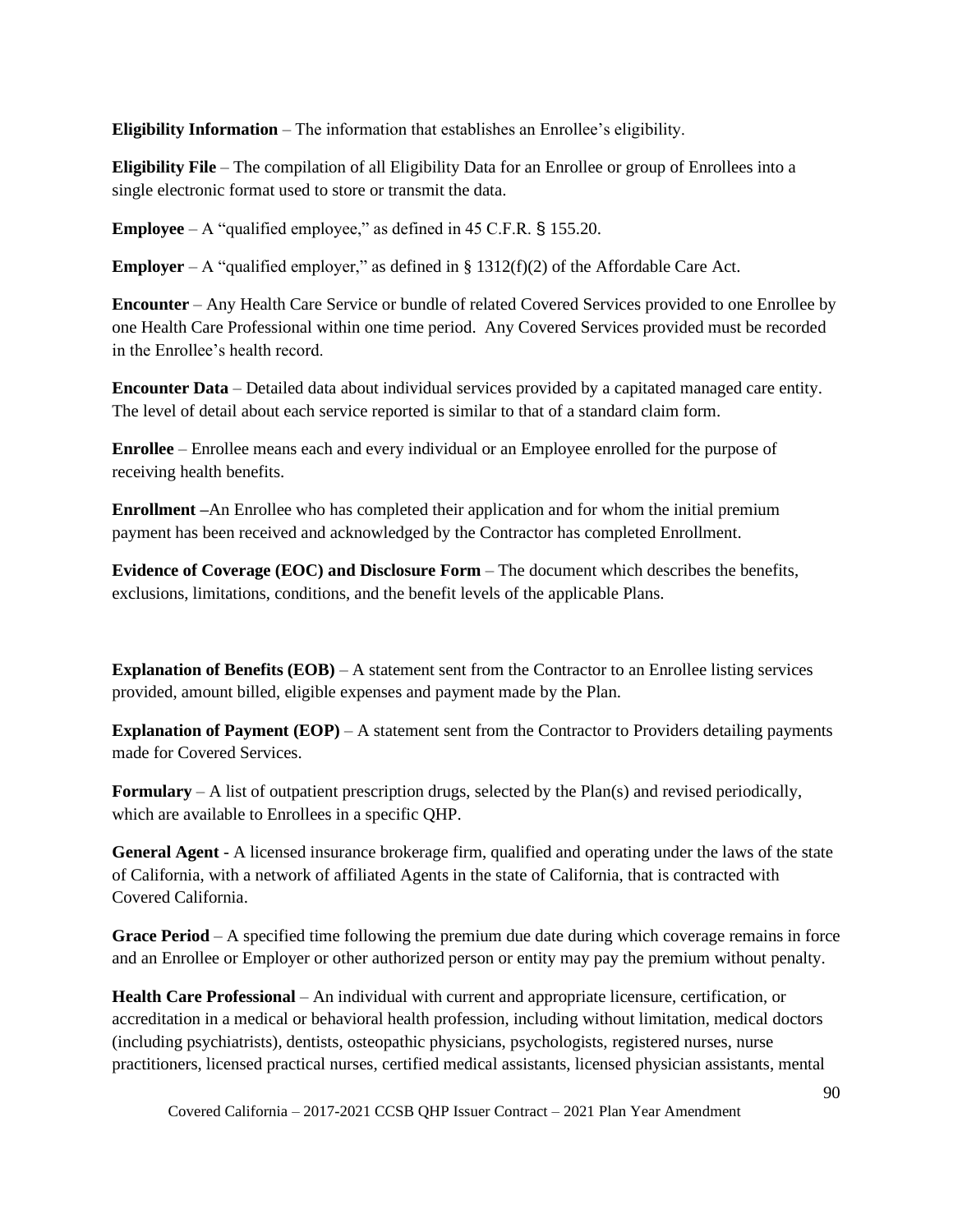health professionals, chemical dependency counselors, clinical laboratory professionals, allied health care professionals, pharmacists, social workers, physical therapists, occupational therapists, and others to provide Covered Services.

**Health Information Technology for Economic and Clinical Health Act (HITECH Act)** – The Health Information Technology for Economic and Clinical Health Act, which was enacted as part of the American Recovery and Reinvestment Act of 2009, and the regulations issued pursuant thereto or as thereafter amended.

**Health Insurance Issuer** – Health Insurance Issuer has the same meaning as that term is defined in 42 U.S.C. § 300gg-91 and 45 C.F.R. § 144.103.

**Health Insurance Portability and Accountability Act of 1996 (HIPAA)** – The Health Insurance Portability and Accountability Act of 1996 and the regulations issued pursuant thereto or as thereafter amended.

**Health Plan Employer Data and Information Set (HEDIS)** – The data as reported and updated annually by the National Committee for Quality Assurance (NCQA).

**Individual Exchange** – Covered California through which Qualified Individuals may purchase Qualified Health Plans.

**Individually Identifiable Health Information (IIHI)** – The "individually identifiable health information" as defined under HIPAA.

**Information Practices Act (IPA)** – The California Information Practices Act, Civil Code § 1798, *et seq.* and the regulations issued pursuant thereto or as thereafter amended.

**Insurance Information and Privacy Protection Act (IIPPA)** – The California Insurance Information and Privacy Protection Act, Insurance Code §§ 791-791.28, *et seq.*, and the regulations issued pursuant thereto or as thereafter amended.

**Medicaid** – The program of medical care coverage set forth in Title XIX of the Social Security Act and the regulations issued pursuant thereto or as thereafter amended.

**Medicare** – The program of medical care coverage set forth in Title XVIII of the Social Security Act and the regulations issued pursuant thereto or as thereafter amended.

**Medicare Part D** – The Medicare prescription drug program authorized under the Medicare Prescription Drug, Improvement and Modernization Act of 2003 (MMA), effective January 1, 2006, and the regulations issued pursuant thereto or as thereafter amended.

**Monthly Rates** – The rates of compensation payable in accordance with the terms set forth at Article 5 to Contractor for Services rendered under this Agreement.

**NCQA** – The National Committee for Quality Assurance, a nonprofit accreditation agency.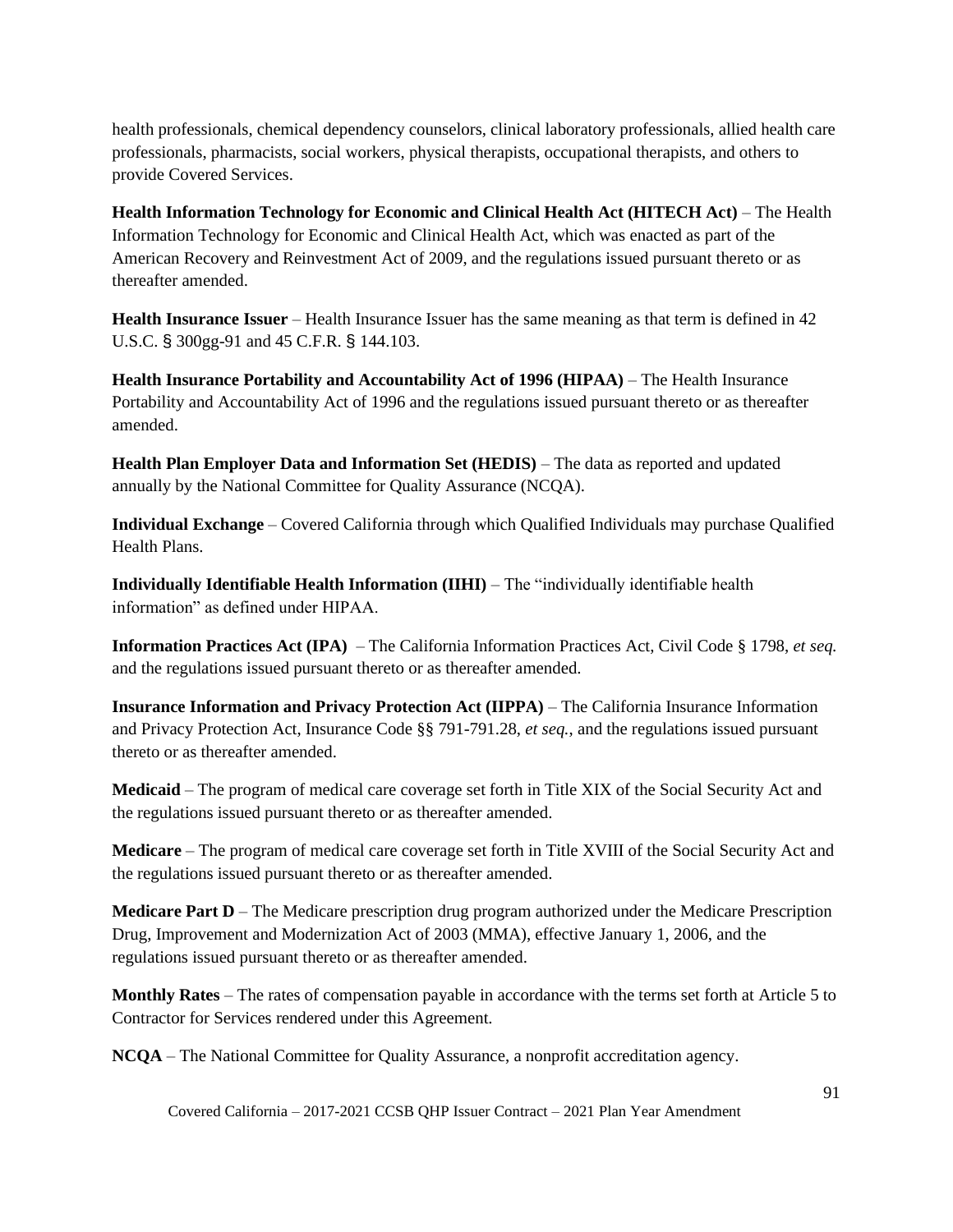**Nurse Advice Line** – An advice line staffed by registered nurses (RNs) who assess symptoms (using triage guidelines approved by the Plan to determine if and when the caller needs to be seen by a Provider); provide health information regarding diseases, medical procedures, medication usage and side effects; and give care advice for managing an illness or problem at home.

**Open Enrollment or Open Enrollment Period** – The fixed time period as set forth in 45 C.F.R. § 155.410, Health and Safety Code § 1399.849 (c)(3), and Insurance Code § 10965.3 (c)(3) for individual applicants and Enrollees to initiate enrollment or to change enrollment from one health benefits plan to another. For benefit years beginning on or after January 1, 2019, references to Open Enrollment include the allowance for special enrollment periods for all individuals as described in Health and Safety Code § 1399.849 (c)(3), and Insurance Code § 10965.3 (c)(3).

**Participating Hospital** – A hospital that, at the time of an Enrollee's admission, has a contract in effect with Contractor to provide Covered Services to Enrollees.

**Participating Physician** – A physician or a member of a Medical Group that has a contract in effect with Contractor to provide Covered Services to Enrollees.

**Participating Provider** – An individual Health Care Professional, hospital, clinic, facility, entity, or any other person or organization that provides Covered Services and that, at the time care is rendered to a Enrollee, has (or is a member of a Medical Group that has) a contract in effect with Contractor to provide Covered Services to Enrollees and accept copayments for Covered Services.

**Participation Fee** – The user fee on Qualified Health Plans authorized under § 1311(d)(5) of the Affordable Care Act, 45 C.F.R. §§ 155.160(b)(1) and 156.50(b), and Government Code § 100503(n) to support Covered California operations.

**Performance Standard** – A financial assurance of service delivery at levels agreed upon between Covered California and Contractor.

**Personally Identifiable Information** – Any information that identifies or describes an individual, including, but not limited to, his or her name, social security number, physical description, home address, home telephone number, education, financial matters, medical or employment history, and statements made by, or attributed to, the individual. It also includes any identifiable information collected from or about an individual for purposes of determining eligibility for enrollment in a Qualified Health Plan, determining eligibility for other insurance affordability programs, determining eligibility for exemptions from the individual responsibility provisions, or any other use of such individual's identifiable information in connection with Covered California.

**Pharmacy Benefit Manager (PBM)** – The vendor responsible for administering the Plan's outpatient prescription drug program. The PBM provides a retail pharmacy network, mail order pharmacy, specialty pharmacy services, and coverage management programs.

**Plan(s)** – The Qualified Health Plans Covered California has entered into a contract with a Health Insurance Issuer to provide, hereinafter referred to as the Plan(s).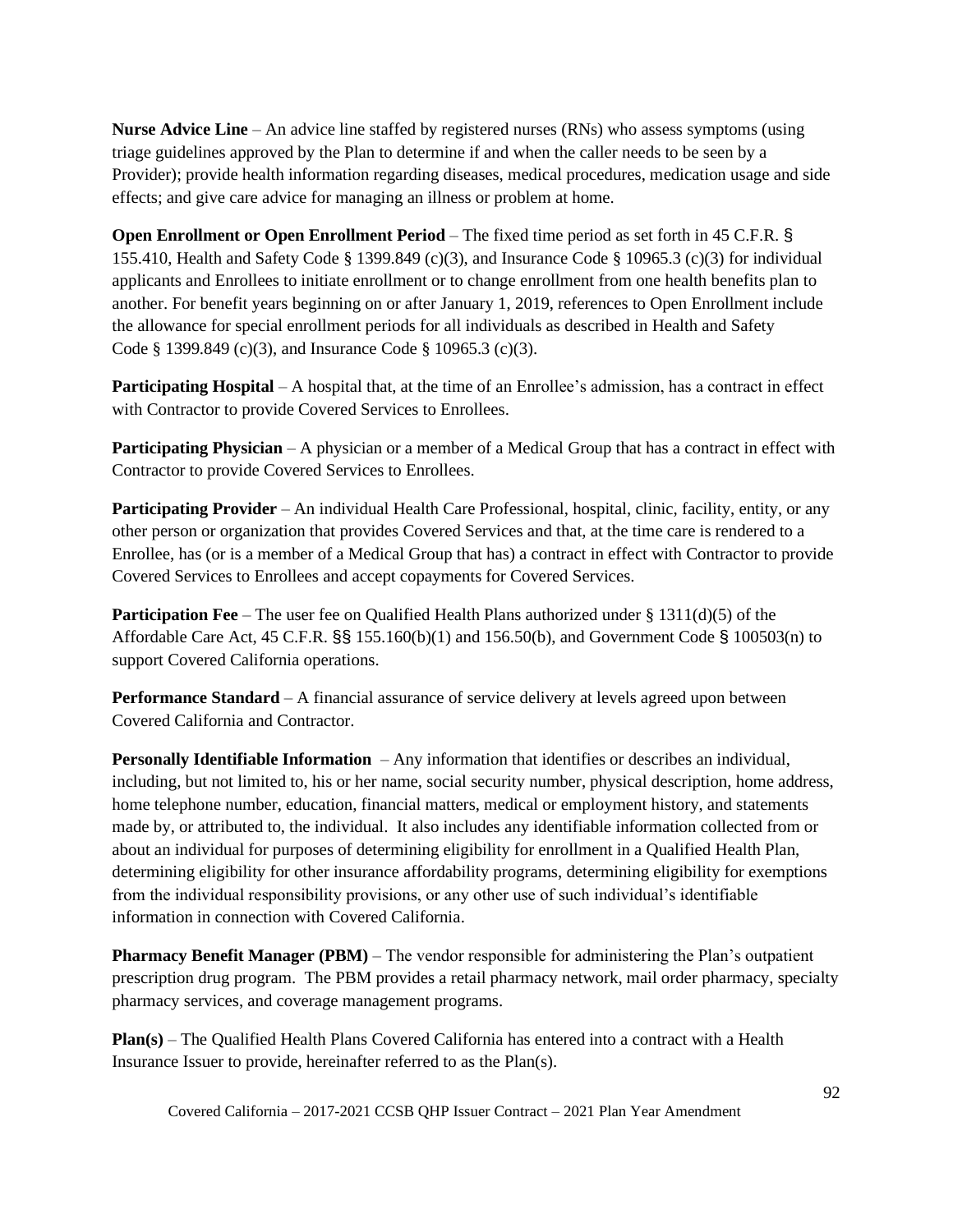**Plan Data** – All the utilization, fiscal, and eligibility information gathered by Contractor about the Plans exclusive programs, policies, procedures, practices, systems and information developed by Contractor and used in the normal conduct of business.

**Plan Year** – Plan Year has the same definition as that term is defined in 45 C.F.R. § 155.20.

**Premium** – The dollar amount payable by the Employer and transmitted by CCSB to the QHP Issuer to effectuate and maintain coverage.

**Premium Rate or Monthly Rate** – The monthly premium due during a Plan Year, as agreed upon by the parties.

**Primary Care** - The provision of integrated, accessible health care services by clinicians who are accountable for addressing a large majority of personal health needs, developing a sustained partnership with patients, and practicing in the context of family and community. (Institute of Medicine, 1978) Contractors may allow Enrollees to select Nurse Practitioners and Physician Assistants to serve as their Primary Care clinician. Covered California does not require that Primary Care clinicians serve as a "gatekeeper" or the source of referral and access to specialty care. Covered California recognizes Internal Medicine, OBGYN, Pediatrics, General Practice, and Family Medicine as primary care specialties.

**Proposal** – The proposal submitted by Contractor in response to the Application.

**Protected Health Information or Personal Health Information** – Protected health information, including electronic protected health information (EPersonal Health Information) as defined in HIPAA that relates to an Enrollee. Protected Health Information also includes "medical information" as defined by the California Confidentiality of Medical Information Act (CMIA) at California Civil Code § 56, *et seq.*

**Provider** – A licensed health care facility or as stipulated by local or international jurisdictions, a program, agency or health professional that delivers Covered Services.

**Provider Claim(s)** – Any bill, invoice, or statement from a specific Provider for Covered Services or supplies provided to Enrollees.

**Provider Group** – A group of physicians or other Health Care Professionals that is clinically integrated, financially integrated, or that contract together to provide care to patients in a coordinated manner.

**Qualified Health Plan or QHP** – A health care service plan contract or policy of insurance offered by a QHP Issuer and certified by Covered California.

**Qualified Health Plan or QHP Issuer** – A licensed health care service plan or issuer that has been selected and certified by Covered California to offer QHPs through Covered California.

**Qualified Individual** – Qualified Individual has the same meaning as that term is defined in § 1312(f)(1) of the Affordable Care Act.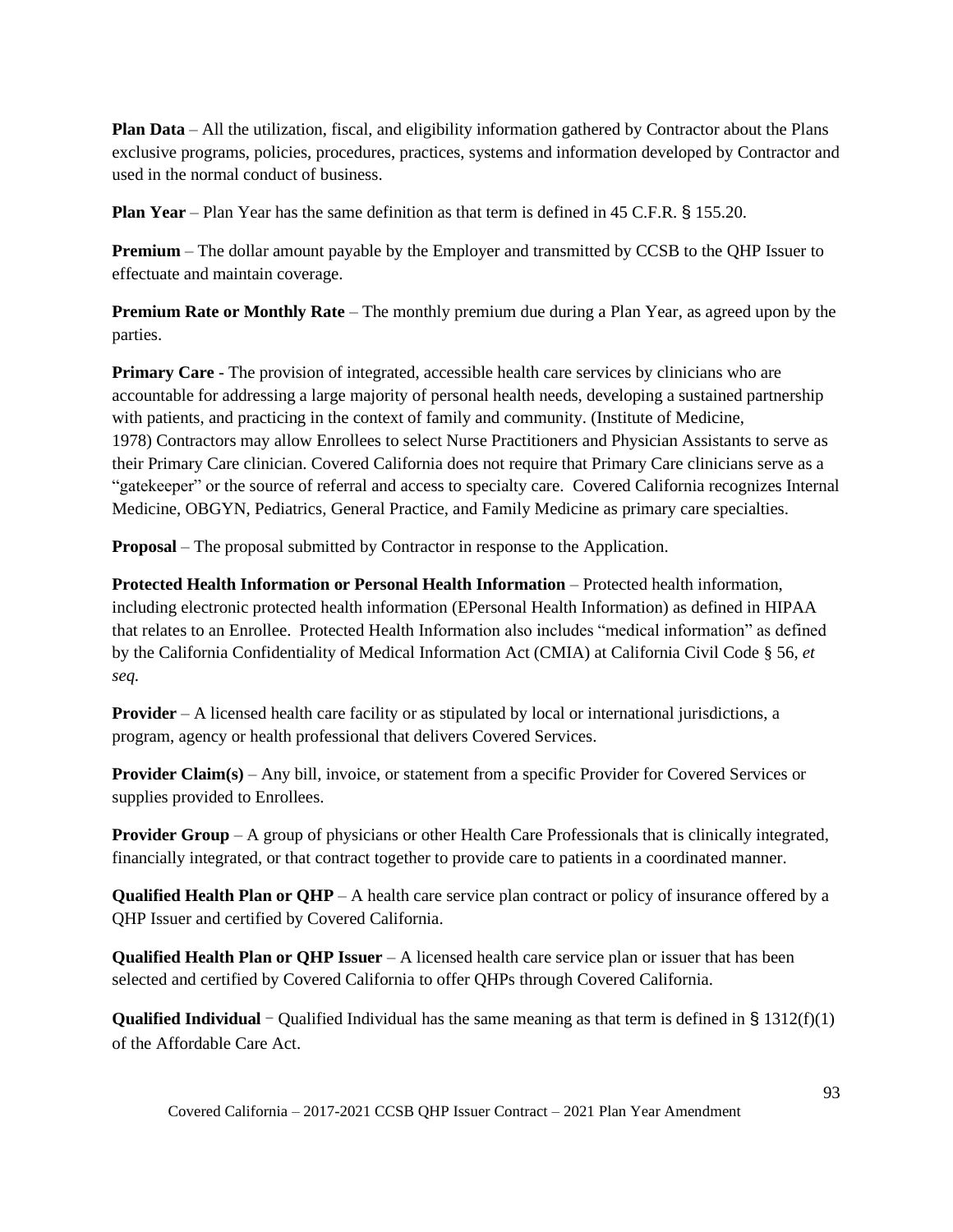**Quality Management and Improvement** – The process for conducting outcome reviews, data analysis, policy evaluation, and technical assistance internally and externally to improve the quality of care to Enrollees.

**Quarterly Business Review or QBR** – Quarterly in-person meetings between Covered California and Contractor at Covered California headquarters to report and review program performance results including all Services and components of the program, i.e., clinical, financial, contractual reporting requirements, customer service, appeals and any other program recommendations.

**Regulations** – The regulations adopted by Covered California Board. (California Code of Regulations, Title 10, Chapter 12, § 6400, et seq.)

**Risk-Adjusted Premiums** – Actuarially calculated premiums utilizing risk adjustment.

**Risk-Based Capital or RBC** – The approach to determine the minimum level of capital needed for protection from insolvency based on an organization's size, structure, and retained risk. Factors in the RBC formula are applied to assets, premium, and expense items. The factors vary depending on the level of risk related to each item. The higher the risk related to the item, the higher the factor, and vice versa.

**Risk Adjustment** – An actuarial tool used to calibrate premiums paid to Health Benefits Plans or Health Insurance Issuers based on geographical differences in the cost of health care and the relative differences in the health risk characteristics of enrollees enrolled in each plan. Risk adjustment establishes premiums, in part, by assuming an equal distribution of health risk among Health Benefits Plans in order to avoid penalizing enrollees for enrolling in a Health Benefits Plan with higher than average health risk characteristics.

**Run-Out Claims** – All claims presented and adjudicated after the end of a specified time period where the health care service was provided before the end of the specified time period.

**Security Incident** – The attempted or successful unauthorized access, use, disclosure, modification or destruction of information or interference with system operations in an information system.

**Service Area** – The designated geographical areas where Contractor provides Covered Services to Enrollees and comprised of the ZIP codes listed in Attachment 4.

**Services** – The provision of Services by Contractors and subcontractors required under the terms of the Agreement, including, those relating the provision of Covered Services and the administrative functions required to carry out the Agreement.

**State** – The State of California

**State Regulators** – California Department of Insurance and Department of Managed Health Care, as applicable.

**State and Federal Regulators** – Department of Managed Health Care, California Department of Health Care Services, California Department of Insurance, US Department of Health and Human Services, and